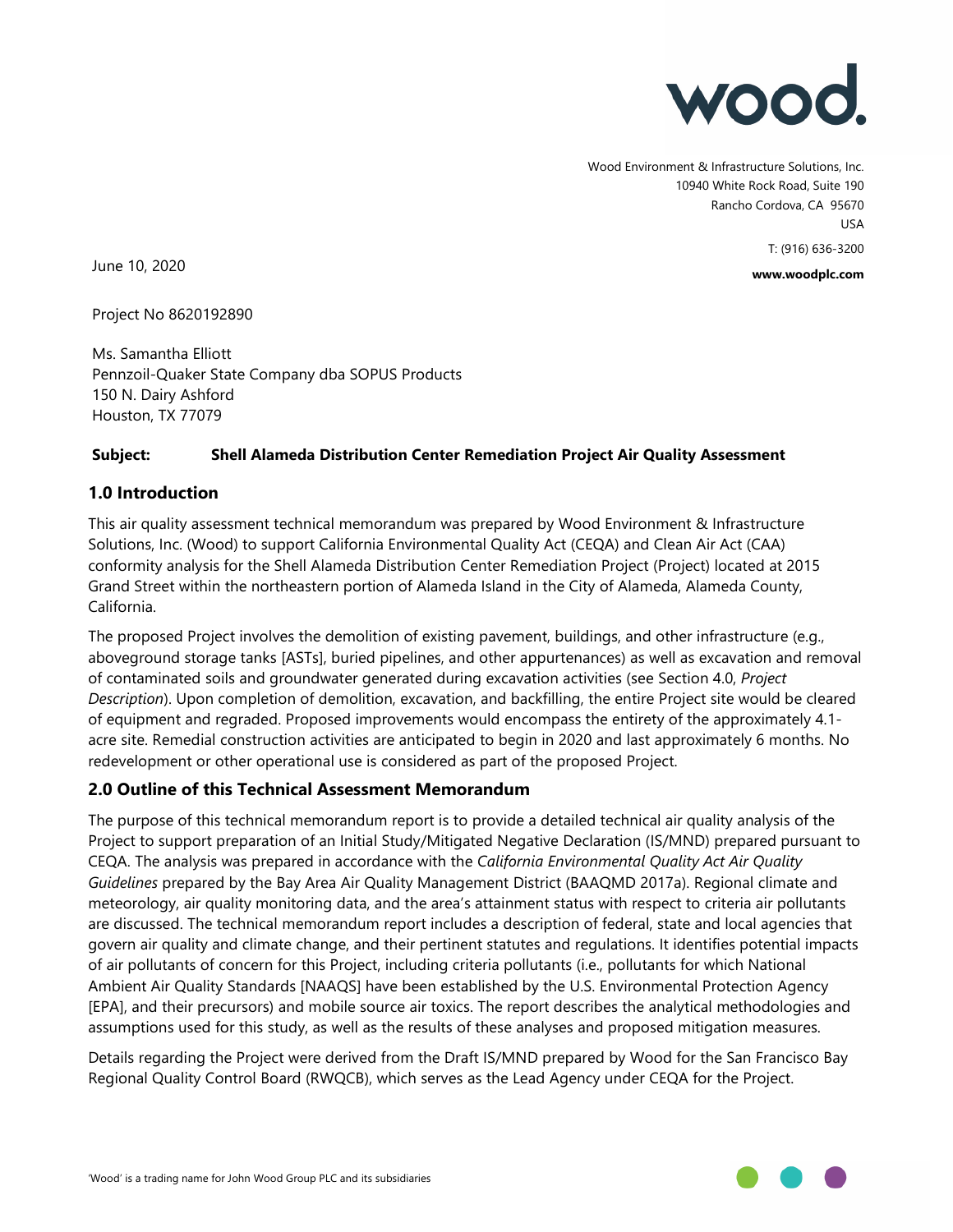# **3.0 Existing Air Quality Setting**

## **Topical Air Quality Background**

In the United States (U.S.), air quality is primarily characterized by ambient ground-level concentrations of seven specific pollutants identified by the EPA to be of concern with respect to health and welfare of the public. These specific pollutants—known as "criteria air pollutants"—are pollutants for which the federal and state governments have established ambient air quality standards, or criteria, for outdoor concentrations to protect public health. The federal ambient concentration criteria are known as the NAAQS, and the California ambient concentration criteria are referred to as the California Ambient Air Quality Standards (CAAQS). Federal criteria air pollutants include ground-level ozone  $(O_3)$ , nitrogen dioxide  $(NO_2)$ , carbon monoxide  $(CO)$ , sulfur dioxide  $(SO_2)$ , respirable particulate matter ten microns or less in diameter ( $PM_{10}$ ), fine particulate matter 2.5 microns or less in diameter (PM2.5), and lead (Pb). Table 1 shows the CAAQS and NAAQS concentrations for the criteria air pollutants with the corresponding averaging times. The following descriptions of each criteria air pollutant and their health effects are based on information provided by the Bay Area Air Quality Management District (2017b).

| <b>Pollutant</b>               | <b>Averaging Period</b>       | <b>California (CAAQS)</b>  | <b>Federal (NAAQS)</b>      |
|--------------------------------|-------------------------------|----------------------------|-----------------------------|
| Ozone                          | 1-Hour Average                | $0.09$ ppm                 |                             |
| (O <sub>3</sub> )              |                               | $(180 \mu g/m^3)$          |                             |
|                                | 8-Hour Average                | 0.070 ppm                  | 0.070 ppm                   |
|                                |                               | $(137 \mu g/m^3)$          | $(137 \mu g/m^3)$           |
| Carbon Monoxide                | 1-Hour Average                | 20 ppm                     | 35.0 ppm                    |
| (CO)                           |                               | $(23 \mu g/m^3)$           | $(40 \text{ mg/m}^3)$       |
|                                | 8-Hour Average                | 9.0 ppm                    | 9.0 ppm                     |
|                                |                               | $(10 \text{ mg/m}^3)$      | $(10 \text{ mg/m}^3)$       |
| Nitrogen Dioxide               | 1-Hour Average                | $0.18$ ppm                 | $0.10$ ppm                  |
| (NO <sub>2</sub> )             |                               | $(338 \,\mu g/m^3)$        | $(188 \,\mu g/m^3)$         |
|                                | <b>Annual Arithmetic Mean</b> | 0.03 ppm                   | 0.053 ppm                   |
|                                |                               | $(57 \mu g/m^3)$           | $(100 \mu g/m^3)$           |
| Sulfur Dioxide                 | 1-Hour Average                | 0.25 ppm                   | 0.075 ppm                   |
| (SO <sub>2</sub> )             |                               | $(655 \mu g/m^3)$          | $(196 \,\mu g/m^3)$         |
|                                | 24-Hour Average               | $0.04$ ppm                 | $0.14$ ppm                  |
|                                |                               | $(105 \mu g/m^3)$          | $(365 \mu g/m^3)$           |
|                                | <b>Annual Arithmetic Mean</b> |                            | 0.030 ppm                   |
|                                |                               |                            | $(80 \text{ µg/m}^3)$       |
| Respirable Particulate Matter  | 24-Hour Average               | 50 $\mu$ g/m <sup>3</sup>  | 150 $\mu$ g/m <sup>3</sup>  |
| $(PM_{10})$                    | Annual Arithmetic Mean        | $20 \mu g/m^3$             |                             |
| <b>Fine Particulate Matter</b> | 24-Hour Average               |                            | 35 $\mu$ g/m <sup>3</sup>   |
| (PM <sub>2.5</sub> )           | Annual Arithmetic Mean        | 12 $\mu$ g/m <sup>3</sup>  | 12.0 $\mu$ g/m <sup>3</sup> |
| Lead                           | 30-day Average                | 1.5 $\mu$ g/m <sup>3</sup> |                             |
| (Pb)                           | Calendar Quarter              | $-$                        | 1.5 $\mu$ g/m <sup>3</sup>  |
|                                | Rolling 3-Month Average       | $-$                        | $0.15 \mu g/m^3$            |
| <b>Sulfates</b>                | 24-Hour Average               | $25 \mu g/m^3$             |                             |
| Hydrogen Sulfide               | 1-Hour Average                | 0.03 ppm                   |                             |
|                                |                               | $(42 \mu g/m^3)$           | No Federal                  |
| Vinyl Chloride                 | 24-Hour Average               | 0.01 ppm                   | Standards                   |
|                                |                               | $(26 \mu g/m^3)$           |                             |

# **Table 1 Criteria Air Pollutant Standards**

**Source:** California Air Resources Board (CARB) 2016.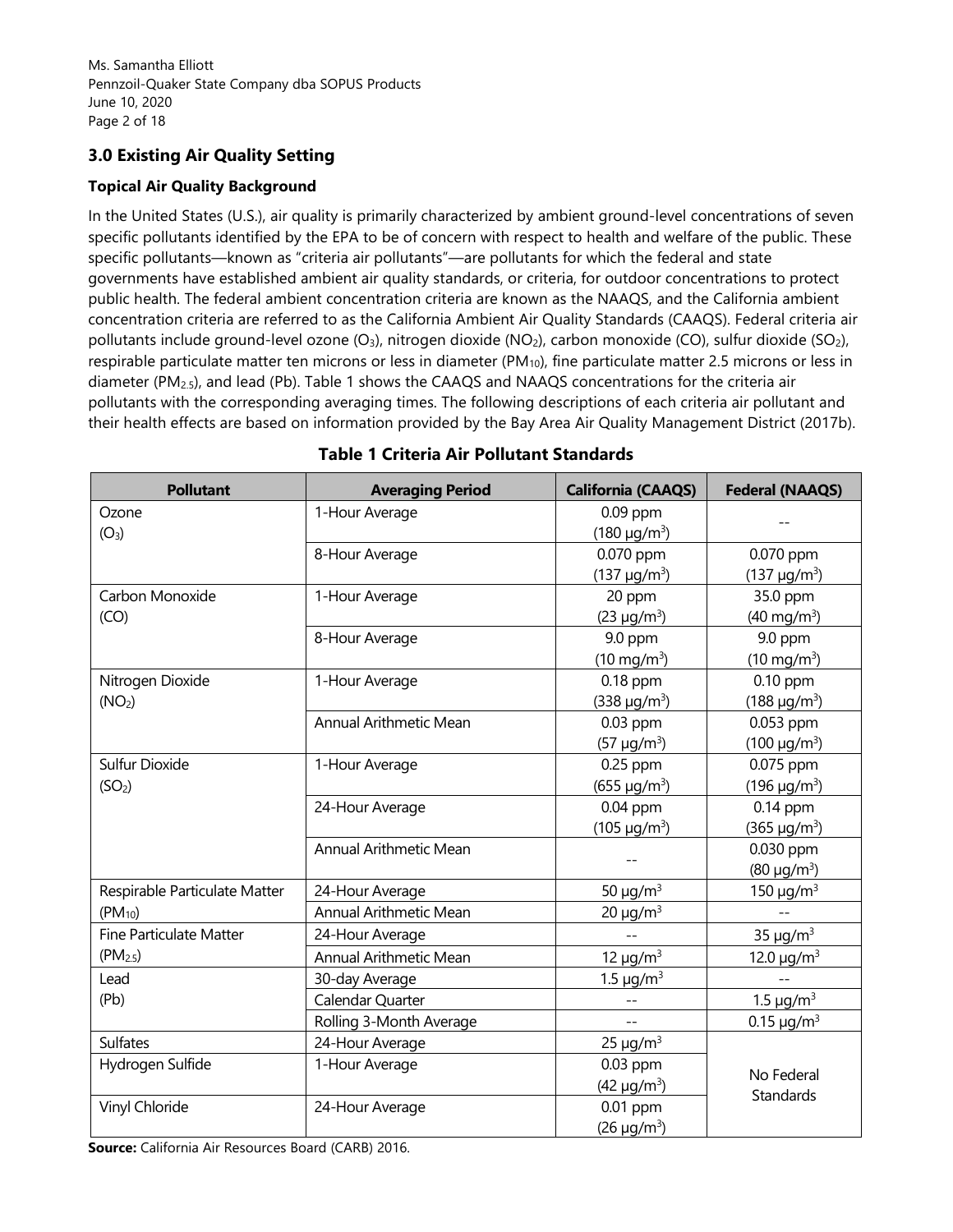Ms. Samantha Elliott Pennzoil-Quaker State Company dba SOPUS Products June 10, 2020 Page 3 of 18

**Notes:**  $ppm =$  parts per million;  $\mu g/m^3 =$  micrograms per cubic meter.

#### **Federal and State Criteria Air Pollutants**

**Ozone**  $(O_3)$  is a colorless gas with a sharp odor, is a highly reactive form of oxygen. High  $O_3$  concentrations exist naturally in the stratosphere. However, it is also formed in the atmosphere when volatile organic compounds (VOC) and nitrogen oxides (NO<sub>x</sub>) react in the presence of ultraviolet sunlight (also known as smog). The primary sources of VOC and NO<sub>X</sub>, the components of  $O_3$ , are automobile exhaust and industrial sources. Some mixing of stratospheric  $O_3$  downward through the troposphere to the earth's surface does occur; however, the extent of  $O_3$ transport is limited.

The propensity of  $O_3$  for reacting with organic materials causes it to be damaging to living cells and cause health effects.  $O<sub>3</sub>$  enters the human body primarily through the respiratory tract and causes respiratory irritation and discomfort, makes breathing more difficult during exercise, and reduces the respiratory system's ability to remove inhaled particles and fight infection. Individuals exercising outdoors, children and people with preexisting lung disease, such as asthma and chronic pulmonary lung disease, are considered to be the most susceptible subgroups for  $O_3$  effects.

**Particulate matter (PM10 and PM2.5)** refers to particles small enough to be inhaled into the deepest parts of the lung, which are of great concern to public health. Major sources of  $PM_{10}$  include crushing or grinding operations; dust stirred up by vehicles traveling on roads; wood burning stoves and fireplaces; dust from construction, landfills and agriculture; wildfires and brush/waste burning; industrial sources; windblown dust from open lands; and atmospheric chemical and photochemical reactions. Emissions of PM<sub>2.5</sub> result from fuel combustion (e.g., motor vehicles, power generation and industrial facilities), residential fireplaces and wood stoves. In addition,  $PM<sub>2.5</sub>$  can be formed in the atmosphere from gases such as  $SO<sub>2</sub>$ , NO<sub>X</sub>, and VOC.

Respirable particles (particles less than 10 microns in diameter, denoted as  $PM_{10}$ ) can accumulate in the respiratory system and aggravate health problems such as asthma, bronchitis and other lung diseases. Children, the elderly, exercising adults, and those suffering from asthma are especially vulnerable to adverse health effects of PM. A consistent correlation between elevated ambient fine particulate matter (particles less than 10 microns in diameter, denoted as  $PM_{2.5}$ ) levels and an increase in mortality rates, respiratory infections, number and severity of asthma attacks and the number of hospital admissions has been observed in different parts of the U.S. and various areas around the world. Studies have reported an association between long-term exposure to air pollution dominated by  $PM_{2.5}$  and increased mortality, reduction in life-span, and an increased mortality from lung cancer.

Daily fluctuations in PM<sub>2.5</sub> concentration levels have also been related to hospital admissions for acute respiratory conditions, to school and kindergarten absences, to a decrease in respiratory function in normal children and to increased medication use in children and adults with asthma. Studies have also shown lung function growth in children is reduced with long-term exposure to PM. In addition to children, the elderly, and people with preexisting respiratory and/or cardiovascular disease appear to be more susceptible to the effects of PM<sub>10</sub> and PM<sub>2.5</sub>.

**Carbon Monoxide (CO)** is a colorless, odorless, relatively inert gas. It is a trace constituent in the unpolluted troposphere and is produced by both natural processes and human activities. In remote areas far from human habitation, CO occurs in the atmosphere at an average background concentration of 0.04 ppm, primarily as a result of natural processes such as forest fires and the oxidation of methane. Global atmospheric mixing of CO from urban and industrial sources creates higher background concentrations (up to 0.20 ppm) near urban areas. The major source of CO in urban areas is incomplete combustion of carbon-containing fuels, mainly gasoline.

Individuals with a deficient blood supply to the heart are the most susceptible to the adverse effects of CO exposure. The effects observed include earlier onset of chest pain with exercise, and electrocardiograph changes indicative of worsening oxygen supply to the heart. Inhaled CO has no direct toxic effect on the lungs but exerts its effect on tissues by interfering with oxygen transport by competing with oxygen to combine with hemoglobin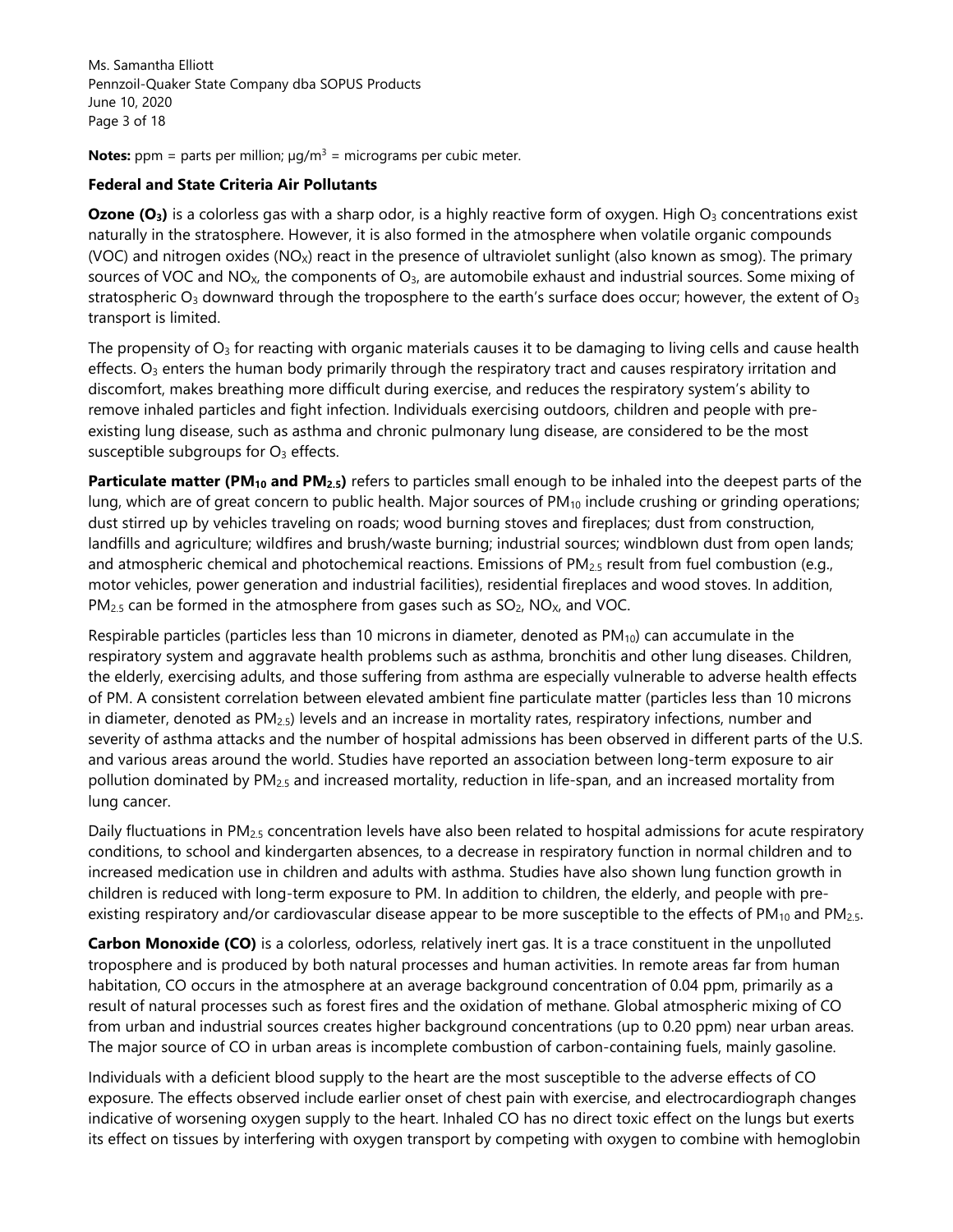Ms. Samantha Elliott Pennzoil-Quaker State Company dba SOPUS Products June 10, 2020 Page 4 of 18

present in the blood to form carboxyhemoglobin. Hence, conditions with an increased demand for oxygen supply can be adversely affected by exposure to CO. Individuals most at risk include patients with diseases involving heart and blood vessels, fetuses (unborn babies), and patients with chronic hypoxemia (oxygen deficiency) as seen in high altitudes.

**Nitrogen dioxide (NO2)** is a reddish-brown gas with a bleach-like odor and is responsible for the brownish tinge of polluted air. Nitric oxide (NO) is a colorless gas, formed from nitrogen  $(N_2)$  and oxygen  $(O_3)$  under conditions of high temperature and pressure which are generally present during combustion of fuels (e.g., motor vehicles); NO reacts rapidly with the oxygen in air to form NO<sub>2</sub>. The two gases, NO and NO<sub>2</sub>, are referred to collectively as  $NO<sub>X</sub>$ . In the presence of sunlight, atmospheric  $NO<sub>2</sub>$  reacts and splits to form a NO molecule and an oxygen atom. The oxygen atom can react further to form  $O_3$ , via a complex series of chemical reactions involving hydrocarbons.

Population-based studies suggest that an increase in acute respiratory illness, including infections and respiratory symptoms in children (not infants), is associated with long-term exposures to NO<sub>2</sub> at levels found in homes with gas stoves, which are higher than ambient levels found in Southern California (fewer or no stoves). In healthy subjects, increase in resistance to air flow and airway contraction is observed after short-term exposure to NO2. Larger decreases in lung functions are observed in individuals with asthma and/or chronic obstructive pulmonary disease (e.g., chronic bronchitis, emphysema) than in healthy individuals, indicating a greater susceptibility of these sub-groups. More recent studies have found associations between NO<sub>2</sub> exposures and cardiopulmonary mortality, decreased lung function, respiratory symptoms and emergency room asthma visits.

**Sulfur Dioxide (SO2)** is a colorless gas with a sharp odor. It reacts in air to form sulfuric acid, which contributes to acid precipitation, and sulfates, which are components of particulate matter. Main sources of  $SO<sub>2</sub>$  include coal and oil used in power plants and industries. Exposure of a few minutes to low levels of  $SO<sub>2</sub>$  can result in airway constriction in some asthmatics. All asthmatics are sensitive to the effects of SO<sub>2</sub>. In asthmatics, increase in resistance to air flow, as well as reduction in breathing capacity leading to severe breathing difficulties, is observed after acute higher exposure to SO<sub>2</sub>. In contrast, healthy individuals do not exhibit similar acute responses, even after exposure to higher concentrations of SO<sub>2</sub>.

**Lead (Pb)** in the atmosphere is present as a mixture of a number of lead compounds. Leaded gasoline and lead smelters have been the main sources of lead emitted into the air. Due to the phasing out of leaded gasoline, there was a dramatic reduction in atmospheric Pb over the past three decades. Exposure to low levels of Pb can adversely affect the development and function of the central nervous system, leading to learning disorders, distractibility, inability to follow simple commands, and lower intelligence quotient. Fetuses, infants, and children are more sensitive than others to the adverse effects of Pb exposure. In adults, increased Pb levels are associated with increased blood pressure. Pb poisoning can cause anemia, lethargy, seizures, and death. There is no evidence to suggest that there are direct effects of Pb on the respiratory system.

## **California Criteria Air Pollutants**

The California Environmental Protection Agency (CalEPA) establishes statewide standards and the California Air Resources Board (CARB) establishes local standards for the six common air pollutants identified above. In addition, CARB has established standards for the following four additional pollutants.

**Visibility-reducing particles** are a byproduct of various processes and activities involved in land use development. Deterioration of visibility is one of the most obvious manifestations of air pollution and plays a major role in the public's perception of air quality. Visibility reduction from air pollution is often due to the presence of sulfur and  $NO<sub>X</sub>$ , as well as PM.

**Sulfates (X-SO<sub>4</sub><sup>2-</sup>)** are chemical compounds which contain the sulfate ion (SO<sub>4</sub><sup>2-</sup>) and are part of the mixture of solid materials that comprise PM<sub>10</sub>. Most of SO<sub>x</sub> in the atmosphere are produced by oxidation of SO<sub>2</sub>. Oxidation of SO2 yields sulfur trioxide, which reacts with water to form sulfuric acid, which contributes to acid deposition.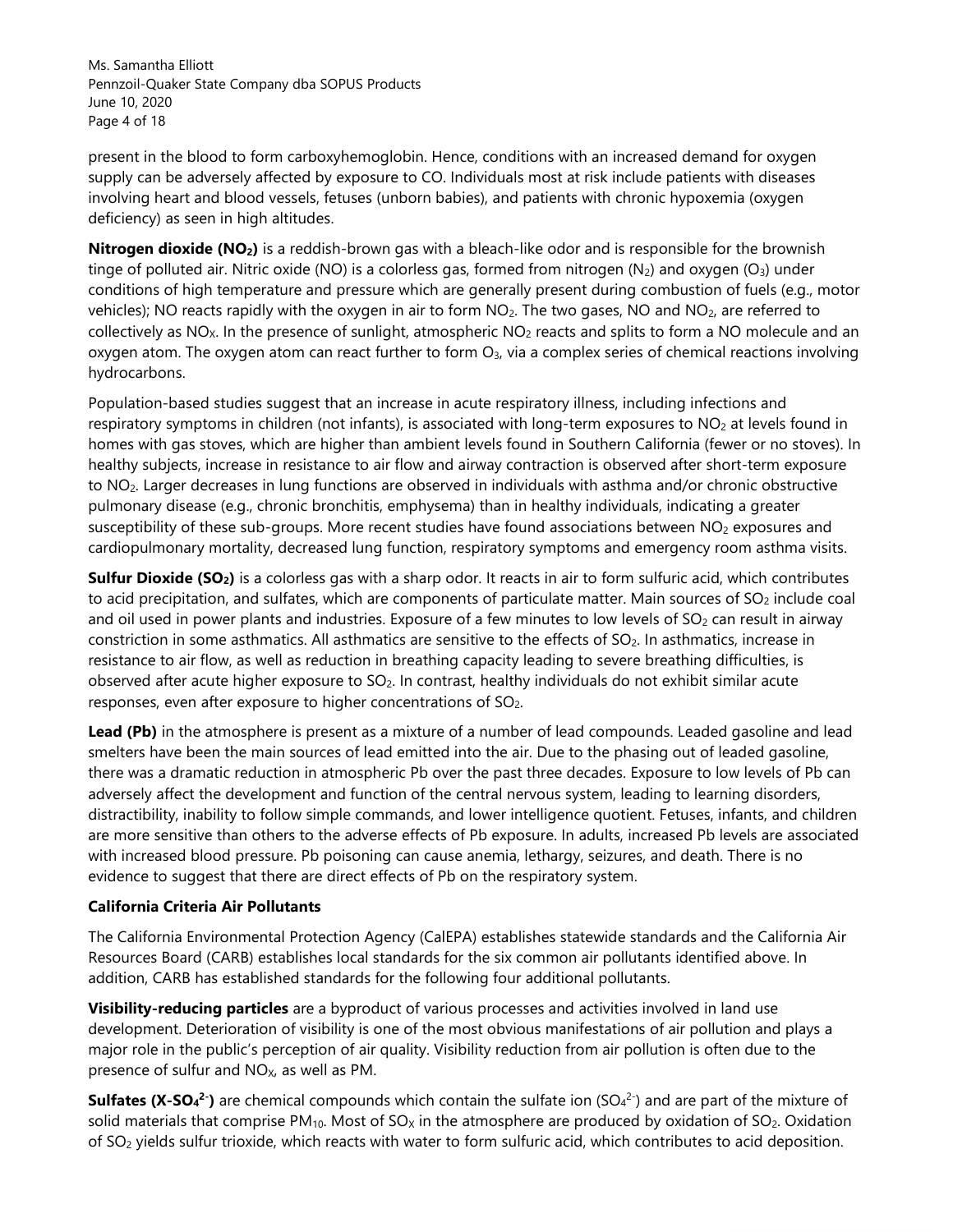Ms. Samantha Elliott Pennzoil-Quaker State Company dba SOPUS Products June 10, 2020 Page 5 of 18

The reaction of sulfuric acid with basic substances such as ammonia yields SO<sub>4</sub><sup>2-</sup>, a component of PM<sub>10</sub> and PM<sub>2.5</sub>. Both mortality and morbidity effects have been observed with an increase in ambient  $SO_4^2$  concentrations. However, studies to separate the effects of SO<sub>4</sub><sup>2-</sup> from the effects of other pollutants have generally not been successful. Clinical studies of asthmatics exposed to sulfuric acid suggest that adolescent asthmatics are possibly a subgroup susceptible to acid aerosol exposure.

**Hydrogen Sulfide (H2S)** is a colorless, flammable, poisonous compound having a characteristic rotten egg odor. It is used as a reagent and as an intermediate in the preparation of other reduced sulfur compounds. It is also a by-product of the desulfurization processes in the oil and gas industries and rayon production, sewage treatment, and leather tanning. Geothermal power plants, petroleum production and refining, and sewer gas are specific sources of H2S in California. High H2S exposure has been documented as a cause of sudden death in the workplace.

**Vinyl Chloride (C2H3Cl)** is a colorless, flammable gas at ambient temperature and pressure. It is also highly toxic and is classified as a known carcinogen by the American Conference of Governmental Industrial Hygienists and the International Agency for Research on Cancer. At room temperature, vinyl chloride is a gas with a sickly-sweet odor that is easily condensed. However, it is stored at cooler temperatures as a liquid. Due to the hazardous nature of vinyl chloride to human health, there are no end products that use vinyl chloride in its monomer form. Vinyl chloride is a chemical intermediate, not a final product.

Vinyl chloride is an important industrial chemical chiefly used to produce polyvinyl chloride (PVC). The process involves vinyl chloride liquid fed to polymerization reactors where it is converted from a monomer to a polymer PVC. The final product of the polymerization process is PVC in either a flake or pellet form. From its flake or pellet form, PVC is sold to companies that heat and mold the PVC into end products such as PVC pipe and bottles. Vinyl chloride is not only used to make PVC products, but it is also a natural degradation product of chlorinated industrial solvents (e.g., perchloroethylene, trichloroethene, etc.). Vinyl chloride emissions are historically associated primarily with landfills and sites contaminated with chlorinated solvents.

**Toxic Air Contaminants (TACs)** are generally defined as those contaminants that are known or suspected to cause serious health problems, but do not have a corresponding ambient air quality standard. Air toxics are also defined as an air pollutant that may increase a person's risk of developing cancer and/or other serious health effects; however, the emission of a toxic chemical does not automatically create a health hazard. Air toxics include metals, other particles, gases absorbed by particles, and certain vapors from fuels and other sources. The majority of the estimated health risks from air toxics can be attributed to relatively few compounds, the most important being PM from the exhaust of diesel-fueled engines (diesel PM). Diesel PM differs from other air toxics in that it is a complex mixture of hundreds of substances rather than a single substance.

Common stationary sources of TAC emissions include gasoline stations, dry cleaners, and diesel backup generators, which are subject to local air district permit requirements. The other, often more significant, sources of TAC emissions are motor vehicles on freeways, high-volume roadways, or other areas with high numbers of diesel vehicles, such as distribution centers. Off-road mobile sources are also major contributors of TAC emissions and include construction equipment, ships, and trains.

TACs can be separated into carcinogens and non-carcinogens based on the nature of the effects associated with exposure to the pollutant. For regulatory purposes, carcinogens are assumed to have no safe threshold below which health impacts would not occur. Any exposure to a carcinogen poses some risk of contracting cancer. Non-carcinogens differ in that there is generally assumed to be a safe level of exposure below which no negative health impact is believed to occur. These levels are determined on a pollutant-by-pollutant basis.

Acute exposure to diesel exhaust may cause irritation to the eyes, nose, throat and lungs, and some neurological effects, such as lightheadedness. Acute exposure may also elicit a cough or nausea, as well as exacerbate asthma. Chronic exposure to diesel PM in experimental animal inhalation studies has shown a range of dose-dependent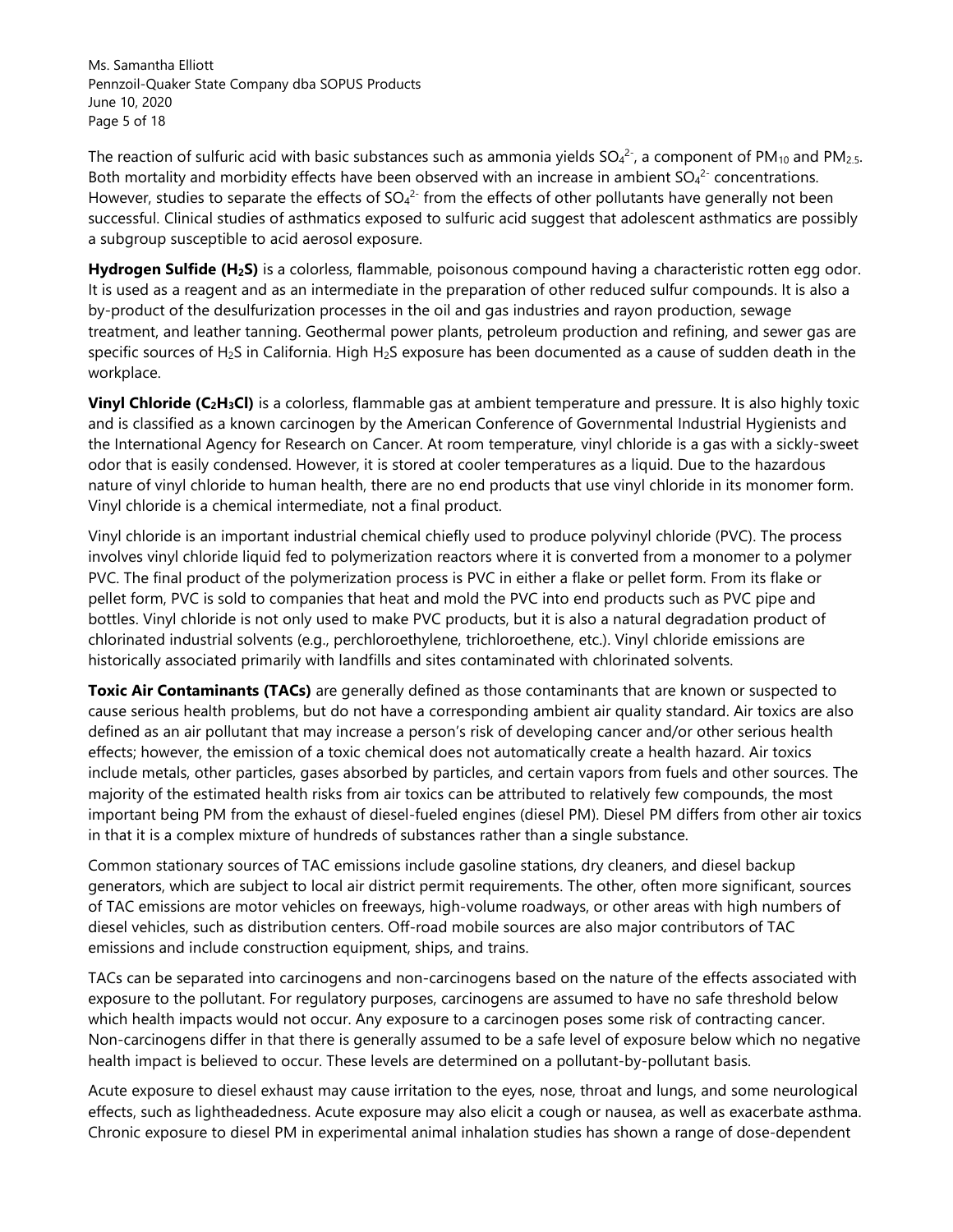Ms. Samantha Elliott Pennzoil-Quaker State Company dba SOPUS Products June 10, 2020 Page 6 of 18

lung inflammation and cellular changes in the lung and immunological effects. Based upon human and laboratory studies, there is considerable evidence that diesel PM is a likely carcinogen. Human epidemiological studies have demonstrated an association between diesel PM exposure and increased lung cancer rates in occupational settings.

## **Existing Air Quality Conditions**

Air quality is affected by both the rate and location of pollutant emissions, and by meteorological conditions that influence movement and dispersal of pollutants. Atmospheric conditions such as wind speed, wind direction, and air temperature gradients, along with local topography, provide the link between air pollutant emissions and air quality.

The Project site is located in the San Francisco Bay Area Air Basin (SFBAAB or Basin), which includes all of the coastal counties of San Mateo, San Francisco, and Marin, and the inland counties of Santa Clara, Alameda, Contra Costa, and Napa. The Basin also includes the southern portions of Solano and Sonoma counties. Within the Basin, the Project site is located in what the BAAQMD considers the Northern Alameda and Western Contra Costa Counties region. Table 2 summarizes the air pollution monitoring results for 2018 for the Oakland-West monitoring station located in the Alameda and Western Contra Costa Counties region.

|                            | Ozone | Carbon<br><b>Monoxide</b> | <b>Nitrogen</b><br><b>Dioxide</b> | <b>Sulfur</b><br><b>Dioxide</b> | $PM_{10}$     | PM <sub>2.5</sub> |
|----------------------------|-------|---------------------------|-----------------------------------|---------------------------------|---------------|-------------------|
| <b>Monitoring Standard</b> | (ppb) | (ppm)                     | (ppb)                             | (ppb)                           | $(\mu g/m^3)$ | $(\mu q/m^3)$     |
| Max 1-Hr                   | 63    | 3.6                       | 76                                | 119                             |               |                   |
| <b>National 1-Hr Days</b>  |       | O                         | 0                                 | 0                               |               |                   |
| California 1-Hr Days       | 0     | 0                         | 0                                 |                                 |               |                   |
| Max 8-Hr                   | 50    | 3.1                       |                                   |                                 |               |                   |
| <b>National 8-Hr Days</b>  | 0     |                           |                                   |                                 |               |                   |
| California 8-Hr Days       |       |                           |                                   |                                 |               |                   |
| Max 24-Hr                  |       |                           |                                   | 25                              |               | 169.2             |
| National 24-Hr Days        |       |                           |                                   |                                 |               | 14                |
| California 24-Hr Days      |       |                           |                                   | $\Omega$                        |               |                   |
| Annual Average             |       |                           | 12                                |                                 |               |                   |
| 3-Year Average             | 46    |                           |                                   |                                 |               | 45                |

**Table 2 Bay Area Air Pollution Summary – 2018: Oakland-West Monitoring Station** 

**Source:** BAAQMD 2019.

**Notes:** ppb = parts per billion; ppm = parts per million;  $\mu g/m^3$  = micrograms per cubic meter.

Table 3 shows the area designation status of County for each criteria pollutant for both the NAAQS and CAAQS. As presented in the table, the Bay Area is currently designated non-attainment for federal and state AAQS's for  $O<sub>3</sub>$ , and designated non-attainment for the CAAQS for PM<sub>10</sub> and PM<sub>2.5</sub>.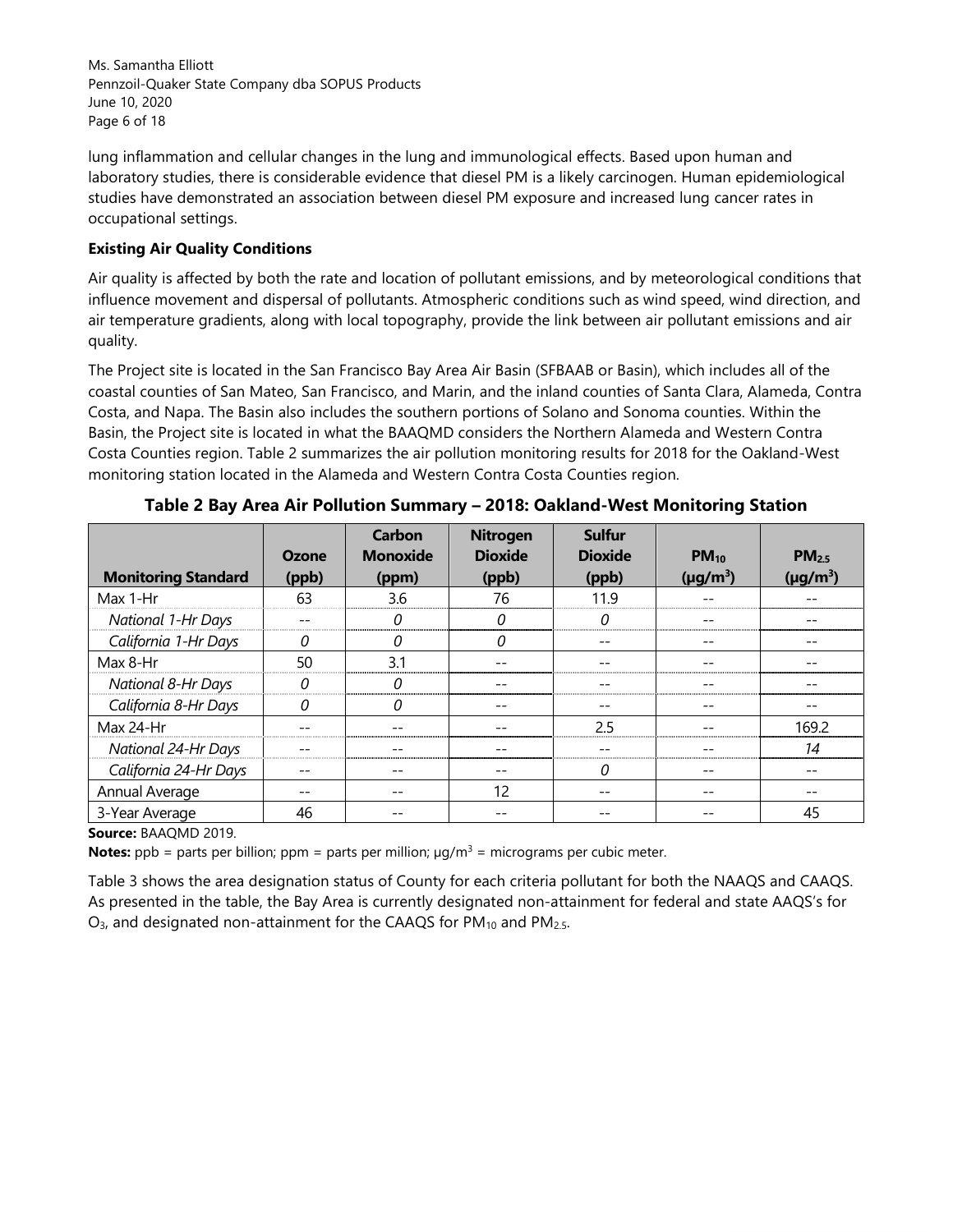Ms. Samantha Elliott Pennzoil-Quaker State Company dba SOPUS Products June 10, 2020 Page 7 of 18

| <b>Pollutants</b>                       | <b>Federal Classification</b> | <b>State Classification</b> |
|-----------------------------------------|-------------------------------|-----------------------------|
| Ozone $(O_3)$                           | Non-attainment                | Non-attainment              |
| Particulate Matter (PM <sub>10</sub> )  | Unclassified                  | Non-attainment              |
| Fine Particulate Matter (PM2.5)         | Unclassified/Attainment       | Non-attainment              |
| Carbon Monoxide (CO)                    | Attainment                    | Attainment                  |
| Nitrogen Dioxide (NO2)                  | Attainment                    | Attainment                  |
| Sulfur Dioxide (SO <sub>2</sub> )       | Attainment                    | Attainment                  |
| Lead (Pb)                               | Attainment                    |                             |
| Sulfates $(SO_X)$                       |                               | Attainment                  |
| Hydrogen Sulfide (H <sub>s</sub> S)     | Unclassified                  | Unclassified                |
| Vinyl Chloride                          |                               |                             |
| <b>Visibility Reducing Particulates</b> | $- -$                         | Unclassified                |

# **Table 3 Federal and State Attainment Status**

**Source:** BAAQMD 2020.

#### **Sensitive Receptors**

Some people, such as individuals with respiratory illnesses or impaired lung function because of other illnesses, persons over 65 years of age, and children under 14, are particularly sensitive to certain pollutants. Facilities and structures where these sensitive people live or spend considerable amounts of time are known as sensitive receptors. Land uses identified to be sensitive receptors by the BAAQMD (2011) in its CEQA Air Quality Handbook include residences, schools, playgrounds, childcare centers, athletic facilities, long-term health care facilities, rehabilitation centers, convalescent centers, and retirement homes. Sensitive receptors may be at risk of being affected by air emissions released from the construction and operation of the proposed Project.

The nearest sensitive receptors to the proposed Project site, with the highest potential to be impacted by the proposed Project, include private residences located along Ellen Crag Avenue and Clement Avenue, south and west of the Project site, as close as 50 feet away.

## **4.0 Project Description**

#### **Project Background**

The Project would involve the demolition of existing buildings and infrastructure, soil and groundwater remediation, and final site closure of the Pennzoil-Quaker State Company dba SOPUS Products SOPUS) site. The Project is proposed to address cleanup and closure of the site. Cleanup and closure of the site would involve excavation of soil test pits to inform the design and sequencing of contaminated soil excavation and on-site dewatering, if required, and waste profiling in accordance with a Sampling and Analysis Plan (SAP). Once soil test pit are completed, construction activities would include mobilization and staging of construction equipment; demolition and removal of existing on-site buildings, structures, and above-ground storage tanks (ASTs); excavation and removal of contaminated soil, dewatering during excavation, import and compaction of clean backfill, re-grading to pre-excavation levels; and demobilization of remedial construction equipment.

## **Project Location**

The Project site is located at 2015 Grand Street within the northeastern portion of Alameda Island in the City of Alameda, Alameda County, California. The site is located approximately 400 feet southwest of the Oakland inner harbor and approximately 600 feet southeast of the Fortmann Basin. The Project site consists of 4.1 acres including Assessor Parcel Number (APN) 72-381-1 (3.4 acres) and APN 72-381-2 (0.74 acre).

The Project involves two major improvements. These include (1) demolition of existing buildings, infrastructure, and ASTs, and (2) excavation of contaminated soils, dewatering (if required), backfilling with clean fill material, and re-grading of the site. The proposed Project activities would occur in the following five phases: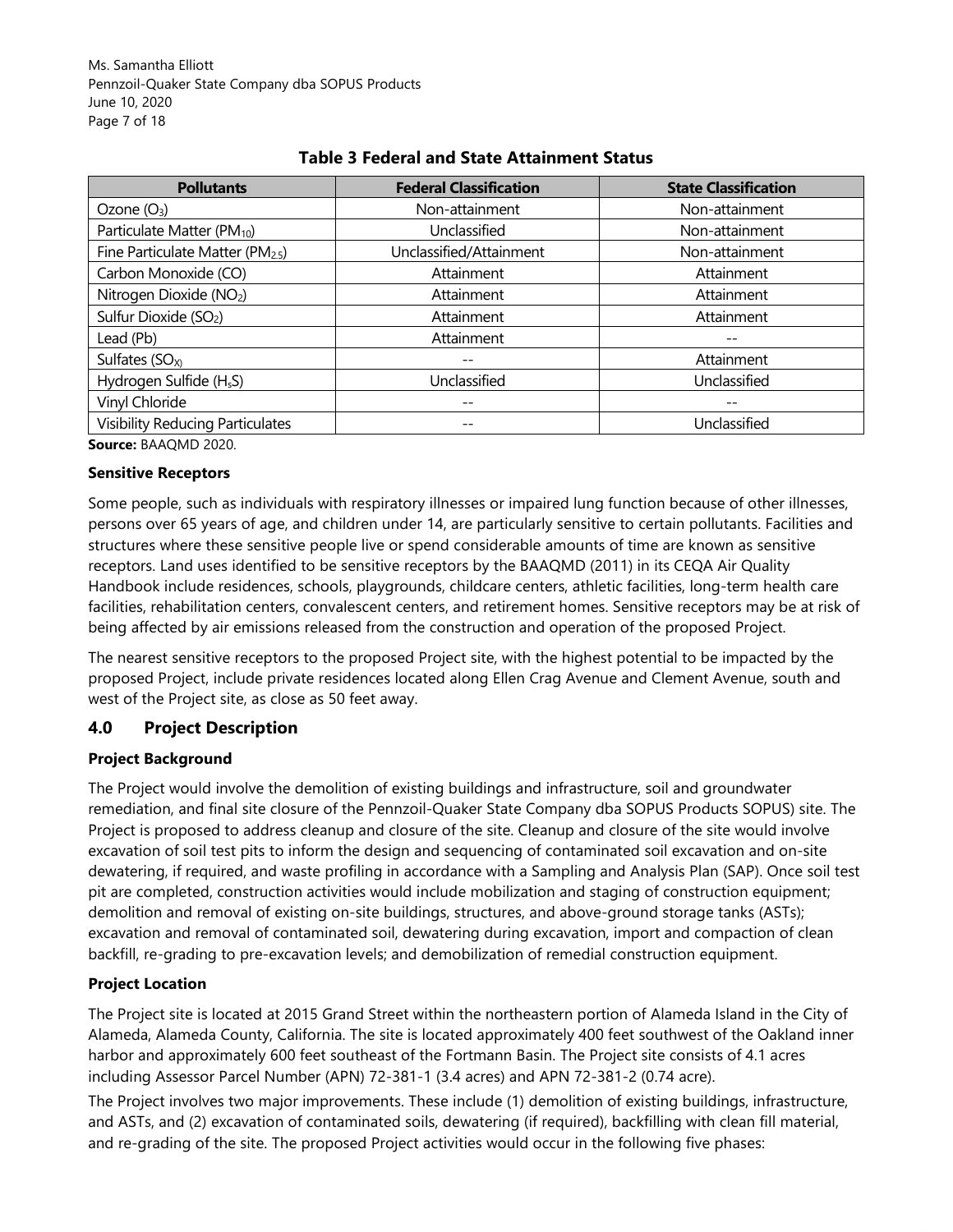Ms. Samantha Elliott Pennzoil-Quaker State Company dba SOPUS Products June 10, 2020 Page 8 of 18

- **Phase 1**: Mobilization;
- **Phase 2**: Limited demolition of existing on-site buildings and AST removal;
- **Phase 3**: Excavation, dewatering, backfilling, and grading;
- **Phase 4**: Demobilization of post-remediation equipment; and
- **Phase 5**: Demolition of remaining on-site buildings and warehouses.<sup>1</sup>

#### **Mobilization**

The first phase would involve mobilization and staging of construction equipment and materials. All equipment and materials would be delivered and staged within the concrete slab and asphalt parking area within the northwestern portion of the Project site near existing loading docks. These materials are expected to be delivered to the Project site within 1 month prior to the initiation of demolition activities. The remedial construction contractor would store equipment and workers would park vehicles and trucks near the existing site buildings. Construction access to the Project site would be provided at the entrance along Grand Street.

Prior to mobilization, existing on-site monitoring wells would be destroyed according to the requirements of the Well Destruction Work Plan. Additionally, the construction limits of work for the entire northeastern portion of the Project site would be fenced and closed beyond existing fencing prior to mobilization. Signage would be installed along the Project site perimeter to maintain site security. Mobilization would require a total of 6 construction workers for construction equipment staging, traffic control, and health and safety oversight.

#### **Limited Demolition of Existing On-Site Buildings and AST Removal**

The second phase would involve the removal and demolition of the maintenance building and carport located within the northeastern portion of the Project site, approximately 2,400 square feet of building area. Once this portion of the Project site is cleared of vegetation and debris, the maintenance building and covered carport would be removed, including the surrounding asphalt pavement. All Project site sub-slab vapor pins would be destroyed when asphalt pavement is removed, per the Well Destruction Work Plan. Debris and construction waste would be temporarily stockpiled near the loading docks prior to removal. All demolition and construction waste would be removed and handled according to the requirements of a Waste Management and Transportation Plan (WMTP). The WMTP would summarize procedures for managing waste during the proposed demolition and excavation activities.

Once demolition in the northeastern portion of the Project site is complete, the compounding building and the remaining 11 active ASTs in the southwestern portion of the Project site would be removed. The compounding building would be demolished first, but a portion of the building's outer perimeter concrete wall would remain to reduce dust and noise generation during the removal of the ASTs. Once the 11 ASTs are cleaned and removed from the Project site, the outer perimeter concrete wall of the compounding building would be removed using an excavator, grapple, and concrete pulverizing equipment.

The ASTs would be hydraulically isolated from the existing distribution facility and devices would be inserted at the drain valves that service the ASTs to stop the flow of liquids. Next, the ASTs would be cleaned and a frac tank would be used to store cleaning liquids and sludge from the ASTs. A water truck would be required to rinse the ASTs prior to removal. Each AST would then be removed using cranes, an excavator, dry vacuum truck, and backhoe. Dump trucks and flatbed trailers would be used to remove and securely transfer each AST off site for disposal. The cleaning liquids within the ASTs, an estimated 20,000 gallons, would be removed using an air pump

<sup>&</sup>lt;sup>1</sup> For the air quality analysis, it was assumed that demobilization of post-remediation equipment would occur prior to the demolition of remaining on-site buildings and warehouses. The exact timing of demolition of the remaining on-site buildings and warehouse would depend on the coordination between the contractors selected to conduct the remediation activities and the contractors selected to conduct the demolition activities.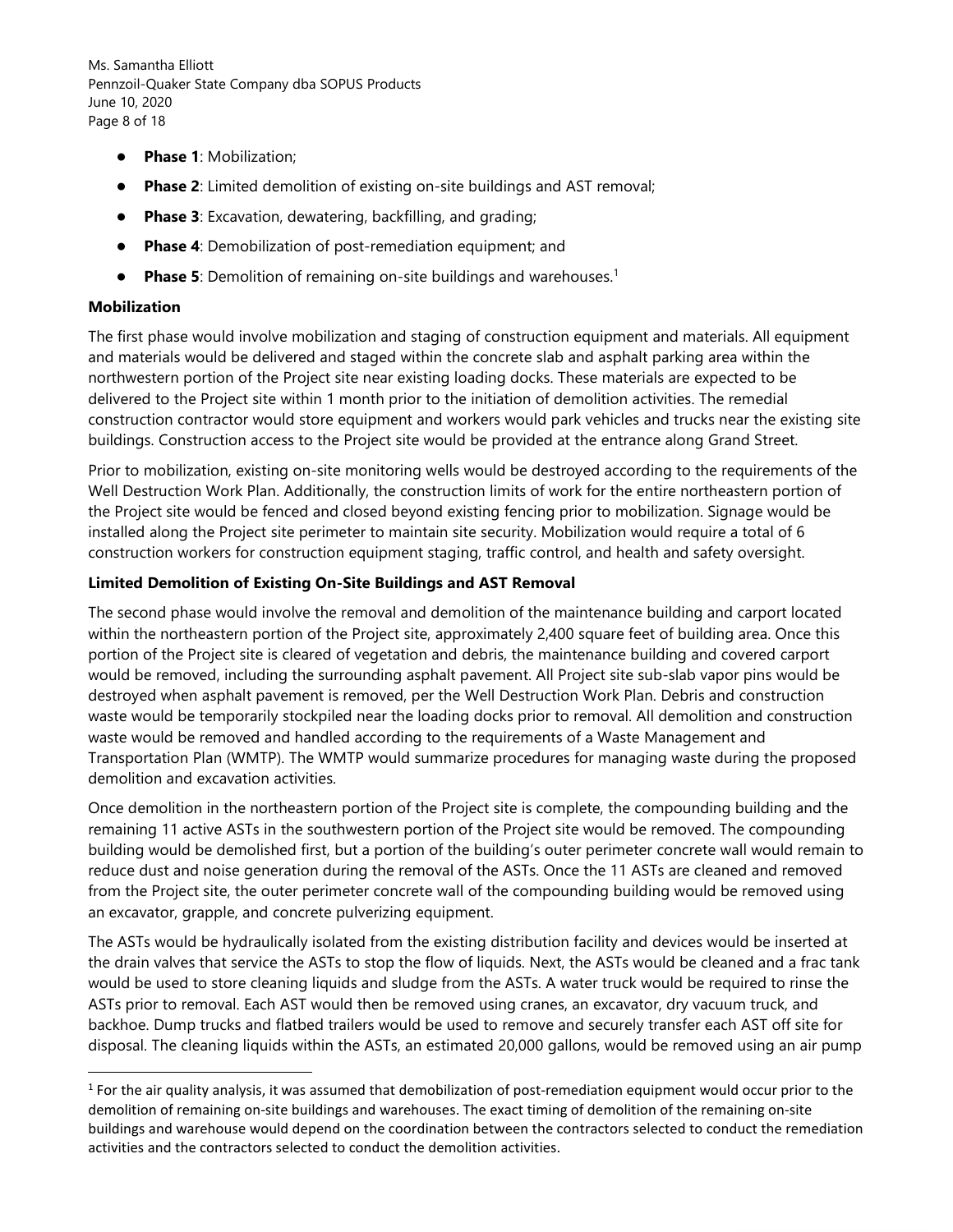Ms. Samantha Elliott Pennzoil-Quaker State Company dba SOPUS Products June 10, 2020 Page 9 of 18

and transferred to the other storage frac tank. The liquids in the frac tanks would be pumped into 5,000-gallon vacuum trucks that would transport the tank liquids to an off-site and SOPUS-approved local treatment, storage, and disposal facility (TSDF) for final disposal (i.e., Crosby and Overton). The demolition and removal activities during this phase would require 5 to 10 construction workers. Based on the approximate square footage of the existing maintenance building and carport buildings (i.e., 2,400 square feet), an estimated 186 tons of construction debris is anticipated to be removed from the Project site during this phase.

#### **Excavation, Import/Export, and Backfilling**

The third phase would involve excavation of contaminated soils. Excavation and grading operations would be completed in accordance with the City of Alameda Grading Permit. Heavy equipment would be utilized for the excavation of contaminated soil. This equipment would likely include track mounted excavators, front end loaders, compaction equipment (possibly vibratory to remove concrete slabs and asphalt areas), and trucks (end dump trucks and possibly transfer dumps) for soil disposal. Up to 11,400 banked cubic yards (bcy) of soil may be excavated (6,500 bcy in the storage yard and 4,900 bcy in the tank farm). Excavated soil and debris would be removed, sorted, and handled according to the requirements of the WMTP and SAP, which describe the soil investigation to pre-profile soil for disposal and the procedures required to verify the backfill materials meet the criteria for clean soil import.

The extent of excavation at the Project site would be focused in three locations: the tank farm area, northeast area, and the former underground storage tank (UST) and wash area in the Taylor Warehouse. The entire excavation area includes approximately 87,500 square feet (2.0 acres) of the 178,596-square-foot Project site (4.1 acres). Approximately 11,400 bcy of soil and fill material would need to be excavated and removed from the Project site. The same amount of new and clean fill would be imported to the Project site. Backfill of remedial excavations would be completed to the surrounding existing grade with clean imported fill materials. Backfilling would include the operation of a loader, dozer, excavator, vibratory compactor, and water truck.

The excavation activities would begin in the tank farm area and progress to the north. The excavation extent in the former tank farm area excludes the vacated portion of Clement Avenue, a portion of Hibbard Street, and the railroad tracks, where proposed construction would occur along Clement Avenue between Hibbard Street and Grand Street. The tank farm area would include up to 3 feet of soil excavation based on cleanup goals for the Project site contaminants of concern. This would result in a total of 4,900 bcy of soil removal, however preliminary soil sampling at the bottom of the 3-foot excavation depth would determine whether excavation below 3 feet below ground surface (bgs) is required. Excavation is not expected to extend deeper than 5 feet bgs (anticipated groundwater depth). Excavation activities would then proceed with excavating approximately 100 bcy of soil and fill within the former UST and wash area in the Taylor Warehouse.

Once excavation is complete within the former UST area, excavation would occur within the northeast portion of the Project site. The excavation extent in the northeastern area excludes the loading dock area. The northeast area would include up to 6 feet of soil excavation (anticipated groundwater depth) for a total of 6,500 bcy of soil removal. Confirmation soil sampling at the bottom of the 6-foot excavation depth would determine whether excavation below 6 feet bgs is required.

Excavation activities would require a total of 10 construction workers, including 6 construction workers for excavation and backfilling, and approximately 4 additional construction workers for traffic control, street sweeping and maintenance, and health and safety oversight. If dewatering is required during excavation, water would be pumped from the excavated area to a tank with secondary containment. Water removed during excavation would be treated on-site (if necessary) and discharged into the sanitary sewer. If the groundwater tested is found to contain elevated constituents, it would be disposed at an off-site and SOPUS-approved TSDF as non-hazardous waste.

#### **Demobilization of Post-Remediation Equipment**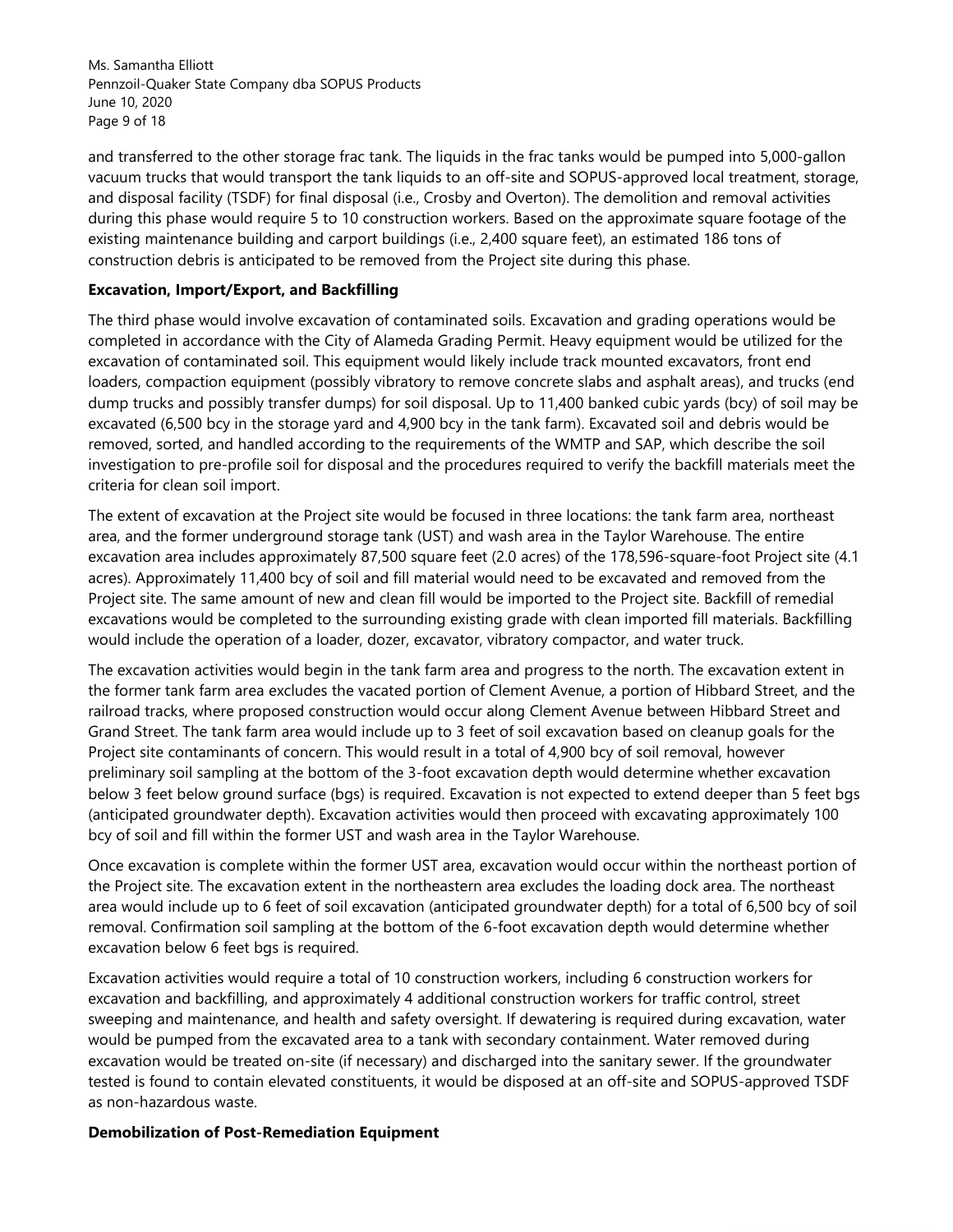Ms. Samantha Elliott Pennzoil-Quaker State Company dba SOPUS Products June 10, 2020 Page 10 of 18

Upon completion of demolition, excavation, and backfilling activities, the entire Project site would be cleared of equipment, regraded, and restored with a final layer of clean fill and soil. Construction crews would demobilize from the Project site over a 1-week period by removing construction equipment. The Project site would then be fenced, screened, and temporarily closed.

A deed restriction and Land Use Covenant (LUC) would be put in place on the northeast parcel that requires the installation of an active vapor intrusion mitigation system (VIMS) as part of the construction of future buildings at the Project site. The LUC would be finalized after a lot line adjustment is approved by the City of Alameda. With the implementation of a deed restriction on the two Project parcels, and LUC on the northeast parcel and the installation of a VIMS, no post-excavation soil vapor monitoring would be required.

Post-excavation groundwater monitoring would be dependent on groundwater concentrations observed during excavation dewatering, but is not anticipated. At this time, there are no plans to reinstall the existing groundwater monitoring wells.

#### **Demolition of Remaining On-Site Buildings**

The Project also assesses additional demolition of remaining on-site buildings following completion of remediation activities. This final phase involves the demolition of the administrative building and the three connecting warehouses located within the central portion of the Project site. Prior to demolition, all ACMcontaining materials would be abated. Following ACB abatement, small building and concrete pad demolition would likely be conducted using excavators equipped with a breaking hammer and pulverizers to demolish concrete and break it up into smaller more manageable pieces. This would allow building components to be broken into smaller pieces that are safer to remove and reduce fugitive dust generation. Based on the approximate square footage of the existing buildings on site (i.e., 68,100 square feet), which includes the maintenance building and carport proposed for removal following mobilization, over 5,500 tons of construction debris is anticipated to be stockpiled and removed from the Project site.

Construction waste would be temporarily stockpiled within the staging area near the loading docks in the northeastern portion of the Project site and designated non-hazardous or hazardous waste depending on the waste type, building, or Project site origin. The staging area would store construction equipment near the former maintenance building and carport. The construction waste would then be transferred to a sorting location.

At the sorting station, debris material associated with building demolition would be sorted by type to meet disposal requirements (e.g. concrete, asbestos containing material [ACM], lead-based paint [LBP] containing materials, miscellaneous metal) and placed into dump trucks and next hauled off-site for recycling or disposal at a permitted landfill in accordance with federal, state, and local regulations. Clean demolition debris would be disposed of at a Class III landfill (permitted to accept nonhazardous waste), such as Zanker Road Landfill in San Jose, California. Hazardous demolition debris and contaminated soil would be disposed of at a Class I landfill (permitted to accept hazardous waste). Disposal of hazardous material would depend on the waste type. ACM waste would be disposed of at either the Altamont Landfill in Livermore, California or the Hay Road Landfill in Vacaville, California. LBP and LCP waste would be disposed of at either the Clean Harbors Landfill in Buttonwillow, California or the US Ecology Landfill in Beatty, Nevada. Concrete and asphalt would be recycled at Argent Materials, Inc. in Oakland, California, and metal materials would be recycled at Schnitzer Steel in Oakland, California (Innovative Construction Solutions [ICS] 2020).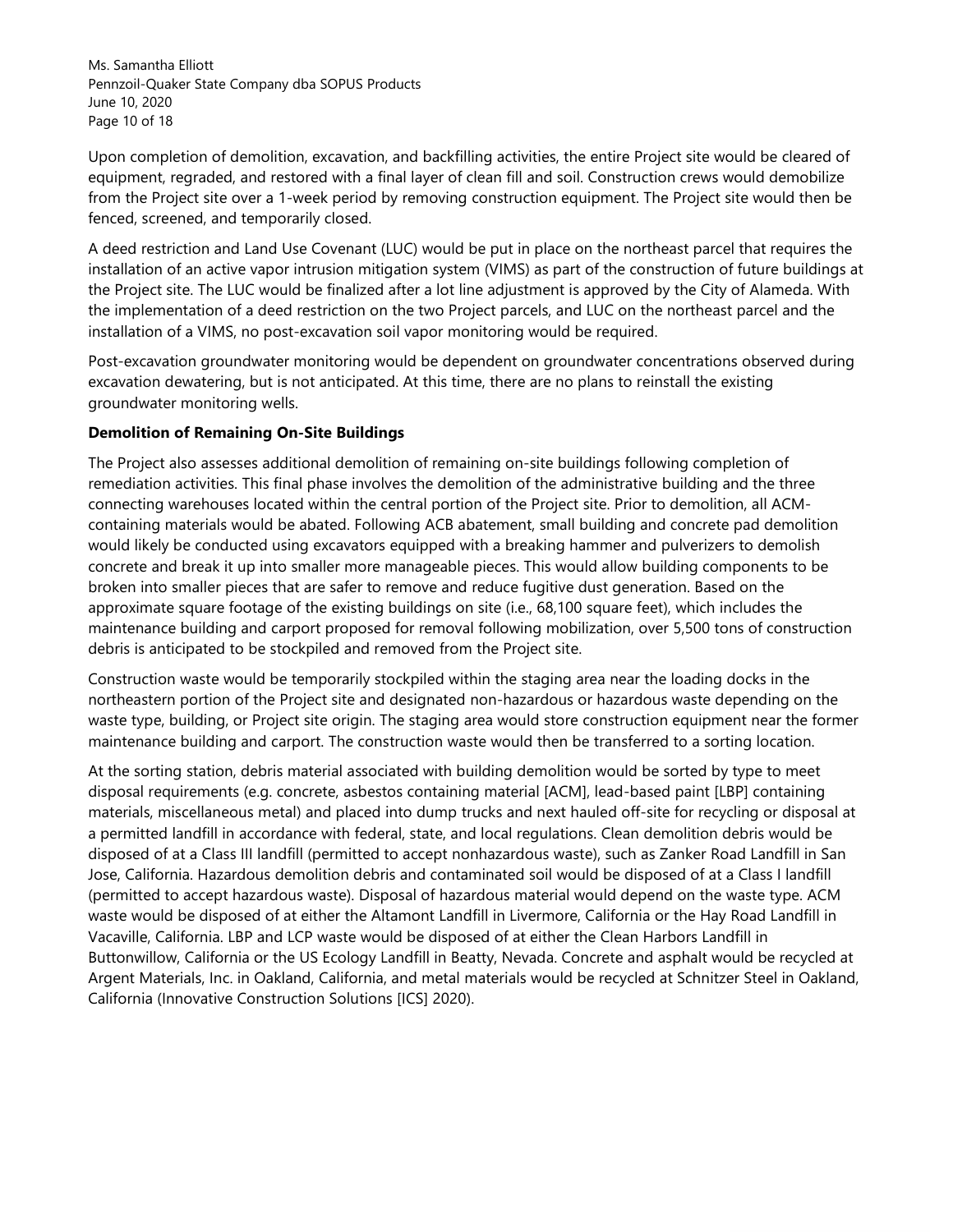Ms. Samantha Elliott Pennzoil-Quaker State Company dba SOPUS Products June 10, 2020 Page 11 of 18

#### **Construction Detail and Schedule**

The precise construction schedule depends on the timing of Project approvals and may be subject to delay. However, planned demolition of above ground structures and hardscape within excavation extents, and soil removal activities would be implemented concurrent with and following closure of the Pennzoil Quaker-State Alameda Distribution Center, currently planned for August 2020. Demolition activities would be completed in October 2020 and remedial excavation would be completed in January 2021. A Demolition and Soil Removal Completion Report is anticipated to be submitted to the San Francisco Bay RWQCB in April 2021.

Approximately 5 to 10 construction workers would work during project construction. All construction activities would occur between 7:00 a.m. and 7:00 p.m., Monday through Friday, consistent with the City of Alameda Municipal Code; no work is currently proposed to occur on weekends. Table 4 lists the types and amount of equipment that is expected to be staged at the Project site during mobilization, and used during the demolition and excavation activities. Table 5 indicates the duration of each construction phase and the corresponding construction worker trips associated with Project construction equipment staging, limited demolition, excavation and soil removal, and final demolition.

| <b>Construction Equipment</b>               | <b>Units</b>             | <b>Duration (weeks)</b> |
|---------------------------------------------|--------------------------|-------------------------|
| Operated Dump Truck (with flatbed trailers) | 2                        | 3                       |
| Torch and Acetylene Tanks                   | 2                        | 3                       |
| 60-Foot Articulating Boom Lift              |                          | $\mathcal{P}$           |
| <b>Excavator Sheer Attachment</b>           |                          | 3                       |
| Excavator Hydraulic Hammer                  |                          | 3                       |
| 815 Compactor                               |                          | $\mathcal{P}$           |
| Mobile Concrete Crushing/Screen Unit        |                          | 2                       |
| 18,000-lb Excavator                         |                          | 2                       |
| 85,000-lb Excavator                         | 2                        | 10                      |
| 4-CY Loader                                 |                          |                         |
| Motor Grader                                |                          | 2                       |
| 12K Reach Forklift                          |                          |                         |
| D6 Dozer                                    |                          |                         |
| Skip Loader                                 |                          | 2                       |
| <b>Track Skid Steer</b>                     |                          | 3                       |
| 4,000-gallon Water Truck                    |                          | 10                      |
| 2,000-gallon Water Truck                    |                          | 3                       |
| Pick-Up Truck                               | 2                        | 10                      |
| 185 CFM Air Compressor                      |                          | 3                       |
| Pressure Washer                             | 2                        | 4                       |
| 21,000-gallon Frac Tank                     | $\overline{\phantom{a}}$ | 10                      |
|                                             |                          |                         |

# **Table 4 Construction Equipment**

 **Source:** Draft Equipment List; ICS 2020.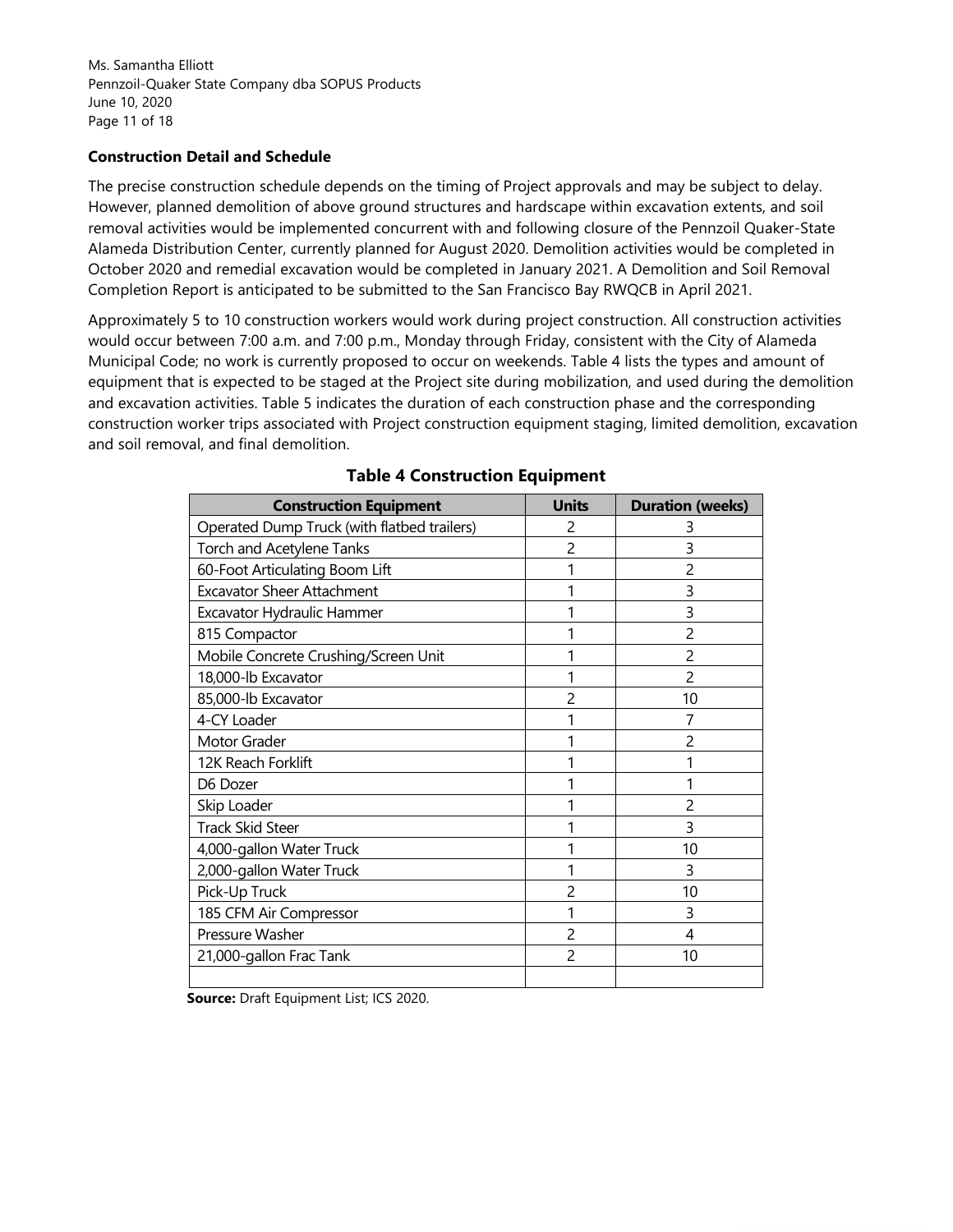|                                              |                 | # Worker Commute                                     |
|----------------------------------------------|-----------------|------------------------------------------------------|
| <b>Construction Phase</b>                    | <b>Duration</b> | Trips $\left(\frac{\text{day}}{\text{day}}\right)^1$ |
| Mobilization                                 | week            |                                                      |
| Limited Demolition and AST Removal           | 2 months        | 10                                                   |
| Excavation, Export/Import, Grading           | 2 months        | 12                                                   |
| Demobilization of Post-Remediation Equipment | week            |                                                      |
| Demolition of Remaining On-site Buildings    | month           | 15                                                   |

# **Table 5 Daily Construction Worker Trip Generation by Construction Activity**

 **Sources:** ICS 2020; Wood 2020

#### **Notes:**

<sup>1</sup>Expressed in round trips; one trip equals one vehicle going to and leaving form the Project site. Assumes each worker arrives in their personnel vehicle each day and generates one inbound trip during the morning peak hour and one outbound trip during the evening peak hour. Average commute distances are anticipated consist of 40 mile round trips within the Bay Area.

 $^{\rm 2}$  Assumes each average daily trip is associated with excavation off-haul and import. The debris sorting and disposal facilities are assumed to be the Republic's Forward Landfill in Manteca (approximately 70 miles to the east) or Vasco Road Landfill in Livermore (approximately 35 miles to the east), depending on the total volatile organic compound (VOC) concentration. <sup>3</sup> Assumes an additional 5 trips would be required to off-haul approximately 20,000 gallons of residual oily water associated with the clean-out of the ASTs and piping. These residual oily water would be exported in a 5,000-gallon vac truck to either a transfer station in Richmond or Rio Vista, California

Table 6 summarizes the estimated amount of debris and excavated contaminated soil and backfill material needed to be transported to and from the Project site during construction, as well as the estimated total number of truck loads assuming average tandem axel commercial dump trucks hold between 12 to 14 cy of soil.<sup>2</sup>

| <b>Phase</b>                                        | <b>Source</b>                                                  | <b>Import/Export</b><br><b>Required</b>          | <b>Estimated Haul</b><br><b>Truck Trips</b> |
|-----------------------------------------------------|----------------------------------------------------------------|--------------------------------------------------|---------------------------------------------|
| Mobilization                                        |                                                                |                                                  |                                             |
| Limited Demolition and AST<br>Removal               | Construction and demolition waste;<br>Contaminated groundwater | 186 tons (export);<br>20,000 gallons<br>(export) | 37                                          |
| Excavation, Export/Import, Grading                  | Export of contaminated soil and<br>import of clean backfill    | 11,400 bcy (export)/<br>11,400 cy (import)       | 1,902                                       |
| Demobilization and Post-<br>Remediation             | $\overline{\phantom{0}}$                                       |                                                  |                                             |
| Demolition of Remaining On-site<br><b>Buildings</b> | Construction and demolition waste                              | 5,500 tons (export)                              | 784                                         |
|                                                     |                                                                | Total                                            | 2.723                                       |

**Table 6 Estimated Loads of Construction Waste from On-Site Building Demolition** 

**Source:** ICS 2020.

 $^2$  Truck trips were estimated by ICS in March 2020. Tandem axel dump trucks with an average capacity of 12 cy per load would off-haul contaminated soil and demolition debris, and import clean backfill. The tank farm would require a total of 920 trips (460 export/460 import). The UST and washrack area in the Taylor Warehouse would require a total of 16 truck trips (8 export/8 import). The northeast excavation area would require a total of 966 truck trips (483 export/483 import). These trips would occur over a 2-month period.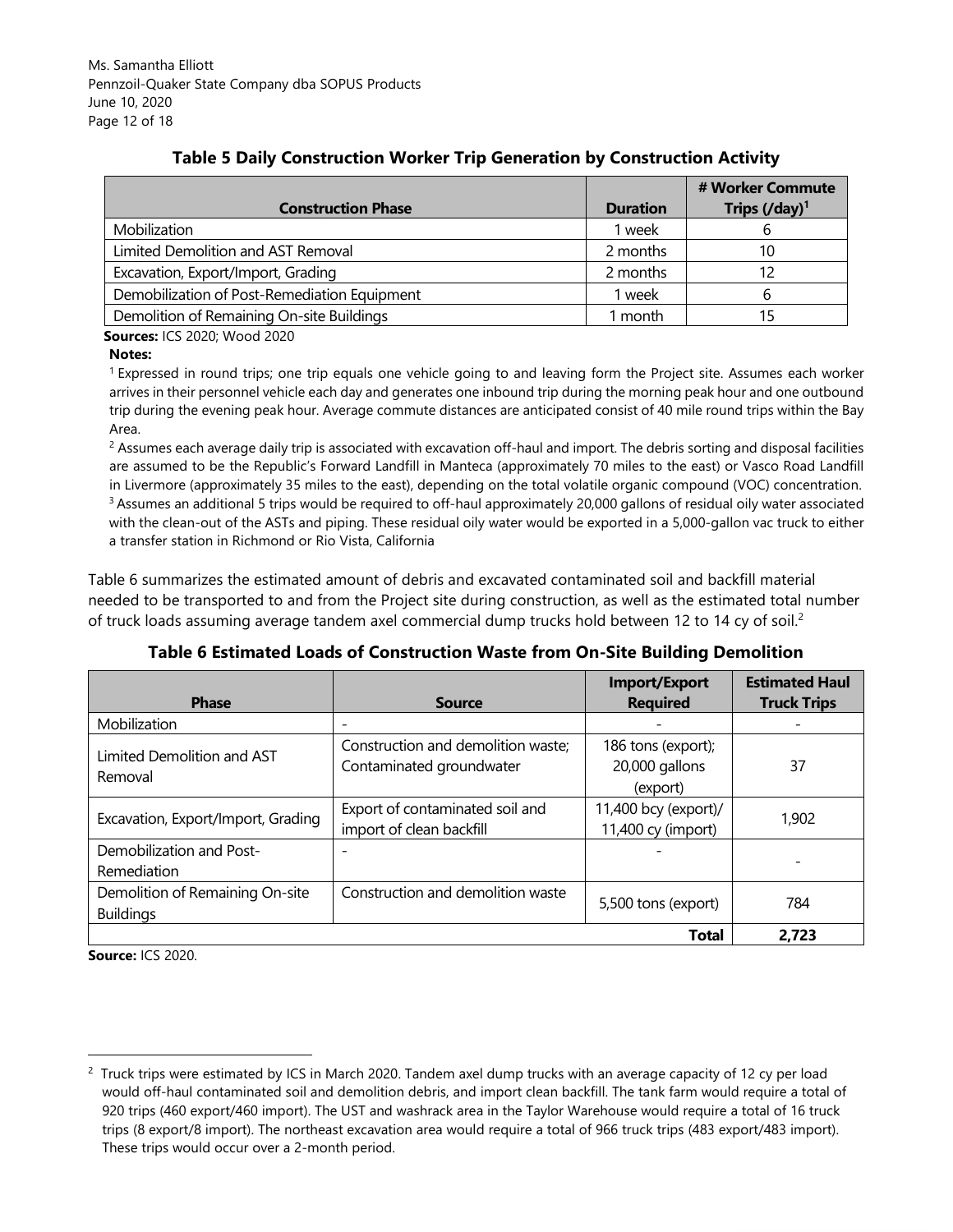Ms. Samantha Elliott Pennzoil-Quaker State Company dba SOPUS Products June 10, 2020 Page 13 of 18

#### **Best Management Practices**

The Project would implement the following construction measures to minimize exhaust and fugitive dust emissions during the demolition and excavation phases:

- The contractor shall implement a Dust and Vapor Control and Monitoring Plan that specifies measures that shall be taken to reduce the generation of fugitive dust and vapors. The plan shall include monitoring to document dust and vapor concentrations during demolition and excavation activities. Monitoring shall be performed in accordance with federal, state, and local requirements, a Stormwater Pollution Prevention Plan, and BAAQMD rules and regulations, including Regulations 11, Rule 2: Hazardous Materials; Asbestos Demolition, Renovation, and Manufacturing.
- When ground disturbing activities (e.g., excavation) occur on pervious land surfaces, unpaved and exposed surfaces (e.g., parking areas, staging areas, soil piles, and graded areas) shall be watered two times per day.
- All haul trucks transporting demolition debris, soil, sand, or other loose material off-site shall be covered.
- During periods when ground disturbing activities (e.g., excavation, trenching, grading) occur on dry land, all visible mud or dirt track-out onto adjacent public roads shall be removed using wet power vacuum street sweepers at least once per day. The use of dry power sweeping shall be prohibited.
- All construction vehicles shall travel on designated truck haul routes. Vehicle speeds on adjacent neighborhood roads shall be limited to 15 miles per hour.
- Idling times shall be minimized either by shutting equipment off when not in use or reducing the maximum idling time to 5 minutes (as required by the California airborne toxics control measure Title 13, Section 2485 of California Code of Regulations). Clear signage shall be provided for construction workers at all access points.
- All construction equipment shall be maintained and properly tuned in accordance with manufacturer's specifications. All equipment shall be checked by a certified mechanic and determined to be running in proper condition prior to operation.
- The San Francisco Bay RWQCB shall direct the contractor to post a publicly visible sign with the telephone number and person to contact at the lead agency regarding dust complaints. This person shall respond and take corrective action within 48 hours. The BAAQMD phone number shall also be visible to ensure compliance with applicable regulations.

#### **Operations and Maintenance**

The proposed Project involves primarily demolition and debris removal and contaminated soil excavation and disposal, therefore, there would be no operations and maintenance activities. Although it is not anticipated, annual monitoring for up to 5 years may occur as required by conditions of permits and approvals, if necessary.

## **5.0 State and Regional Thresholds**

#### **CEQA Impact Review Criteria**

In accordance with *State CEQA Guidelines* Appendix G, implementation of the Project will result in a potentially significant impact if it were to:

- 1. Conflict with or obstruct implementation of the applicable air quality plan.
- 2. Result in a cumulatively considerable net increase of any criteria pollutant for which the Project region is non-attainment under an applicable federal or state ambient air quality standard.
- 3. Expose sensitive receptors to substantial pollutant concentrations.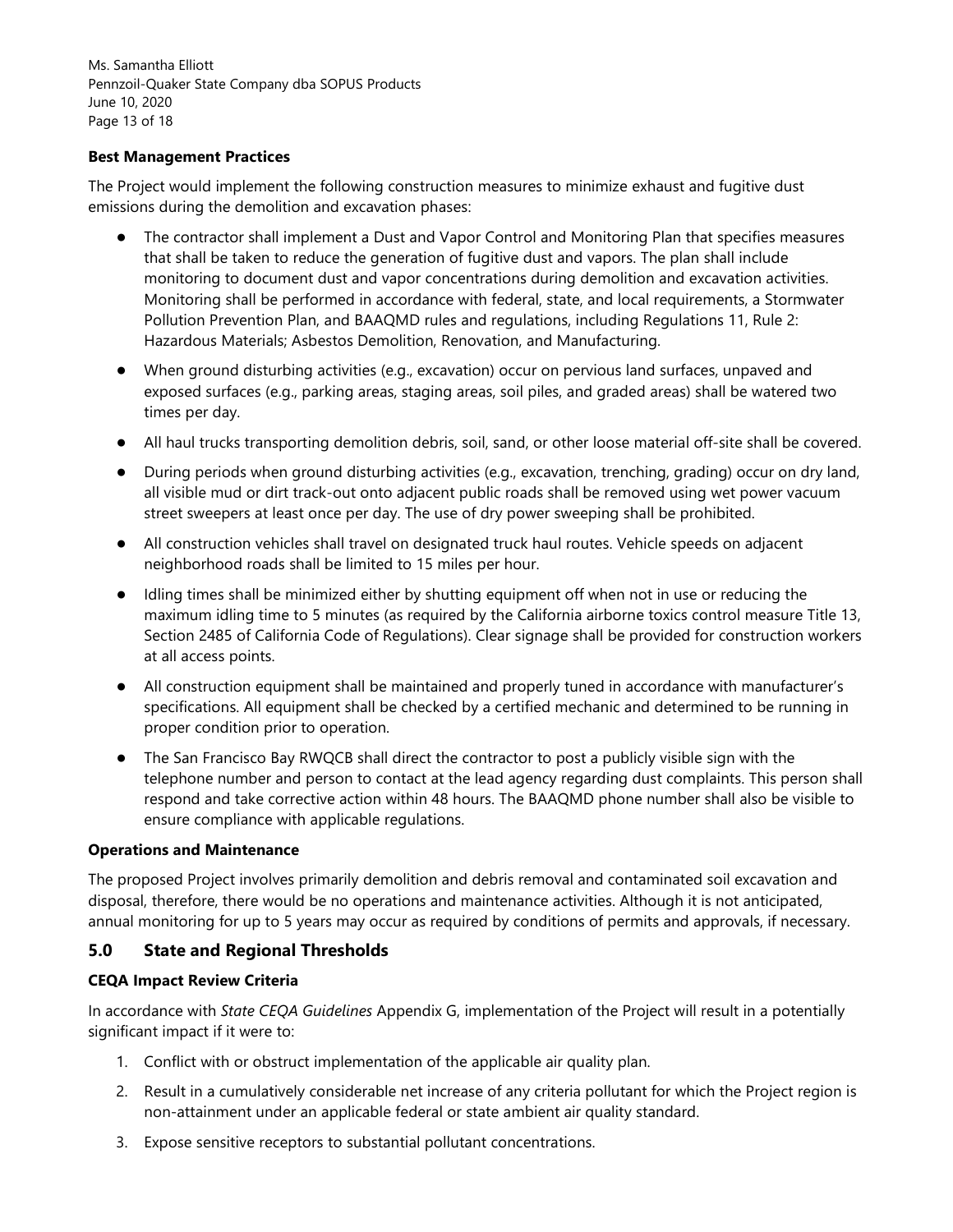Ms. Samantha Elliott Pennzoil-Quaker State Company dba SOPUS Products June 10, 2020 Page 14 of 18

4. Result in other emissions (such as those leading to odors) adversely affecting a substantial number of people.

## **Emission Thresholds for Regional Air Quality Impacts**

BAAQMD has developed criteria for determining whether emissions from a project are regionally significant. They are useful for estimating whether a project is likely to result in a violation of the ambient air quality standards. BAAQMD's significance thresholds are summarized in Table 7 for criteria pollutant emissions during construction activities and Project operation. A project is considered to have a regional air quality impact if emissions from its construction and/or operational activities exceed the corresponding significance thresholds.

|                                      | <b>Average Daily Construction</b> | <b>Daily Operational Emissions</b><br>(Pounds/Day) |                   |
|--------------------------------------|-----------------------------------|----------------------------------------------------|-------------------|
| <b>Pollutant</b>                     | <b>Emissions (Pounds/Day)</b>     | <b>Indirect</b>                                    | <b>Stationary</b> |
| Nitrogen Oxides (NOx)                | 54                                | 180                                                | 40                |
| Reactive Organic Gases (ROG)         | 54                                | 42                                                 | 40                |
| Respirable Particulate Matter (PM10) | 82                                | 82                                                 | 15                |
| Fine Particulate Matter (PM2.5)      | 54                                | 54                                                 | 10                |
| Ozone $(O_3)$                        | $- -$                             | --                                                 |                   |
| Sulfur Oxides (SOx)                  |                                   |                                                    |                   |
| Carbon Monoxide (CO)                 | None                              | 125                                                |                   |
| Lead                                 | $- -$                             |                                                    |                   |

**Table 7 Emissions Thresholds for Significant Regional Impacts** 

**Source:** BAAQMD 2017a.

## **Methodology**

Estimated regional air emissions from the Project's on-site and off-site construction activities were calculated using the California Emissions Estimator Model (CalEEMod), Version 2016.3.2 (BREEZE Software 2016). CalEEMod is a planning tool for estimating emissions related to land use projects. The model incorporates CARB's Emissions Factor (EMFAC2014) model for estimating on-road vehicle emissions; and emission factors and assumptions from the CARB's OFFROAD2011 model to estimate off-road construction equipment emissions. Model-predicted Project emissions are compared with applicable thresholds to assess regional air quality impacts.

CalEEMod uses many default assumptions based upon surveys of various types of construction projects. However, the user may override the default values where project-specific data are available. The Project Applicant provided a set of construction equipment assumptions for this Project, contained within the Project Description. Assumptions included:

- Total construction duration of 6 months.
- Five non-overlapping phases with no subphases.
- Construction activities would occur only on weekdays (e.g., 5 days per week).
- Unpaved and exposed surfaces (e.g., parking areas, staging areas, soil piles, and graded areas) shall be watered two times per day.
- Total ground disturbance of 4.1 acres.
- Total 186 tons of construction demolition debris to be exported off-site during Phase 2, resulting in 27 haul truck trips.
- Total 20,000 gallons of contaminated water exported off-site to an appropriate disposal facility during Phase 2, resulting in 10 total vacuum truck haul trips.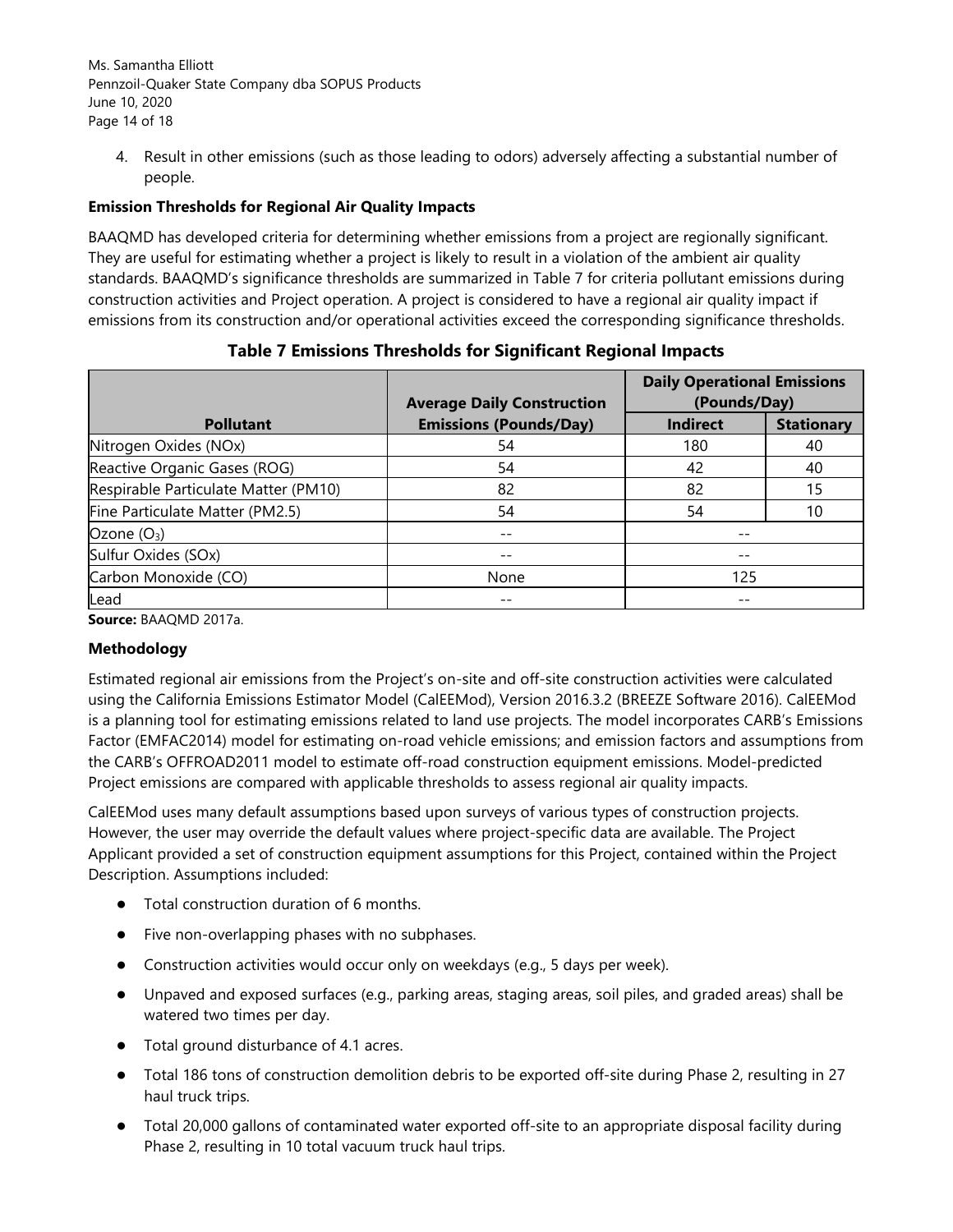Ms. Samantha Elliott Pennzoil-Quaker State Company dba SOPUS Products June 10, 2020 Page 15 of 18

- Total 11,400 bcy of contaminated fill to be exported off-site to appropriate disposal facility during Phase 3, resulting in 951 haul truck trips.
- Total 11,400 bcy of clean fill to be imported on-site to backfill excavated areas during Phase 3, resulting in 951 haul truck trips.
- Total 5,500 tons of construction demolition debris to be exported off-site during Phase 5, resulting in 784 haul truck trips (which includes 186 tons of debris associated with maintenance building/carport).
- Between 6 and 15 construction workers on-site each day.

The construction equipment types and characteristics used in the modeling is presented in Table 4 above. As a conservative approach for modeling and characterizing impacts from construction, this assessment assumes all pieces of construction equipment would be utilized everyday of construction for the duration of the Project. The construction schedule assumed for the model and analysis is summarized in Table 5 above.

# **6.0 Project-Specific Air Quality Impact Analysis**

## **Construction Impacts**

Project construction activities would generate short-term air quality impacts. Construction emissions occur both on-site and off-site. On-site air pollutant emissions consist principally of exhaust emissions from off-road heavyduty construction equipment, as well as fugitive particulate matter from earth working and material handling operations. Off-site emissions result from workers commuting to and from the job site, as well as from trucks hauling materials to the site and construction debris from the site for disposal.

## **Regional Impacts**

Emissions of criteria pollutants during Project construction were estimated using the construction module of CalEEMod, Version 2016.3.2. Modeling output files and additional assumptions are provided in Attachment 1. For the purpose of this analysis, it was estimated that the construction of the proposed Project would begin in early August 2020 and finish in late January 2021. Preliminary design and scheduling information from the Project Applicant (SOPUS Products), ICS, and Wood was used in conjunction with CalEEMod to estimate the number of days to execute each phase of the Project.

The types and numbers of construction equipment anticipated were estimated by ICS for the Project, and this equipment was conservatively assumed to be utilized each day of construction, except during site mobilization and demobilization (Phases 1 and 4). A hypothetical but reasonable week-by-week construction schedule was also developed for the Project by Wood and entered into CalEEMod. Equipment exhaust emissions were determined using CalEEMod default values for horsepower and load factors. Table 8 shows the model's estimates of maximum daily construction emissions for the proposed Project.

**Table 8 Maximum Daily Unmitigated Regional Construction Emissions** 

|                                                    | <b>Maximum Emissions (lbs/day)</b> |                 |           |           |                   |
|----------------------------------------------------|------------------------------------|-----------------|-----------|-----------|-------------------|
| <b>Construction Activity</b>                       | <b>ROG</b>                         | NO <sub>x</sub> | <b>CO</b> | $PM_{10}$ | PM <sub>2.5</sub> |
| <b>Maximum Daily Emissions</b>                     | 4                                  | 51              | 28        |           |                   |
| <b>BAAQMD Significance Thresholds</b>              | 54                                 | 54              | None      | 82        | 54                |
| <b>Exceeds Threshold?</b>                          | No                                 | <b>No</b>       | N/A       | No        | No                |
| Estimated Annual Construction Emissions (ton/year) | < 1                                |                 |           | $\lt$ 1   |                   |

**Source:** Calculated by Wood with CalEEMod (Version 2016.3.2); see **Attachment 1**.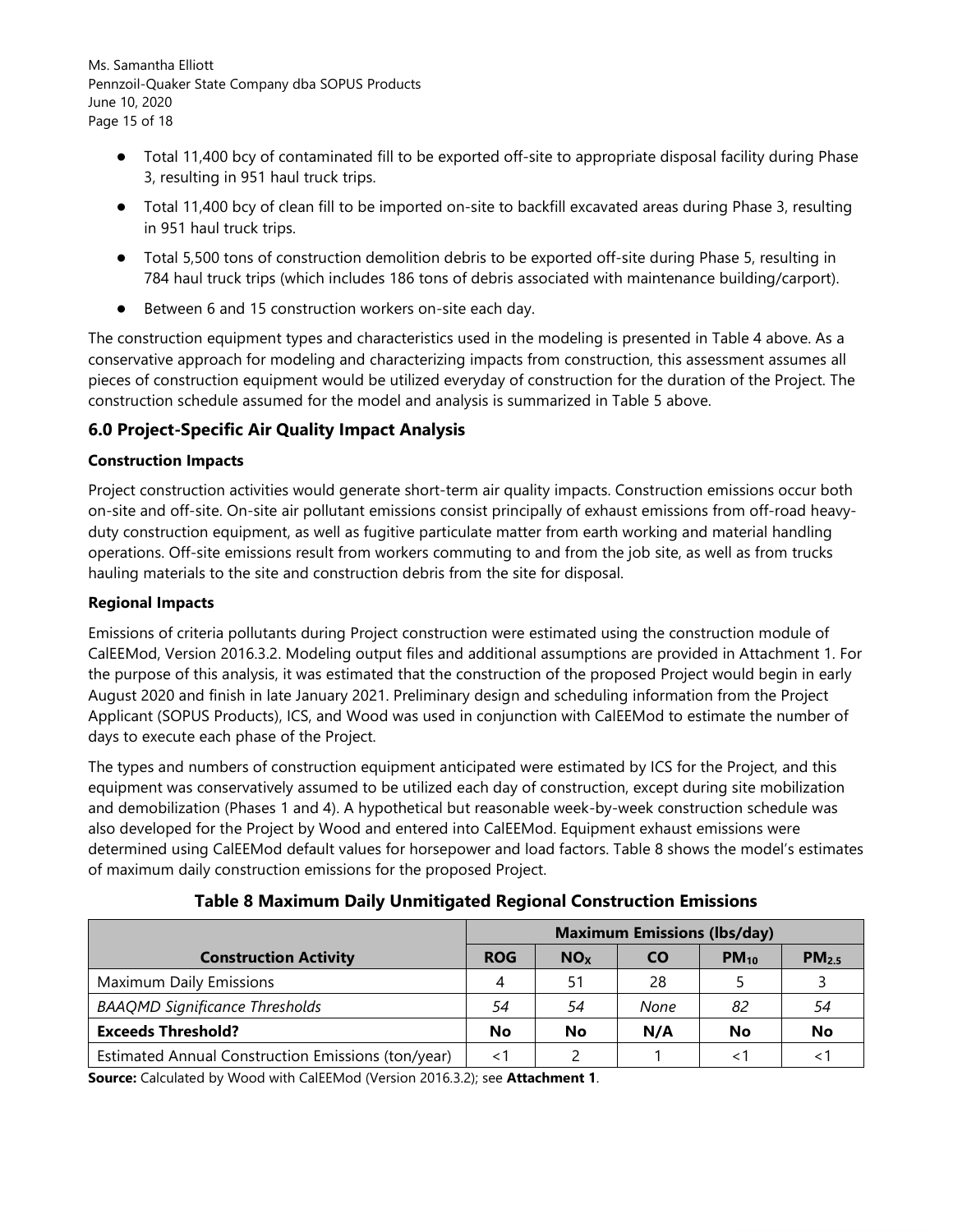Ms. Samantha Elliott Pennzoil-Quaker State Company dba SOPUS Products June 10, 2020 Page 16 of 18

For each criteria pollutant, construction emissions would be below the pollutant's BAAQMD significance threshold. Therefore, the Project would not violate any air quality standard or contribute substantially to an existing or projected air quality violation. Construction emissions would be less than significant.

#### Impacts on Sensitive Receptors

Project construction would not generate substantial increases in emissions proximate to sensitive receptors. Construction activities would be confined primarily to the undeveloped, but disturbed land, would last up to 6 months, and would include construction traffic passing through urban areas and neighborhoods. Due to the limited duration of emissions and generation of emissions substantially below adopted thresholds for construction, emissions generated from Project construction are not anticipated to substantially and adversely affect nearby sensitive receptors or cause increased health risk. Impacts would be less than significant.

#### **Long-Term Impacts**

#### Regional Impacts

The proposed Project involves short duration construction demolition and site remediation activities. Following completion of the Project, the site would remain vacant and not introduce new emission sources. Any vehicle trips that would be generated would be negligible and there would be no increase in mobile source emissions. Therefore, there would be no net increase in regional long-term emissions of any criteria pollutant, and the impact would be less than significant.

#### Impacts on Sensitive Receptors

The proposed Project involves short duration construction demolition and site remediation activities. The Project would not result in changes to existing operations or related emissions. Thus, the Project would not result in a considerable net change in long-term operational emissions affecting nearby sensitive receptors along Ellen Crag Avenue, Clement Avenue, or Fortmann Way. Impacts would be less than significant.

#### **Odor Analysis**

The proposed Project involves short duration construction, demolition, and remediation activities to prepare the site for eventual redevelopment in the future. The proposed type of construction activities are not typically associated with generation of obnoxious odors. However, whatever odors may be generated by construction activities, they would be temporary and cease upon completion of construction. Therefore, odor impacts associated with the Project would be less than significant.

#### **Conformity with Air Quality Plan**

Given BAAQMD's nonattainment for the federal and state  $O_3$  and the state PM<sub>10</sub> and PM<sub>2.5</sub> standards, the BAAQMD has prepared and adopted the 2017 Clean Air Plan: Spare the Air, Cool the Climate (2017b) outlining measures to reduce ozone emissions and progress towards attaining the  $O<sub>3</sub>$  standard at the earliest possible date. The plan outlines a variety of measures, strategies, and grant programs measures applying to each of the nine economic sectors used by CARB for the Assembly Bill 32 Scoping Plan Update, which include: Stationary (Industrial) Sources; Transportation; Energy; Buildings; Agriculture; Natural and Working Leads; Waste Management; Water; and Super-GHG Pollutants. In addition, BAAQMD actively implements regulations and measures to reduce local  $PM_{10}$  and  $PM_{2.5}$  emissions and is currently in the process of preparing an abbreviated State Implementation Plan to address EPA planning requirements.

As previously discussed, the Project involves demolition of existing on-site buildings and structures, removal of ASTs, remediation of the site to remove contaminated soils, and potential groundwater remediation, requiring some construction and grading over an approximately 6-month period. In addition, the Project would implement a number of construction best management practices to minimize exhaust and fugitive dust emissions during demolition and excavation phases. Given the limited duration of construction activities, implementation of best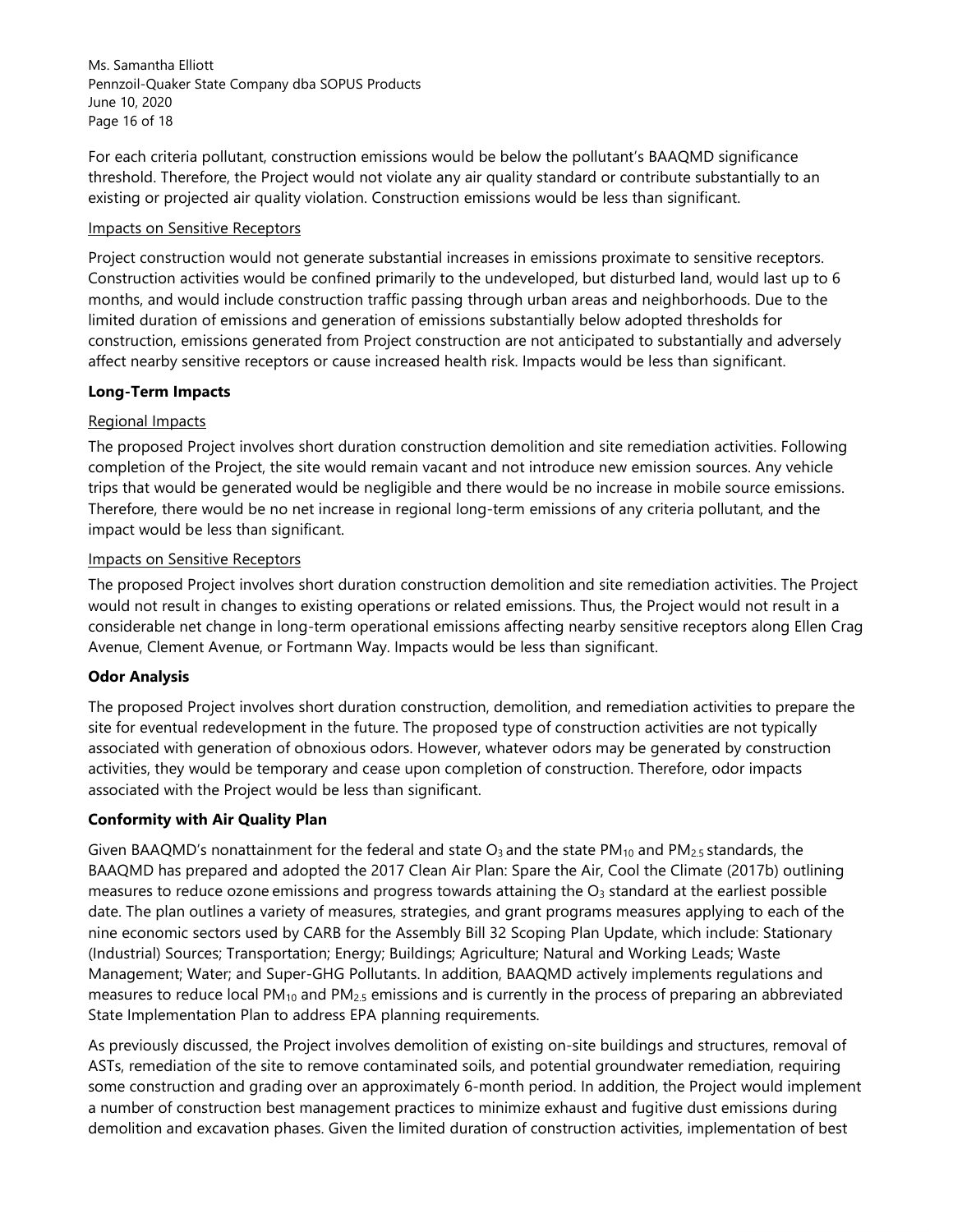Ms. Samantha Elliott Pennzoil-Quaker State Company dba SOPUS Products June 10, 2020 Page 17 of 18

management practices, and that estimated construction emissions would not exceed BAAQMD thresholds for the components of  $O_3$  (VOC [ROG] and NO<sub>X</sub>), PM<sub>10</sub>, and PM<sub>2.5</sub>, the Project would not be considered by BAAQMD to be a substantial source of emissions and would not conflict with or obstruct 2017 Clean Air Plan or regulations and measures for reducing local  $PM_{10}$  and  $PM_{2.5}$  emissions. Impacts would be less than significant.

# **7.0 Mitigation Measures and Conclusions**

As discussed above, both the short-term and long-term air pollution impacts of the Project would be less than significant. Therefore, air quality mitigation measures are not necessary for the proposed Project.

## **8.0 References**

- Bay Area Air Quality Management District (BAAQMD). 2020. Air Quality Standards and Attainment Status. Accessed May 21, 2020. Available at: https://www.baaqmd.gov/about-air-quality/research-and-data/airquality-standards-and-attainment-status.
- BAAQMD. 2019. Bay Area Pollutant Summary 2018. Accessed on May 21, 2020. Available at: https://www.baaqmd.gov/~/media/files/communications-and-outreach/annual-bay-area-air-qualitysummaries/pollsum2018-pdf.pdf?la=en.
- BAAQMD. 2017a. California Environmental Quality Act Air Quality Guidelines. Accessed on May 21, 2020. Available at: https://www.baaqmd.gov/~/media/files/planning-andresearch/ceqa/ceqa\_quidelines\_may2017-pdf.pdf?la=en.
- BAAQMD. 2017b. Final 2017 Clean Air Plan Spare the Air-Cool the Climate: A Blueprint for Clean Air and Climate Protection in the Bay Area. Accessed on May 21, 2020. Available at: https://www.baaqmd.gov/~/media/files/planning-and-research/plans/2017-clean-air-plan/attachment-a\_ proposed-final-cap-vol-1-pdf.pdf?la=en.
- BAAQMD. 2011. Recommended Methods for Screening and Modeling Local Risks and Hazards. Accessed on June 3, 2020. Available at: http://www.baaqmd.gov/~/media/Files/Planning%20and%20Research/CEQA/BAAQMD%20Modeling%20Ap proach.ashx.
- BREEZE Software. 2016. California Emissions Estimator Model (CalEEMod). Accessed on May 26, 2020 at http://www.caleemod.com/.
- California Air Resources Board (CARB). 2016. Ambient Air Quality Standards. Accessed on May 21, 2020. Available at: https://ww3.arb.ca.gov/research/aaqs/aaqs2.pdf?\_ga=2.97094175.1669240475.1590097261- 662856192.1587410826.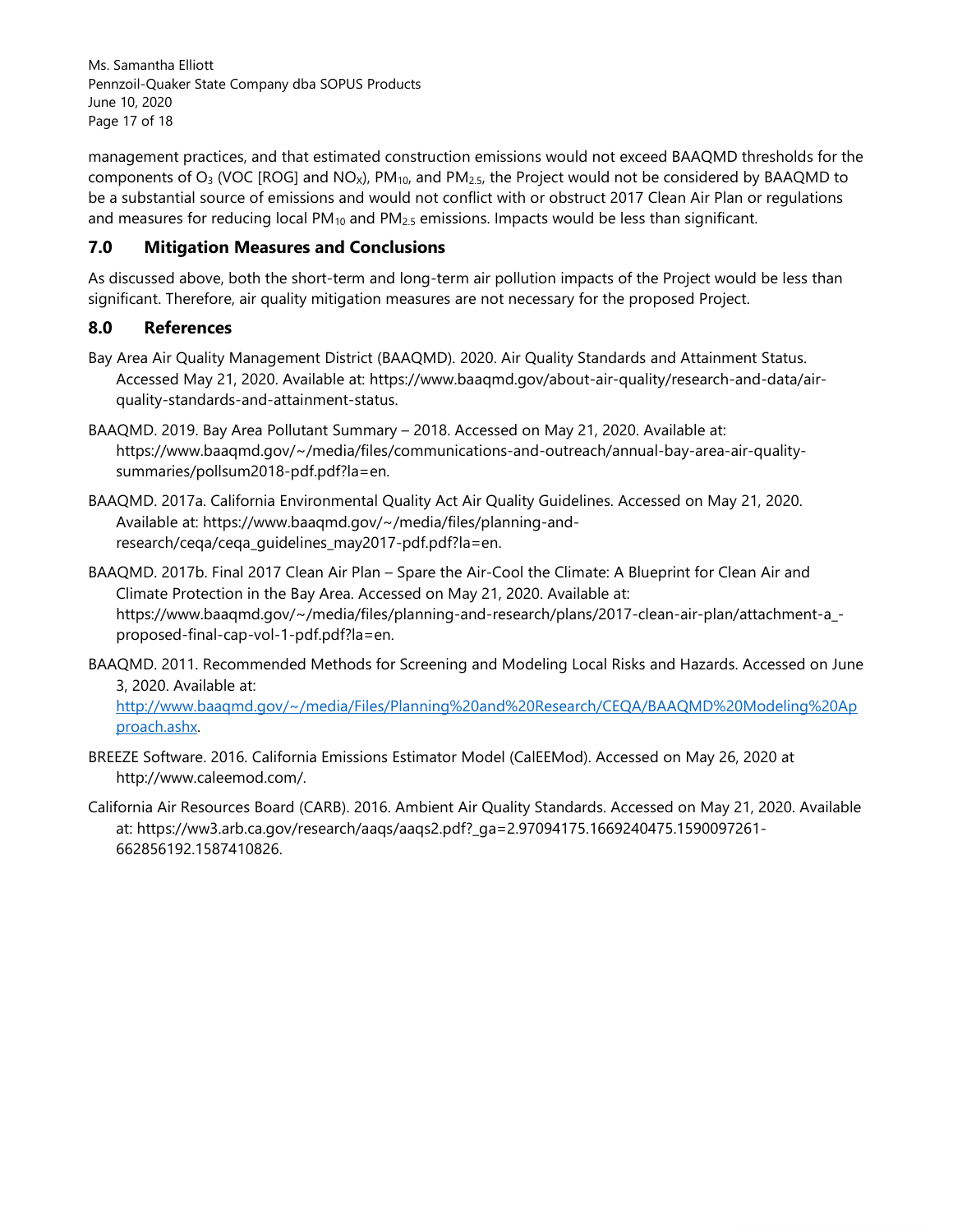Ms. Samantha Elliott Pennzoil-Quaker State Company dba SOPUS Products June 10, 2020 Page 18 of 18

If you have any questions or need clarification on any of the information provided, please do not hesitate to call me at (303) 503-7794.

Sincerely yours,

Wood Environment & Infrastructure Solutions, Inc.

(Juliano)R. Prosperi)<br>J

Juliana Prosperi, AICP, LEED AP, ENV SP Senior Environmental Scientist/Task Manager 10940 White Rock Road, Suite 190 Rancho Cordova, CA 95670 Direct Tel.: (303) 503-7794 E-mail: juliana.prosperi@woodplc.com

Tupla Je

Taylor Lane Air Quality Specialist 104 West Anapamu Street, Suiet 204A Santa Barbara, CA 93101 Direct Tel.: (805) 962-0992 E-mail: taylor.lane@woodplc.com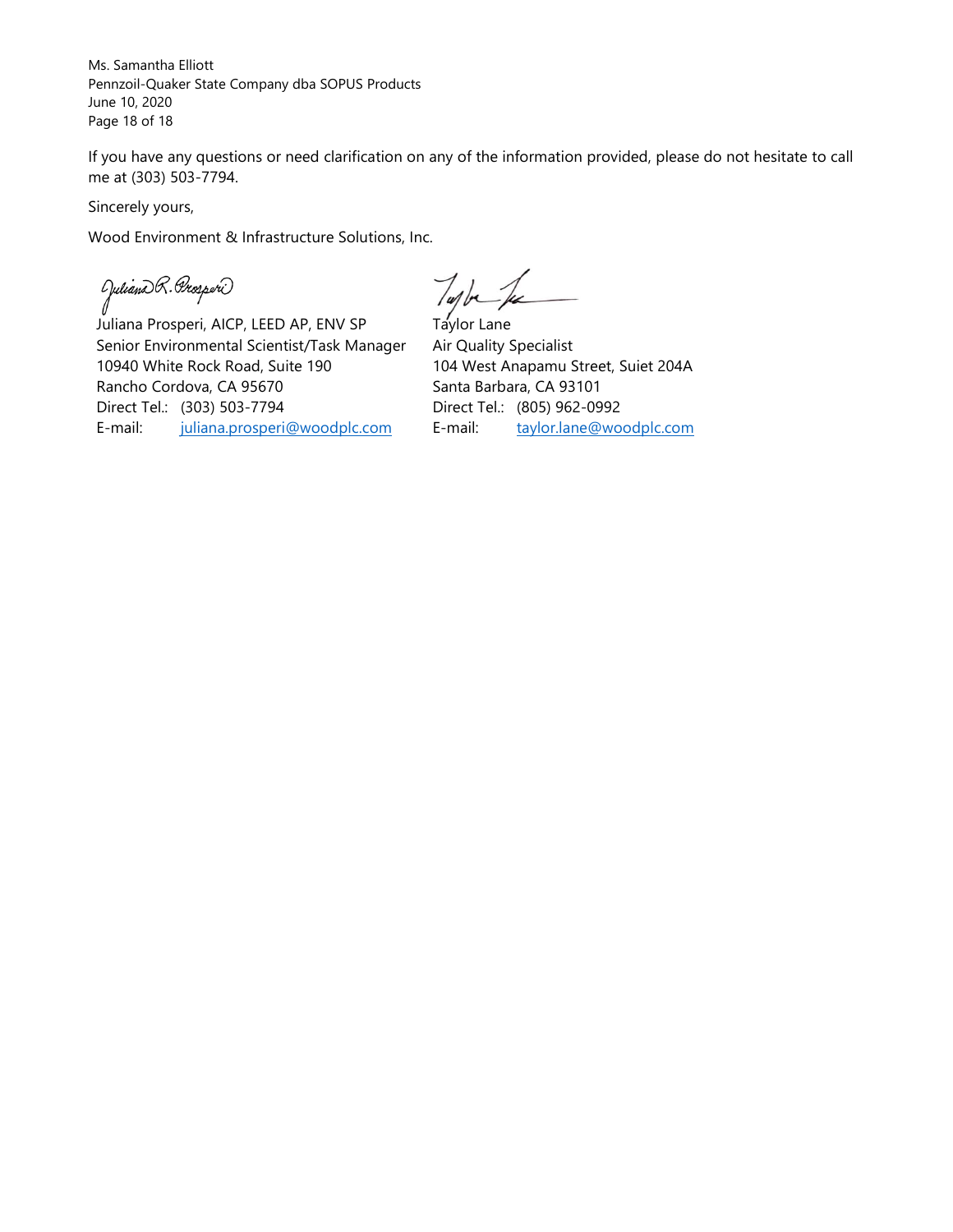

**Attachment 1** CalEEMod Work Sheets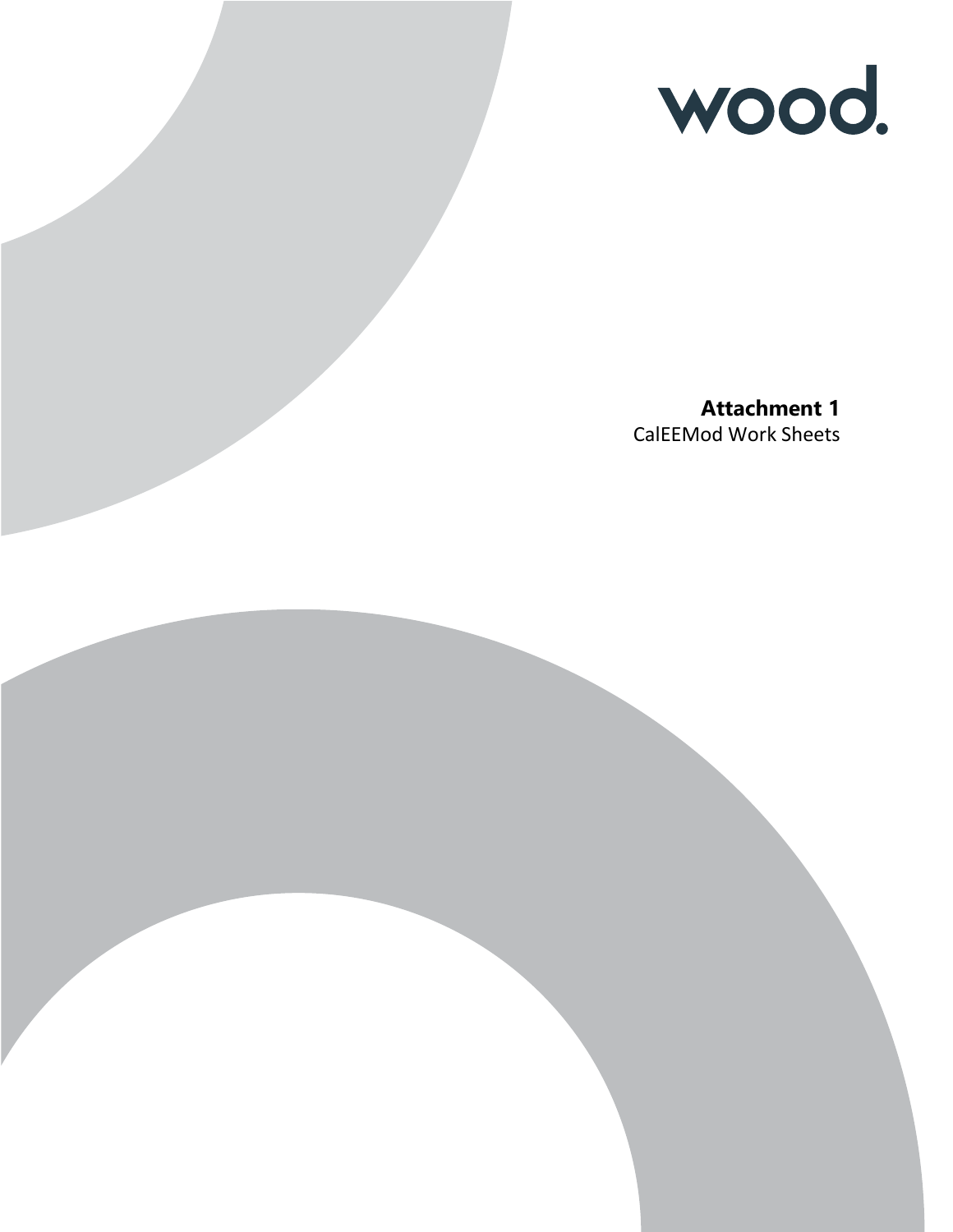# **Pennzoil-Quaker State Alameda Distribution Center Remediation Project**

**Alameda County, Annual**

# **1.0 Project Characteristics**

# **1.1 Land Usage**

| <b>Land Uses</b>       | Size   | Metric   | Lot Acreage                         | <b>Floor Surface Area</b> | Population |
|------------------------|--------|----------|-------------------------------------|---------------------------|------------|
| General Heavy Industry | 178.60 | 1000sqft | $\overline{A}$<br>$\mathbf{r}$ . IV | 178,596.00                |            |

# **1.2 Other Project Characteristics**

| <b>Urbanization</b>               | Urban                          | Wind Speed (m/s)                  | 2.2   | <b>Precipitation Freq (Days)</b>        | 63    |
|-----------------------------------|--------------------------------|-----------------------------------|-------|-----------------------------------------|-------|
| <b>Climate Zone</b>               | 5                              |                                   |       | <b>Operational Year</b>                 | 2021  |
| <b>Utility Company</b>            | Pacific Gas & Electric Company |                                   |       |                                         |       |
| <b>CO2 Intensity</b><br>(lb/MWhr) | 641.35                         | <b>CH4 Intensity</b><br>(lb/MWhr) | 0.029 | N <sub>2</sub> O Intensity<br>(lb/MWhr) | 0.006 |

## **1.3 User Entered Comments & Non-Default Data**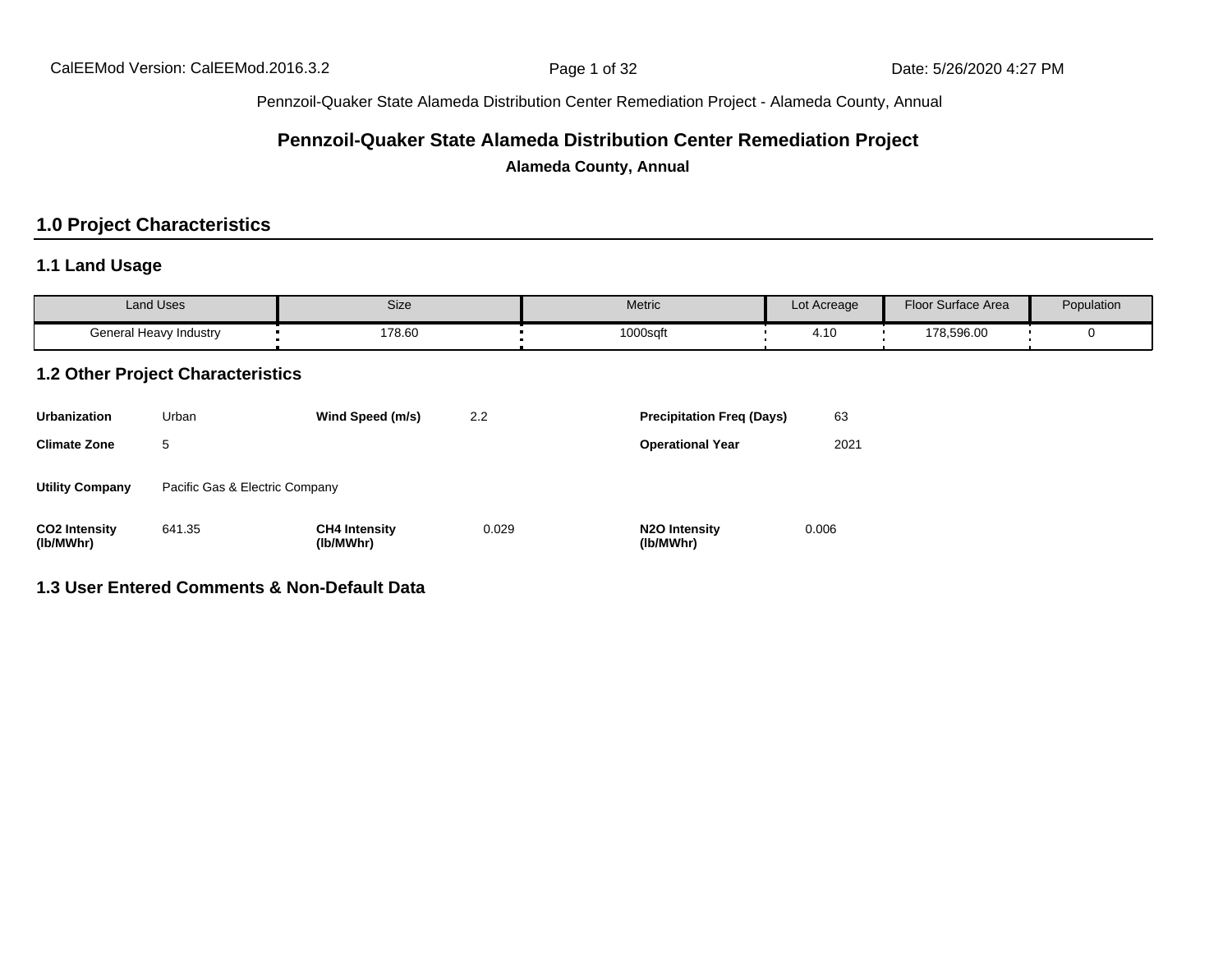Project Characteristics -

Land Use -

Construction Phase - Project-specific construction schedule. Demolition of remaining structures to be completed by a new property owner/developer, separate from the proposed Project. Analysis conservatively includes emissions from these demolition activities.

Off-road Equipment - demobilization involves transport of construction equipment off Project site. No operation of equipment would occur during Demobilization phase.

Off-road Equipment - Project specific construction equipment

Off-road Equipment - Project specific construction equipment

Off-road Equipment - Project specific construction equipment list

Off-road Equipment - Mobilization involves transport of construction equipment to Project site. No operation of equipment would occur during Mobilization phase.

Trips and VMT - Project specific trips and VMT

Demolition -

Grading - Project excavation and backfill

Vehicle Trips - No operation

Area Coating -

Energy Use - No operation

Water And Wastewater - No operation

Solid Waste - No operation

Construction Off-road Equipment Mitigation - Project BMP for fugutive dust control

| <b>Table Name</b>    | <b>Column Name</b> | Default Value | <b>New Value</b> |
|----------------------|--------------------|---------------|------------------|
| tblConstructionPhase | <b>NumDays</b>     | 20.00         | 40.00            |
| tblConstructionPhase | <b>NumDays</b>     | 8.00          | 50.00            |
| tblConstructionPhase | <b>NumDays</b>     | 20.00         | 21.00            |
| tblEnergyUse         | <b>T24E</b>        | 1.21          | 0.00             |
| tblGrading           | AcresOfGrading     | 18.75         | 2.00             |
| tblGrading           | MaterialExported   | 0.00          | 11.400.00        |
| tblGrading           | MaterialImported   | 0.00          | 11.400.00        |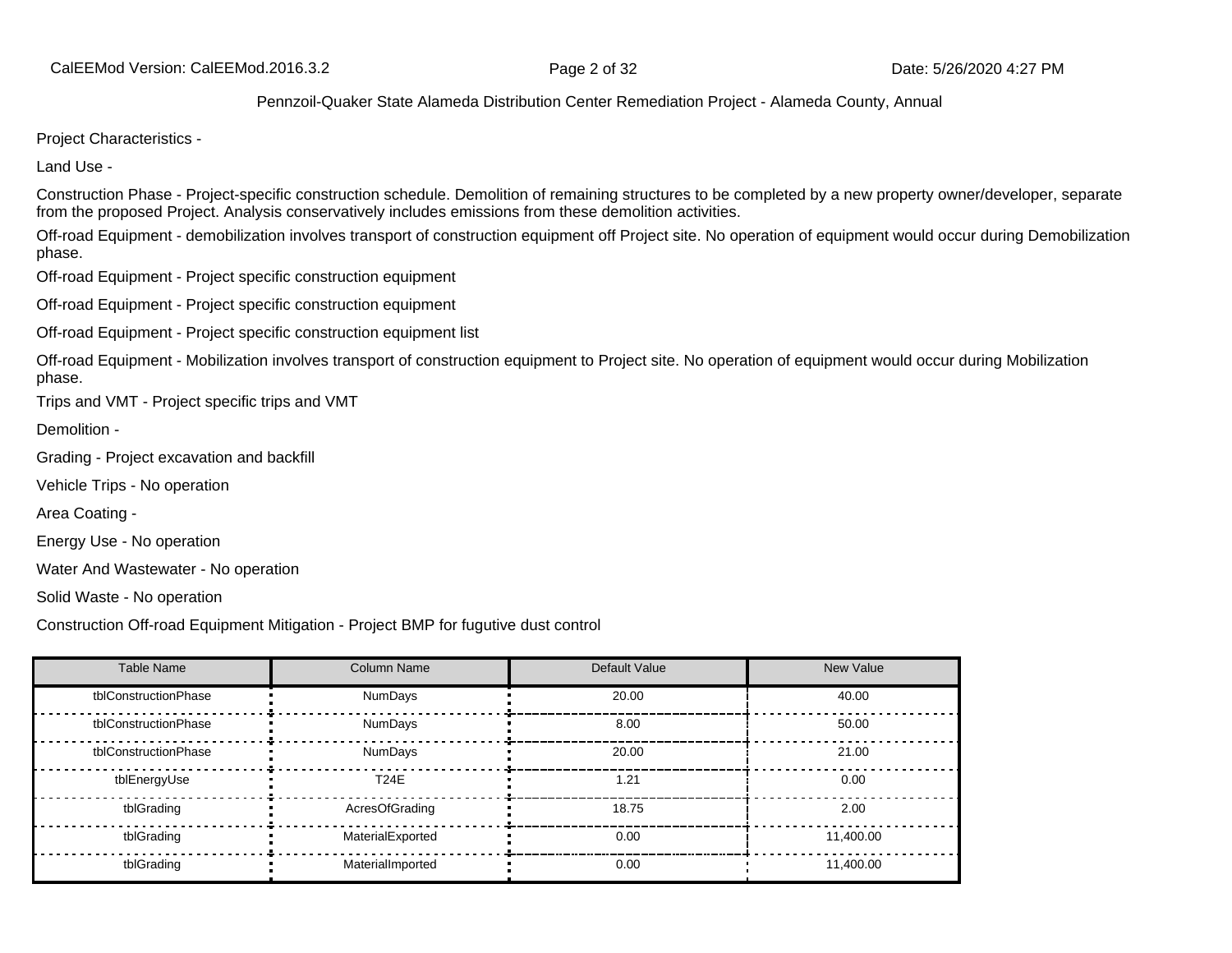| tblLandUse          | LandUseSquareFeet          | 178,600.00 | 178,596.00 |
|---------------------|----------------------------|------------|------------|
| tblOffRoadEquipment | OffRoadEquipmentUnitAmount | 1.00       | 3.00       |
| tblOffRoadEquipment | OffRoadEquipmentUnitAmount | 2.00       | 1.00       |
| tblOffRoadEquipment | OffRoadEquipmentUnitAmount | 2.00       | 1.00       |
| tblOffRoadEquipment | OffRoadEquipmentUnitAmount | 3.00       | 1.00       |
| tblOffRoadEquipment | OffRoadEquipmentUnitAmount | 0.00       | 1.00       |
| tblOffRoadEquipment | OffRoadEquipmentUnitAmount | 0.00       | 1.00       |
| tblOffRoadEquipment | OffRoadEquipmentUnitAmount | 0.00       | 1.00       |
| tblOffRoadEquipment | OffRoadEquipmentUnitAmount | 0.00       | 1.00       |
| tblOffRoadEquipment | OffRoadEquipmentUnitAmount | 0.00       | 1.00       |
| tblOffRoadEquipment | OffRoadEquipmentUnitAmount | 0.00       | 1.00       |
| tblOffRoadEquipment | OffRoadEquipmentUnitAmount | 0.00       | 1.00       |
| tblOffRoadEquipment | OffRoadEquipmentUnitAmount | 0.00       | 1.00       |
| tblOffRoadEquipment | OffRoadEquipmentUnitAmount | 0.00       | 1.00       |
| tblOffRoadEquipment | OffRoadEquipmentUnitAmount | 0.00       | 2.00       |
| tblOffRoadEquipment | OffRoadEquipmentUnitAmount | 0.00       | 2.00       |
| tblOffRoadEquipment | OffRoadEquipmentUnitAmount | 0.00       | 2.00       |
| tblOffRoadEquipment | OffRoadEquipmentUnitAmount | 0.00       | 1.00       |
| tblOffRoadEquipment | OffRoadEquipmentUnitAmount | 0.00       | 1.00       |
| tblOffRoadEquipment | OffRoadEquipmentUnitAmount | 0.00       | 1.00       |
| tblOffRoadEquipment | OffRoadEquipmentUnitAmount | 0.00       | 1.00       |
| tblOffRoadEquipment | OffRoadEquipmentUnitAmount | 0.00       | 1.00       |
| tblOffRoadEquipment | OffRoadEquipmentUnitAmount | 0.00       | 2.00       |
| tblOffRoadEquipment | OffRoadEquipmentUnitAmount | 0.00       | 2.00       |
| tblOffRoadEquipment | OffRoadEquipmentUnitAmount | 0.00       | 2.00       |
| tblOffRoadEquipment | OffRoadEquipmentUnitAmount | 0.00       | 1.00       |
| tblOffRoadEquipment | OffRoadEquipmentUnitAmount | 0.00       | 1.00       |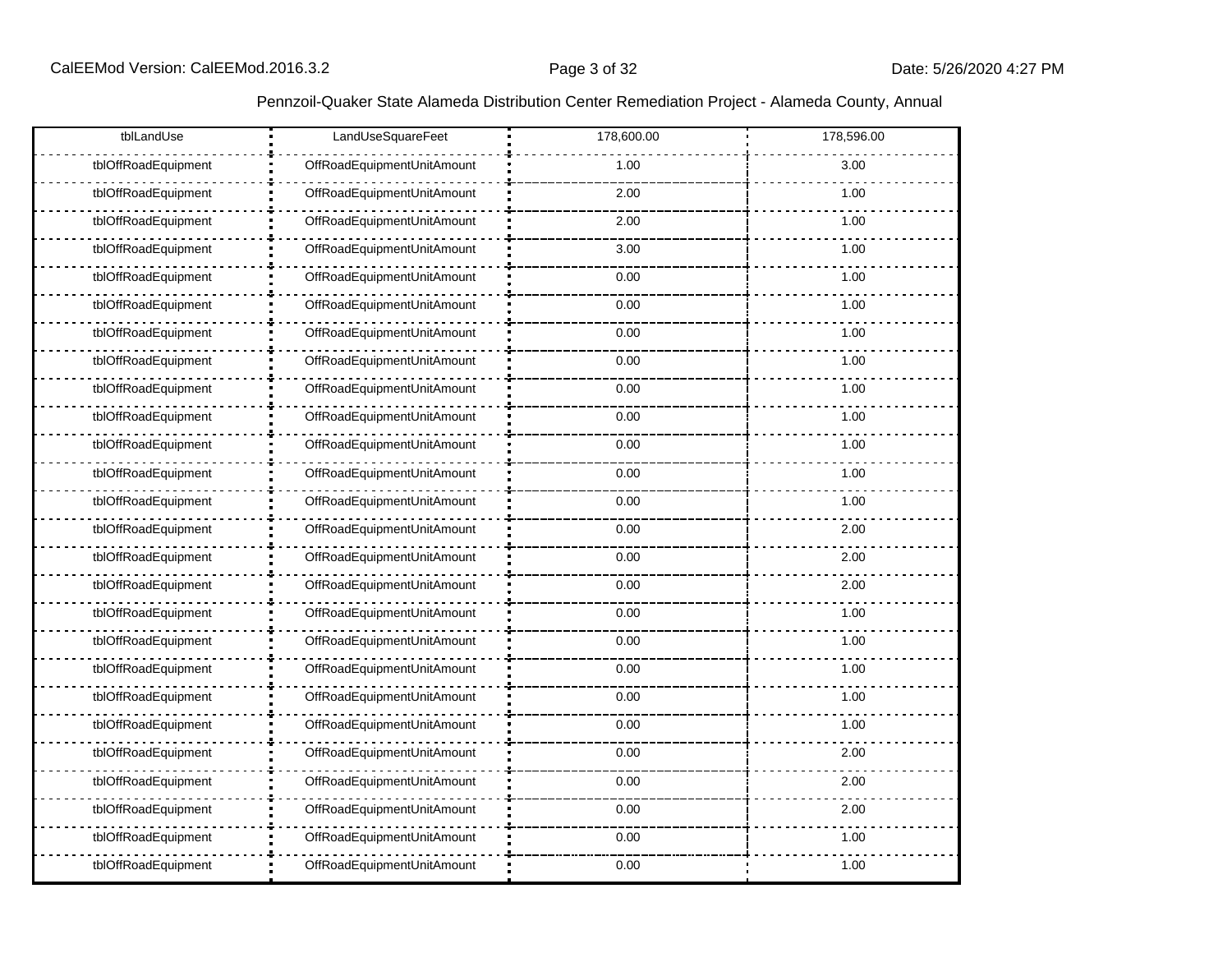| tblOffRoadEquipment | OffRoadEquipmentUnitAmount | 0.00 | 1.00                                                |
|---------------------|----------------------------|------|-----------------------------------------------------|
| tblOffRoadEquipment | OffRoadEquipmentUnitAmount | 0.00 | 1.00                                                |
| tblOffRoadEquipment | OffRoadEquipmentUnitAmount | 0.00 | 1.00                                                |
| tblOffRoadEquipment | OffRoadEquipmentUnitAmount | 0.00 | 1.00                                                |
| tblOffRoadEquipment | OffRoadEquipmentUnitAmount | 0.00 | 1.00                                                |
| tblOffRoadEquipment | OffRoadEquipmentUnitAmount | 0.00 | 1.00                                                |
| tblOffRoadEquipment | PhaseName                  |      | Limited Demolition and AST Removal                  |
| tblOffRoadEquipment | PhaseName                  |      | Excavation, Dewatering, Backfilling,<br>and Grading |
| tblOffRoadEquipment | PhaseName                  |      | <b>Demolition of Remaining Structures</b>           |
| tblOffRoadEquipment | PhaseName                  |      | <b>Limited Demolition and AST Removal</b>           |
| tblOffRoadEquipment | PhaseName                  |      | Excavation, Dewatering, Backfilling,<br>and Grading |
| tblOffRoadEquipment | PhaseName                  |      | Demolition of Remaining Structures                  |
| tblOffRoadEquipment | PhaseName                  |      | Limited Demolition and AST Removal                  |
| tblOffRoadEquipment | PhaseName                  |      | Excavation, Dewatering, Backfilling,<br>and Grading |
| tblOffRoadEquipment | PhaseName                  |      | <b>Demolition of Remaining Structures</b>           |
| tblOffRoadEquipment | PhaseName                  |      | Limited Demolition and AST Removal                  |
| tblOffRoadEquipment | PhaseName                  |      | Excavation, Dewatering, Backfilling,<br>and Grading |
| tblOffRoadEquipment | PhaseName                  |      | Demolition of Remaining Structures                  |
| tblOffRoadEquipment | PhaseName                  |      | <b>Limited Demolition and AST Removal</b>           |
| tblOffRoadEquipment | PhaseName                  |      | <b>Demolition of Remaining Structures</b>           |
| tblOffRoadEquipment | PhaseName                  |      | Limited Demolition and AST Removal                  |
| tblOffRoadEquipment | PhaseName                  |      | Excavation, Dewatering, Backfilling,<br>and Grading |
| tblOffRoadEquipment | PhaseName                  |      | Demolition of Remaining Structures                  |
| tblOffRoadEquipment | PhaseName                  |      | <b>Limited Demolition and AST Removal</b>           |
| tblOffRoadEquipment | PhaseName                  |      | Excavation, Dewatering, Backfilling,<br>and Grading |
| tblOffRoadEquipment | PhaseName                  |      | Demolition of Remaining Structures                  |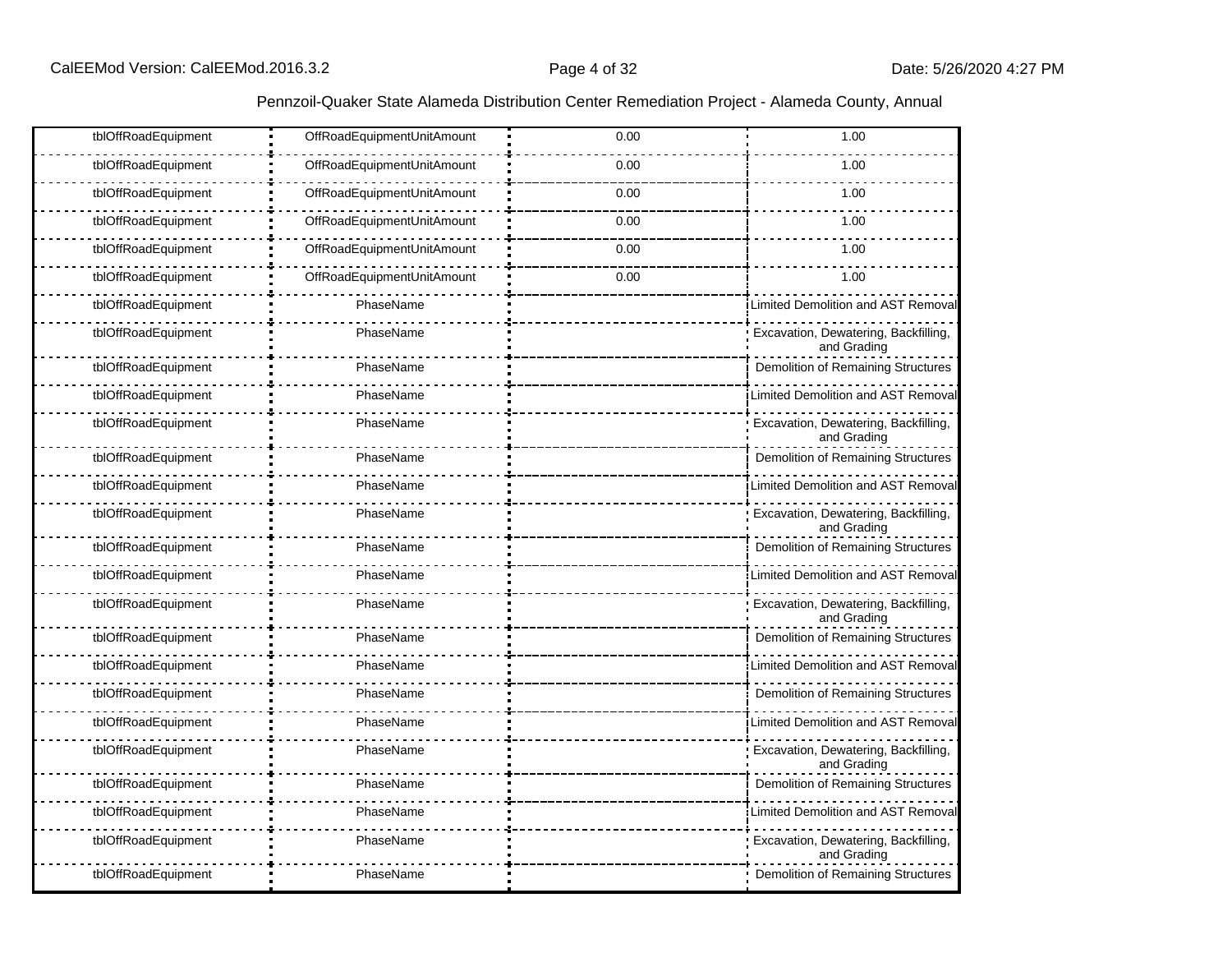| tblOffRoadEquipment | PhaseName                |          | Limited Demolition and AST Removal                  |
|---------------------|--------------------------|----------|-----------------------------------------------------|
| tblOffRoadEquipment | PhaseName                |          | Excavation, Dewatering, Backfilling,<br>and Grading |
| tblOffRoadEquipment | PhaseName                |          | Demolition of Remaining Structures                  |
| tblOffRoadEquipment | PhaseName                |          | Limited Demolition and AST Removal                  |
| tblOffRoadEquipment | PhaseName                |          | Excavation, Dewatering, Backfilling,<br>and Grading |
| tblOffRoadEquipment | PhaseName                |          | Demolition of Remaining Structures                  |
| tblOffRoadEquipment | PhaseName                |          | <b>Limited Demolition and AST Removal</b>           |
| tblOffRoadEquipment | PhaseName                |          | Demolition of Remaining Structures                  |
| tblOffRoadEquipment | UsageHours               | 8.00     | 6.00                                                |
| tblOffRoadEquipment | UsageHours               | 8.00     | 6.00                                                |
| tblOffRoadEquipment | UsageHours               | 8.00     | 6.00                                                |
| tblOffRoadEquipment | UsageHours               | 8.00     | 6.00                                                |
| tblOffRoadEquipment | UsageHours               | 8.00     | 6.00                                                |
| tblOffRoadEquipment | UsageHours               | 8.00     | 6.00                                                |
| tblOffRoadEquipment | UsageHours               | 8.00     | 6.00                                                |
| tblOffRoadEquipment | UsageHours               | 8.00     | 6.00                                                |
| tblSolidWaste       | SolidWasteGenerationRate | 221.46   | 0.00                                                |
| tblTripsAndVMT      | HaulingTripLength        | 20.00    | 40.00                                               |
| tblTripsAndVMT      | HaulingTripLength        | 20.00    | 40.00                                               |
| tblTripsAndVMT      | HaulingTripLength        | 20.00    | 40.00                                               |
| tblTripsAndVMT      | HaulingTripNumber        | 0.00     | 37.00                                               |
| tblTripsAndVMT      | HaulingTripNumber        | 2,850.00 | 1,902.00                                            |
| tblTripsAndVMT      | HaulingTripNumber        | 544.00   | 784.00                                              |
| tblTripsAndVMT      | HaulingTripNumber        | 0.00     | 12.00                                               |
| tblTripsAndVMT      | HaulingTripNumber        | 0.00     | 12.00                                               |
| tblTripsAndVMT      | HaulingVehicleClass      |          | <b>HHDT</b>                                         |
| tblTripsAndVMT      | HaulingVehicleClass      |          | <b>HHDT</b>                                         |
|                     |                          |          |                                                     |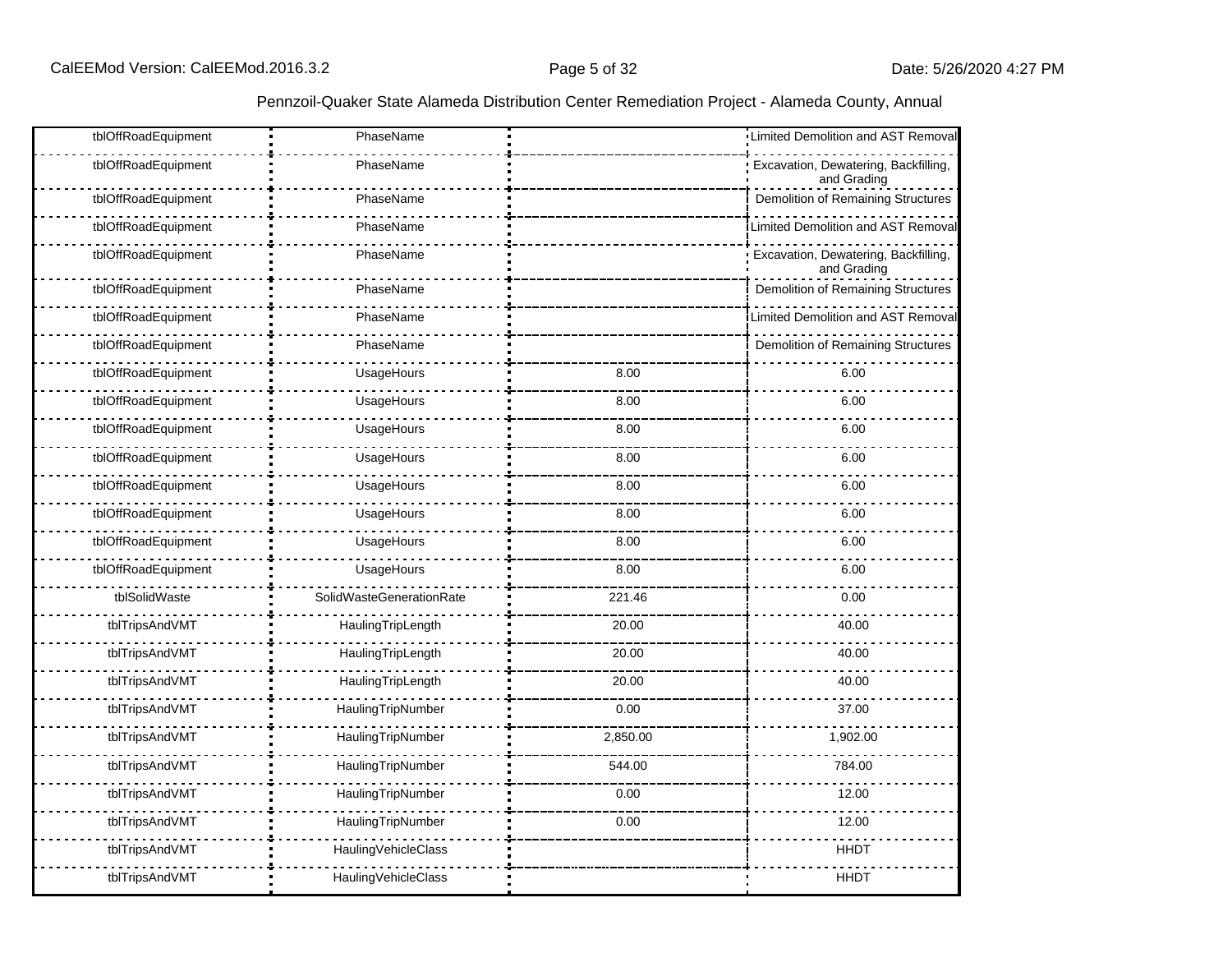| tblTripsAndVMT  | VendorVehicleClass |               | HDT Mix |
|-----------------|--------------------|---------------|---------|
| tblTripsAndVMT  | VendorVehicleClass |               | HDT Mix |
| tblTripsAndVMT  | WorkerTripNumber   | 40.00         | 10.00   |
| tblTripsAndVMT  | WorkerTripNumber   | 40.00         | 12.00   |
| tblTripsAndVMT  | WorkerTripNumber   | 40.00         | 15.00   |
| tblTripsAndVMT  | WorkerVehicleClass |               | LD Mix  |
| tblTripsAndVMT  | WorkerVehicleClass |               | LD Mix  |
| tblVehicleTrips | ST TR              | 1.50          | 0.00    |
| tblVehicleTrips | SU TR              | 1.50          | 0.00    |
| tblVehicleTrips | WD TR              | 1.50          | 0.00    |
| tblWater        | IndoorWaterUseRate | 41,301,250.00 | 0.00    |

# **2.0 Emissions Summary**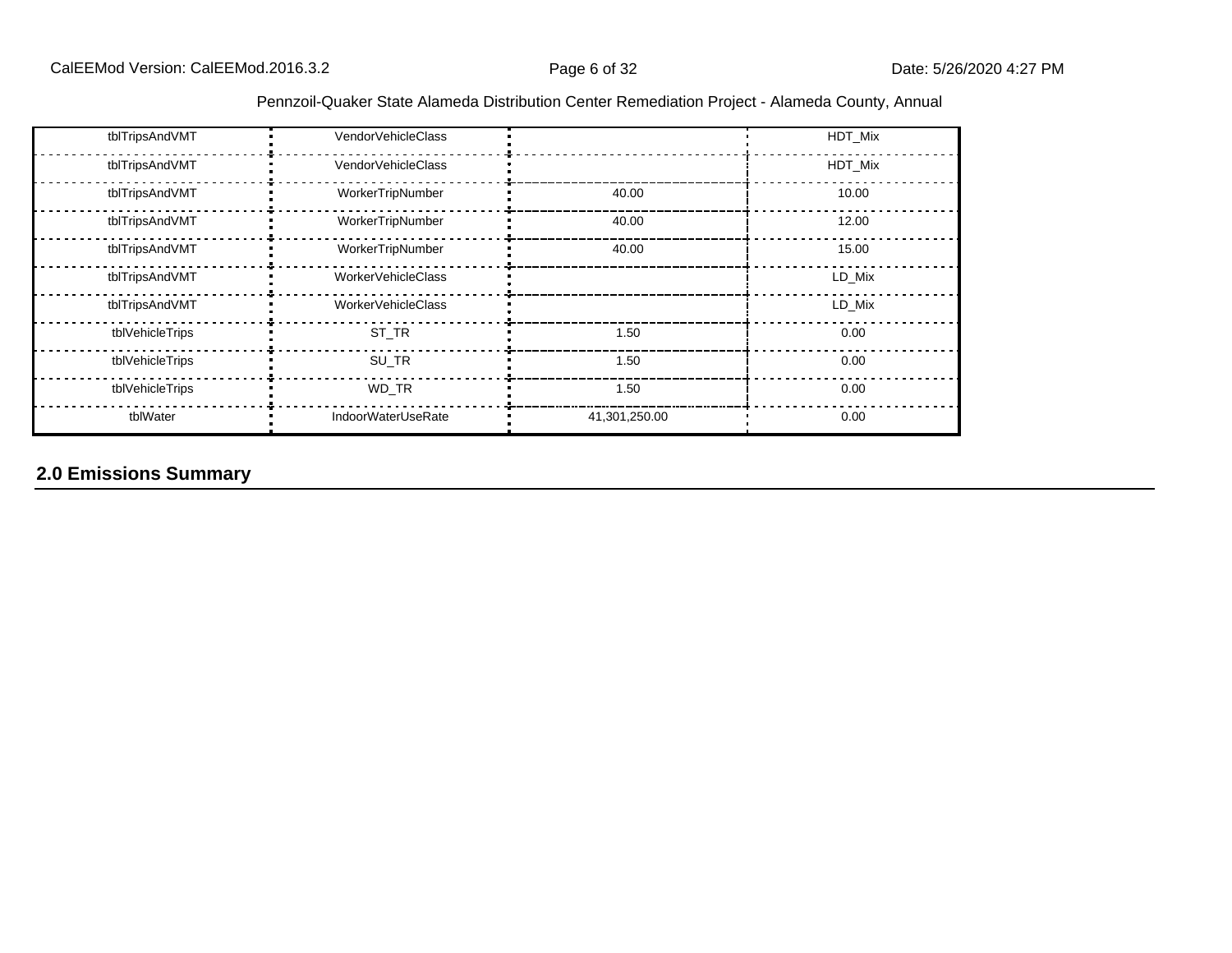# **2.1 Overall Construction**

## **Unmitigated Construction**

|                | <b>ROG</b>  | <b>NO<sub>x</sub></b> | CO     | SO <sub>2</sub> | Fugitive<br><b>PM10</b> | Exhaust<br><b>PM10</b> | <b>PM10</b><br>Total | Fugitive<br><b>PM2.5</b> | Exhaust<br>PM2.5 | PM2.5 Total Bio- CO2 NBio- CO2   Total CO2 |        |           |                                           | CH <sub>4</sub> | <b>N2O</b> | CO <sub>2e</sub> |
|----------------|-------------|-----------------------|--------|-----------------|-------------------------|------------------------|----------------------|--------------------------|------------------|--------------------------------------------|--------|-----------|-------------------------------------------|-----------------|------------|------------------|
| Year           |             |                       |        |                 |                         | tons/yr                |                      |                          |                  |                                            |        |           | MT/yr                                     |                 |            |                  |
| 2020           | 0.1624      | 1.9308                | 1.1774 | 3.4900e-<br>003 | 0.1547                  | 0.0708                 | 0.2255               | 0.0729                   | 0.0665           | 0.1394                                     | 0.0000 |           | $\cdot$ 316.3273 $\cdot$ 316.3273 $\cdot$ | 0.0520          | 0.0000     | .317.6262        |
| 2021           | 0.0381<br>. | 0.4902                | 0.2869 | 1.0500e-<br>003 | 0.0734                  | 0.0152                 | 0.0886               | 0.0129                   | 0.0143           | 0.0272                                     | 0.0000 | 96.5478 · | 96.5478                                   | 0.0129          | 0.0000     | 96.8714          |
| <b>Maximum</b> | 0.1624      | 1.9308                | 1.1774 | 3.4900e-<br>003 | 0.1547                  | 0.0708                 | 0.2255               | 0.0729                   | 0.0665           | 0.1394                                     | 0.0000 | 316.3273  | 316.3273                                  | 0.0520          | 0.0000     | 317.6262         |

#### **Mitigated Construction**

|                  | <b>ROG</b> | <b>NO<sub>x</sub></b> | CO     | SO <sub>2</sub> | Fugitive<br><b>PM10</b>        | Exhaust<br><b>PM10</b>        | <b>PM10</b><br>Total        | Fugitive<br>PM2.5               | Exhaust<br>PM2.5               | PM2.5<br>Total               |                                 | Bio- CO2   NBio- CO2 | Total CO <sub>2</sub>                     | CH <sub>4</sub> | <b>N2O</b> | CO <sub>2e</sub> |
|------------------|------------|-----------------------|--------|-----------------|--------------------------------|-------------------------------|-----------------------------|---------------------------------|--------------------------------|------------------------------|---------------------------------|----------------------|-------------------------------------------|-----------------|------------|------------------|
| Year             |            | tons/yr               |        |                 |                                |                               |                             |                                 |                                |                              | MT/yr                           |                      |                                           |                 |            |                  |
| 2020             | 0.1624     | 1.9308                | 1.1774 | 3.4900e-<br>003 | 0.0902                         | 0.0708                        | 0.1610                      | 0.0385                          | 0.0665                         | 0.1049                       | 0.0000                          |                      | $\cdot$ 316.3271 $\cdot$ 316.3271 $\cdot$ | 0.0520          | 0.0000     | $\cdot$ 317.6260 |
| 2021             | 0.0381     | 0.4902                | 0.2869 | 1.0500e-<br>003 | 0.0410                         | 0.0152                        | 0.0562                      | 7.9900e-<br>003                 | 0.0143                         | 0.0223                       | 0.0000                          | 96.5478              | 96.5478                                   | 0.0129          | 0.0000     | 96.8713          |
| <b>Maximum</b>   | 0.1624     | 1.9308                | 1.1774 | 3.4900e-<br>003 | 0.0902                         | 0.0708                        | 0.1610                      | 0.0385                          | 0.0665                         | 0.1049                       | 0.0000                          | 316.3271             | 316.3271                                  | 0.0520          | 0.0000     | 317.6260         |
|                  | <b>ROG</b> | <b>NO<sub>x</sub></b> | co     | <b>SO2</b>      | <b>Fugitive</b><br><b>PM10</b> | <b>Exhaust</b><br><b>PM10</b> | <b>PM10</b><br><b>Total</b> | <b>Fugitive</b><br><b>PM2.5</b> | <b>Exhaust</b><br><b>PM2.5</b> | <b>PM2.5</b><br><b>Total</b> | Bio- CO2   NBio-CO2   Total CO2 |                      |                                           | CH <sub>4</sub> | <b>N20</b> | CO <sub>2e</sub> |
| Percent          | 0.00       | 0.00                  | 0.00   | 0.00            | 42.47                          | 0.00                          | 30.84                       | 45.88                           | 0.00                           | 23.64                        | 0.00                            | 0.00                 | 0.00                                      | 0.00            | 0.00       | 0.00             |
| <b>Reduction</b> |            |                       |        |                 |                                |                               |                             |                                 |                                |                              |                                 |                      |                                           |                 |            |                  |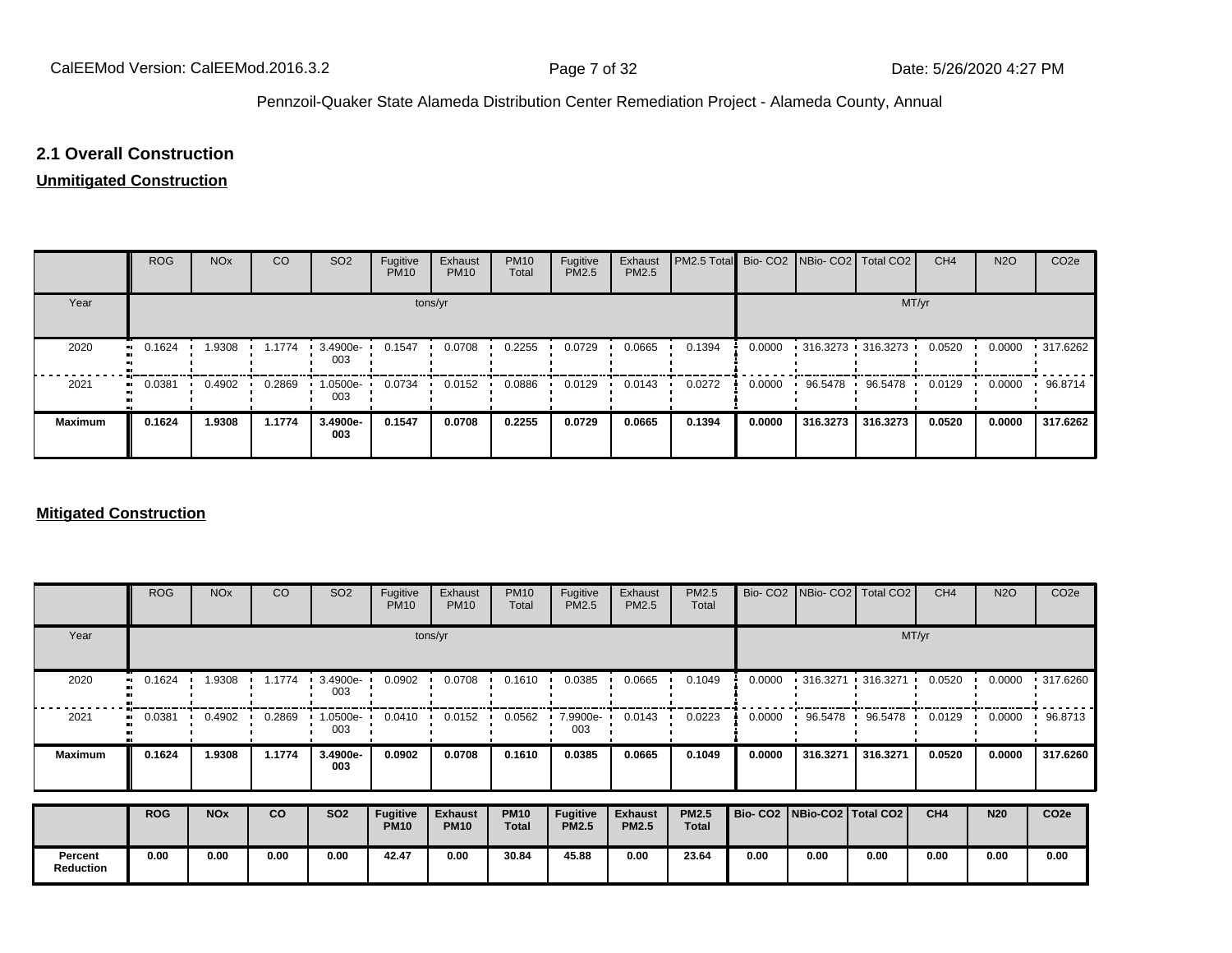| Quarter | <b>Start Date</b> | <b>End Date</b> | Maximum Unmitigated ROG + NOX (tons/quarter) | Maximum Mitigated ROG + NOX (tons/quarter) |
|---------|-------------------|-----------------|----------------------------------------------|--------------------------------------------|
|         | 8-3-2020          | 11-2-2020       | 1.2647                                       | 1.2647                                     |
|         | 11-3-2020         | $2 - 2 - 2021$  | .2886                                        | .2886                                      |
|         |                   | <b>Highest</b>  | .2886                                        | .2886                                      |

# **2.2 Overall Operational**

# **Unmitigated Operational**

|              | <b>ROG</b> | <b>NO<sub>x</sub></b> | CO              | SO <sub>2</sub>      | Fugitive<br><b>PM10</b> | Exhaust<br><b>PM10</b> | <b>PM10</b><br>Total | Fugitive<br>PM2.5 | Exhaust<br>PM2.5 | PM2.5 Total     |        |                 | Bio- CO2   NBio- CO2   Total CO2          | CH <sub>4</sub> | <b>N2O</b>      | CO <sub>2e</sub> |
|--------------|------------|-----------------------|-----------------|----------------------|-------------------------|------------------------|----------------------|-------------------|------------------|-----------------|--------|-----------------|-------------------------------------------|-----------------|-----------------|------------------|
| Category     |            |                       |                 |                      |                         | tons/yr                |                      |                   |                  |                 | MT/yr  |                 |                                           |                 |                 |                  |
| Area         | 0.7908     | 2.0000e-<br>005       | 1.6500e-<br>003 | 0.0000               |                         | 1.0000e-<br>005        | 1.0000e-<br>005      |                   | 1.0000e-<br>005  | 1.0000e-<br>005 | 0.0000 | 3.1900e-<br>003 | 3.1900e-<br>003                           | 1.0000e-<br>005 | 0.0000          | 3.4000e-<br>003  |
| Energy       | 0.0238     | 0.2167                | 0.1820          | $1.3000e - 1$<br>003 |                         | 0.0165                 | 0.0165               |                   | 0.0165           | 0.0165          | 0.0000 |                 | $\cdot$ 565.7996 $\cdot$ 565.7996 $\cdot$ | 0.0194          | 7.4100e-<br>003 | 568.4941         |
| Mobile       | 0.0000     | 0.0000                | 0.0000          | 0.0000               | 0.0000                  | 0.0000                 | 0.0000               | 0.0000            | 0.0000           | 0.0000          | 0.0000 | 0.0000          | 0.0000                                    | 0.0000          | 0.0000          | 0.0000           |
| Waste        |            |                       |                 |                      |                         | 0.0000                 | 0.0000               |                   | 0.0000           | 0.0000          | 0.0000 | 0.0000          | 0.0000                                    | 0.0000          | 0.0000          | 0.0000           |
| Water        |            |                       |                 |                      |                         | 0.0000                 | 0.0000               |                   | 0.0000           | 0.0000          | 0.0000 | 0.0000          | 0.0000                                    | 0.0000          | 0.0000          | 0.0000           |
| <b>Total</b> | 0.8146     | 0.2167                | 0.1837          | 1.3000e-<br>003      | 0.0000                  | 0.0165                 | 0.0165               | 0.0000            | 0.0165           | 0.0165          | 0.0000 | 565.8028        | 565.8028                                  | 0.0195          | 7.4100e-<br>003 | 568.4975         |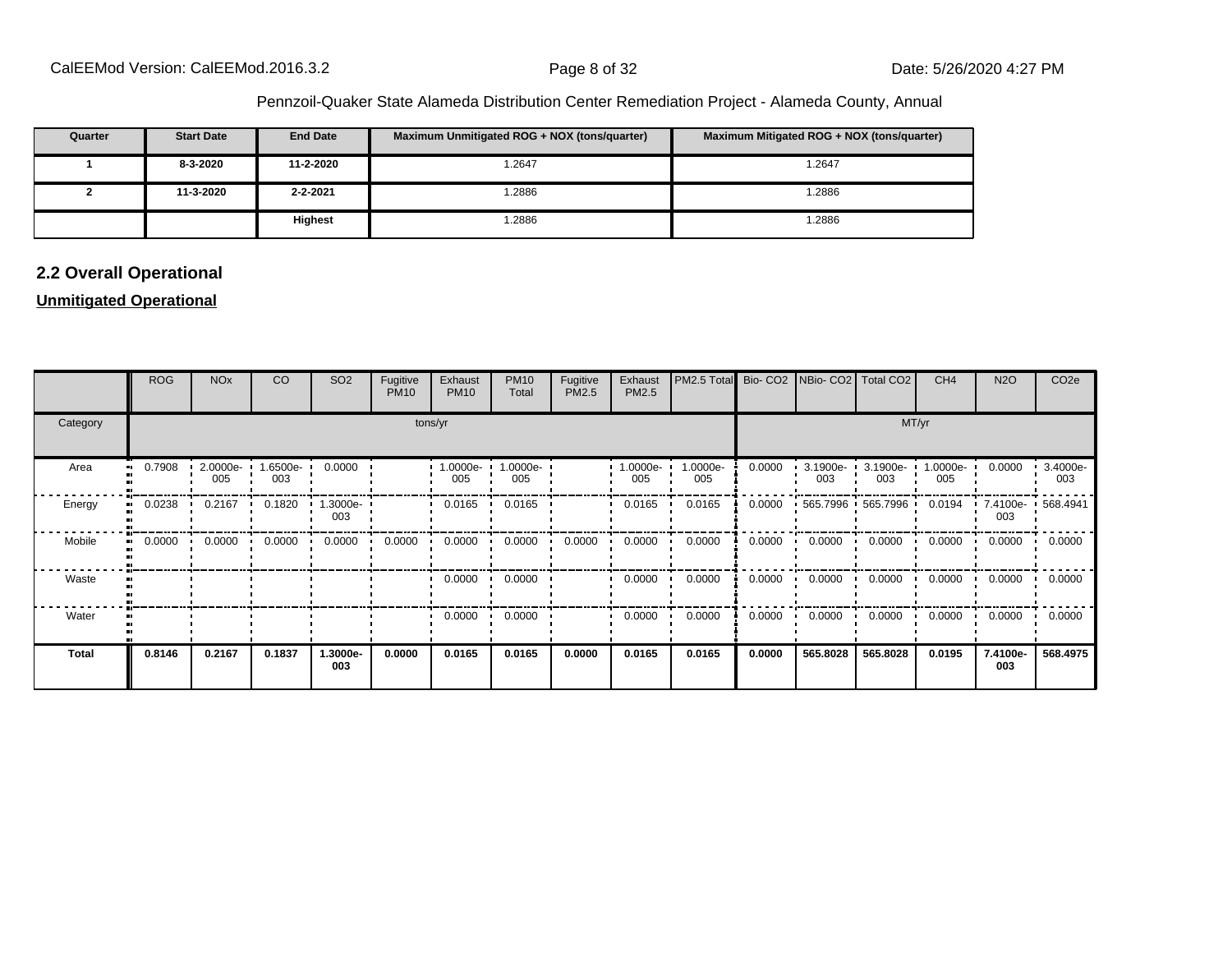# **2.2 Overall Operational**

# **Mitigated Operational**

|                             | <b>ROG</b> | <b>NO<sub>x</sub></b> | <sub>CO</sub>         |           | SO <sub>2</sub>        | Fugitive<br><b>PM10</b> |                                | Exhaust<br><b>PM10</b>          | <b>PM10</b><br>Total  | Fugitive<br><b>PM2.5</b>    |                                 | Exhaust<br><b>PM2.5</b> | PM2.5 Total                                    |              | Bio-CO <sub>2</sub> |                    | INBio- CO2   Total CO2          |       | CH <sub>4</sub> | <b>N2O</b>               | CO <sub>2e</sub> |                  |
|-----------------------------|------------|-----------------------|-----------------------|-----------|------------------------|-------------------------|--------------------------------|---------------------------------|-----------------------|-----------------------------|---------------------------------|-------------------------|------------------------------------------------|--------------|---------------------|--------------------|---------------------------------|-------|-----------------|--------------------------|------------------|------------------|
| Category                    |            |                       |                       |           |                        |                         | tons/yr                        |                                 |                       |                             |                                 |                         |                                                |              |                     |                    |                                 | MT/yr |                 |                          |                  |                  |
| Area                        | 0.7908     | 2.0000e-<br>005       | 1.6500e-<br>003       |           | 0.0000                 |                         |                                | $\cdot$ 1.0000e- $\cdot$<br>005 | 1.0000e-<br>005       |                             |                                 | $1.0000e-$<br>005       | 1.0000e-<br>005                                |              | 0.0000              | $3.1900e -$<br>003 | 3.1900e-<br>003                 |       | 1.0000e-<br>005 | 0.0000                   | 3.4000e-<br>003  |                  |
| Energy                      | 0.0238     | 0.2167                | 0.1820                |           | 1.3000e-<br>003        |                         |                                | 0.0165                          | 0.0165                |                             |                                 | 0.0165                  | 0.0165                                         |              | 0.0000              |                    | 565.7996 565.7996               |       | 0.0194<br>-     | 7.4100e- 568.4941<br>003 |                  |                  |
| Mobile                      | 0.0000     | 0.0000                |                       |           | $0.0000$ 0.0000<br>. . | 0.0000                  |                                |                                 | $0.0000 \cdot 0.0000$ | 0.0000                      |                                 | 0.0000                  | 0.0000                                         |              | 0.0000              | 0.0000             | 0.0000<br>$\mathbf{L}$          |       | 0.0000          | $0.0000$ $\cdot$ 0.0000  |                  |                  |
| Waste                       |            |                       |                       |           |                        |                         |                                |                                 | $0.0000 \cdot 0.0000$ |                             |                                 | 0.0000                  | 0.0000                                         |              | 0.0000              | 0.0000             | 0.0000                          |       | 0.0000          | $0.0000 \cdot 0.0000$    |                  |                  |
| Water                       |            |                       |                       |           |                        |                         |                                | 0.0000<br>$\cdot$               | 0.0000                |                             |                                 | 0.0000                  | 0.0000                                         |              | 0.0000              | 0.0000             | 0.0000                          |       | 0.0000          | 0.0000                   | 0.0000<br>. .    |                  |
| <b>Total</b>                | 0.8146     | 0.2167                | 0.1837                |           | 1.3000e-<br>003        | 0.0000                  |                                | 0.0165                          | 0.0165                | 0.0000                      |                                 | 0.0165                  | 0.0165                                         |              | 0.0000              | 565.8028           | 565.8028                        |       | 0.0195          | 7.4100e-<br>003          | 568.4975         |                  |
|                             | <b>ROG</b> |                       | <b>NO<sub>x</sub></b> | <b>CO</b> |                        | <b>SO2</b>              | <b>Fugitive</b><br><b>PM10</b> | <b>Exhaust</b>                  | <b>PM10</b>           | <b>PM10</b><br><b>Total</b> | <b>Fugitive</b><br><b>PM2.5</b> |                         | <b>Exhaust</b><br><b>PM2.5</b><br><b>PM2.5</b> | <b>Total</b> |                     |                    | Bio- CO2   NBio-CO2   Total CO2 |       | CH <sub>4</sub> |                          | <b>N20</b>       | CO <sub>2e</sub> |
| Percent<br><b>Reduction</b> | 0.00       |                       | 0.00                  | 0.00      |                        | 0.00                    | 0.00                           |                                 | 0.00                  | 0.00                        | 0.00                            |                         | 0.00                                           | 0.00         | 0.00                | 0.00               |                                 | 0.00  | 0.00            |                          | 0.00             | 0.00             |

# **3.0 Construction Detail**

**Construction Phase**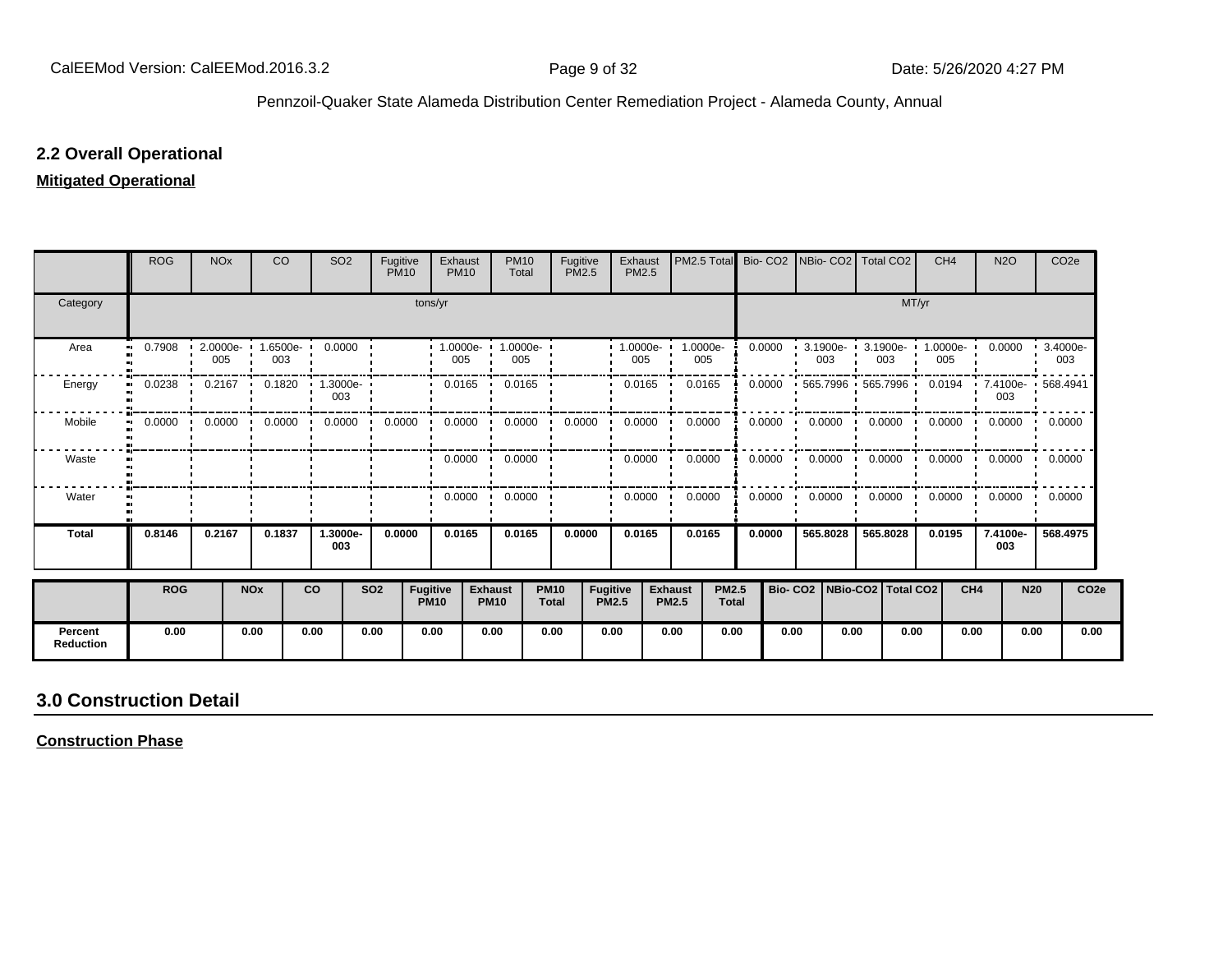| Phase<br><b>Number</b> | <b>Phase Name</b>                                          | Phase Type         | <b>Start Date</b> | End Date         | Num Days Num Days<br>Week |                 | <b>Phase Description</b> |
|------------------------|------------------------------------------------------------|--------------------|-------------------|------------------|---------------------------|-----------------|--------------------------|
|                        | •Mobilizatoin                                              | •Site Preparation  | 18/3/2020         | !8/7/2020        |                           |                 |                          |
|                        | . Limited Demolition and AST<br>•Removal                   | •Demolition        | !8/10/2020        | 10/2/2020        |                           | 40 i            |                          |
|                        | <b>Excavation, Dewatering,</b><br>Backfilling, and Grading | •Grading           | !10/5/2020        | 12/11/2020       |                           | 50 <sub>1</sub> |                          |
|                        | •Demobilization                                            | • Site Preparation | 12/14/2020        | '12/18/2020      |                           |                 |                          |
|                        | •Demolition of Remaining<br>-Structures                    | •Demolition        | 1/1/2021          | <b>1/29/2021</b> |                           | 21'             |                          |

#### **Acres of Grading (Site Preparation Phase): 0**

#### **Acres of Grading (Grading Phase): 0**

#### **Acres of Paving: 0**

**Residential Indoor: 0; Residential Outdoor: 0; Non-Residential Indoor: 0; Non-Residential Outdoor: 0; Striped Parking Area: 0 (Architectural Coating ±sqft)**

#### **OffRoad Equipment**

| <b>Phase Name</b>                  | Offroad Equipment Type    | Amount | <b>Usage Hours</b> | <b>Horse Power</b> | Load Factor |
|------------------------------------|---------------------------|--------|--------------------|--------------------|-------------|
| Limited Demolition and AST Removal | • Air Compressors         |        | 6.00 <sub>1</sub>  | 78'                | 0.48        |
| Limited Demolition and AST Removal | •Cranes                   |        | $6.00 \cdot$       | 231'               | 0.29        |
| Limited Demolition and AST Removal | •Crushing/Proc. Equipment |        | $6.00 \cdot$       | 85 <sup>1</sup>    | 0.78        |
| Limited Demolition and AST Removal | •Dumpers/Tenders          |        | $6.00 \cdot$       | 16'                | 0.38        |
| Limited Demolition and AST Removal | •Excavators               |        | $6.00 \cdot$       | 158                | 0.38        |
| Limited Demolition and AST Removal | •Graders                  |        | $6.00 \cdot$       | 187'               | 0.41        |
| Limited Demolition and AST Removal | • Plate Compactors        |        | $6.00 \cdot$       | 8۱                 | 0.43        |
| Limited Demolition and AST Removal | •Pressure Washers         |        | $6.00 \cdot$       | 13'                | 0.30        |
| Limited Demolition and AST Removal | Rough Terrain Forklifts   |        | $6.00 \cdot$       | 100                | 0.40        |
| Limited Demolition and AST Removal | .Rubber Tired Dozers      |        | 6.00 <sub>1</sub>  | 247                | 0.40        |
| Limited Demolition and AST Removal | •Skid Steer Loaders       |        | $6.00 \cdot$       | 65                 | 0.37        |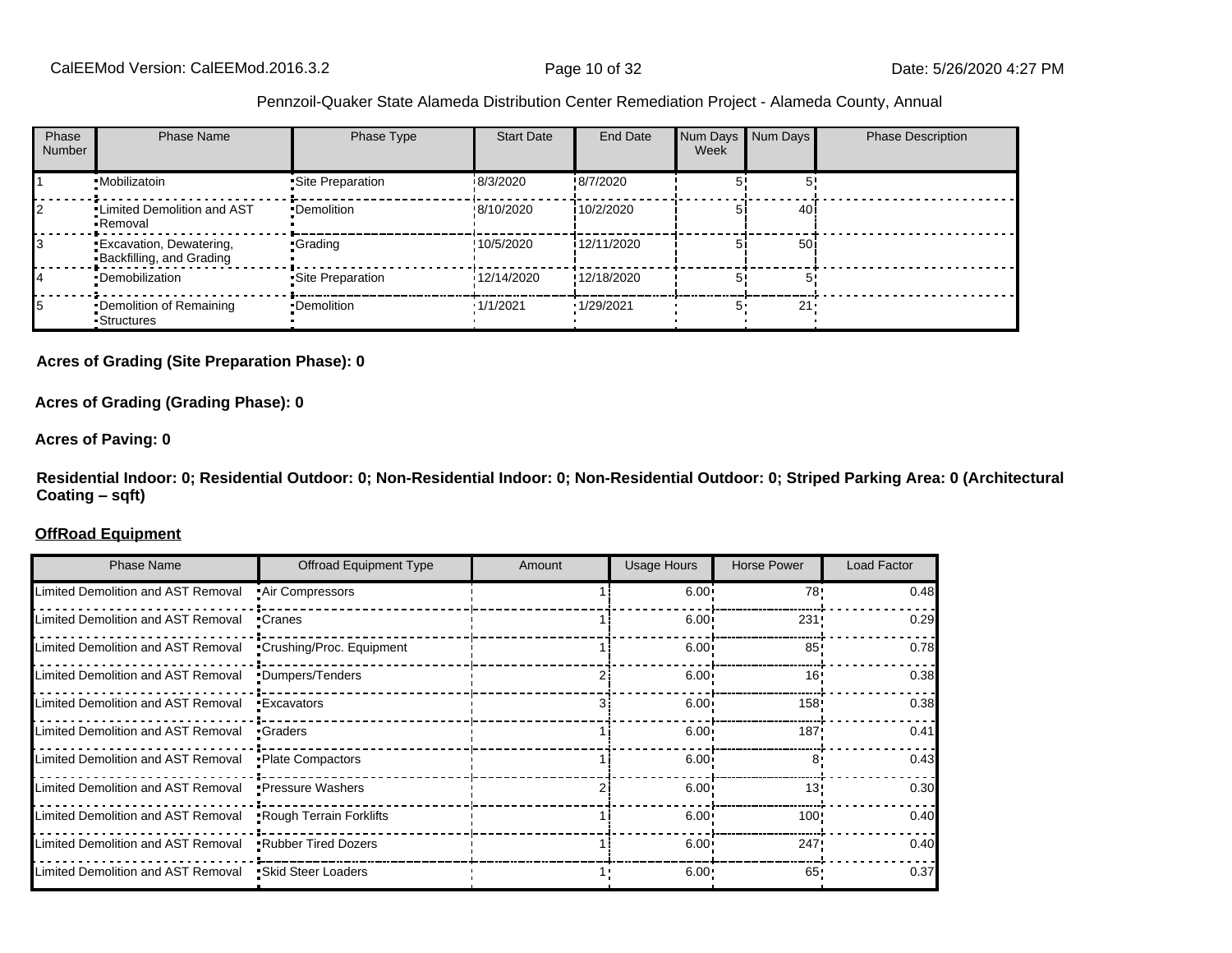| Limited Demolition and AST Removal                  | •Tractors/Loaders/Backhoes | 1.1   | $6.00 -$          | $97 -$           | 0.37 |
|-----------------------------------------------------|----------------------------|-------|-------------------|------------------|------|
| Excavation, Dewatering, Backfilling,<br>and Grading | Air Compressors            |       | 6.00              | 78               | 0.48 |
| Excavation, Dewatering, Backfilling,<br>and Grading | •Cranes                    |       | 6.00              | 231              | 0.29 |
| Excavation, Dewatering, Backfilling,<br>and Grading | Crushing/Proc. Equipment   |       | 6.00              | 85               | 0.78 |
| Excavation, Dewatering, Backfilling,<br>and Grading | Dumpers/Tenders            | $2^1$ | 6.00              | 16               | 0.38 |
| Excavation, Dewatering, Backfilling,<br>and Grading | 'Excavators                | 3.    | 6.00              | 158              | 0.38 |
| Excavation, Dewatering, Backfilling,<br>and Grading | Graders                    |       | 6.00              | 187              | 0.41 |
| Excavation, Dewatering, Backfilling,<br>and Grading | Plate Compactors           |       | 6.00              | 8                | 0.43 |
| Excavation, Dewatering, Backfilling,<br>and Grading | Pressure Washers           | 2.    | 6.00              | 13               | 0.30 |
| Excavation, Dewatering, Backfilling,<br>and Grading | Rough Terrain Forklifts    |       | 6.00              | 100              | 0.40 |
| Excavation, Dewatering, Backfilling,<br>and Grading | Rubber Tired Dozers        |       | 6.00              | 247              | 0.40 |
| Excavation, Dewatering, Backfilling,<br>and Grading | Skid Steer Loaders         |       | 6.00              | 65               | 0.37 |
| Excavation, Dewatering, Backfilling,<br>and Grading | Tractors/Loaders/Backhoes  |       | 6.00              | 97               | 0.37 |
| Demolition of Remaining Structures                  | Air Compressors!           |       | 6.00              | 78               | 0.48 |
| Demolition of Remaining Structures                  | •Cranes                    |       | 6.00              | 231              | 0.29 |
| Demolition of Remaining Structures                  | "Crushing/Proc. Equipment  |       | 6.00              | 85 <sub>1</sub>  | 0.78 |
| Demolition of Remaining Structures                  | Dumpers/Tenders            |       | 6.00              | 16 <sub>1</sub>  | 0.38 |
| Demolition of Remaining Structures                  | Excavators                 | 3.    | 6.00              | 158              | 0.38 |
| Demolition of Remaining Structures                  | Graders                    |       | 6.00              | 187              | 0.41 |
| Demolition of Remaining Structures                  | Plate Compactors           |       | 6.00              | 8'               | 0.43 |
| Demolition of Remaining Structures                  | Pressure Washers           |       | 6.00              | 13 <sub>1</sub>  | 0.30 |
| Demolition of Remaining Structures                  | Rough Terrain Forklifts    |       | 6.00              | 100 <sub>1</sub> | 0.40 |
| Demolition of Remaining Structures                  | Rubber Tired Dozers        |       | 6.00 <sup>1</sup> | 247              | 0.40 |
| Demolition of Remaining Structures                  | Skid Steer Loaders         |       | 6.00              | 65 <sub>1</sub>  | 0.37 |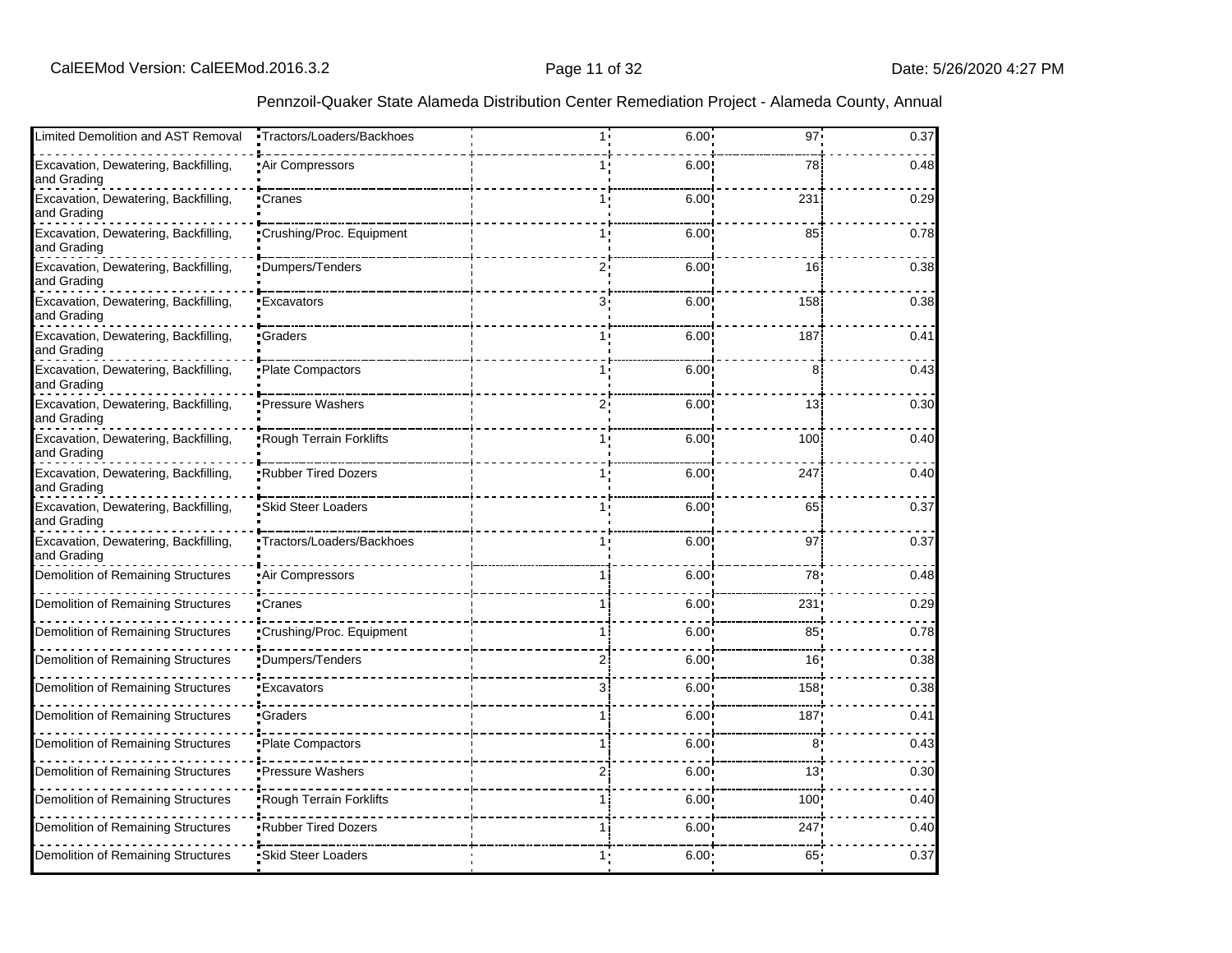| Structures<br>: Remaining<br>Demolition | Loaders/Backhoes<br>l ractors/L | $\sim$ 00<br>o.uu | --<br>$\cdot$ | $\sim$ $-1$<br>∪.∪ |
|-----------------------------------------|---------------------------------|-------------------|---------------|--------------------|
|                                         |                                 |                   |               |                    |

## **Trips and VMT**

| <b>Phase Name</b>                            | <b>Offroad Equipment</b><br>Count | <b>Worker Trip</b><br><b>Number</b> | Vendor Trip<br><b>Number</b> | <b>Hauling Trip</b><br><b>Number</b> | <b>Worker Trip</b><br>Length | Vendor Trip<br>Length | <b>Hauling Trip</b><br>Length | <b>Worker Vehicle</b><br>Class | Vendor         | Hauling<br>Vehicle Class Vehicle Class |
|----------------------------------------------|-----------------------------------|-------------------------------------|------------------------------|--------------------------------------|------------------------------|-----------------------|-------------------------------|--------------------------------|----------------|----------------------------------------|
| Limited Demolition<br>and AST Damoual        | 16                                | 10.00                               | 0.00!                        | $37.00 \cdot$                        | 10.80                        | 7.30!                 |                               | 40.00 LD Mix                   | <b>HDT Mix</b> | !HHDT                                  |
| Excavation,<br>Dowatoring Rackfillin         | 16i                               | 12.00                               | 0.00!                        | 1,902.00+                            | 10.80i                       | 7.30!                 |                               | 40.00 LD Mix                   | <b>HDT Mix</b> | !HHDT                                  |
| Demolition of<br><b>Damaining Ctructures</b> | 16i                               | $15.00 -$                           | 0.00!                        | 784.00                               | 10.80i                       | 7.30!                 |                               | 40.00 LD Mix                   | <b>HDT Mix</b> | !HHDT                                  |
| Mobilizatoin                                 |                                   | 6.00                                | 0.00!                        | $12.00 \cdot$                        | 10.80i                       | 7.30!                 |                               | 40.00 LD Mix                   | <b>HDT Mix</b> | !HHDT                                  |
| Demobilization                               |                                   | $6.00 \cdot$                        | $0.00 -$                     | 12.00                                | 10.80                        | $7.30 \cdot$          |                               | 40.00 LD Mix                   | <b>HDT Mix</b> | <b>HHDT</b>                            |

# **3.1 Mitigation Measures Construction**

Water Exposed Area

# **3.2 Mobilizatoin - 2020**

#### **Unmitigated Construction On-Site**

|               | <b>ROG</b> | <b>NO<sub>x</sub></b> | CO | SO <sub>2</sub> | Fugitive<br><b>PM10</b> | Exhaust<br><b>PM10</b> | <b>PM10</b><br>Total | Fugitive<br><b>PM2.5</b> | Exhaust<br><b>PM2.5</b> | <b>PM2.5 Total</b> Bio- CO2 NBio- CO2 Total CO2 |        |        |        | CH <sub>4</sub> | <b>N2O</b> | CO <sub>2e</sub> |
|---------------|------------|-----------------------|----|-----------------|-------------------------|------------------------|----------------------|--------------------------|-------------------------|-------------------------------------------------|--------|--------|--------|-----------------|------------|------------------|
| Category      |            |                       |    |                 |                         | tons/yr                |                      |                          |                         |                                                 |        |        |        | MT/yr           |            |                  |
| Fugitive Dust |            |                       |    |                 | 0.0000                  | 0.0000                 | 0.0000               | 0.0000                   | 0.0000                  | 0.0000                                          | 0.0000 | 0.0000 | 0.0000 | 0.0000          | 0.0000     | 0.0000           |
| <b>Total</b>  |            |                       |    |                 | 0.0000                  | 0.0000                 | 0.0000               | 0.0000                   | 0.0000                  | 0.0000                                          | 0.0000 | 0.0000 | 0.0000 | 0.0000          | 0.0000     | 0.0000           |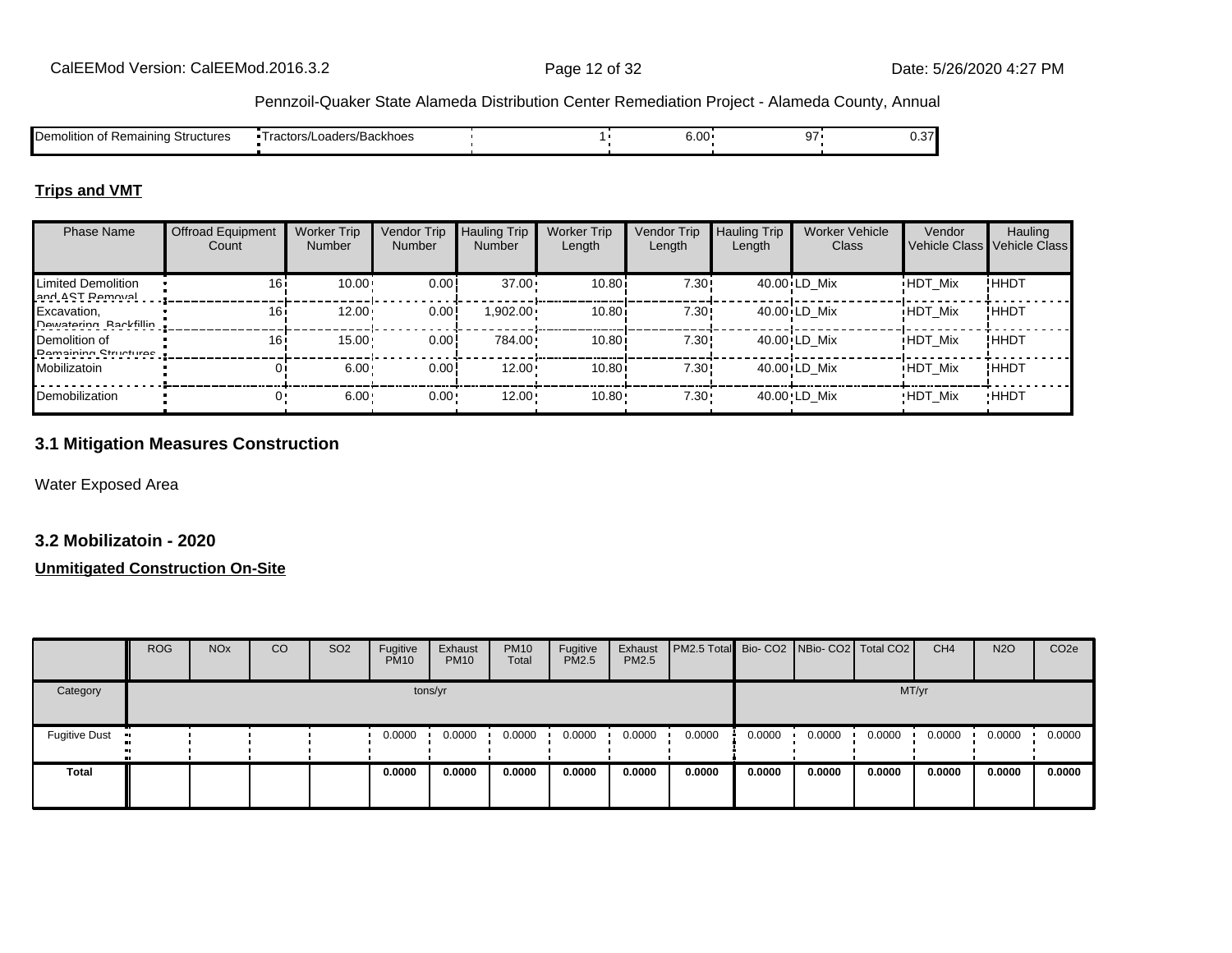## **3.2 Mobilizatoin - 2020**

## **Unmitigated Construction Off-Site**

|              | <b>ROG</b>             | <b>NO<sub>x</sub></b> | CO              | SO <sub>2</sub> | Fugitive<br><b>PM10</b> | Exhaust<br><b>PM10</b> | <b>PM10</b><br>Total | Fugitive<br>PM2.5 | Exhaust<br><b>PM2.5</b> | PM2.5 Total Bio- CO2 NBio- CO2 |        |        | Total CO <sub>2</sub> | CH <sub>4</sub> | <b>N2O</b> | CO <sub>2e</sub> |
|--------------|------------------------|-----------------------|-----------------|-----------------|-------------------------|------------------------|----------------------|-------------------|-------------------------|--------------------------------|--------|--------|-----------------------|-----------------|------------|------------------|
| Category     |                        |                       |                 |                 |                         | tons/yr                |                      |                   |                         |                                |        |        |                       | MT/yr           |            |                  |
| Hauling      | $9.0000e -$<br>005     | 2.9200e-<br>003       | 5.5000e-<br>004 | 1.0000e-<br>005 | 2.0000e-<br>004         | 1.0000e-<br>005        | 2.1000e-<br>004      | 6.0000e-<br>005   | 1.0000e-<br>005         | 7.0000e-<br>005                | 0.0000 | 0.8557 | 0.8557                | 3.0000e-<br>005 | 0.0000     | 0.8565           |
| Vendor       | 0.0000<br>$\mathbf{u}$ | 0.0000                | 0.0000          | 0.0000          | 0.0000                  | 0.0000                 | 0.0000               | 0.0000            | 0.0000                  | 0.0000                         | 0.0000 | 0.0000 | 0.0000                | 0.0000          | 0.0000     | 0.0000           |
| Worker       | 5.0000e-<br>п.<br>005  | 4.0000e-<br>005       | 3.9000e-<br>004 | 0.0000          | -2000e.<br>004          | 0.0000                 | 1.2000e-<br>004      | 3.0000e-<br>005   | 0.0000                  | 3.0000e-<br>005                | 0.0000 | 0.1054 | 0.1054                | 0.0000          | 0.0000     | 0.1055           |
| <b>Total</b> | -.4000e<br>004         | 2.9600e-<br>003       | 9.4000e-<br>004 | 1.0000e-<br>005 | 3.2000e-<br>004         | 1.0000e-<br>005        | 3.3000e-<br>004      | 9.0000e-<br>005   | 1.0000e-<br>005         | 1.0000e-<br>004                | 0.0000 | 0.9611 | 0.9611                | 3.0000e-<br>005 | 0.0000     | 0.9620           |

# **Mitigated Construction On-Site**

|                                        | <b>ROG</b> | <b>NO<sub>x</sub></b> | CO | SO <sub>2</sub> | Fugitive<br><b>PM10</b> | Exhaust<br><b>PM10</b> | <b>PM10</b><br>Total | Fugitive<br><b>PM2.5</b> | Exhaust<br><b>PM2.5</b> | <b>PM2.5 Total</b> Bio- CO2 NBio- CO2 Total CO2 |        |        |        | CH <sub>4</sub> | <b>N2O</b> | CO <sub>2</sub> e |
|----------------------------------------|------------|-----------------------|----|-----------------|-------------------------|------------------------|----------------------|--------------------------|-------------------------|-------------------------------------------------|--------|--------|--------|-----------------|------------|-------------------|
| Category                               |            |                       |    |                 |                         | tons/yr                |                      |                          |                         |                                                 |        |        |        | MT/yr           |            |                   |
| <b>Fugitive Dust</b><br>$\blacksquare$ |            |                       |    |                 | 0.0000                  | 0.0000                 | 0.0000               | 0.0000                   | 0.0000                  | 0.0000                                          | 0.0000 | 0.0000 | 0.0000 | 0.0000          | 0.0000     | 0.0000            |
| Total                                  |            |                       |    |                 | 0.0000                  | 0.0000                 | 0.0000               | 0.0000                   | 0.0000                  | 0.0000                                          | 0.0000 | 0.0000 | 0.0000 | 0.0000          | 0.0000     | 0.0000            |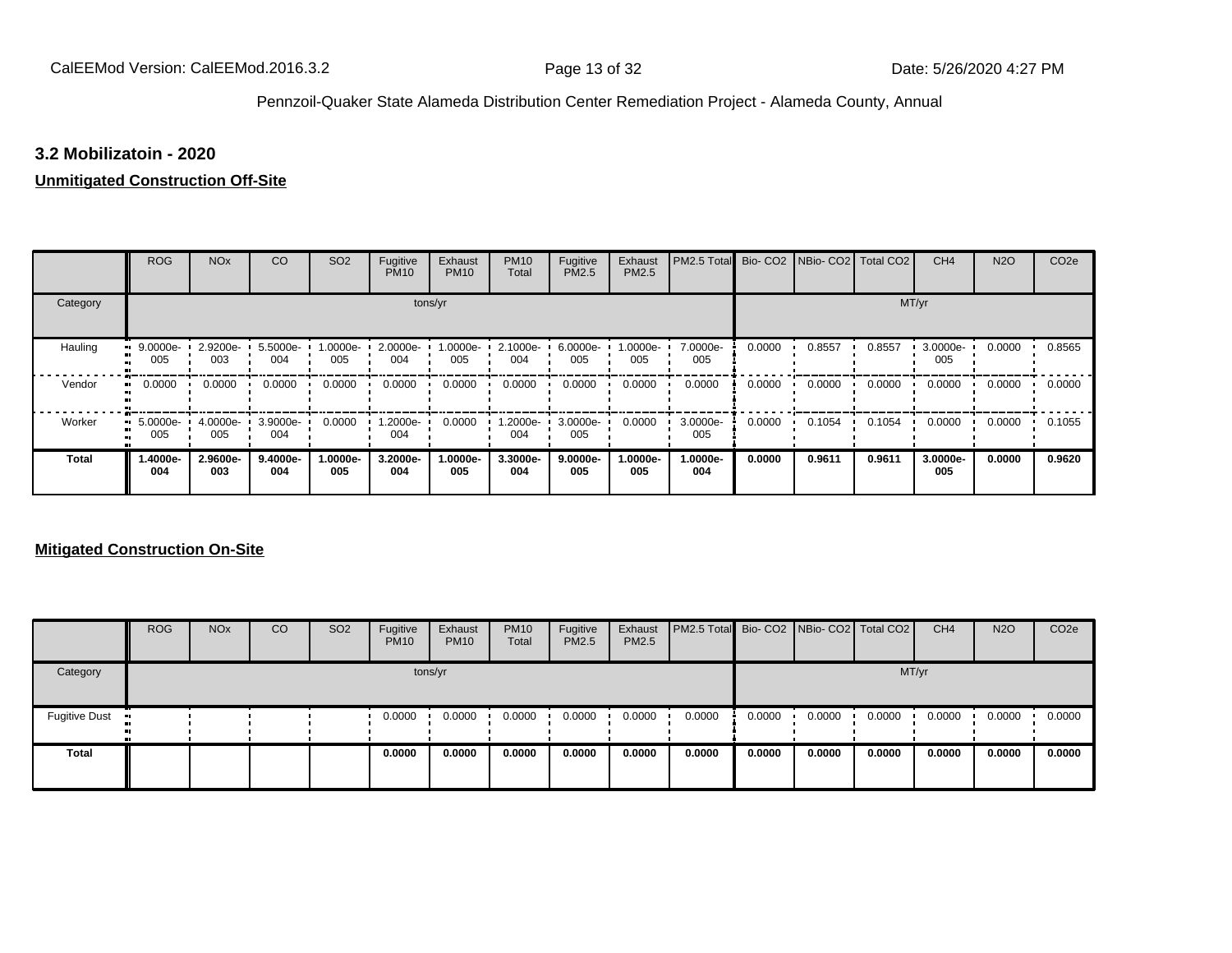## **3.2 Mobilizatoin - 2020**

### **Mitigated Construction Off-Site**

|                     | <b>ROG</b>      | <b>NO<sub>x</sub></b> | CO              | SO <sub>2</sub> | Fugitive<br><b>PM10</b> | Exhaust<br><b>PM10</b> | <b>PM10</b><br>Total | Fugitive<br>PM2.5 | Exhaust<br>PM2.5 | PM2.5 Total     |        | Bio- CO2   NBio- CO2   Total CO2 |        | CH <sub>4</sub> | <b>N2O</b> | CO <sub>2e</sub> |
|---------------------|-----------------|-----------------------|-----------------|-----------------|-------------------------|------------------------|----------------------|-------------------|------------------|-----------------|--------|----------------------------------|--------|-----------------|------------|------------------|
| Category            |                 |                       |                 |                 | tons/yr                 |                        |                      |                   |                  |                 |        |                                  | MT/yr  |                 |            |                  |
| Hauling             | 9.0000e-<br>005 | 2.9200e-<br>003       | 5.5000e-<br>004 | 1.0000e-<br>005 | 2.0000e-<br>004         | 1.0000e-<br>005        | 2.1000e-<br>004      | 6.0000e-<br>005   | $.0000e-$<br>005 | 7.0000e-<br>005 | 0.0000 | 0.8557                           | 0.8557 | 3.0000e-<br>005 | 0.0000     | 0.8565           |
| Vendor<br>$\bullet$ | 0.0000          | 0.0000                | 0.0000          | 0.0000          | 0.0000                  | 0.0000                 | 0.0000               | 0.0000            | 0.0000           | 0.0000          | 0.0000 | 0.0000                           | 0.0000 | 0.0000          | 0.0000     | 0.0000           |
| Worker<br>$\bullet$ | 5.0000e-<br>005 | 4.0000e-<br>005       | 3.9000e-<br>004 | 0.0000          | -2000e.<br>004          | 0.0000                 | -2000e.<br>004       | 3.0000e-<br>005   | 0.0000           | 3.0000e-<br>005 | 0.0000 | 0.1054                           | 0.1054 | 0.0000          | 0.0000     | 0.1055           |
| <b>Total</b>        | -.4000e<br>004  | 2.9600e-<br>003       | 9.4000e-<br>004 | 1.0000e-<br>005 | 3.2000e-<br>004         | 1.0000e-<br>005        | 3.3000e-<br>004      | 9.0000e-<br>005   | .0000e-<br>005   | 1.0000e-<br>004 | 0.0000 | 0.9611                           | 0.9611 | 3.0000e-<br>005 | 0.0000     | 0.9620           |

## **3.3 Limited Demolition and AST Removal - 2020**

**Unmitigated Construction On-Site**

|                          | <b>ROG</b> | <b>NO<sub>x</sub></b> | CO     | SO <sub>2</sub> | Fugitive<br><b>PM10</b> | Exhaust<br><b>PM10</b> | <b>PM10</b><br>Total | Fugitive<br><b>PM2.5</b> | Exhaust<br>PM2.5 | PM2.5 Total Bio- CO2 NBio- CO2 Total CO2 |        |         |         | CH <sub>4</sub> | <b>N2O</b> | CO <sub>2e</sub> |
|--------------------------|------------|-----------------------|--------|-----------------|-------------------------|------------------------|----------------------|--------------------------|------------------|------------------------------------------|--------|---------|---------|-----------------|------------|------------------|
| Category                 |            |                       |        |                 | tons/yr                 |                        |                      |                          |                  |                                          |        |         | MT/yr   |                 |            |                  |
| <b>Fugitive Dust</b>     |            |                       |        |                 | 1.9900e-<br>003         | 0.0000                 | 1.9900e-<br>003      | 3.0000e-<br>004          | 0.0000           | 3.0000e-<br>004                          | 0.0000 | 0.0000  | 0.0000  | 0.0000          | 0.0000     | 0.0000           |
| Off-Road<br>$\mathbf{u}$ | 0.0648     | 0.6455                | 0.4774 | 8.9000e-<br>004 |                         | 0.0307                 | 0.0307               |                          | 0.0288           | 0.0288                                   | 0.0000 | 76.7228 | 76.7228 | 0.0206          | 0.0000     | 77.2379          |
| <b>Total</b>             | 0.0648     | 0.6455                | 0.4774 | 8.9000e-<br>004 | 1.9900e-<br>003         | 0.0307                 | 0.0327               | 3.0000e-<br>004          | 0.0288           | 0.0291                                   | 0.0000 | 76.7228 | 76.7228 | 0.0206          | 0.0000     | 77.2379          |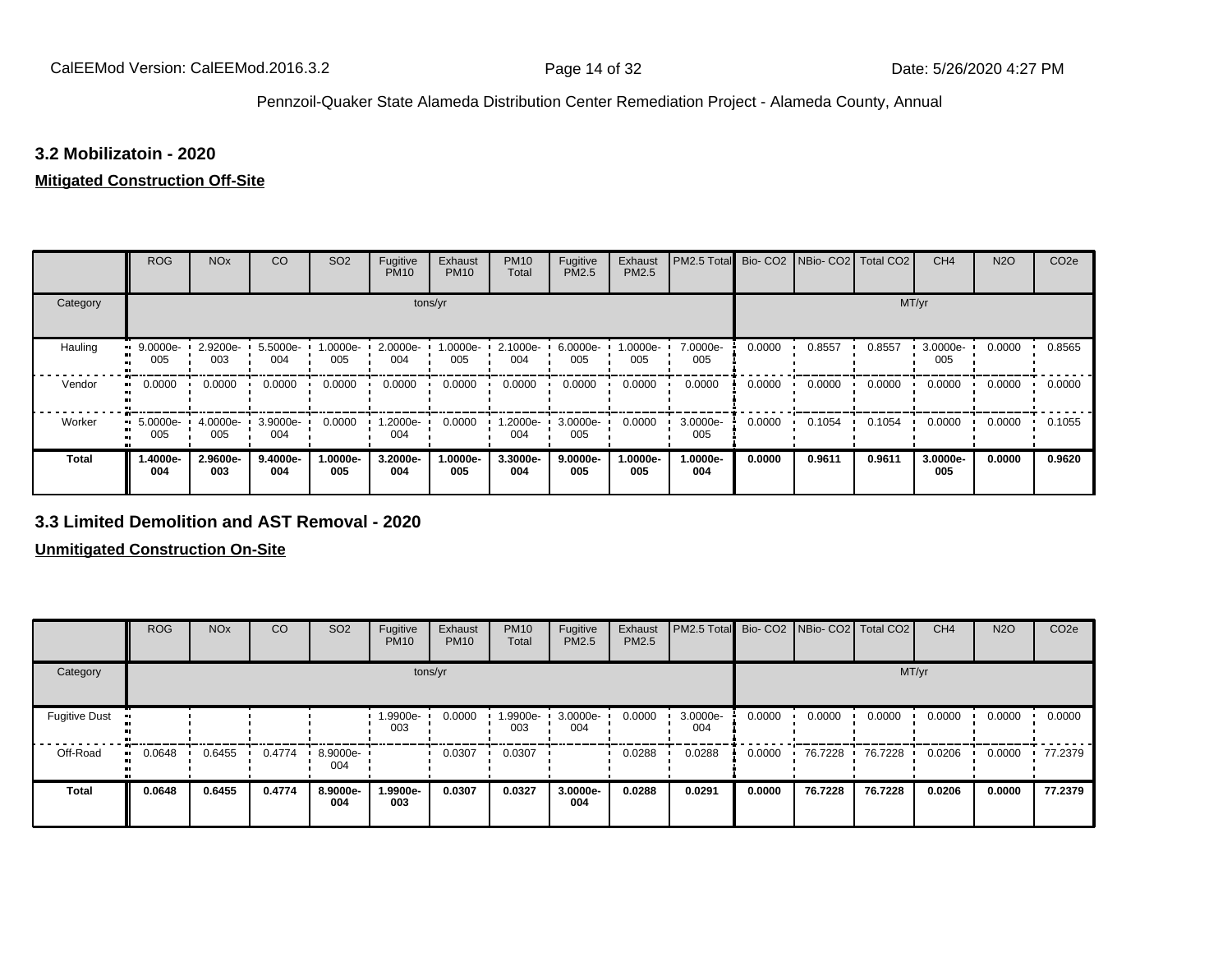## **3.3 Limited Demolition and AST Removal - 2020**

### **Unmitigated Construction Off-Site**

|              | <b>ROG</b>         | <b>NO<sub>x</sub></b> | CO              | SO <sub>2</sub> | Fugitive<br><b>PM10</b> | Exhaust<br><b>PM10</b> | <b>PM10</b><br>Total | Fugitive<br><b>PM2.5</b> | Exhaust<br>PM2.5 | PM2.5 Total Bio- CO2 NBio- CO2 Total CO2 |        |        |        | CH <sub>4</sub> | <b>N2O</b> | CO <sub>2e</sub> |
|--------------|--------------------|-----------------------|-----------------|-----------------|-------------------------|------------------------|----------------------|--------------------------|------------------|------------------------------------------|--------|--------|--------|-----------------|------------|------------------|
| Category     |                    |                       |                 |                 |                         | tons/yr                |                      |                          |                  |                                          |        |        |        | MT/yr           |            |                  |
| Hauling      | 2.8000e-<br>004    | 8.9900e-<br>003       | -6900e-<br>003  | 3.0000e-<br>005 | 6.3000e-<br>004         | 3.0000e-<br>005        | 6.6000e-<br>004      | 1.7000e-<br>004          | 3.0000e-<br>005  | 2.0000e-<br>004                          | 0.0000 | 2.6384 | 2.6384 | 1.0000e-<br>004 | 0.0000     | 2.6410           |
| Vendor       | 0.0000<br>. .      | 0.0000                | 0.0000          | 0.0000          | 0.0000                  | 0.0000                 | 0.0000               | 0.0000                   | 0.0000           | 0.0000                                   | 0.0000 | 0.0000 | 0.0000 | 0.0000          | 0.0000     | 0.0000           |
| Worker       | $-6.9000e-$<br>004 | 5.1000e-<br>004       | 5.2300e-<br>003 | 2.0000e-<br>005 | 1.5800e-<br>003         | 1.0000e-<br>005        | 1.5900e-<br>003      | 4.2000e-<br>004          | -.0000e<br>005   | 4.3000e-<br>004                          | 0.0000 | 1.4057 | 1.4057 | 4.0000e-<br>005 | 0.0000     | 1.4066           |
| <b>Total</b> | 9.7000e-<br>004    | 9.5000e-<br>003       | 6.9200e-<br>003 | 5.0000e-<br>005 | 2.2100e-<br>003         | 4.0000e-<br>005        | 2.2500e-<br>003      | 5.9000e-<br>004          | 4.0000e-<br>005  | 6.3000e-<br>004                          | 0.0000 | 4.0441 | 4.0441 | 1.4000e-<br>004 | 0.0000     | 4.0476           |

#### **Mitigated Construction On-Site**

|                      | <b>ROG</b> | <b>NO<sub>x</sub></b> | CO     | SO <sub>2</sub> | Fugitive<br><b>PM10</b> | Exhaust<br><b>PM10</b> | <b>PM10</b><br>Total | Fugitive<br><b>PM2.5</b> | Exhaust<br><b>PM2.5</b> | PM2.5 Total Bio- CO2 NBio- CO2 Total CO2 |        |         |         | CH <sub>4</sub> | <b>N2O</b> | CO <sub>2e</sub> |
|----------------------|------------|-----------------------|--------|-----------------|-------------------------|------------------------|----------------------|--------------------------|-------------------------|------------------------------------------|--------|---------|---------|-----------------|------------|------------------|
| Category             |            |                       |        |                 |                         | tons/yr                |                      |                          |                         |                                          |        |         | MT/yr   |                 |            |                  |
| <b>Fugitive Dust</b> |            |                       |        |                 | 9.0000e-<br>004         | 0.0000                 | 9.0000e-<br>004      | 1.4000e-<br>004          | 0.0000                  | -.4000e<br>004                           | 0.0000 | 0.0000  | 0.0000  | 0.0000          | 0.0000     | 0.0000           |
| Off-Road             | 0.0648     | 0.6455                | 0.4774 | 8.9000e-<br>004 |                         | 0.0307                 | 0.0307               |                          | 0.0288                  | 0.0288                                   | 0.0000 | 76.7227 | 76.7227 | 0.0206          | 0.0000     | 77.2378          |
| <b>Total</b>         | 0.0648     | 0.6455                | 0.4774 | 8.9000e-<br>004 | 9.0000e-<br>004         | 0.0307                 | 0.0316               | 1.4000e-<br>004          | 0.0288                  | 0.0289                                   | 0.0000 | 76.7227 | 76.7227 | 0.0206          | 0.0000     | 77.2378          |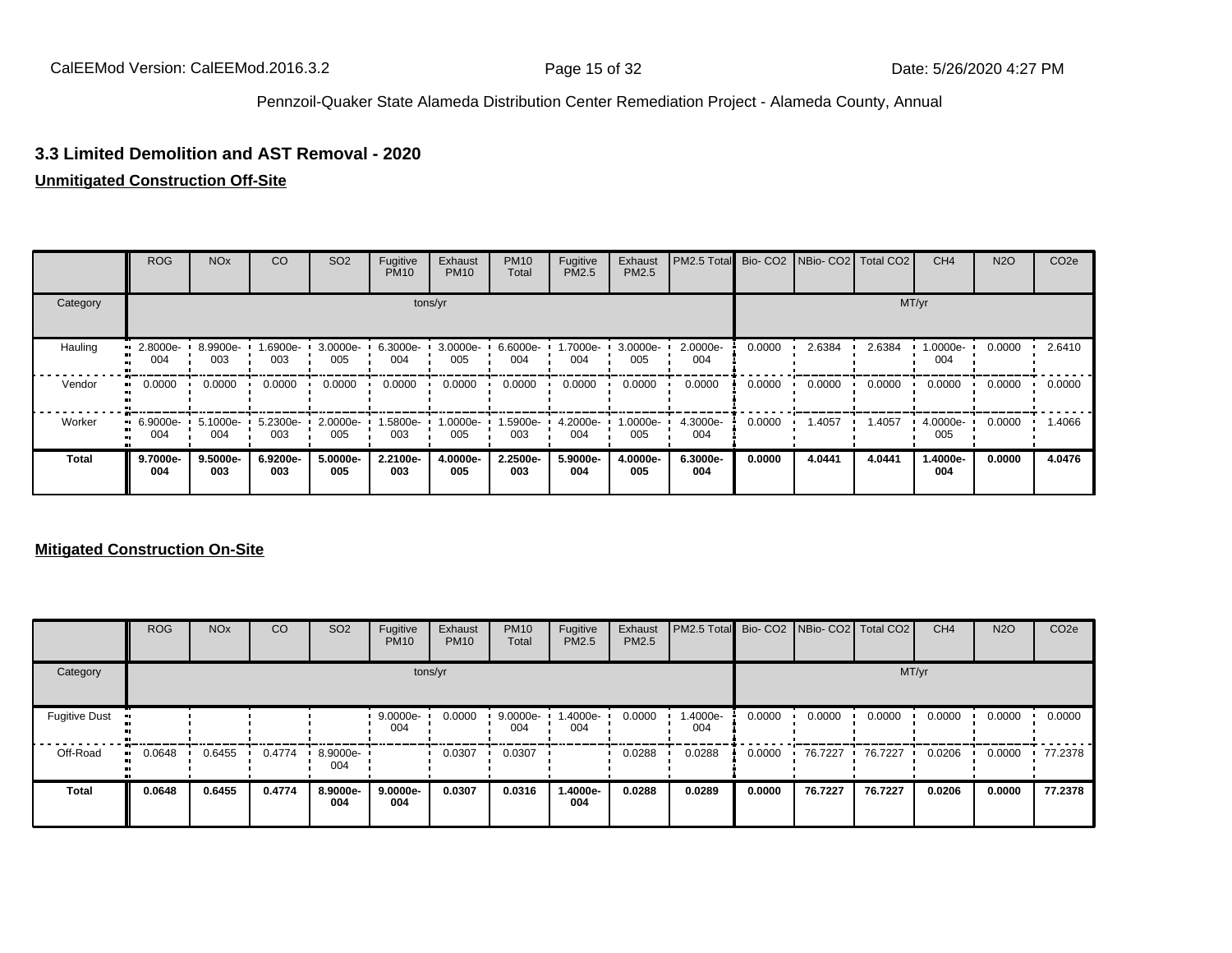## **3.3 Limited Demolition and AST Removal - 2020**

## **Mitigated Construction Off-Site**

|              | <b>ROG</b>         | <b>NO<sub>x</sub></b> | CO              | SO <sub>2</sub>    | Fugitive<br><b>PM10</b> | Exhaust<br><b>PM10</b> | <b>PM10</b><br>Total | Fugitive<br><b>PM2.5</b> | Exhaust<br>PM2.5 | PM2.5 Total     |        | Bio- CO2   NBio- CO2   Total CO2 |        | CH <sub>4</sub> | <b>N2O</b> | CO <sub>2e</sub> |
|--------------|--------------------|-----------------------|-----------------|--------------------|-------------------------|------------------------|----------------------|--------------------------|------------------|-----------------|--------|----------------------------------|--------|-----------------|------------|------------------|
| Category     |                    |                       |                 |                    |                         | tons/yr                |                      |                          |                  |                 |        |                                  |        | MT/yr           |            |                  |
| Hauling      | 2.8000e-<br>004    | 8.9900e-<br>003       | -6900e-<br>003  | 3.0000e-<br>005    | 6.3000e-<br>004         | 3.0000e-<br>005        | 6.6000e-<br>004      | 1.7000e-<br>004          | 3.0000e-<br>005  | 2.0000e-<br>004 | 0.0000 | 2.6384                           | 2.6384 | 1.0000e-<br>004 | 0.0000     | 2.6410           |
| Vendor       | 0.0000<br>ш.       | 0.0000                | 0.0000          | 0.0000             | 0.0000                  | 0.0000                 | 0.0000               | 0.0000                   | 0.0000           | 0.0000          | 0.0000 | 0.0000                           | 0.0000 | 0.0000          | 0.0000     | 0.0000           |
| Worker       | $-6.9000e-$<br>004 | 5.1000e-<br>004       | 5.2300e-<br>003 | $2.0000e -$<br>005 | 1.5800e-<br>003         | 1.0000e-<br>005        | 1.5900e-<br>003      | 4.2000e-<br>004          | -0000e-<br>005   | 4.3000e-<br>004 | 0.0000 | 1.4057                           | 1.4057 | 4.0000e-<br>005 | 0.0000     | 1.4066           |
| <b>Total</b> | 9.7000e-<br>004    | 9.5000e-<br>003       | 6.9200e-<br>003 | 5.0000e-<br>005    | 2.2100e-<br>003         | 4.0000e-<br>005        | 2.2500e-<br>003      | 5.9000e-<br>004          | 4.0000e-<br>005  | 6.3000e-<br>004 | 0.0000 | 4.0441                           | 4.0441 | 1.4000e-<br>004 | 0.0000     | 4.0476           |

# **3.4 Excavation, Dewatering, Backfilling, and Grading - 2020**

**Unmitigated Construction On-Site**

|                      | <b>ROG</b>   | <b>NO<sub>x</sub></b> | CO     | SO <sub>2</sub> | Fugitive<br><b>PM10</b> | Exhaust<br><b>PM10</b> | <b>PM10</b><br>Total | Fugitive<br><b>PM2.5</b> | Exhaust<br>PM2.5 | PM2.5 Total Bio- CO2 NBio- CO2 Total CO2 |        |         |         | CH <sub>4</sub> | <b>N2O</b> | CO <sub>2e</sub> |
|----------------------|--------------|-----------------------|--------|-----------------|-------------------------|------------------------|----------------------|--------------------------|------------------|------------------------------------------|--------|---------|---------|-----------------|------------|------------------|
| Category             |              |                       |        |                 | tons/yr                 |                        |                      |                          |                  |                                          |        |         | MT/yr   |                 |            |                  |
| <b>Fugitive Dust</b> |              |                       |        |                 | 0.1153                  | 0.0000                 | 0.1153               | 0.0624                   | 0.0000           | 0.0624                                   | 0.0000 | 0.0000  | 0.0000  | 0.0000          | 0.0000     | 0.0000           |
| Off-Road             | 0.0810<br>ш. | 0.8068                | 0.5967 | 1.1100e-<br>003 |                         | 0.0383                 | 0.0383               |                          | 0.0360           | 0.0360                                   | 0.0000 | 95.9035 | 95.9035 | 0.0258          | 0.0000     | 96.5473          |
| Total                | 0.0810       | 0.8068                | 0.5967 | 1.1100e-<br>003 | 0.1153                  | 0.0383                 | 0.1536               | 0.0624                   | 0.0360           | 0.0983                                   | 0.0000 | 95.9035 | 95.9035 | 0.0258          | 0.0000     | 96.5473          |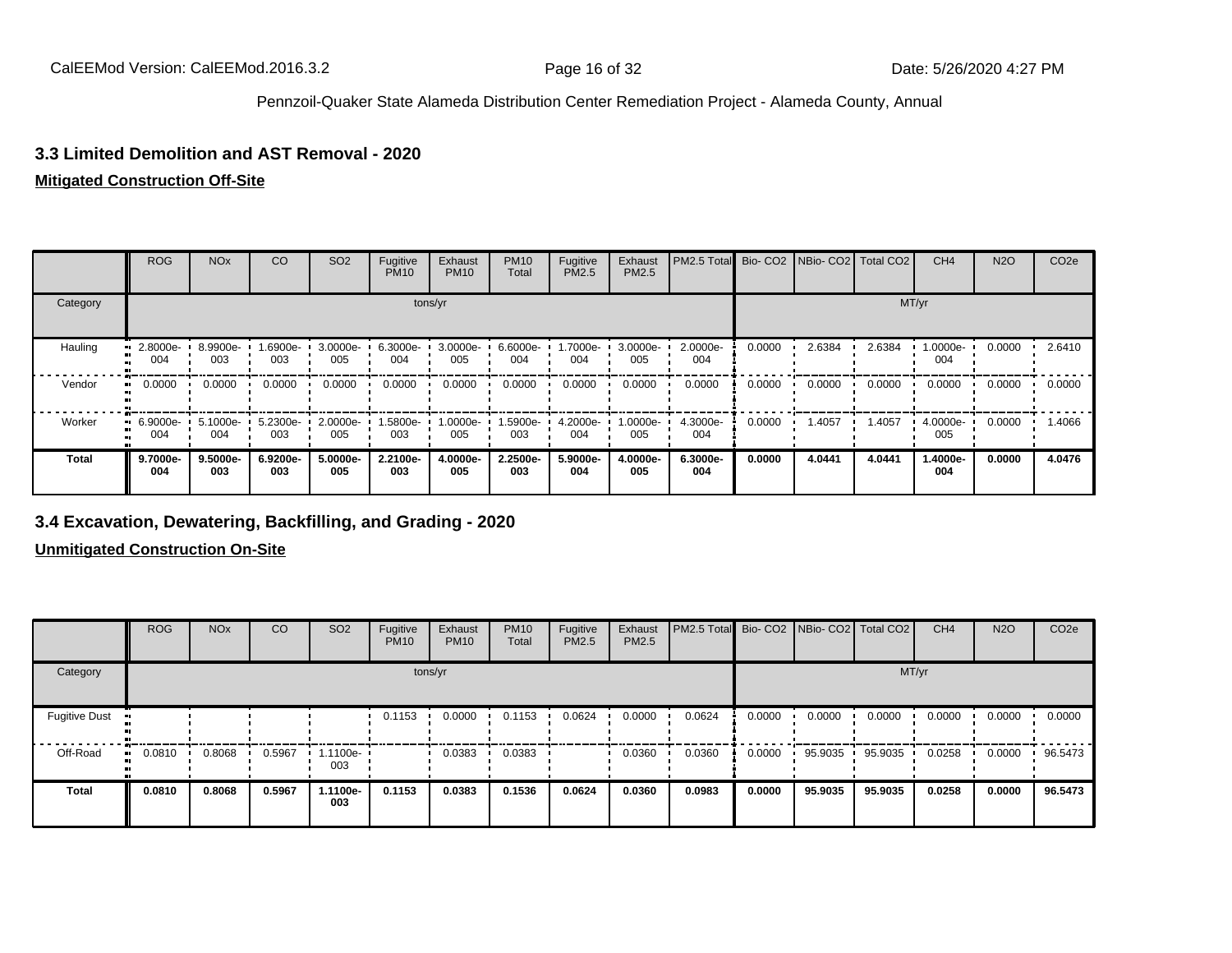# **3.4 Excavation, Dewatering, Backfilling, and Grading - 2020**

# **Unmitigated Construction Off-Site**

|          | <b>ROG</b>            | <b>NO<sub>x</sub></b> | CO              | SO <sub>2</sub> | Fugitive<br><b>PM10</b> | Exhaust<br><b>PM10</b> | <b>PM10</b><br>Total | Fugitive<br>PM2.5 | Exhaust<br><b>PM2.5</b> | PM2.5 Total     |        | Bio- CO2   NBio- CO2   Total CO2 |                     | CH <sub>4</sub> | <b>N2O</b> | CO <sub>2e</sub> |
|----------|-----------------------|-----------------------|-----------------|-----------------|-------------------------|------------------------|----------------------|-------------------|-------------------------|-----------------|--------|----------------------------------|---------------------|-----------------|------------|------------------|
| Category |                       |                       |                 |                 |                         | tons/yr                |                      |                   |                         |                 |        |                                  | MT/yr               |                 |            |                  |
| Hauling  | 0.0144<br>ш.          | 0.4623                | 0.0867          | 1.4100e-<br>003 | 0.0322                  | 1.7200e-<br>003        | 0.0339               | 8.8600e-<br>003   | -6500e-<br>003          | 0.0105          | 0.0000 |                                  | 135.6262 135.6262 ' | 5.3300e-<br>003 | 0.0000     | 135.7595         |
| Vendor   | $\blacksquare$ 0.0000 | 0.0000                | 0.0000          | 0.0000          | 0.0000                  | 0.0000                 | 0.0000               | 0.0000            | 0.0000                  | 0.0000          | 0.0000 | 0.0000                           | 0.0000              | 0.0000          | 0.0000     | 0.0000           |
| Worker   | $-1.0400e-$<br>003    | 7.7000e-<br>004       | 7.8500e-<br>003 | 2.0000e-<br>005 | 2.3700e-<br>003         | 2.0000e-<br>005        | 2.3900e-<br>003      | 6.3000e-<br>004   | 2.0000e-<br>005         | 6.5000e-<br>004 | 0.0000 | 2.1086                           | 2.1086              | 5.0000e-<br>005 | 0.0000     | 2.1099           |
| Total    | 0.0154                | 0.4631                | 0.0945          | 1.4300e-<br>003 | 0.0346                  | 1.7400e-<br>003        | 0.0363               | 9.4900e-<br>003   | 1.6700e-<br>003         | 0.0112          | 0.0000 | 137.7348                         | 137.7348            | 5.3800e-<br>003 | 0.0000     | 137.8694         |

# **Mitigated Construction On-Site**

|                      | <b>ROG</b>   | <b>NO<sub>x</sub></b> | CO     | SO <sub>2</sub>   | Fugitive<br><b>PM10</b> | Exhaust<br><b>PM10</b> | <b>PM10</b><br>Total | Fugitive<br><b>PM2.5</b> | Exhaust<br><b>PM2.5</b> | <b>PM2.5 Total</b> Bio- CO2 NBio- CO2 Total CO2 |        |         |         | CH <sub>4</sub> | <b>N2O</b> | CO <sub>2e</sub> |
|----------------------|--------------|-----------------------|--------|-------------------|-------------------------|------------------------|----------------------|--------------------------|-------------------------|-------------------------------------------------|--------|---------|---------|-----------------|------------|------------------|
| Category             |              |                       |        |                   |                         | tons/yr                |                      |                          |                         |                                                 |        |         | MT/yr   |                 |            |                  |
| <b>Fugitive Dust</b> |              |                       |        |                   | 0.0519                  | 0.0000                 | 0.0519               | 0.0281                   | 0.0000                  | 0.0281                                          | 0.0000 | 0.0000  | 0.0000  | 0.0000          | 0.0000     | 0.0000           |
| Off-Road             | 0.0810<br>ш. | 0.8068                | 0.5967 | 1.1100e- ∙<br>003 |                         | 0.0383                 | 0.0383               |                          | 0.0360                  | 0.0360                                          | 0.0000 | 95.9033 | 95.9033 | 0.0258          | 0.0000     | 96.5472          |
| <b>Total</b>         | 0.0810       | 0.8068                | 0.5967 | 1.1100e-<br>003   | 0.0519                  | 0.0383                 | 0.0902               | 0.0281                   | 0.0360                  | 0.0640                                          | 0.0000 | 95.9033 | 95.9033 | 0.0258          | 0.0000     | 96.5472          |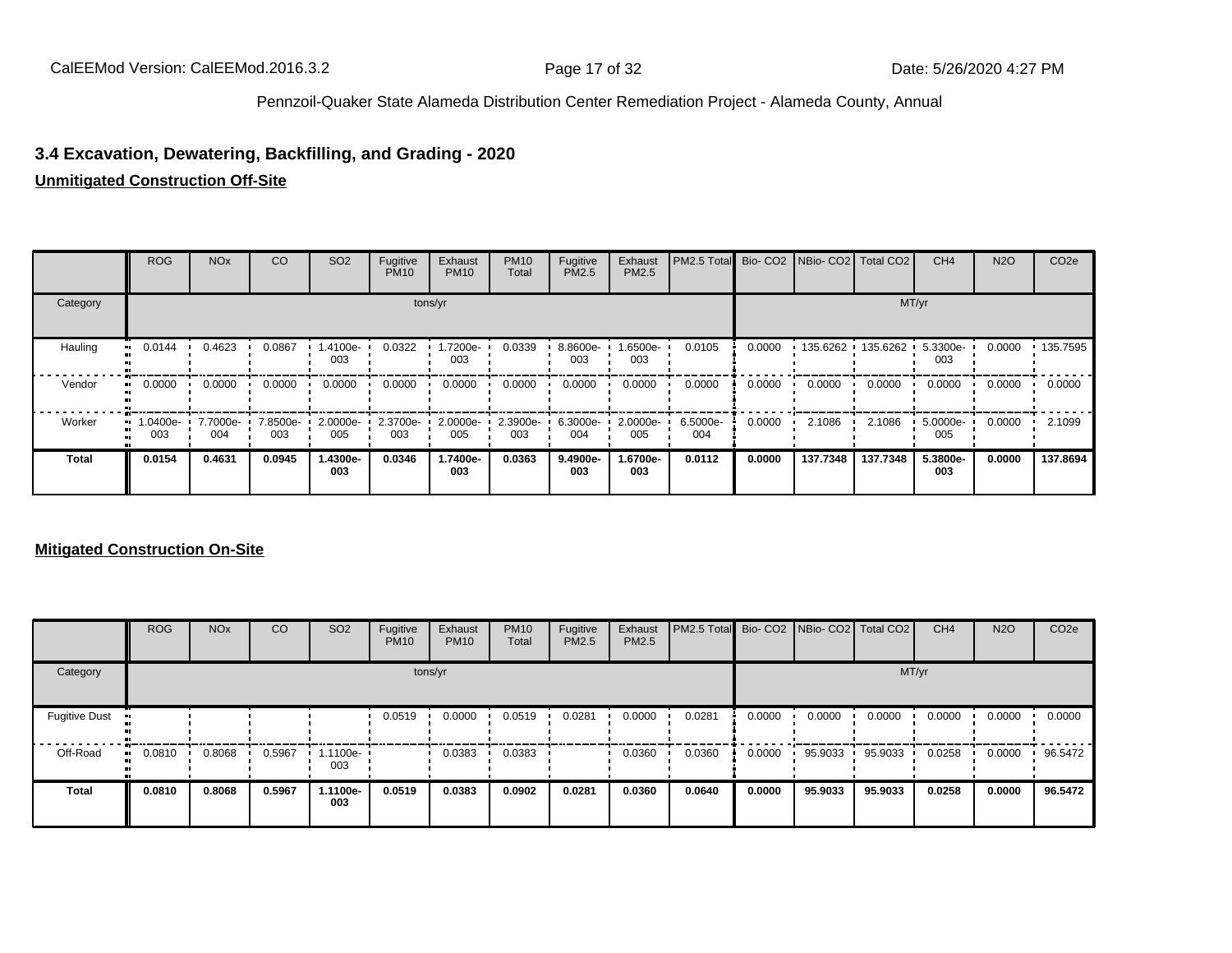# **3.4 Excavation, Dewatering, Backfilling, and Grading - 2020**

# **Mitigated Construction Off-Site**

|              | <b>ROG</b>            | <b>NO<sub>x</sub></b> | CO              | SO <sub>2</sub>      | Fugitive<br><b>PM10</b> | Exhaust<br><b>PM10</b> | <b>PM10</b><br>Total | Fugitive<br><b>PM2.5</b> | Exhaust<br>PM2.5 | PM2.5 Total Bio- CO2 NBio- CO2 Total CO2 |        |                       |          | CH <sub>4</sub> | <b>N2O</b> | CO <sub>2e</sub> |
|--------------|-----------------------|-----------------------|-----------------|----------------------|-------------------------|------------------------|----------------------|--------------------------|------------------|------------------------------------------|--------|-----------------------|----------|-----------------|------------|------------------|
| Category     |                       |                       |                 |                      |                         | tons/yr                |                      |                          |                  |                                          |        |                       |          | MT/yr           |            |                  |
| Hauling      | 0.0144<br>. .         | 0.4623                | 0.0867          | 1.4100e-<br>003      | 0.0322                  | 1.7200e-<br>003        | 0.0339               | 8.8600e-<br>003          | 1.6500e-<br>003  | 0.0105                                   | 0.0000 | $135.6262$ 135.6262 · |          | 5.3300e-<br>003 | 0.0000     | $+135.7595$      |
| Vendor       | 0.0000                | 0.0000                | 0.0000          | 0.0000               | 0.0000                  | 0.0000                 | 0.0000               | 0.0000                   | 0.0000           | 0.0000                                   | 0.0000 | 0.0000                | 0.0000   | 0.0000          | 0.0000     | 0.0000           |
| Worker       | 1.0400e- L<br><br>003 | 7.7000e-<br>004       | 7.8500e-<br>003 | $2.0000e - 1$<br>005 | 2.3700e-<br>003         | 2.0000e-<br>005        | 2.3900e-<br>003      | 6.3000e-<br>004          | 2.0000e-<br>005  | 6.5000e-<br>004                          | 0.0000 | 2.1086                | 2.1086   | 5.0000e-<br>005 | 0.0000     | 2.1099           |
| <b>Total</b> | 0.0154                | 0.4631                | 0.0945          | 1.4300e-<br>003      | 0.0346                  | 1.7400e-<br>003        | 0.0363               | 9.4900e-<br>003          | 1.6700e-<br>003  | 0.0112                                   | 0.0000 | 137.7348              | 137.7348 | 5.3800e-<br>003 | 0.0000     | 137.8694         |

**3.5 Demobilization - 2020**

**Unmitigated Construction On-Site**

|                      | <b>ROG</b> | <b>NO<sub>x</sub></b> | CO | SO <sub>2</sub> | Fugitive<br><b>PM10</b> | Exhaust<br><b>PM10</b> | <b>PM10</b><br>Total | Fugitive<br><b>PM2.5</b> | Exhaust<br>PM2.5 | <b>PM2.5 Total</b> Bio- CO2 NBio- CO2 Total CO2 |        |        |        | CH <sub>4</sub> | <b>N2O</b> | CO <sub>2e</sub> |
|----------------------|------------|-----------------------|----|-----------------|-------------------------|------------------------|----------------------|--------------------------|------------------|-------------------------------------------------|--------|--------|--------|-----------------|------------|------------------|
| Category             |            |                       |    |                 |                         | tons/yr                |                      |                          |                  |                                                 |        |        |        | MT/yr           |            |                  |
| <b>Fugitive Dust</b> |            |                       |    |                 | 0.0000                  | 0.0000                 | 0.0000               | 0.0000                   | 0.0000           | 0.0000                                          | 0.0000 | 0.0000 | 0.0000 | 0.0000          | 0.0000     | 0.0000           |
| <b>Total</b>         |            |                       |    |                 | 0.0000                  | 0.0000                 | 0.0000               | 0.0000                   | 0.0000           | 0.0000                                          | 0.0000 | 0.0000 | 0.0000 | 0.0000          | 0.0000     | 0.0000           |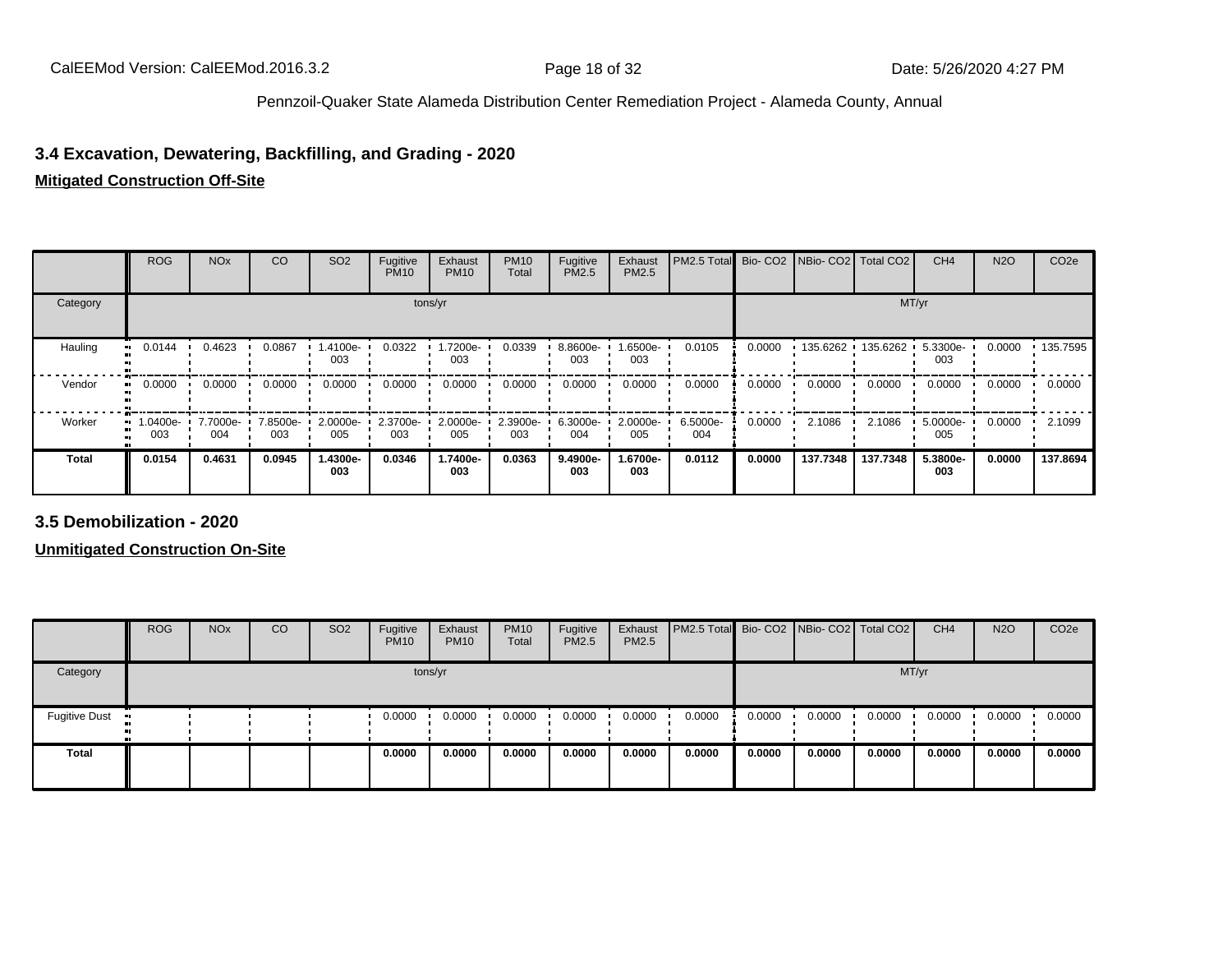#### **3.5 Demobilization - 2020**

#### **Unmitigated Construction Off-Site**

|              | <b>ROG</b>      | <b>NO<sub>x</sub></b> | CO              | SO <sub>2</sub> | Fugitive<br><b>PM10</b> | Exhaust<br><b>PM10</b> | <b>PM10</b><br>Total | Fugitive<br><b>PM2.5</b> | Exhaust<br><b>PM2.5</b> | PM2.5 Total Bio- CO2 NBio- CO2 Total CO2 |        |        |        | CH <sub>4</sub> | <b>N2O</b> | CO <sub>2e</sub> |
|--------------|-----------------|-----------------------|-----------------|-----------------|-------------------------|------------------------|----------------------|--------------------------|-------------------------|------------------------------------------|--------|--------|--------|-----------------|------------|------------------|
| Category     |                 |                       |                 |                 |                         | tons/yr                |                      |                          |                         |                                          |        |        |        | MT/yr           |            |                  |
| Hauling      | 9.0000e-<br>005 | 2.9200e-<br>003       | 5.5000e-<br>004 | 1.0000e-<br>005 | 2.0000e-<br>004         | 1.0000e-<br>005        | 2.1000e-<br>004      | 6.0000e-<br>005          | -:0000e<br>005          | 7.0000e-<br>005                          | 0.0000 | 0.8557 | 0.8557 | 3.0000e-<br>005 | 0.0000     | 0.8565           |
| Vendor       | 0.0000          | 0.0000                | 0.0000          | 0.0000          | 0.0000                  | 0.0000                 | 0.0000               | 0.0000                   | 0.0000                  | 0.0000                                   | 0.0000 | 0.0000 | 0.0000 | 0.0000          | 0.0000     | 0.0000           |
| Worker       | 5.0000e-<br>005 | 4.0000e-<br>005       | 3.9000e-<br>004 | 0.0000          | -2000e.<br>004          | 0.0000                 | 1.2000e-<br>004      | 3.0000e-<br>005          | 0.0000                  | 3.0000e-<br>005                          | 0.0000 | 0.1054 | 0.1054 | 0.0000          | 0.0000     | 0.1055           |
| <b>Total</b> | -.4000e<br>004  | 2.9600e-<br>003       | 9.4000e-<br>004 | 1.0000e-<br>005 | 3.2000e-<br>004         | 1.0000e-<br>005        | 3.3000e-<br>004      | 9.0000e-<br>005          | 1.0000e-<br>005         | 1.0000e-<br>004                          | 0.0000 | 0.9611 | 0.9611 | 3.0000e-<br>005 | 0.0000     | 0.9620           |

#### **Mitigated Construction On-Site**

|                                        | <b>ROG</b> | <b>NO<sub>x</sub></b> | CO | SO <sub>2</sub> | Fugitive<br><b>PM10</b> | Exhaust<br><b>PM10</b> | <b>PM10</b><br>Total | Fugitive<br><b>PM2.5</b> | Exhaust<br><b>PM2.5</b> | <b>PM2.5 Total</b> Bio- CO2 NBio- CO2 Total CO2 |        |        |        | CH <sub>4</sub> | <b>N2O</b> | CO <sub>2</sub> e |
|----------------------------------------|------------|-----------------------|----|-----------------|-------------------------|------------------------|----------------------|--------------------------|-------------------------|-------------------------------------------------|--------|--------|--------|-----------------|------------|-------------------|
| Category                               |            |                       |    |                 |                         | tons/yr                |                      |                          |                         |                                                 |        |        | MT/yr  |                 |            |                   |
| <b>Fugitive Dust</b><br>$\blacksquare$ |            |                       |    |                 | 0.0000                  | 0.0000                 | 0.0000               | 0.0000                   | 0.0000                  | 0.0000                                          | 0.0000 | 0.0000 | 0.0000 | 0.0000          | 0.0000     | 0.0000            |
| <b>Total</b>                           |            |                       |    |                 | 0.0000                  | 0.0000                 | 0.0000               | 0.0000                   | 0.0000                  | 0.0000                                          | 0.0000 | 0.0000 | 0.0000 | 0.0000          | 0.0000     | 0.0000            |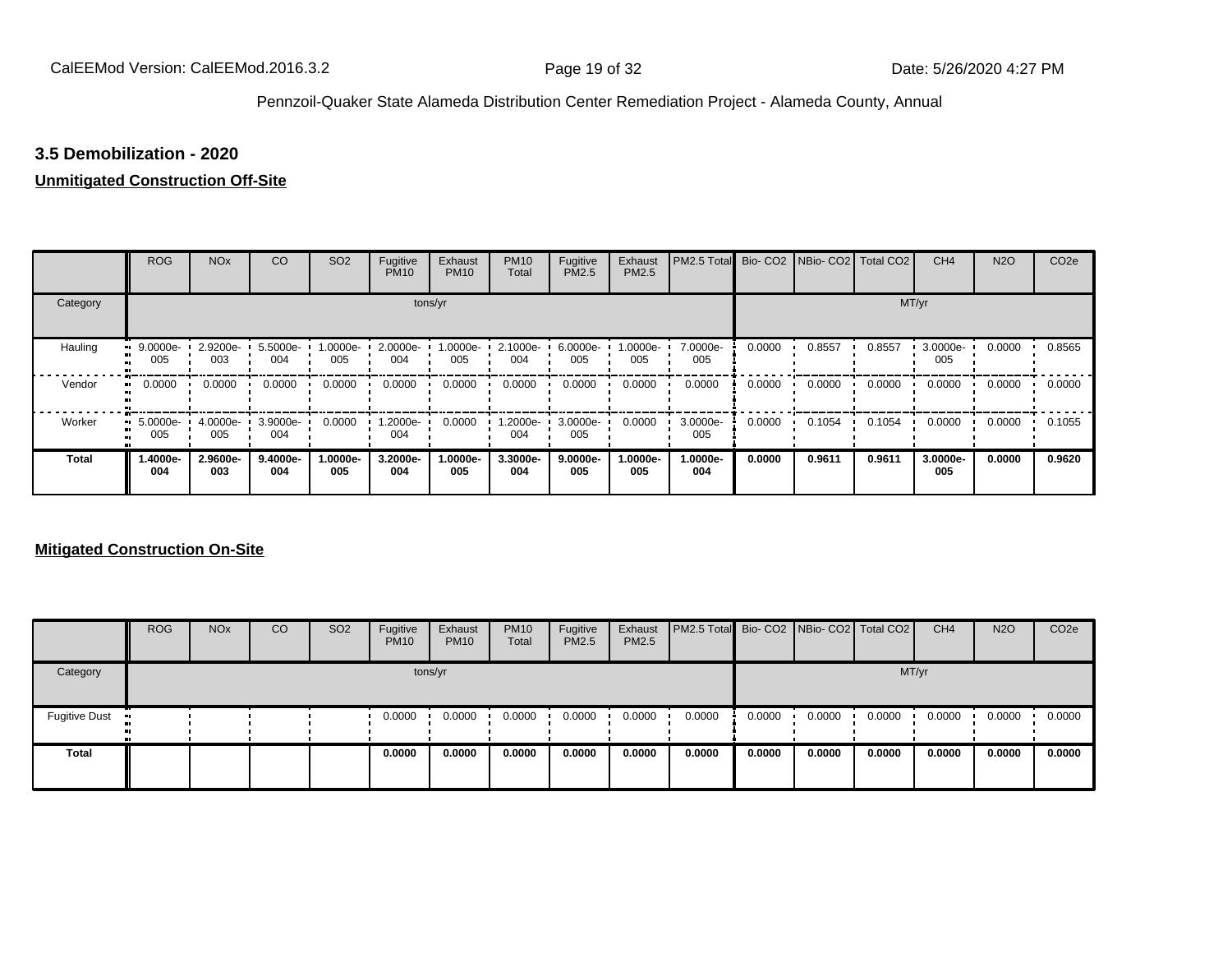# **3.5 Demobilization - 2020**

# **Mitigated Construction Off-Site**

|                     | <b>ROG</b>      | <b>NO<sub>x</sub></b> | CO              | SO <sub>2</sub>    | Fugitive<br><b>PM10</b> | Exhaust<br><b>PM10</b> | <b>PM10</b><br>Total | Fugitive<br>PM2.5 | Exhaust<br>PM2.5 | PM2.5 Total     |        | Bio- CO2 NBio- CO2 Total CO2 |        | CH <sub>4</sub> | <b>N2O</b> | CO <sub>2e</sub> |
|---------------------|-----------------|-----------------------|-----------------|--------------------|-------------------------|------------------------|----------------------|-------------------|------------------|-----------------|--------|------------------------------|--------|-----------------|------------|------------------|
| Category            |                 |                       |                 |                    | tons/yr                 |                        |                      |                   |                  |                 |        |                              | MT/yr  |                 |            |                  |
| Hauling             | 9.0000e-<br>005 | 2.9200e-<br>003       | 5.5000e-<br>004 | $1.0000e -$<br>005 | 2.0000e-<br>004         | 1.0000e-<br>005        | 2.1000e-<br>004      | 6.0000e-<br>005   | .0000e-<br>005   | 7.0000e-<br>005 | 0.0000 | 0.8557                       | 0.8557 | 3.0000e-<br>005 | 0.0000     | 0.8565           |
| Vendor<br>$\bullet$ | 0.0000          | 0.0000                | 0.0000          | 0.0000             | 0.0000                  | 0.0000                 | 0.0000               | 0.0000            | 0.0000           | 0.0000          | 0.0000 | 0.0000                       | 0.0000 | 0.0000          | 0.0000     | 0.0000           |
| Worker<br>$\bullet$ | 5.0000e-<br>005 | $4.0000e -$<br>005    | 3.9000e-<br>004 | 0.0000             | --2000e.l<br>004        | 0.0000                 | 1.2000e-<br>004      | 3.0000e-<br>005   | 0.0000           | 3.0000e-<br>005 | 0.0000 | 0.1054                       | 0.1054 | 0.0000          | 0.0000     | 0.1055           |
| <b>Total</b>        | -.4000e<br>004  | 2.9600e-<br>003       | 9.4000e-<br>004 | 1.0000e-<br>005    | 3.2000e-<br>004         | 1.0000e-<br>005        | 3.3000e-<br>004      | 9.0000e-<br>005   | .0000e-<br>005   | 1.0000e-<br>004 | 0.0000 | 0.9611                       | 0.9611 | 3.0000e-<br>005 | 0.0000     | 0.9620           |

# **3.6 Demolition of Remaining Structures - 2021**

**Unmitigated Construction On-Site**

|                      | <b>ROG</b>                 | <b>NO<sub>x</sub></b> | CO     | SO <sub>2</sub> | Fugitive<br><b>PM10</b> | Exhaust<br><b>PM10</b> | <b>PM10</b><br>Total | Fugitive<br><b>PM2.5</b> | Exhaust<br>PM2.5 | PM2.5 Total Bio- CO2 NBio- CO2 Total CO2 |        |         |         | CH <sub>4</sub> | <b>N2O</b> | CO <sub>2e</sub> |
|----------------------|----------------------------|-----------------------|--------|-----------------|-------------------------|------------------------|----------------------|--------------------------|------------------|------------------------------------------|--------|---------|---------|-----------------|------------|------------------|
| Category             |                            |                       |        |                 | tons/yr                 |                        |                      |                          |                  |                                          |        |         | MT/yr   |                 |            |                  |
| <b>Fugitive Dust</b> |                            |                       |        |                 | 0.0589                  | 0.0000                 | 0.0589               | 8.9100e-<br>003          | 0.0000           | 8.9100e-<br>003                          | 0.0000 | 0.0000  | 0.0000  | 0.0000          | 0.0000     | 0.0000           |
| Off-Road             | 0.0320<br>$\bullet\bullet$ | 0.3153                | 0.2481 | 4.7000e-<br>004 |                         | 0.0146                 | 0.0146               |                          | 0.0137           | 0.0137                                   | 0.0000 | 40.2751 | 40.2751 | 0.0108          | 0.0000     | 40.5443          |
| <b>Total</b>         | 0.0320                     | 0.3153                | 0.2481 | 4.7000e-<br>004 | 0.0589                  | 0.0146                 | 0.0734               | 8.9100e-<br>003          | 0.0137           | 0.0226                                   | 0.0000 | 40.2751 | 40.2751 | 0.0108          | 0.0000     | 40.5443          |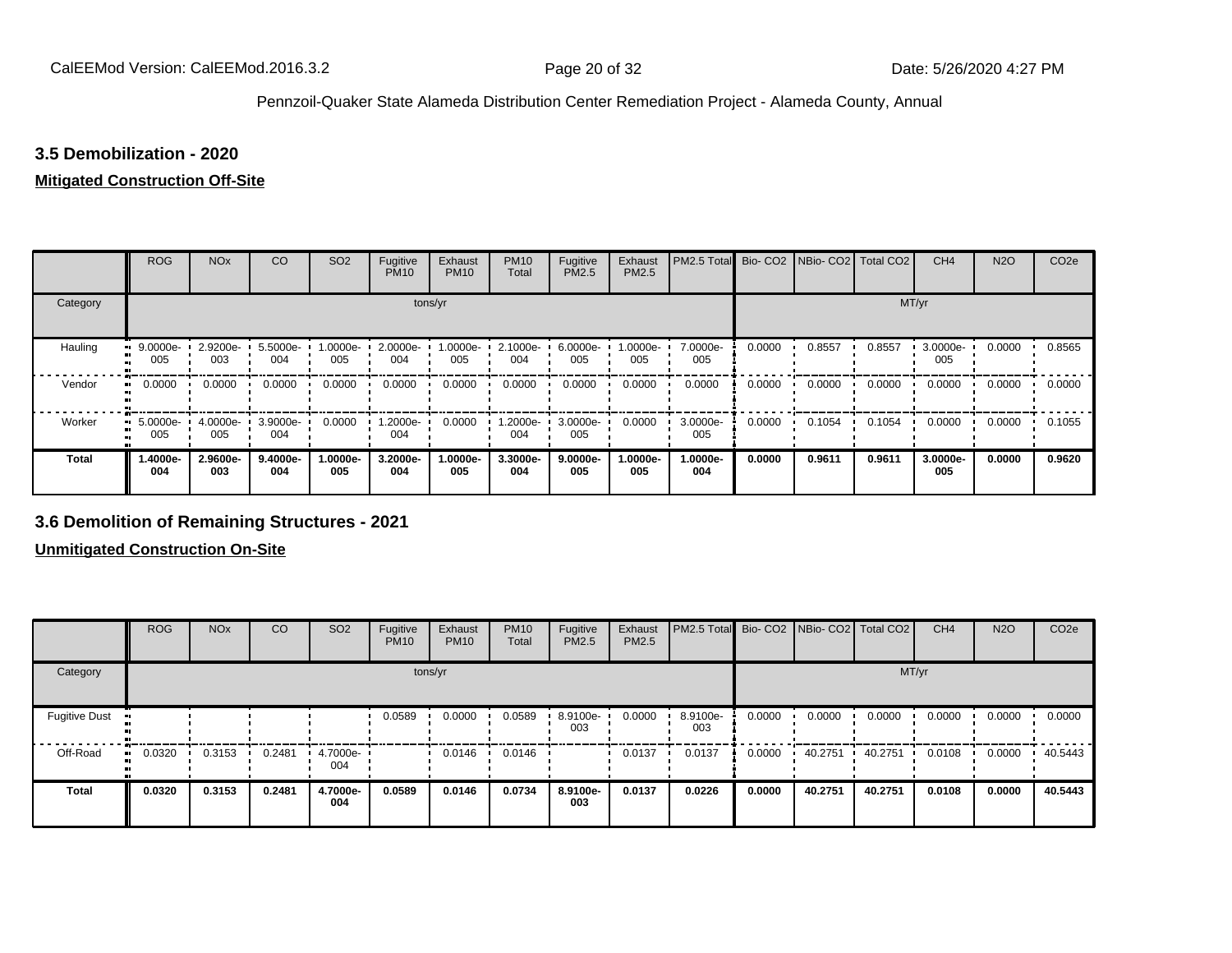# **3.6 Demolition of Remaining Structures - 2021**

#### **Unmitigated Construction Off-Site**

|              | ROG             | <b>NO<sub>x</sub></b> | CO              | SO <sub>2</sub> | Fugitive<br><b>PM10</b> | Exhaust<br><b>PM10</b> | <b>PM10</b><br>Total | Fugitive<br>PM2.5 | Exhaust<br>PM2.5 | PM2.5 Total Bio- CO2 NBio- CO2 Total CO2 |        |         |         | CH <sub>4</sub> | <b>N2O</b> | CO <sub>2e</sub> |
|--------------|-----------------|-----------------------|-----------------|-----------------|-------------------------|------------------------|----------------------|-------------------|------------------|------------------------------------------|--------|---------|---------|-----------------|------------|------------------|
| Category     |                 |                       |                 |                 |                         | tons/yr                |                      |                   |                  |                                          |        |         |         | MT/yr           |            |                  |
| Hauling      | 5.6100e-<br>003 | 0.1746                | 0.0350          | 5.7000e-<br>004 | 0.0133                  | 6.3000e-<br>004        | 0.0139               | 3.6500e-<br>003   | 6.0000e-<br>004  | 4.2500e-<br>003                          | 0.0000 | 55.2041 | 55.2041 | 2.1500e-<br>003 | 0.0000     | 55.2579          |
| Vendor       | 0.0000          | 0.0000                | 0.0000          | 0.0000          | 0.0000                  | 0.0000                 | 0.0000               | 0.0000            | 0.0000           | 0.0000                                   | 0.0000 | 0.0000  | 0.0000  | 0.0000          | 0.0000     | 0.0000           |
| Worker       | 5.0000e-<br>004 | 3.6000e-<br>004       | 3.7500e-<br>003 | -.0000e<br>005  | 1.2500e-<br>003         | 1.0000e-<br>005        | .2500e-<br>003       | 3.3000e-<br>004   | 1.0000e-<br>005  | 3.4000e-<br>004                          | 0.0000 | 1.0686  | 1.0686  | 3.0000e-<br>005 | 0.0000     | 1.0692           |
| <b>Total</b> | 6.1100e-<br>003 | 0.1749                | 0.0387          | 5.8000e-<br>004 | 0.0145                  | 6.4000e-<br>004        | 0.0152               | 3.9800e-<br>003   | 6.1000e-<br>004  | 4.5900e-<br>003                          | 0.0000 | 56.2727 | 56.2727 | 2.1800e-<br>003 | 0.0000     | 56.3271          |

#### **Mitigated Construction On-Site**

|                      | <b>ROG</b> | <b>NO<sub>x</sub></b> | CO     | SO <sub>2</sub> | Fugitive<br><b>PM10</b> | Exhaust<br><b>PM10</b> | <b>PM10</b><br>Total | Fugitive<br>PM2.5 | Exhaust<br><b>PM2.5</b> | PM2.5<br>Total  |        | Bio- CO2 NBio- CO2 | Total CO <sub>2</sub> | CH <sub>4</sub> | <b>N2O</b> | CO <sub>2e</sub> |
|----------------------|------------|-----------------------|--------|-----------------|-------------------------|------------------------|----------------------|-------------------|-------------------------|-----------------|--------|--------------------|-----------------------|-----------------|------------|------------------|
| Category             |            |                       |        |                 |                         | tons/yr                |                      |                   |                         |                 |        |                    | MT/yr                 |                 |            |                  |
| <b>Fugitive Dust</b> |            |                       |        |                 | 0.0265                  | 0.0000                 | 0.0265               | 4.0100e-<br>003   | 0.0000                  | 4.0100e-<br>003 | 0.0000 | 0.0000             | 0.0000                | 0.0000          | 0.0000     | 0.0000           |
| Off-Road             | 0.0320     | 0.3153                | 0.2481 | 4.7000e-<br>004 |                         | 0.0146                 | 0.0146               |                   | 0.0137                  | 0.0137          | 0.0000 | 40.2751            | 40.2751               | 0.0108          | 0.0000     | 40.5442          |
| <b>Total</b>         | 0.0320     | 0.3153                | 0.2481 | 4.7000e-<br>004 | 0.0265                  | 0.0146                 | 0.0411               | 4.0100e-<br>003   | 0.0137                  | 0.0177          | 0.0000 | 40.2751            | 40.2751               | 0.0108          | 0.0000     | 40.5442          |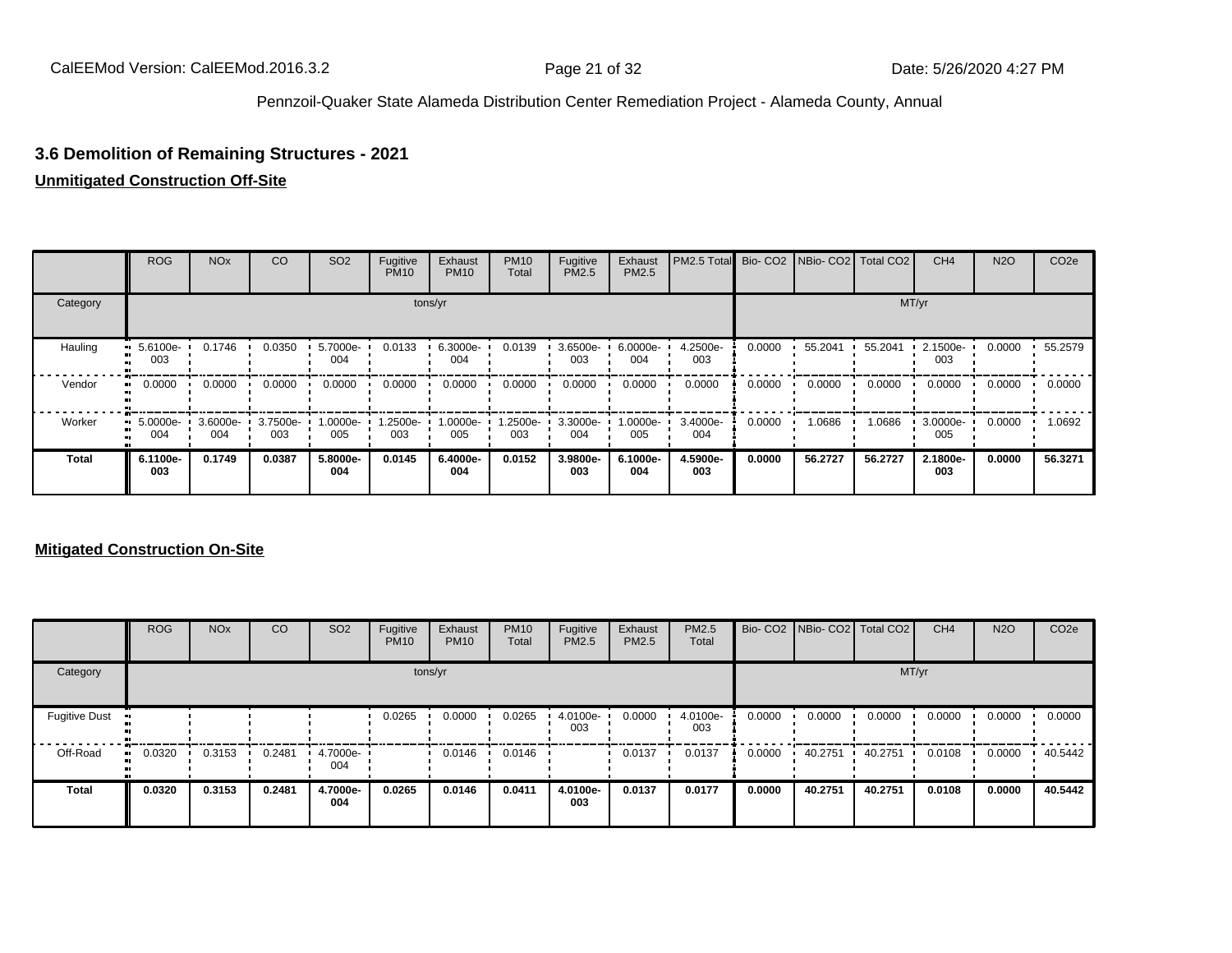# **3.6 Demolition of Remaining Structures - 2021**

#### **Mitigated Construction Off-Site**

|          | <b>ROG</b>                     | <b>NO<sub>x</sub></b> | CO              | SO <sub>2</sub> | Fugitive<br><b>PM10</b> | Exhaust<br><b>PM10</b> | <b>PM10</b><br>Total | Fugitive<br><b>PM2.5</b> | Exhaust<br>PM2.5 | PM2.5 Total Bio- CO2 NBio- CO2 Total CO2 |        |         |         | CH <sub>4</sub> | <b>N2O</b> | CO <sub>2e</sub> |
|----------|--------------------------------|-----------------------|-----------------|-----------------|-------------------------|------------------------|----------------------|--------------------------|------------------|------------------------------------------|--------|---------|---------|-----------------|------------|------------------|
| Category |                                |                       |                 |                 |                         | tons/yr                |                      |                          |                  |                                          |        |         |         | MT/yr           |            |                  |
| Hauling  | $-5.6100e-$<br>003             | 0.1746                | 0.0350          | 5.7000e-<br>004 | 0.0133                  | 6.3000e-<br>004        | 0.0139               | 3.6500e-<br>003          | 6.0000e-<br>004  | 4.2500e-<br>003                          | 0.0000 | 55.2041 | 55.2041 | 2.1500e-<br>003 | 0.0000     | 55.2579          |
| Vendor   | $\blacksquare$ 0.0000          | 0.0000                | 0.0000          | 0.0000          | 0.0000                  | 0.0000                 | 0.0000               | 0.0000                   | 0.0000           | 0.0000                                   | 0.0000 | 0.0000  | 0.0000  | 0.0000          | 0.0000     | 0.0000           |
| Worker   | $\blacksquare$ 5.0000e-<br>004 | 3.6000e-<br>004       | 3.7500e-<br>003 | -0000e.<br>005  | 1.2500e-<br>003         | 1.0000e-<br>005        | -2500e-<br>003       | 3.3000e-<br>004          | 1.0000e-<br>005  | 3.4000e-<br>004                          | 0.0000 | 1.0686  | 1.0686  | 3.0000e-<br>005 | 0.0000     | 1.0692           |
| Total    | 6.1100e-<br>003                | 0.1749                | 0.0387          | 5.8000e-<br>004 | 0.0145                  | 6.4000e-<br>004        | 0.0152               | 3.9800e-<br>003          | 6.1000e-<br>004  | 4.5900e-<br>003                          | 0.0000 | 56.2727 | 56.2727 | 2.1800e-<br>003 | 0.0000     | 56.3271          |

# **4.0 Operational Detail - Mobile**

**4.1 Mitigation Measures Mobile**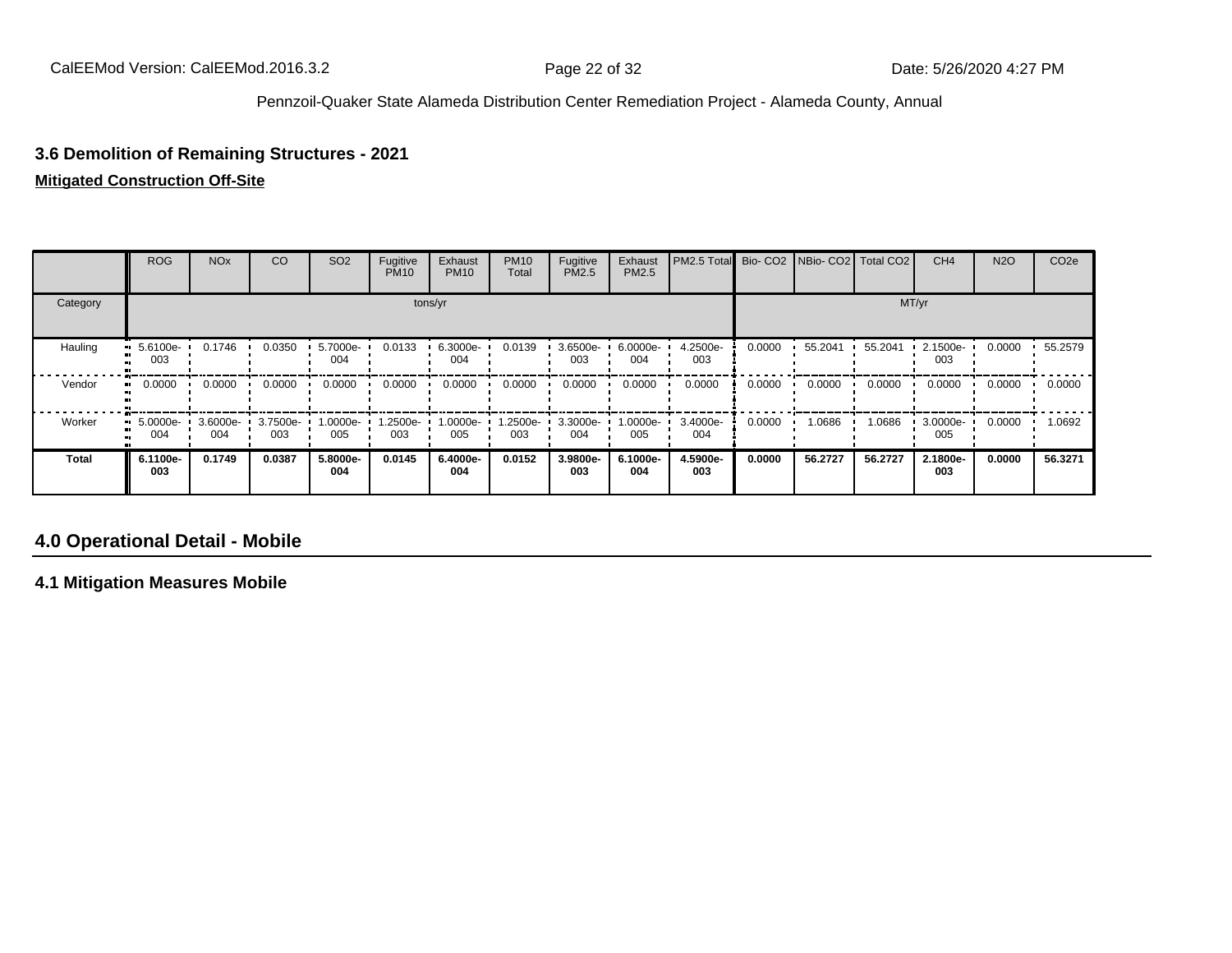|             | <b>ROG</b>             | <b>NO<sub>x</sub></b> | CO     | SO <sub>2</sub> | Fugitive<br><b>PM10</b> | Exhaust<br><b>PM10</b> | <b>PM10</b><br>Total | Fugitive<br><b>PM2.5</b> | Exhaust<br>PM2.5 | <b>PM2.5 Total</b> Bio- CO2 NBio- CO2 Total CO2 |        |        |        | CH <sub>4</sub> | <b>N2O</b> | CO <sub>2e</sub> |
|-------------|------------------------|-----------------------|--------|-----------------|-------------------------|------------------------|----------------------|--------------------------|------------------|-------------------------------------------------|--------|--------|--------|-----------------|------------|------------------|
| Category    |                        |                       |        |                 |                         | tons/yr                |                      |                          |                  |                                                 |        |        | MT/yr  |                 |            |                  |
| Mitigated   | 0.0000<br><b>COLLE</b> | 0.0000                | 0.0000 | 0.0000          | 0.0000                  | 0.0000                 | 0.0000               | 0.0000                   | 0.0000           | 0.0000                                          | 0.0000 | 0.0000 | 0.0000 | 0.0000          | 0.0000     | 0.0000           |
| Unmitigated | 0.0000<br>. .          | 0.0000                | 0.0000 | 0.0000          | 0.0000                  | 0.0000                 | 0.0000               | 0.0000                   | 0.0000           | 0.0000                                          | 0.0000 | 0.0000 | 0.0000 | 0.0000          | 0.0000     | 0.0000           |

# **4.2 Trip Summary Information**

|                        |         | Average Daily Trip Rate |        | Unmitigated       | Mitigated         |
|------------------------|---------|-------------------------|--------|-------------------|-------------------|
| Land Use               | Weekday | Saturday                | Sunday | <b>Annual VMT</b> | <b>Annual VMT</b> |
| General Heavy Industry | 0.00    | 0.00                    | 0.00   |                   |                   |
| Total                  | 0.00    | 0.00                    | 0.00   |                   |                   |

# **4.3 Trip Type Information**

|                        |            | <b>Miles</b> |      |       | Trip % |                                                                |         | Trip Purpose %  |         |
|------------------------|------------|--------------|------|-------|--------|----------------------------------------------------------------|---------|-----------------|---------|
| Land Use               | H-W or C-W |              |      |       |        | H-S or C-C ┃ H-O or C-NW ┃H-W or C-W┃ H-S or C-C ┃ H-O or C-NW | Primary | <b>Diverted</b> | Pass-by |
| General Heavy Industry | 9.50       | 7.30         | 7.30 | 59.00 | 28.00  | 13.00                                                          | 92      |                 |         |

# **4.4 Fleet Mix**

| <b>Land Use</b>                        | LDA      | LDT <sup>1</sup> | LDT <sub>2</sub> | <b>MDV</b> | LHD1     | LHD <sub>2</sub> | MHD      | HHI      | <b>OBUS</b> | UBUS     | <b>MCY</b> | <b>SBUS</b> | MH       |
|----------------------------------------|----------|------------------|------------------|------------|----------|------------------|----------|----------|-------------|----------|------------|-------------|----------|
| General Heavy<br><sup>,</sup> Industry | J.559358 | 0.040058         | .190549          | 0.109335   | 0.016678 | 0.005213         | 0.023344 | 0.044042 | 0.002152    | 0.002669 | 0.005545   | 0.000316    | 0.000739 |

# **5.0 Energy Detail**

Historical Energy Use: N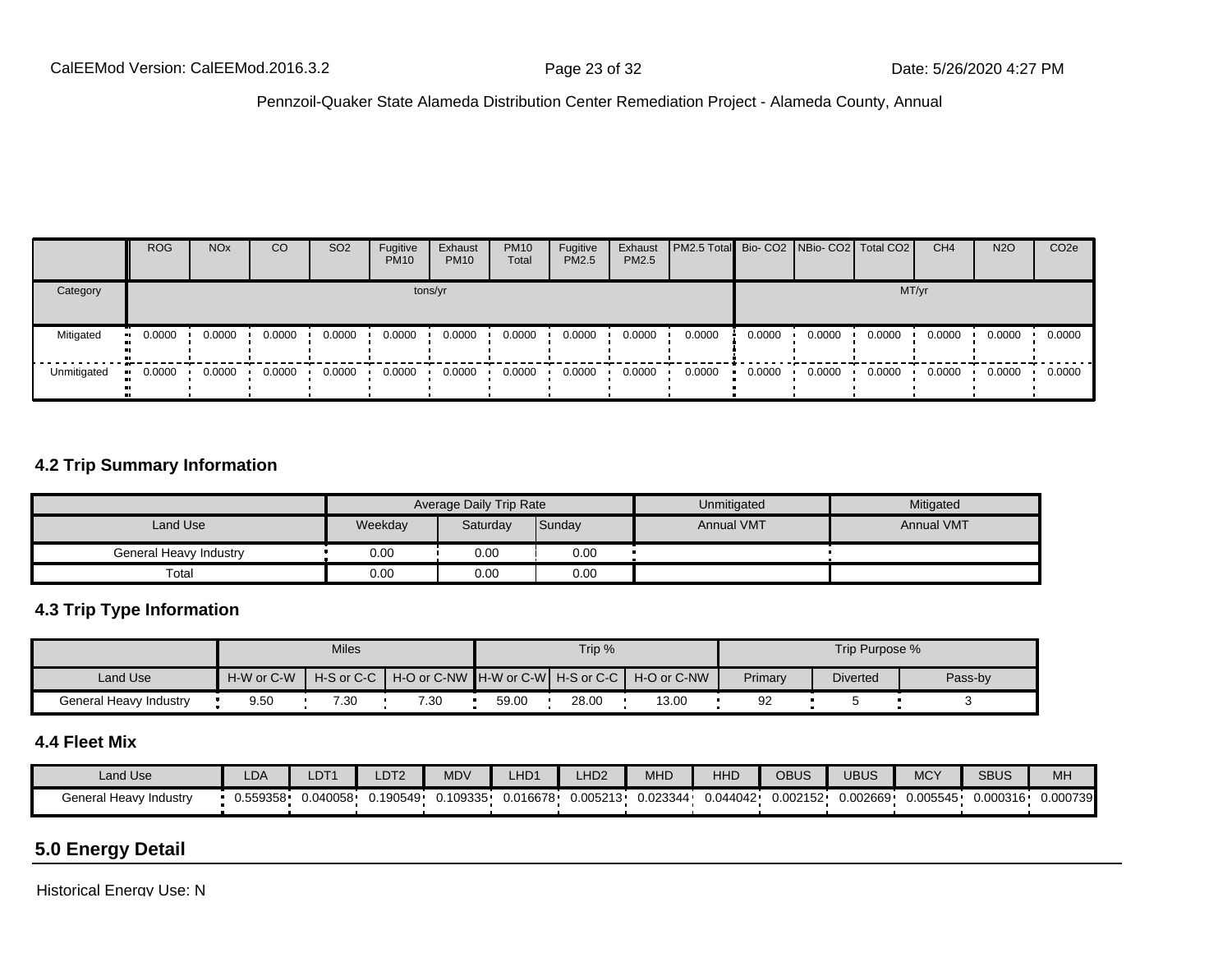# **5.1 Mitigation Measures Energy**

|                            | ROG    | <b>NO<sub>x</sub></b> | CO     | SO <sub>2</sub>    | Fugitive<br><b>PM10</b> | Exhaust<br><b>PM10</b> | <b>PM10</b><br>Total | Fugitive<br>PM2.5 | Exhaust<br>PM2.5 | <b>I PM2.5 Total Bio- CO2 NBio- CO2 Total CO2</b> |        |                   |  | CH <sub>4</sub> | <b>N2O</b> | CO <sub>2e</sub>  |
|----------------------------|--------|-----------------------|--------|--------------------|-------------------------|------------------------|----------------------|-------------------|------------------|---------------------------------------------------|--------|-------------------|--|-----------------|------------|-------------------|
| Category<br>tons/yr        |        |                       |        |                    |                         |                        |                      |                   |                  | MT/yr                                             |        |                   |  |                 |            |                   |
| Electricity<br>Mitigated   |        |                       |        |                    |                         | 0.0000                 | 0.0000               |                   | 0.0000           | 0.0000                                            | 0.0000 | 329.9182 329.9182 |  | 0.0149          | 003        | 3.0900e- 331.2109 |
| Electricity<br>Unmitigated |        |                       |        |                    |                         | 0.0000                 | 0.0000               |                   | 0.0000           | 0.0000                                            | 0.0000 | 329.9182 329.9182 |  | 0.0149          | 003        | 3.0900e- 331.2109 |
| NaturalGas<br>Mitigated    | 0.0238 | 0.2167                | 0.1820 | 1.3000e- 1<br>003  |                         | 0.0165                 | 0.0165               |                   | 0.0165           | 0.0165                                            | 0.0000 | 235.8814 235.8814 |  | 4.5200e-<br>003 | 003        | 4.3200e 237.2832  |
| NaturalGas<br>Unmitigated  | 0.0238 | 0.2167                | 0.1820 | $1.3000e -$<br>003 |                         | 0.0165                 | 0.0165               |                   | 0.0165           | 0.0165                                            | 0.0000 | 235.8814 235.8814 |  | 4.5200e-<br>003 | 003        | 4.3200e 237.2832  |

# **5.2 Energy by Land Use - NaturalGas**

#### **Unmitigated**

|                           | NaturalGa<br>s Use | <b>ROG</b> | <b>NO<sub>x</sub></b> | CO     | SO <sub>2</sub> | Fugitive<br><b>PM10</b> | Exhaust<br><b>PM10</b> | <b>PM10</b><br>Total | Fugitive<br>PM2.5 | Exhaust<br><b>PM2.5</b> | PM2.5<br>Total |        | Bio- CO2 NBio- CO2 Total CO2 |                            | CH <sub>4</sub> | <b>N2O</b>      | CO <sub>2e</sub>    |
|---------------------------|--------------------|------------|-----------------------|--------|-----------------|-------------------------|------------------------|----------------------|-------------------|-------------------------|----------------|--------|------------------------------|----------------------------|-----------------|-----------------|---------------------|
| Land Use                  | kBTU/yr            |            |                       |        |                 |                         | tons/yr                |                      |                   |                         |                |        |                              | MT/yr                      |                 |                 |                     |
| General Heavy<br>Industry | 4.42025e<br>$+006$ | 0.0238     | 0.2167                | 0.1820 | 1.3000e-<br>003 |                         | 0.0165                 | 0.0165               |                   | 0.0165                  | 0.0165         | 0.0000 |                              | 235.8814 235.8814 4.5200e- | 003             | 003             | 4.3200e- 1 237.2832 |
| Total                     |                    | 0.0238     | 0.2167                | 0.1820 | 1.3000e-<br>003 |                         | 0.0165                 | 0.0165               |                   | 0.0165                  | 0.0165         | 0.0000 | 235.8814                     | 235,8814                   | 4.5200e-<br>003 | 4.3200e-<br>003 | 237.2832            |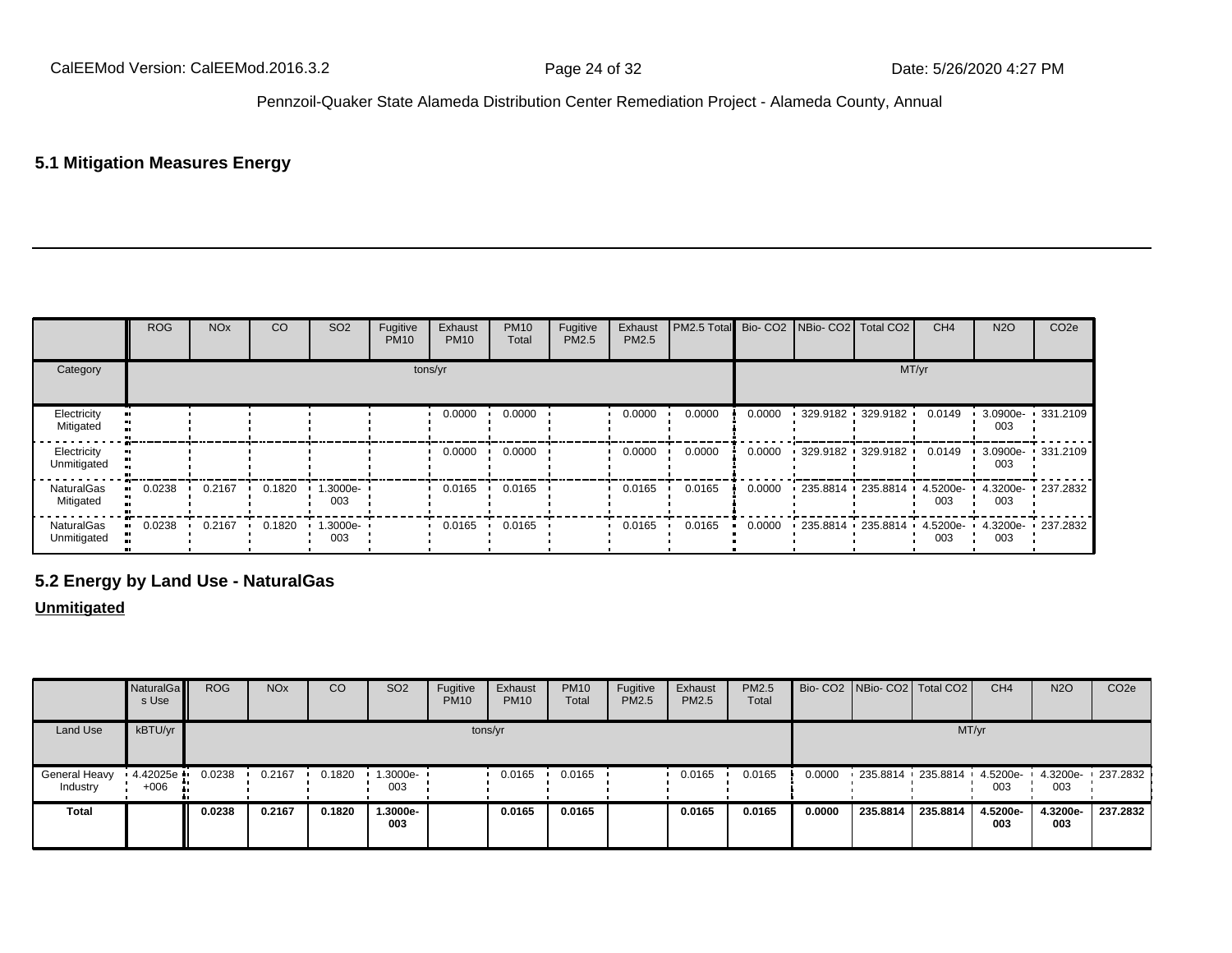# **5.2 Energy by Land Use - NaturalGas**

**Mitigated**

|                           | NaturalGa<br>s Use | <b>ROG</b> | <b>NO<sub>x</sub></b> | CO     | SO <sub>2</sub> | Fugitive<br><b>PM10</b> | Exhaust<br><b>PM10</b> | <b>PM10</b><br>Total | Fugitive<br>PM2.5 | Exhaust<br>PM2.5 | PM2.5 Total Bio- CO2 NBio- CO2 Total CO2 |        |                                  |          | CH <sub>4</sub> | <b>N2O</b>      | CO <sub>2e</sub>    |
|---------------------------|--------------------|------------|-----------------------|--------|-----------------|-------------------------|------------------------|----------------------|-------------------|------------------|------------------------------------------|--------|----------------------------------|----------|-----------------|-----------------|---------------------|
| Land Use                  | kBTU/yr            |            |                       |        |                 | tons/yr                 |                        |                      |                   |                  |                                          |        |                                  | MT/yr    |                 |                 |                     |
| General Heavy<br>Industry | 4.42025e<br>$+006$ | 0.0238     | 0.2167                | 0.1820 | 1.3000e-<br>003 |                         | 0.0165                 | 0.0165               |                   | 0.0165           | 0.0165                                   | 0.0000 | $-235.8814 - 235.8814 - 4.5200e$ |          | 003             | 003             | 4.3200e- 1 237.2832 |
| <b>Total</b>              |                    | 0.0238     | 0.2167                | 0.1820 | 1.3000e-<br>003 |                         | 0.0165                 | 0.0165               |                   | 0.0165           | 0.0165                                   | 0.0000 | 235.8814                         | 235.8814 | 4.5200e-<br>003 | 4.3200e-<br>003 | 237.2832            |

# **5.3 Energy by Land Use - Electricity**

**Unmitigated**

|                           | Electricity<br><b>Use</b>     | Total CO <sub>2</sub> | CH <sub>4</sub> | <b>N2O</b>      | CO <sub>2e</sub>  |  |  |  |  |
|---------------------------|-------------------------------|-----------------------|-----------------|-----------------|-------------------|--|--|--|--|
| Land Use                  | kWh/yr                        | MT/yr                 |                 |                 |                   |  |  |  |  |
| General Heavy<br>Industry | $1.13408e$ 329.9182<br>$+006$ |                       | 0.0149          | 003             | 3.0900e- 331.2109 |  |  |  |  |
| <b>Total</b>              |                               | 329.9182              | 0.0149          | 3.0900e-<br>003 | 331.2109          |  |  |  |  |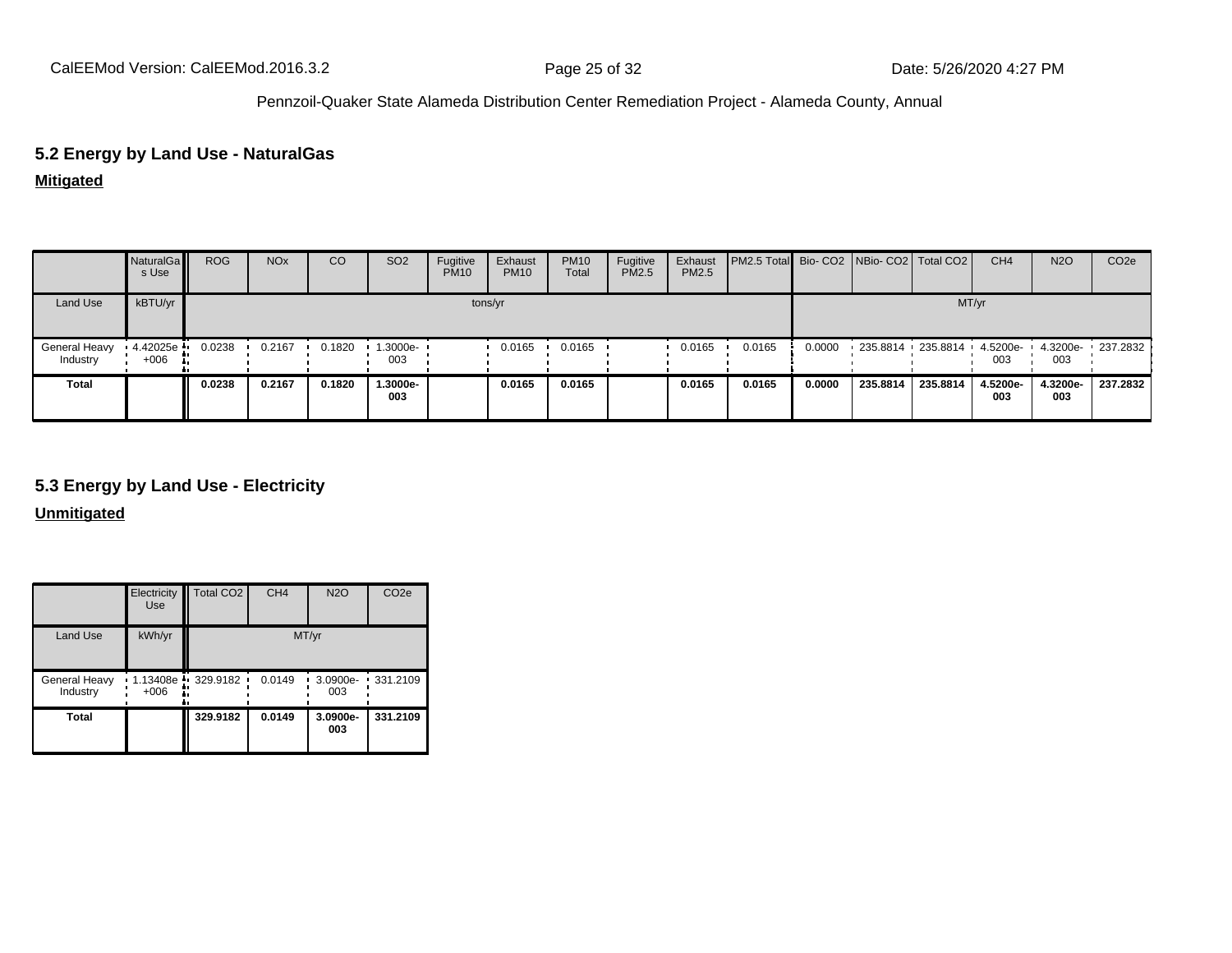# **5.3 Energy by Land Use - Electricity**

# **Mitigated**

|                           | Electricity<br><b>Use</b>     | Total CO <sub>2</sub> | CH <sub>4</sub> | <b>N2O</b>      | CO <sub>2e</sub> |  |  |  |  |
|---------------------------|-------------------------------|-----------------------|-----------------|-----------------|------------------|--|--|--|--|
| Land Use                  | kWh/yr                        | MT/yr                 |                 |                 |                  |  |  |  |  |
| General Heavy<br>Industry | $1.13408e$ 329.9182<br>$+006$ |                       | 0.0149          | 3.0900e-<br>003 | $\cdot$ 331.2109 |  |  |  |  |
| Total                     |                               | 329.9182              | 0.0149          | 3.0900e-<br>003 | 331.2109         |  |  |  |  |

# **6.0 Area Detail**

# **6.1 Mitigation Measures Area**

|             | <b>ROG</b>            | <b>NO<sub>x</sub></b> | <b>CO</b>       | SO <sub>2</sub> | Fugitive<br><b>PM10</b> | Exhaust<br><b>PM10</b> | <b>PM10</b><br>Total     | Fugitive<br><b>PM2.5</b> | Exhaust<br>PM2.5 | <b>PM2.5 Total</b> Bio- CO2 NBio- CO2 Total CO2 |        |                         |                 | CH <sub>4</sub> | <b>N2O</b> | CO <sub>2</sub> e |
|-------------|-----------------------|-----------------------|-----------------|-----------------|-------------------------|------------------------|--------------------------|--------------------------|------------------|-------------------------------------------------|--------|-------------------------|-----------------|-----------------|------------|-------------------|
| Category    | tons/yr               |                       |                 |                 |                         |                        |                          |                          |                  |                                                 |        | MT/yr                   |                 |                 |            |                   |
| Mitigated   | $\blacksquare$ 0.7908 | 2.0000e-<br>005       | 1.6500e-<br>003 | 0.0000          |                         | 1.0000e-<br>005        | 1.0000e-<br>005          |                          | 1.0000e-<br>005  | 1.0000e-<br>005                                 | 0.0000 | $\cdot$ 3.1900e-<br>003 | 3.1900e-<br>003 | 1.0000e-<br>005 | 0.0000     | 3.4000e-<br>003   |
| Unmitigated | 0.7908                | 2.0000e-<br>005       | 1.6500e-<br>003 | 0.0000          |                         | 005                    | 1.0000e- 1.0000e-<br>005 |                          | 1.0000e-<br>005  | 1.0000e-<br>005                                 | 0.0000 | $-3.1900e -$<br>003     | 3.1900e-<br>003 | 1.0000e-<br>005 | 0.0000     | 3.4000e-<br>003   |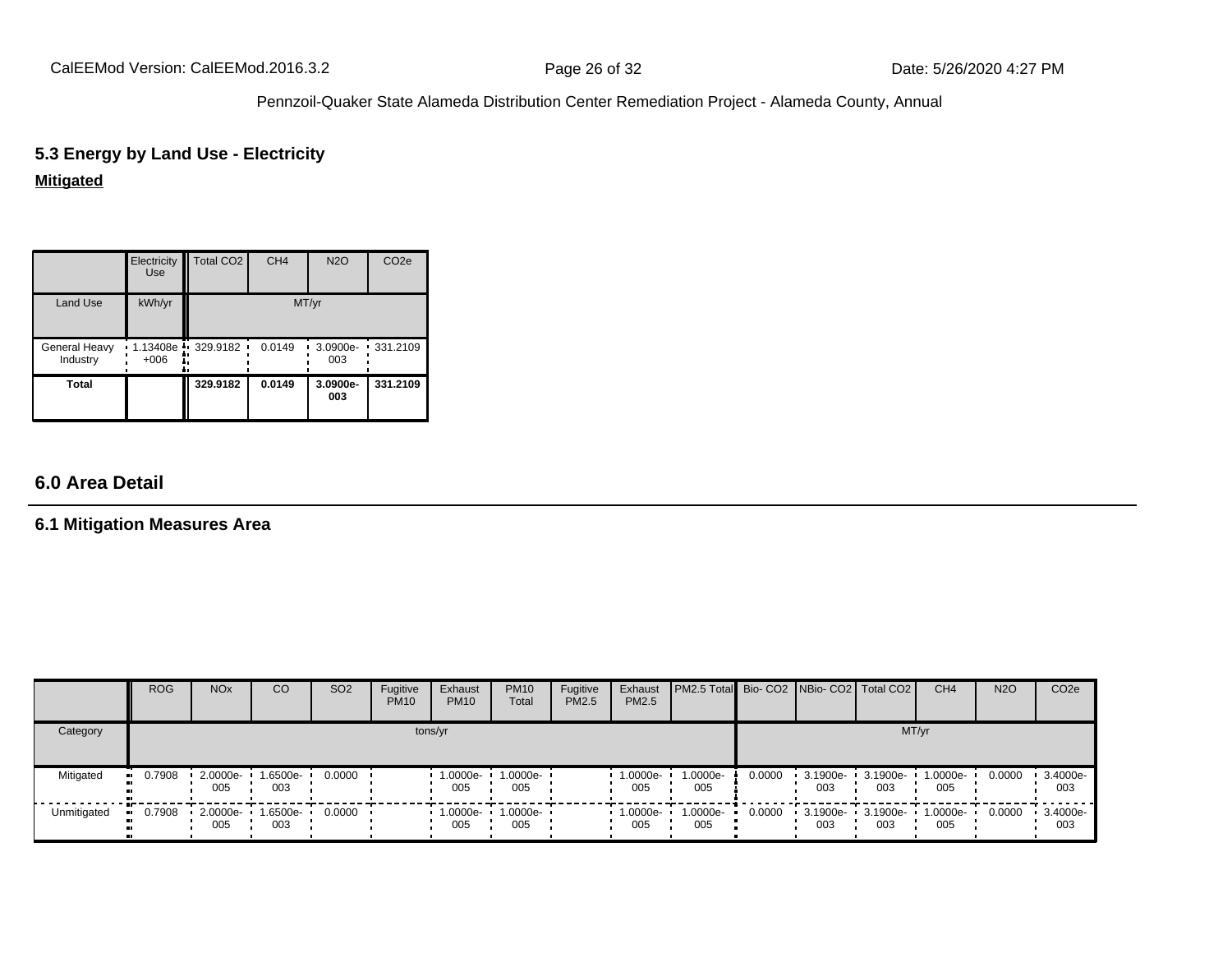# **6.2 Area by SubCategory**

# **Unmitigated**

|                          | <b>ROG</b>      | <b>NO<sub>x</sub></b> | CO              | SO <sub>2</sub> | Fugitive<br><b>PM10</b> | Exhaust<br><b>PM10</b> | <b>PM10</b><br>Total | Fugitive<br>PM2.5 | Exhaust<br><b>PM2.5</b> | PM2.5 Total     |        | Bio- CO2   NBio- CO2   Total CO2 |                 | CH <sub>4</sub> | <b>N2O</b> | CO <sub>2</sub> e |
|--------------------------|-----------------|-----------------------|-----------------|-----------------|-------------------------|------------------------|----------------------|-------------------|-------------------------|-----------------|--------|----------------------------------|-----------------|-----------------|------------|-------------------|
| SubCategory              | tons/yr         |                       |                 |                 |                         |                        |                      |                   |                         |                 |        |                                  |                 | MT/yr           |            |                   |
| Architectural<br>Coating | 0.0931          |                       |                 |                 |                         | 0.0000                 | 0.0000               |                   | 0.0000                  | 0.0000          | 0.0000 | 0.0000                           | 0.0000          | 0.0000          | 0.0000     | 0.0000            |
| Consumer<br>Products     | 0.6975          |                       |                 |                 |                         | 0.0000                 | 0.0000               |                   | 0.0000                  | 0.0000          | 0.0000 | 0.0000                           | 0.0000          | 0.0000          | 0.0000     | 0.0000            |
| Landscaping              | 1.5000e-<br>004 | 2.0000e-<br>005       | -6500e-<br>003  | 0.0000          |                         | 1.0000e-<br>005        | 1.0000e-<br>005      |                   | $1.0000e-$<br>005       | 1.0000e-<br>005 | 0.0000 | 3.1900e-<br>003                  | 3.1900e-<br>003 | 1.0000e-<br>005 | 0.0000     | 3.4000e-<br>003   |
| <b>Total</b>             | 0.7908          | 2.0000e-<br>005       | 1.6500e-<br>003 | 0.0000          |                         | 1.0000e-<br>005        | 1.0000e-<br>005      |                   | 1.0000e-<br>005         | 1.0000e-<br>005 | 0.0000 | 3.1900e-<br>003                  | 3.1900e-<br>003 | 1.0000e-<br>005 | 0.0000     | 3.4000e-<br>003   |

#### **Mitigated**

|                          | <b>ROG</b>         | <b>NO<sub>x</sub></b> | CO              | <b>SO2</b> | Fugitive<br><b>PM10</b> | Exhaust<br><b>PM10</b> | <b>PM10</b><br>Total | Fugitive<br>PM2.5 | Exhaust<br>PM2.5 | PM2.5 Total     |        | Bio- CO2 NBio- CO2 Total CO2 |                    | CH <sub>4</sub>   | <b>N2O</b> | CO <sub>2e</sub> |
|--------------------------|--------------------|-----------------------|-----------------|------------|-------------------------|------------------------|----------------------|-------------------|------------------|-----------------|--------|------------------------------|--------------------|-------------------|------------|------------------|
| SubCategory<br>tons/yr   |                    |                       |                 |            |                         |                        |                      |                   |                  |                 | MT/yr  |                              |                    |                   |            |                  |
| Architectural<br>Coating | 0.0931             |                       |                 |            |                         | 0.0000                 | 0.0000               |                   | 0.0000           | 0.0000          | 0.0000 | 0.0000                       | 0.0000             | 0.0000            | 0.0000     | 0.0000           |
| Consumer<br>Products     | 0.6975             |                       |                 |            |                         | 0.0000                 | 0.0000               |                   | 0.0000           | 0.0000          | 0.0000 | 0.0000                       | 0.0000             | 0.0000            | 0.0000     | 0.0000           |
| Landscaping              | $1.5000e -$<br>004 | 2.0000e-<br>005       | 1.6500e-<br>003 | 0.0000     |                         | 1.0000e-<br>005        | 1.0000e-<br>005      |                   | 1.0000e-<br>005  | 1.0000e-<br>005 | 0.0000 | 3.1900e-<br>003              | $3.1900e -$<br>003 | 1.0000e- +<br>005 | 0.0000     | 3.4000e-<br>003  |
| <b>Total</b>             | 0.7908             | 2.0000e-<br>005       | 1.6500e-<br>003 | 0.0000     |                         | 1.0000e-<br>005        | 1.0000e-<br>005      |                   | 1.0000e-<br>005  | 1.0000e-<br>005 | 0.0000 | 3.1900e-<br>003              | 3.1900e-<br>003    | 1.0000e-<br>005   | 0.0000     | 3.4000e-<br>003  |

**7.0 Water Detail**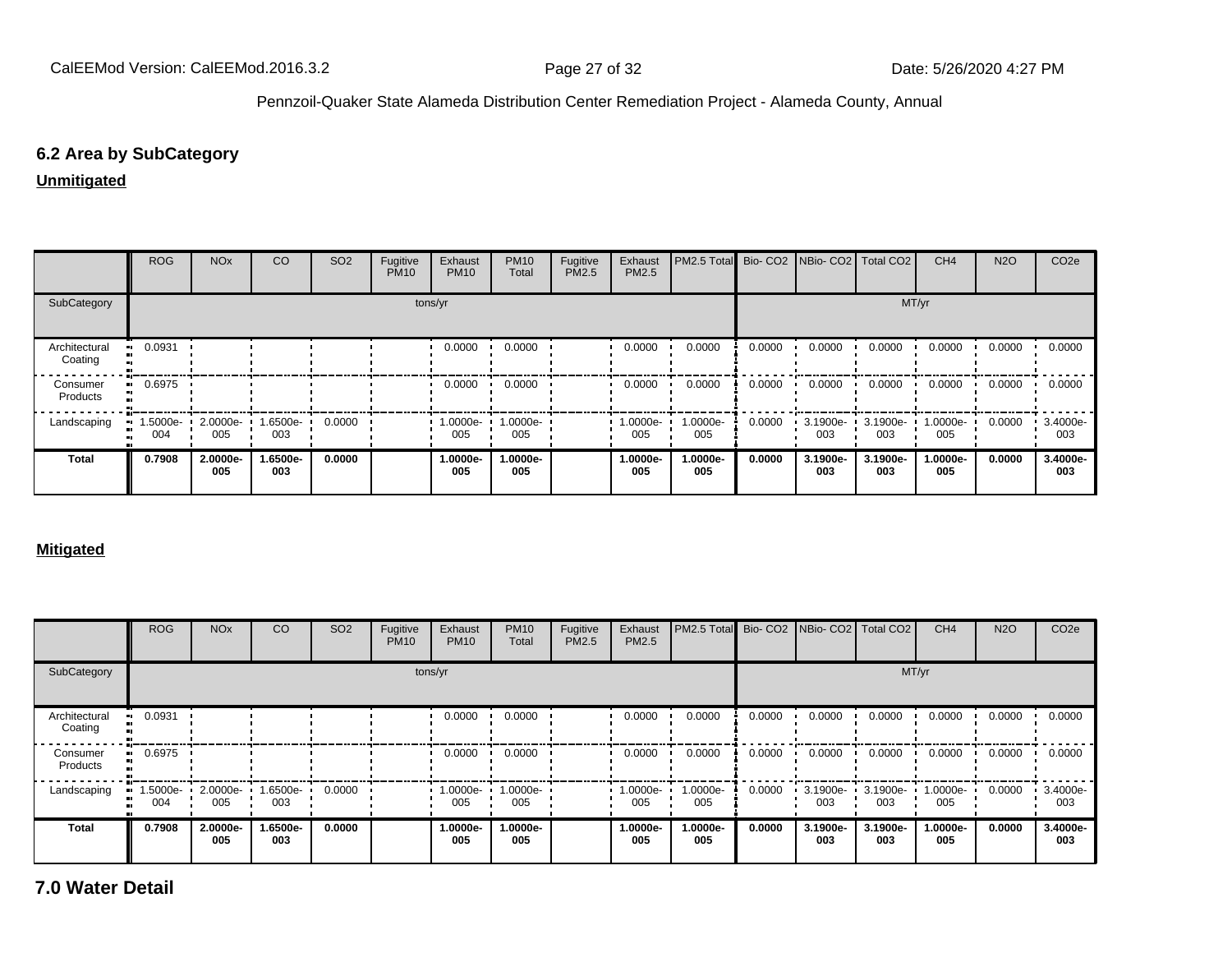**7.1 Mitigation Measures Water**

|             | <b>Total CO2</b>       | CH <sub>4</sub> | <b>N2O</b> | CO <sub>2e</sub> |  |  |  |  |  |  |
|-------------|------------------------|-----------------|------------|------------------|--|--|--|--|--|--|
| Category    | MT/yr                  |                 |            |                  |  |  |  |  |  |  |
| Mitigated   | 0.0000<br>.,<br><br>   | 0.0000          | 0.0000     | 0.0000           |  |  |  |  |  |  |
| Unmitigated | 0.0000<br><br><br><br> | 0.0000          | 0.0000     | 0.0000           |  |  |  |  |  |  |

# **7.2 Water by Land Use**

#### **Unmitigated**

|                           | door Use  | Indoor/Out Total CO2 | CH <sub>4</sub> | <b>N2O</b> | CO <sub>2e</sub> |
|---------------------------|-----------|----------------------|-----------------|------------|------------------|
| <b>Land Use</b>           | Mgal      |                      | MT/yr           |            |                  |
| General Heavy<br>Industry | 0/0<br>٠. | 0.0000               | 0.0000          | 0.0000     | 0.0000           |
| <b>Total</b>              |           | 0.0000               | 0.0000          | 0.0000     | 0.0000           |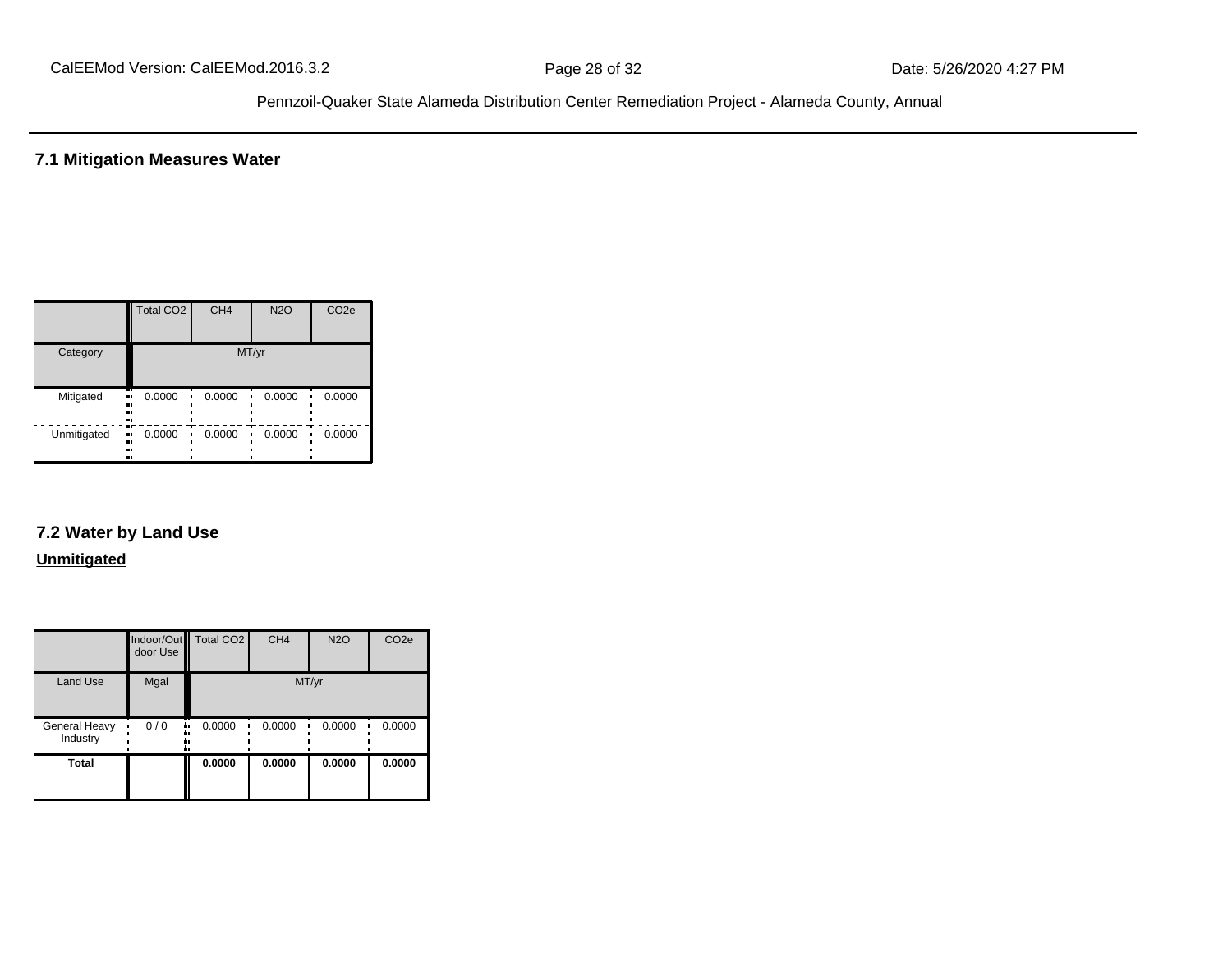# **7.2 Water by Land Use**

#### **Mitigated**

|                           | door Use | Indoor/Out   Total CO2 | CH <sub>4</sub> | <b>N2O</b> | CO <sub>2e</sub> |  |  |  |  |  |
|---------------------------|----------|------------------------|-----------------|------------|------------------|--|--|--|--|--|
| <b>Land Use</b>           | Mgal     | MT/yr                  |                 |            |                  |  |  |  |  |  |
| General Heavy<br>Industry | 0/0<br>  | 0.0000                 | 0.0000          | 0.0000     | 0.0000           |  |  |  |  |  |
| <b>Total</b>              |          | 0.0000                 | 0.0000          | 0.0000     | 0.0000           |  |  |  |  |  |

# **8.0 Waste Detail**

# **8.1 Mitigation Measures Waste**

# **Category/Year**

|             | <b>Total CO2</b>              | CH <sub>4</sub> | <b>N2O</b> | CO <sub>2e</sub> |
|-------------|-------------------------------|-----------------|------------|------------------|
|             |                               |                 | MT/yr      |                  |
| Mitigated   | 0.0000<br><br><br><br>        | 0.0000          | 0.0000     | 0.0000           |
| Unmitigated | æ<br>0.0000<br>.,<br><br><br> | 0.0000          | 0.0000     | 0.0000           |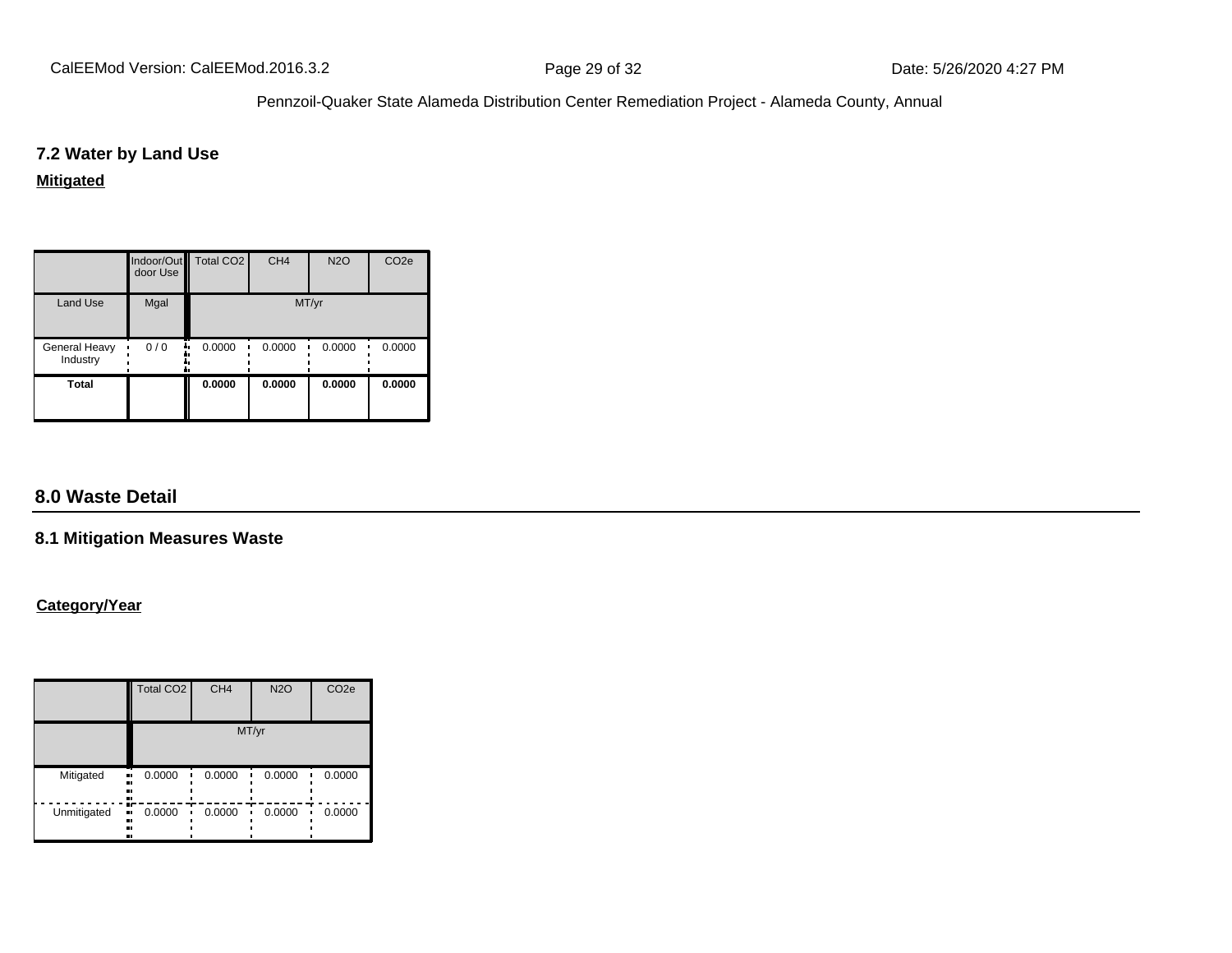# **8.2 Waste by Land Use**

# **Unmitigated**

|                           | Waste<br>Disposed | Total CO <sub>2</sub> | CH <sub>4</sub> | <b>N2O</b> | CO <sub>2e</sub> |
|---------------------------|-------------------|-----------------------|-----------------|------------|------------------|
| Land Use                  | tons              |                       | MT/yr           |            |                  |
| General Heavy<br>Industry | $\Omega$          | 0.0000                | 0.0000          | 0.0000     | 0.0000           |
| <b>Total</b>              |                   | 0.0000                | 0.0000          | 0.0000     | 0.0000           |

#### **Mitigated**

|                           | Waste<br><b>Disposed</b> | <b>Total CO2</b> | CH <sub>4</sub> | <b>N2O</b> | CO <sub>2e</sub> |
|---------------------------|--------------------------|------------------|-----------------|------------|------------------|
| <b>Land Use</b>           | tons                     |                  |                 | MT/yr      |                  |
| General Heavy<br>Industry | 0                        | 0.0000<br>٠.     | 0.0000          | 0.0000     | 0.0000           |
| <b>Total</b>              |                          | 0.0000           | 0.0000          | 0.0000     | 0.0000           |

# **9.0 Operational Offroad**

| Equipment Type | Number | Hours/Day | Days/Year | Horse Power | Load Factor | <b>Fuel Type</b> |
|----------------|--------|-----------|-----------|-------------|-------------|------------------|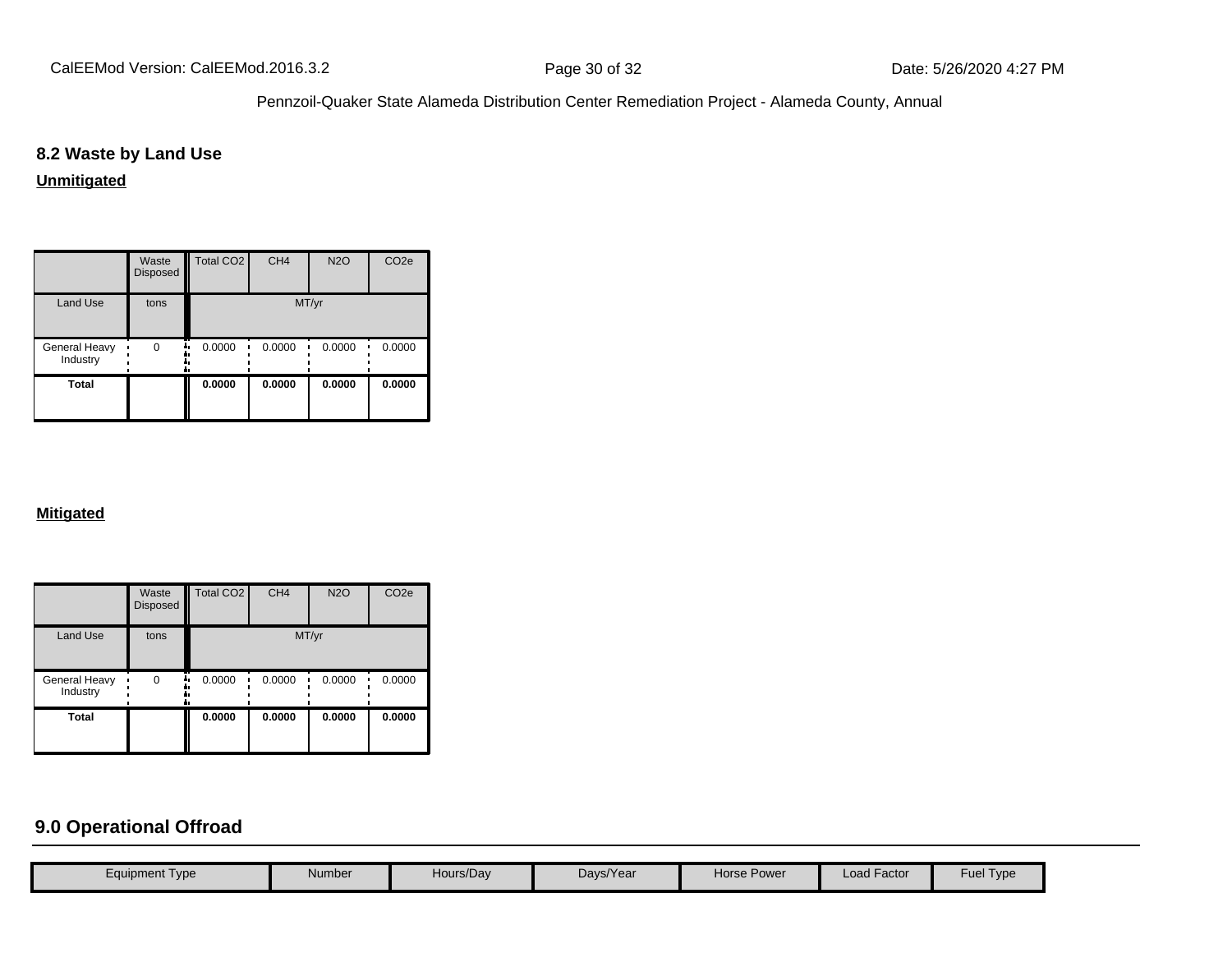# **10.0 Stationary Equipment**

# **Fire Pumps and Emergency Generators**

| <b>Equipment Type</b>         | Number | Hours/Day      | Hours/Year      | Horse Power          | Load Factor | Fuel Type |
|-------------------------------|--------|----------------|-----------------|----------------------|-------------|-----------|
| <b>Boilers</b>                |        |                |                 |                      |             |           |
| <b>Equipment Type</b>         | Number | Heat Input/Day | Heat Input/Year | <b>Boiler Rating</b> | Fuel Type   |           |
| <b>User Defined Equipment</b> |        |                |                 |                      |             |           |
| <b>Equipment Type</b>         | Number |                |                 |                      |             |           |

# **11.0 Vegetation**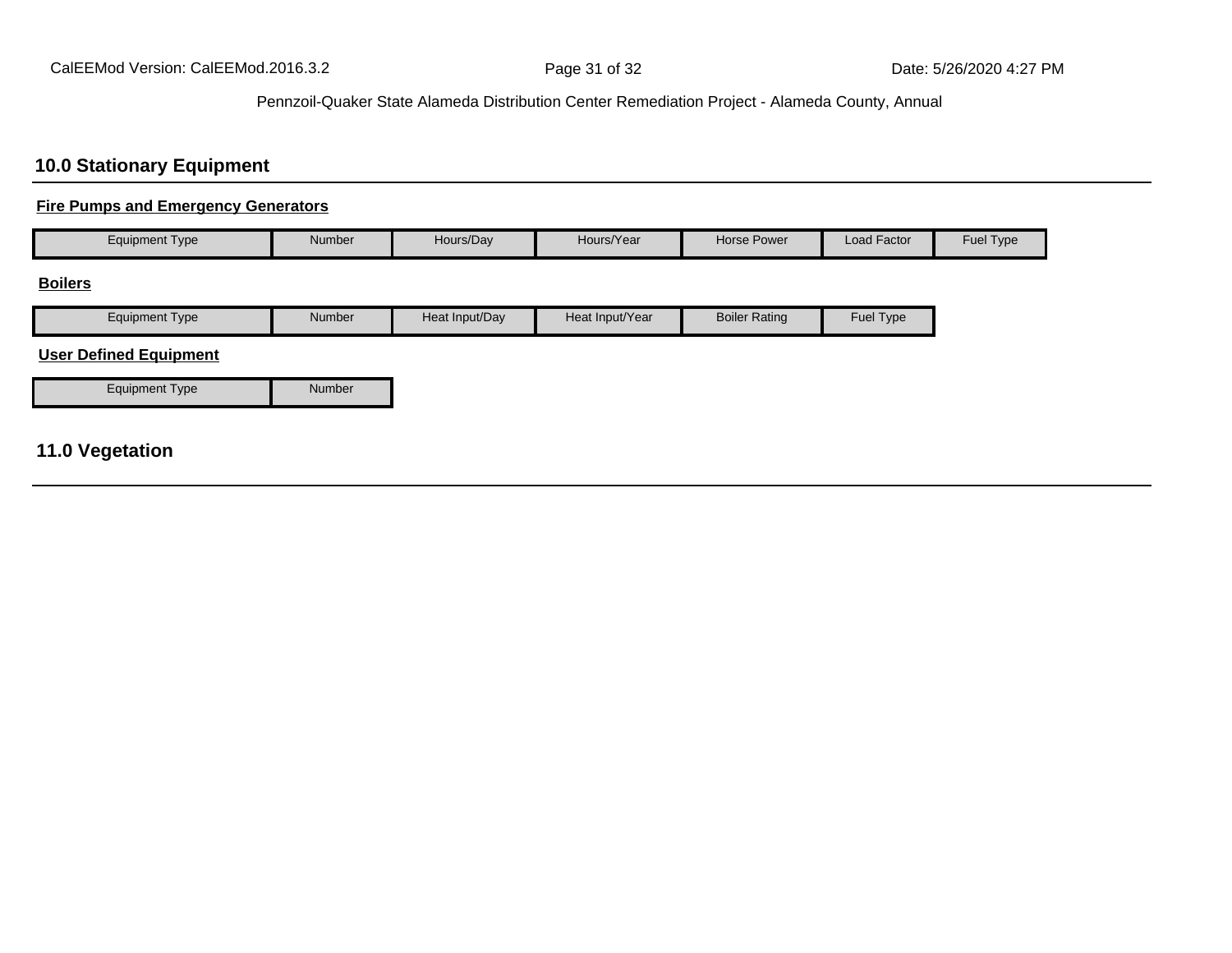# **Pennzoil-Quaker State Alameda Distribution Center Remediation Project**

**Alameda County, Summer**

# **1.0 Project Characteristics**

# **1.1 Land Usage**

| <b>Land Uses</b>       | Size   | Metric   | Lot Acreage                         | <b>Floor Surface Area</b> | Population |
|------------------------|--------|----------|-------------------------------------|---------------------------|------------|
| General Heavy Industry | 178.60 | 1000sqft | $\overline{A}$<br>$\mathbf{r}$ . IV | 178,596.00                |            |

# **1.2 Other Project Characteristics**

| <b>Urbanization</b>               | Urban                          | Wind Speed (m/s)                  | 2.2   | <b>Precipitation Freg (Days)</b>        | 63    |
|-----------------------------------|--------------------------------|-----------------------------------|-------|-----------------------------------------|-------|
| <b>Climate Zone</b>               | 5                              |                                   |       | <b>Operational Year</b>                 | 2021  |
| <b>Utility Company</b>            | Pacific Gas & Electric Company |                                   |       |                                         |       |
| <b>CO2 Intensity</b><br>(lb/MWhr) | 641.35                         | <b>CH4 Intensity</b><br>(lb/MWhr) | 0.029 | N <sub>2</sub> O Intensity<br>(lb/MWhr) | 0.006 |

#### **1.3 User Entered Comments & Non-Default Data**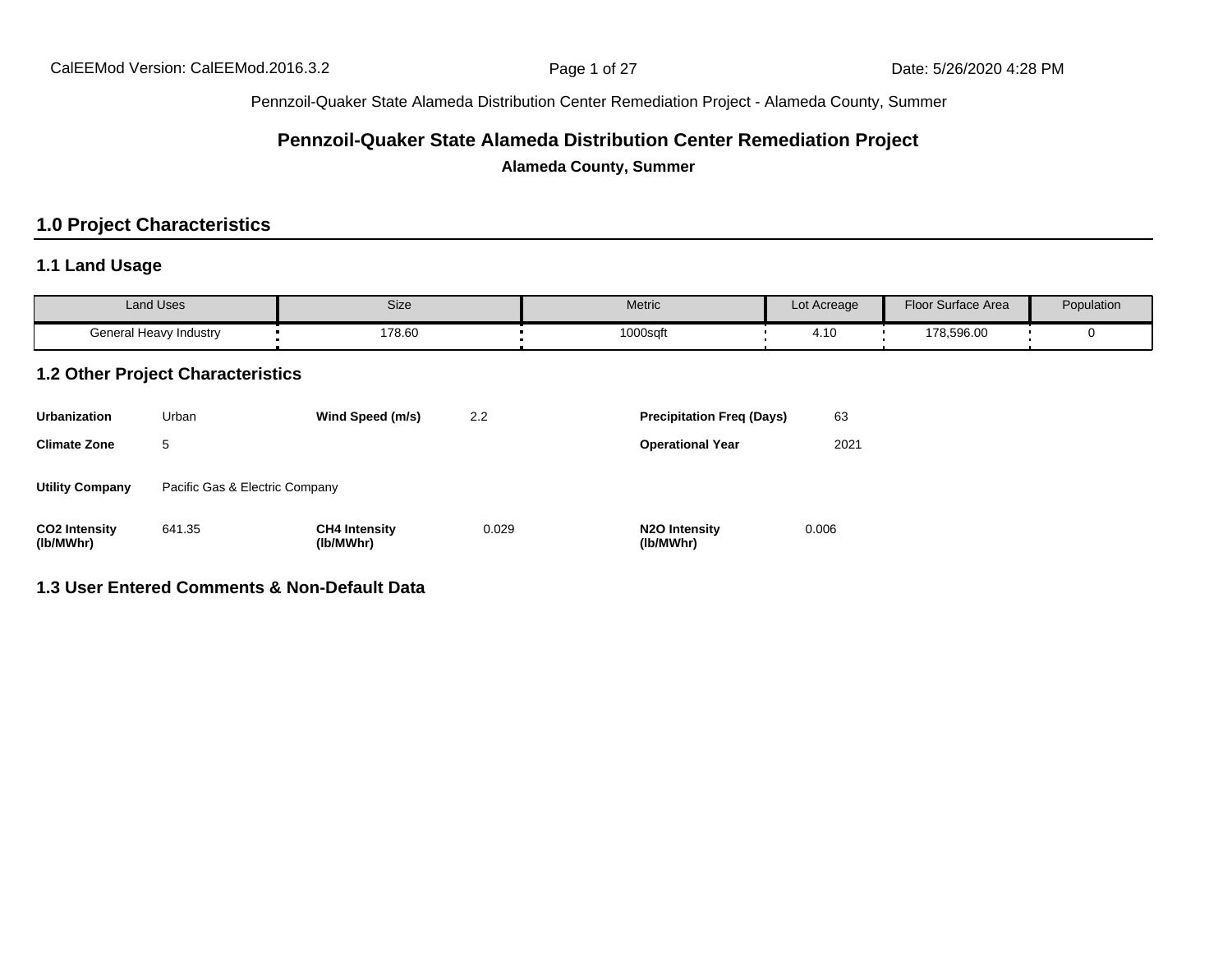Project Characteristics -

Land Use -

Construction Phase - Project-specific construction schedule. Demolition of remaining structures to be completed by a new property owner/developer, separate from the proposed Project. Analysis conservatively includes emissions from these demolition activities.

Off-road Equipment - demobilization involves transport of construction equipment off Project site. No operation of equipment would occur during Demobilization phase.

Off-road Equipment - Project specific construction equipment

Off-road Equipment - Project specific construction equipment

Off-road Equipment - Project specific construction equipment list

Off-road Equipment - Mobilization involves transport of construction equipment to Project site. No operation of equipment would occur during Mobilization phase.

Trips and VMT - Project specific trips and VMT

Demolition -

Grading - Project excavation and backfill

Vehicle Trips - No operation

Area Coating -

Energy Use - No operation

Water And Wastewater - No operation

Solid Waste - No operation

Construction Off-road Equipment Mitigation - Project BMP for fugutive dust control

| <b>Table Name</b>    | <b>Column Name</b> | Default Value | New Value |
|----------------------|--------------------|---------------|-----------|
| tblConstructionPhase | <b>NumDays</b>     | 20.00         | 40.00     |
| tblConstructionPhase | NumDays            | 8.00          | 50.00     |
| tblConstructionPhase | NumDays            | 20.00         | 21.00     |
| tblEnergyUse         | <b>T24E</b>        | 1.21          | 0.00      |
| tblGrading           | AcresOfGrading     | 18.75         | 2.00      |
| tblGrading           | MaterialExported   | 0.00          | 11.400.00 |
| tblGrading           | MaterialImported   | 0.00          | 11,400.00 |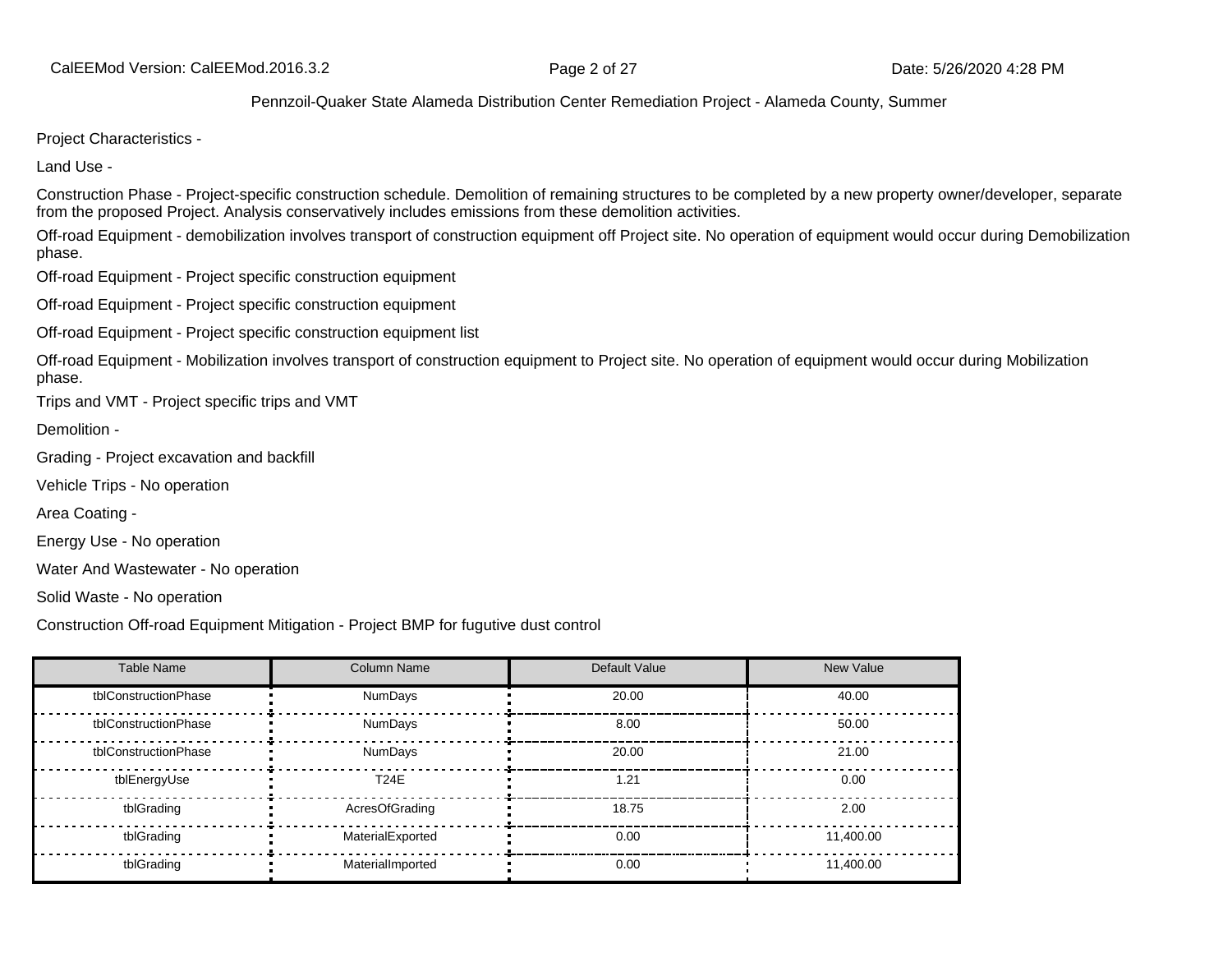| tblLandUse          | LandUseSquareFeet          | 178,600.00 | 178,596.00 |
|---------------------|----------------------------|------------|------------|
| tblOffRoadEquipment | OffRoadEquipmentUnitAmount | 1.00       | 3.00       |
| tblOffRoadEquipment | OffRoadEquipmentUnitAmount | 2.00       | 1.00       |
| tblOffRoadEquipment | OffRoadEquipmentUnitAmount | 2.00       | 1.00       |
| tblOffRoadEquipment | OffRoadEquipmentUnitAmount | 3.00       | 1.00       |
| tblOffRoadEquipment | OffRoadEquipmentUnitAmount | 0.00       | 1.00       |
| tblOffRoadEquipment | OffRoadEquipmentUnitAmount | 0.00       | 1.00       |
| tblOffRoadEquipment | OffRoadEquipmentUnitAmount | 0.00       | 1.00       |
| tblOffRoadEquipment | OffRoadEquipmentUnitAmount | 0.00       | 1.00       |
| tblOffRoadEquipment | OffRoadEquipmentUnitAmount | 0.00       | 1.00       |
| tblOffRoadEquipment | OffRoadEquipmentUnitAmount | 0.00       | 1.00       |
| tblOffRoadEquipment | OffRoadEquipmentUnitAmount | 0.00       | 1.00       |
| tblOffRoadEquipment | OffRoadEquipmentUnitAmount | 0.00       | 1.00       |
| tblOffRoadEquipment | OffRoadEquipmentUnitAmount | 0.00       | 1.00       |
| tblOffRoadEquipment | OffRoadEquipmentUnitAmount | 0.00       | 2.00       |
| tblOffRoadEquipment | OffRoadEquipmentUnitAmount | 0.00       | 2.00       |
| tblOffRoadEquipment | OffRoadEquipmentUnitAmount | 0.00       | 2.00       |
| tblOffRoadEquipment | OffRoadEquipmentUnitAmount | 0.00       | 1.00       |
| tblOffRoadEquipment | OffRoadEquipmentUnitAmount | 0.00       | 1.00       |
| tblOffRoadEquipment | OffRoadEquipmentUnitAmount | 0.00       | 1.00       |
| tblOffRoadEquipment | OffRoadEquipmentUnitAmount | 0.00       | 1.00       |
| tblOffRoadEquipment | OffRoadEquipmentUnitAmount | 0.00       | 1.00       |
| tblOffRoadEquipment | OffRoadEquipmentUnitAmount | 0.00       | 2.00       |
| tblOffRoadEquipment | OffRoadEquipmentUnitAmount | 0.00       | 2.00       |
| tblOffRoadEquipment | OffRoadEquipmentUnitAmount | 0.00       | 2.00       |
| tblOffRoadEquipment | OffRoadEquipmentUnitAmount | 0.00       | 1.00       |
| tblOffRoadEquipment | OffRoadEquipmentUnitAmount | 0.00       | 1.00       |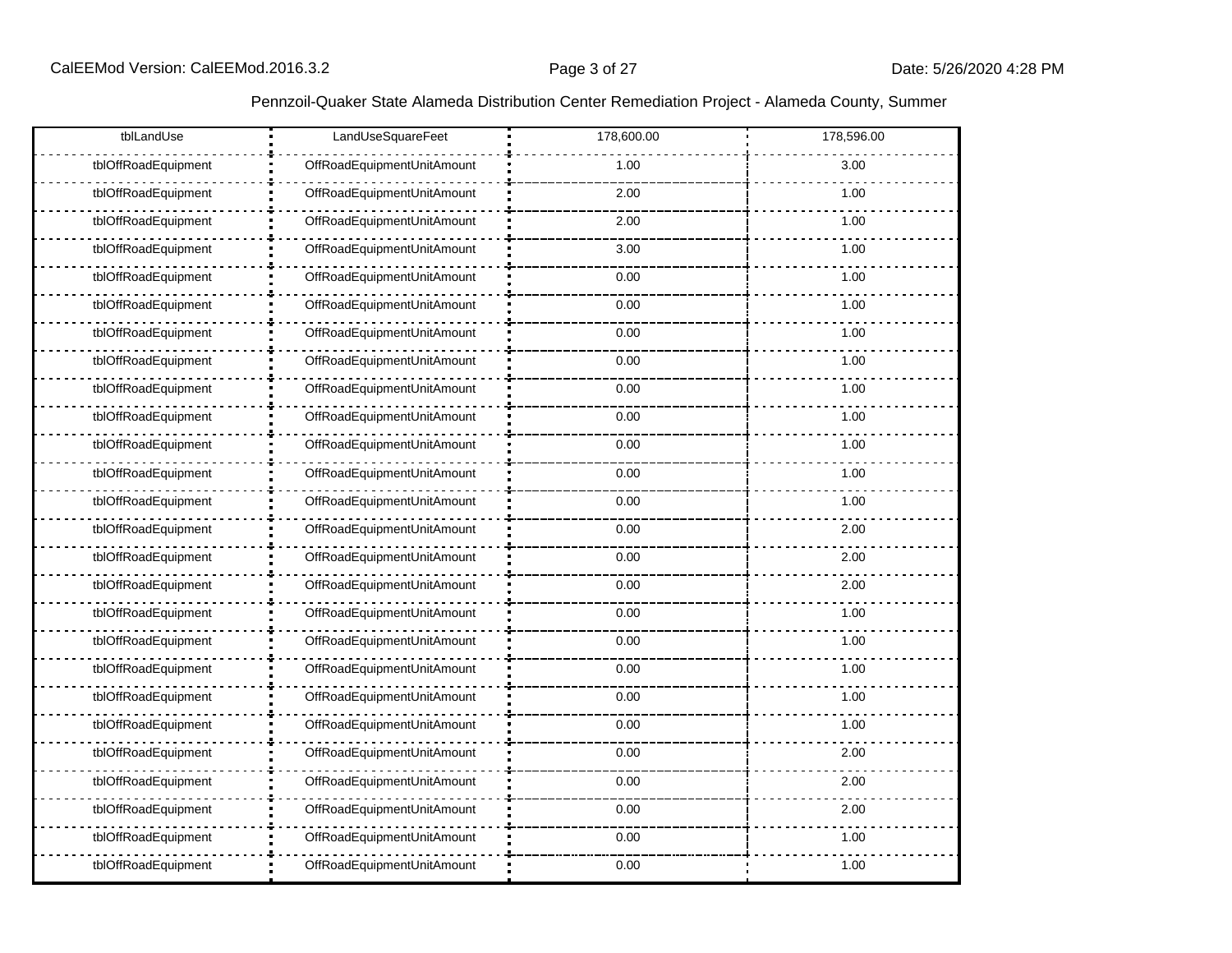| tblOffRoadEquipment | OffRoadEquipmentUnitAmount | 0.00 | 1.00                                                |
|---------------------|----------------------------|------|-----------------------------------------------------|
| tblOffRoadEquipment | OffRoadEquipmentUnitAmount | 0.00 | 1.00                                                |
| tblOffRoadEquipment | OffRoadEquipmentUnitAmount | 0.00 | 1.00                                                |
| tblOffRoadEquipment | OffRoadEquipmentUnitAmount | 0.00 | 1.00                                                |
| tblOffRoadEquipment | OffRoadEquipmentUnitAmount | 0.00 | 1.00                                                |
| tblOffRoadEquipment | OffRoadEquipmentUnitAmount | 0.00 | 1.00                                                |
| tblOffRoadEquipment | PhaseName                  |      | <b>Limited Demolition and AST Removal</b>           |
| tblOffRoadEquipment | PhaseName                  |      | Excavation, Dewatering, Backfilling,<br>and Grading |
| tblOffRoadEquipment | PhaseName                  |      | Demolition of Remaining Structures                  |
| tblOffRoadEquipment | PhaseName                  |      | <b>Limited Demolition and AST Removal</b>           |
| tblOffRoadEquipment | PhaseName                  |      | Excavation, Dewatering, Backfilling,<br>and Grading |
| tblOffRoadEquipment | PhaseName                  |      | Demolition of Remaining Structures                  |
| tblOffRoadEquipment | PhaseName                  |      | Limited Demolition and AST Removal                  |
| tblOffRoadEquipment | PhaseName                  |      | Excavation, Dewatering, Backfilling,<br>and Grading |
| tblOffRoadEquipment | PhaseName                  |      | Demolition of Remaining Structures                  |
| tblOffRoadEquipment | PhaseName                  |      | Limited Demolition and AST Removal                  |
| tblOffRoadEquipment | PhaseName                  |      | Excavation, Dewatering, Backfilling,<br>and Grading |
| tblOffRoadEquipment | PhaseName                  |      | Demolition of Remaining Structures                  |
| tblOffRoadEquipment | PhaseName                  |      | Limited Demolition and AST Removal                  |
| tblOffRoadEquipment | PhaseName                  |      | Demolition of Remaining Structures                  |
| tblOffRoadEquipment | PhaseName                  |      | Limited Demolition and AST Removal                  |
| tblOffRoadEquipment | PhaseName                  |      | Excavation, Dewatering, Backfilling,<br>and Grading |
| tblOffRoadEquipment | PhaseName                  |      | Demolition of Remaining Structures                  |
| tblOffRoadEquipment | PhaseName                  |      | Limited Demolition and AST Removal                  |
| tblOffRoadEquipment | PhaseName                  |      | Excavation, Dewatering, Backfilling,<br>and Grading |
| tblOffRoadEquipment | PhaseName                  |      | Demolition of Remaining Structures                  |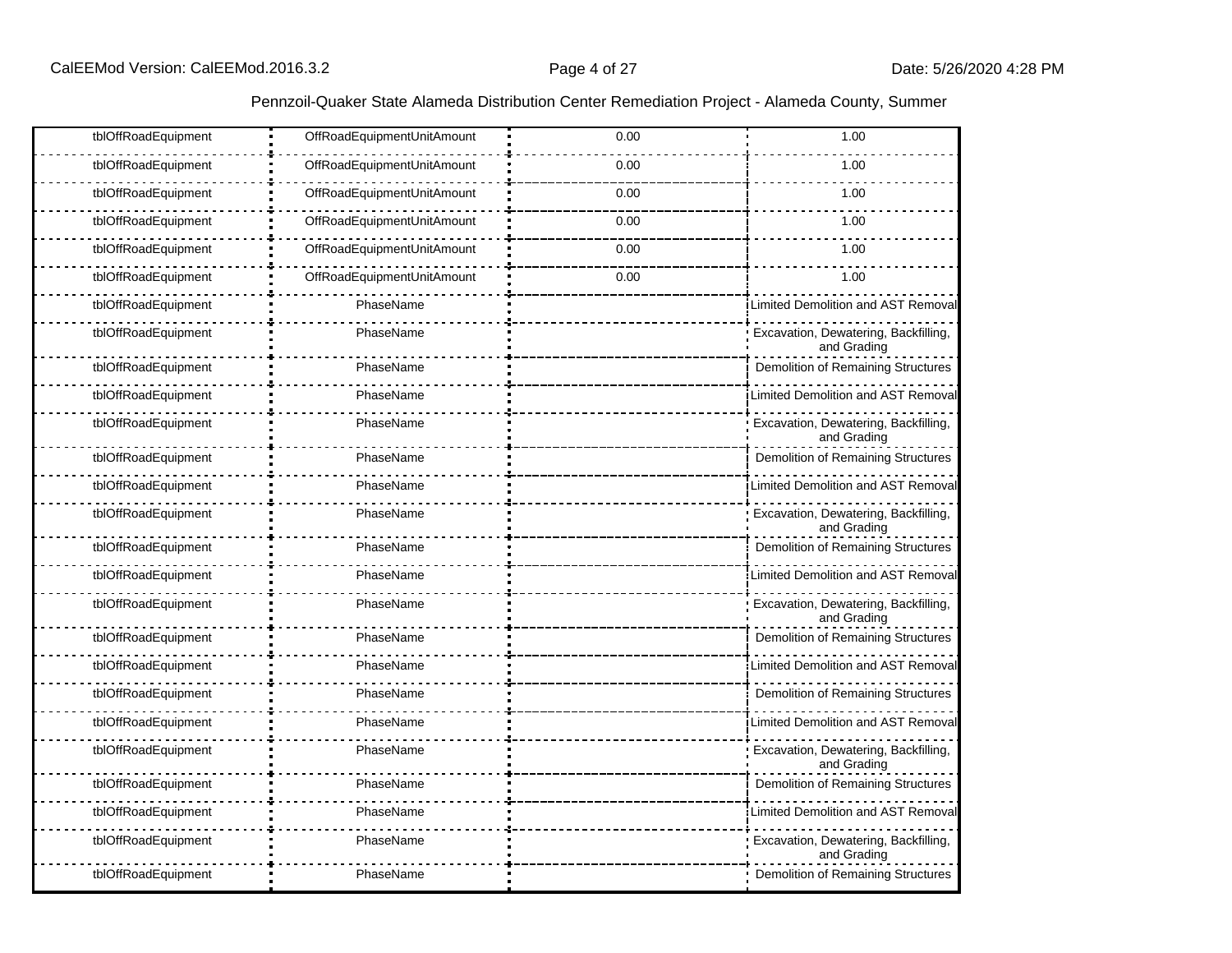| tblOffRoadEquipment | PhaseName                       |          | Limited Demolition and AST Removal                  |
|---------------------|---------------------------------|----------|-----------------------------------------------------|
| tblOffRoadEquipment | PhaseName                       |          | Excavation, Dewatering, Backfilling,<br>and Grading |
| tblOffRoadEquipment | PhaseName                       |          | <b>Demolition of Remaining Structures</b>           |
| tblOffRoadEquipment | PhaseName                       |          | Limited Demolition and AST Removal                  |
| tblOffRoadEquipment | PhaseName                       |          | Excavation, Dewatering, Backfilling,<br>and Grading |
| tblOffRoadEquipment | PhaseName                       |          | Demolition of Remaining Structures                  |
| tblOffRoadEquipment | PhaseName                       |          | Limited Demolition and AST Removal                  |
| tblOffRoadEquipment | PhaseName                       |          | Demolition of Remaining Structures                  |
| tblOffRoadEquipment | UsageHours                      | 8.00     | 6.00                                                |
| tblOffRoadEquipment | UsageHours                      | 8.00     | 6.00                                                |
| tblOffRoadEquipment | UsageHours                      | 8.00     | 6.00                                                |
| tblOffRoadEquipment | UsageHours                      | 8.00     | 6.00                                                |
| tblOffRoadEquipment | UsageHours                      | 8.00     | 6.00                                                |
| tblOffRoadEquipment | UsageHours                      | 8.00     | 6.00                                                |
| tblOffRoadEquipment | UsageHours                      | 8.00     | 6.00                                                |
| tblOffRoadEquipment | UsageHours                      | 8.00     | 6.00                                                |
| tblSolidWaste       | <b>SolidWasteGenerationRate</b> | 221.46   | 0.00                                                |
| tblTripsAndVMT      | HaulingTripLength               | 20.00    | 40.00                                               |
| tblTripsAndVMT      | HaulingTripLength               | 20.00    | 40.00                                               |
| tblTripsAndVMT      | HaulingTripLength               | 20.00    | 40.00                                               |
| tblTripsAndVMT      | HaulingTripNumber               | 0.00     | 37.00                                               |
| tblTripsAndVMT      | HaulingTripNumber               | 2,850.00 | 1,902.00                                            |
| tblTripsAndVMT      | HaulingTripNumber               | 544.00   | 784.00                                              |
| tblTripsAndVMT      | HaulingTripNumber               | 0.00     | 12.00                                               |
| tblTripsAndVMT      | HaulingTripNumber               | 0.00     | 12.00                                               |
| tblTripsAndVMT      | HaulingVehicleClass             |          | <b>HHDT</b>                                         |
| tblTripsAndVMT      | HaulingVehicleClass             |          | <b>HHDT</b>                                         |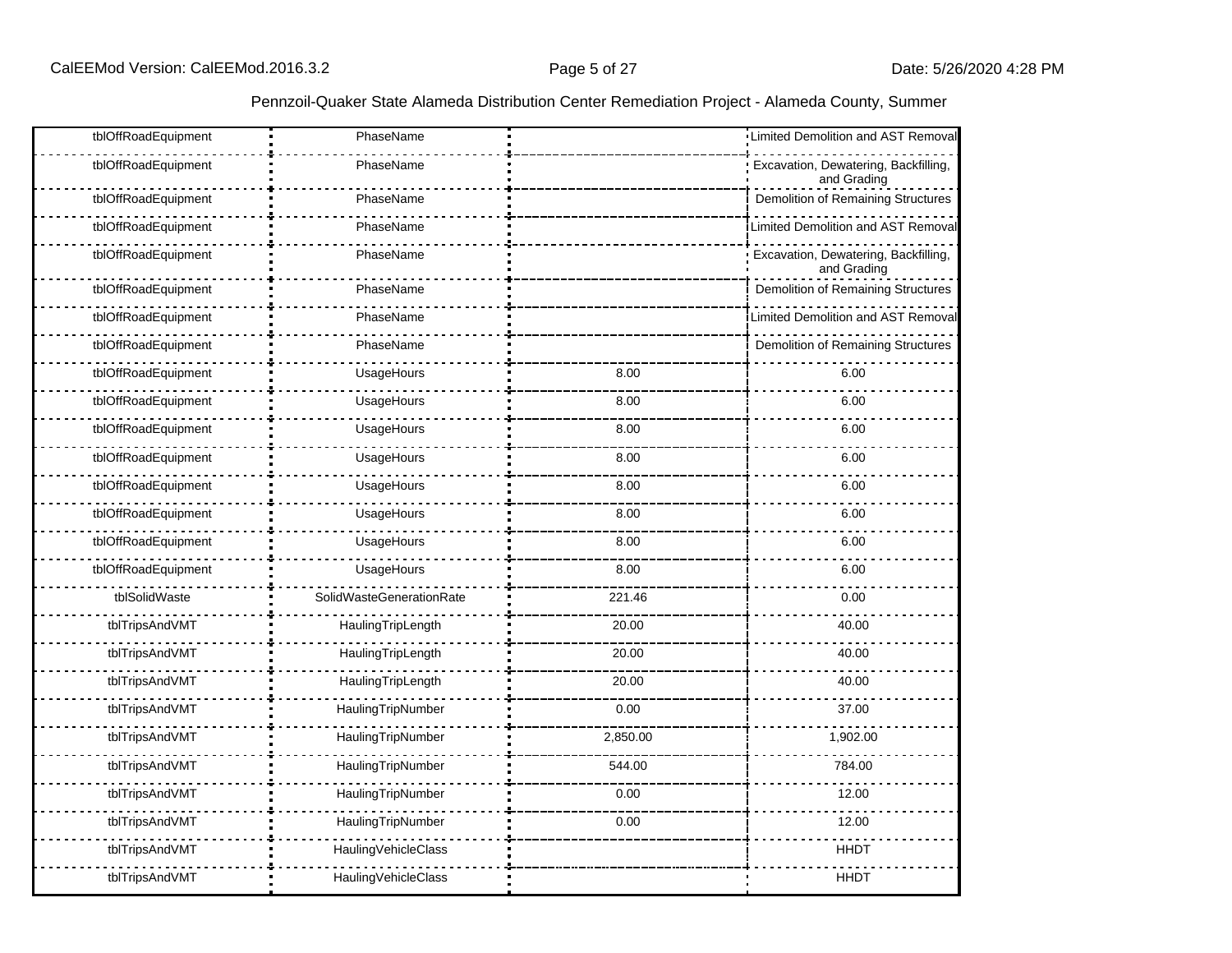| Pennzoil-Quaker State Alameda Distribution Center Remediation Project - Alameda County, Summer |  |  |
|------------------------------------------------------------------------------------------------|--|--|
|                                                                                                |  |  |

| tblTripsAndVMT  | VendorVehicleClass        |               | HDT Mix |
|-----------------|---------------------------|---------------|---------|
| tblTripsAndVMT  | VendorVehicleClass        |               | HDT_Mix |
| tblTripsAndVMT  | WorkerTripNumber          | 40.00         | 10.00   |
| tblTripsAndVMT  | WorkerTripNumber          | 40.00         | 12.00   |
| tblTripsAndVMT  | WorkerTripNumber          | 40.00         | 15.00   |
| tblTripsAndVMT  | WorkerVehicleClass        |               | LD_Mix  |
| tblTripsAndVMT  | WorkerVehicleClass        |               | LD_Mix  |
| tblVehicleTrips | ST_TR                     | 1.50          | 0.00    |
| tblVehicleTrips | SU_TR                     | 1.50          | 0.00    |
| tblVehicleTrips | WD_TR                     | 1.50          | 0.00    |
| tblWater        | <b>IndoorWaterUseRate</b> | 41,301,250.00 | 0.00    |

# **2.0 Emissions Summary**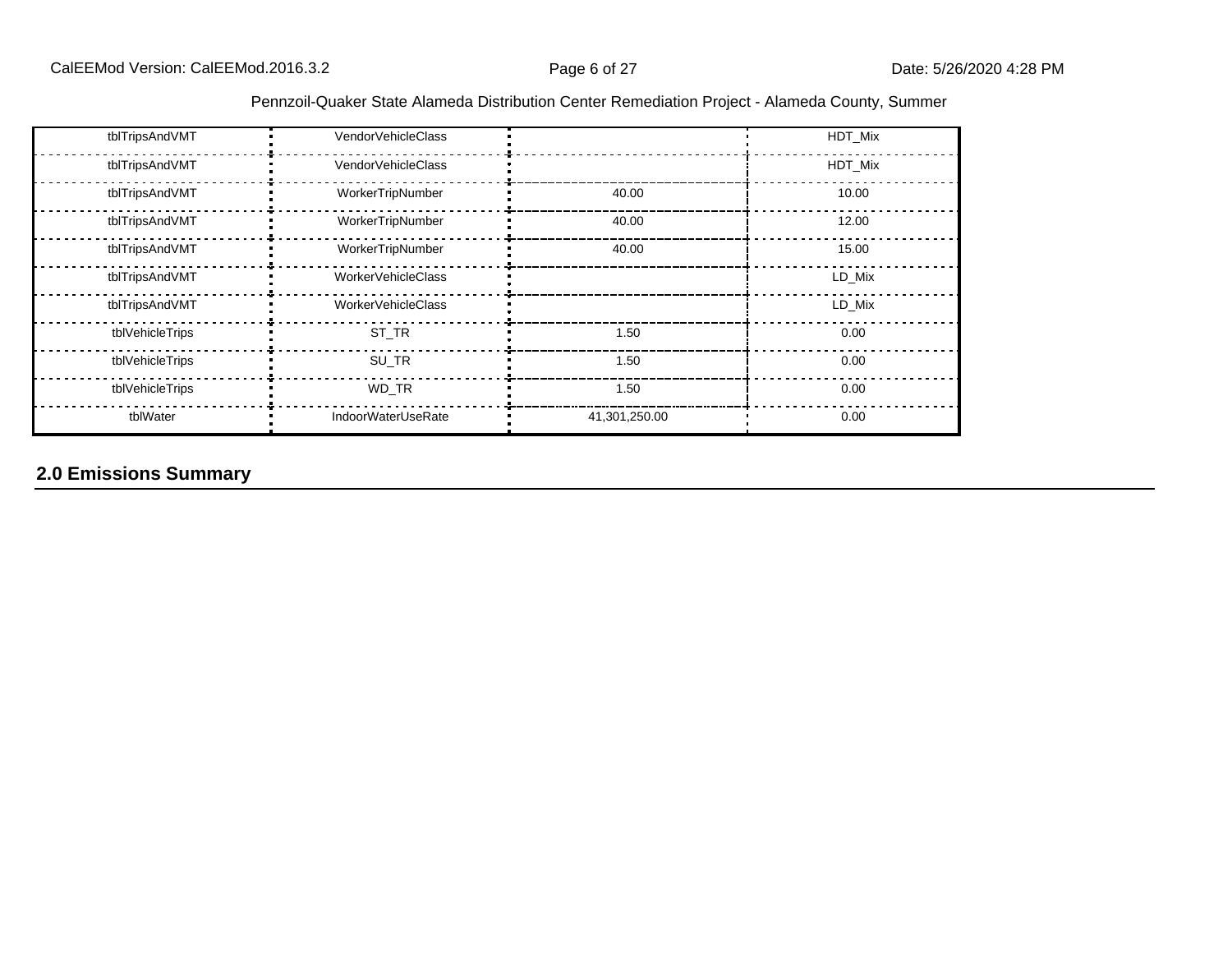# **2.1 Overall Construction (Maximum Daily Emission)**

**Unmitigated Construction**

|                | <b>ROG</b> | <b>NO<sub>x</sub></b> | CO      | SO <sub>2</sub> | Fugitive<br><b>PM10</b> | Exhaust<br><b>PM10</b> | <b>PM10</b><br>Total | Fugitive<br>PM2.5 | Exhaust<br><b>PM2.5</b> | PM2.5 Total Bio- CO2 NBio- CO2   Total CO2 |        |                 |                               | CH <sub>4</sub> | <b>N2O</b> | CO <sub>2</sub> e       |
|----------------|------------|-----------------------|---------|-----------------|-------------------------|------------------------|----------------------|-------------------|-------------------------|--------------------------------------------|--------|-----------------|-------------------------------|-----------------|------------|-------------------------|
| Year           |            |                       |         |                 |                         | lb/day                 |                      |                   |                         |                                            |        |                 |                               | lb/day          |            |                         |
| 2020           | 3.8545<br> | 50.2979               | 27.6188 | 0.1019          | 6.0402                  | 1.6028                 | 7.6431               | 2.8861            | 1.5049                  | 4.3910                                     | 0.0000 | 64              | $10,334.01$ $10,334.01$<br>64 | 1.3683          | 0.0000     | $\cdot$ 10,368.22<br>31 |
| 2021           | 3.6295<br> | 46.2491               | 27.2979 | 0.1003          | 7.0342                  | .4490                  | 8.4832               | 1.2394            | 1.3597                  | 2.5991                                     | 0.0000 | 89              | $10,168.94$ $10,168.94$<br>89 | 1.3544          | 0.0000     | $\cdot$ 10,202.80<br>78 |
| <b>Maximum</b> | 3.8545     | 50.2979               | 27.6188 | 0.1019          | 7.0342                  | 1.6028                 | 8.4832               | 2.8861            | 1.5049                  | 4.3910                                     | 0.0000 | 10,334.01<br>64 | 10,334.01<br>64               | 1.3683          | 0.0000     | 10,368.22<br>31         |

#### **Mitigated Construction**

|                             | <b>ROG</b> | <b>NO<sub>x</sub></b> | CO      | SO <sub>2</sub> | Fugitive<br><b>PM10</b>        | Exhaust<br><b>PM10</b>        | <b>PM10</b><br>Total        | Fugitive<br>PM2.5        | Exhaust<br><b>PM2.5</b>        | PM2.5 Total                  |        |                                 | Bio- CO2   NBio- CO2   Total CO2 | CH <sub>4</sub> | <b>N2O</b> | CO <sub>2e</sub> |
|-----------------------------|------------|-----------------------|---------|-----------------|--------------------------------|-------------------------------|-----------------------------|--------------------------|--------------------------------|------------------------------|--------|---------------------------------|----------------------------------|-----------------|------------|------------------|
| Year                        |            |                       |         |                 |                                | lb/day                        |                             |                          |                                |                              |        |                                 |                                  | lb/day          |            |                  |
| 2020                        | 3.8545     | 50.2979               | 27.6188 | 0.1019          | 3.5044                         | 1.6028                        | 5.1073                      | 1.5139                   | 1.5049                         | 3.0188                       | 0.0000 | 10,334.01<br>64                 | 10,334.01<br>64                  | 1.3683          | 0.0000     | 10,368.22<br>31  |
| 2021                        | 3.6295     | 46.2491               | 27.2979 | 0.1003          | 3.9517                         | 1.4490                        | 5.4007                      | 0.7727                   | 1.3597                         | 2.1324                       | 0.0000 | 89                              | $10,168.94$ 10,168.94<br>89      | 1.3544          | 0.0000     | 10,202.80<br>78  |
| <b>Maximum</b>              | 3.8545     | 50.2979               | 27.6188 | 0.1019          | 3.9517                         | 1.6028                        | 5.4007                      | 1.5139                   | 1.5049                         | 3.0188                       | 0.0000 | 10,334.01<br>64                 | 10,334.01<br>64                  | 1.3683          | 0.0000     | 10,368.22<br>31  |
|                             | <b>ROG</b> | <b>NO<sub>x</sub></b> | co      | <b>SO2</b>      | <b>Fugitive</b><br><b>PM10</b> | <b>Exhaust</b><br><b>PM10</b> | <b>PM10</b><br><b>Total</b> | Fugitive<br><b>PM2.5</b> | <b>Exhaust</b><br><b>PM2.5</b> | <b>PM2.5</b><br><b>Total</b> |        | Bio- CO2   NBio-CO2   Total CO2 |                                  | CH <sub>4</sub> | <b>N20</b> | CO <sub>2e</sub> |
| Percent<br><b>Reduction</b> | 0.00       | 0.00                  | 0.00    | 0.00            | 42.97                          | 0.00                          | 34.84                       | 44.58                    | 0.00                           | 26.31                        | 0.00   | 0.00                            | 0.00                             | 0.00            | 0.00       | 0.00             |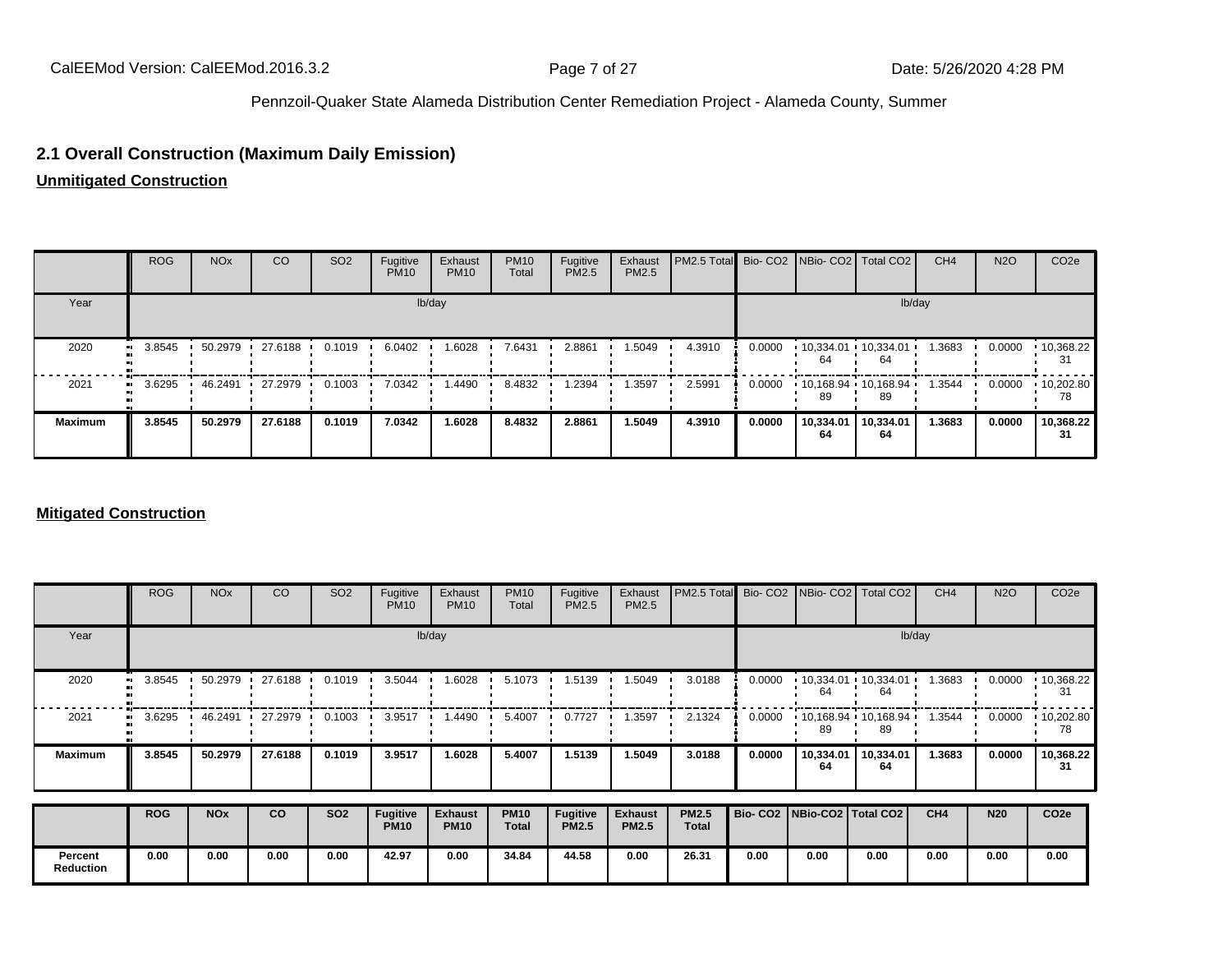# **2.2 Overall Operational**

#### **Unmitigated Operational**

|          | <b>ROG</b> | <b>NO<sub>x</sub></b> | CO     | SO <sub>2</sub>     | Fugitive<br><b>PM10</b> | Exhaust<br><b>PM10</b> | <b>PM10</b><br>Total | Fugitive<br>PM2.5 | Exhaust<br>PM2.5 | PM2.5 Total Bio- CO2 NBio- CO2 Total CO2 |                         |           | CH <sub>4</sub> | <b>N2O</b> | CO <sub>2</sub> e |
|----------|------------|-----------------------|--------|---------------------|-------------------------|------------------------|----------------------|-------------------|------------------|------------------------------------------|-------------------------|-----------|-----------------|------------|-------------------|
| Category |            |                       |        |                     | lb/day                  |                        |                      |                   |                  |                                          |                         | lb/day    |                 |            |                   |
| Area     | 4.3340<br> | 1.7000e-<br>004       | 0.0183 | 0.0000              |                         | 7.0000e-<br>005        | 7.0000e-<br>005      |                   | 7.0000e-<br>005  | 7.0000e-<br>005                          | 0.0391                  | 0.0391    | 1.0000e-<br>004 |            | 0.0417            |
| Energy   | 0.1306<br> | 1.1873                | 0.9973 | $.7.1200e -$<br>003 |                         | 0.0902                 | 0.0902               |                   | 0.0902           | 0.0902                                   | $1,424.738$ $1,424.738$ |           | 0.0273          | 0.0261     | $\cdot$ 1,433.204 |
| Mobile   | 0.0000<br> | 0.0000                | 0.0000 | 0.0000              | 0.0000                  | 0.0000                 | 0.0000               | 0.0000            | 0.0000           | 0.0000                                   | 0.0000                  | 0.0000    | 0.0000          |            | 0.0000            |
| Total    | 4.4646     | 1.1875                | 1.0156 | 7.1200e-<br>003     | 0.0000                  | 0.0903                 | 0.0903               | 0.0000            | 0.0903           | 0.0903                                   | 1,424.777               | 1,424.777 | 0.0274          | 0.0261     | 1,433.246         |

#### **Mitigated Operational**

|              | <b>ROG</b> | <b>NO<sub>x</sub></b>   | CO     | SO <sub>2</sub> | Fugitive<br><b>PM10</b> | Exhaust<br><b>PM10</b> | <b>PM10</b><br>Total | Fugitive<br>PM2.5 | Exhaust<br>PM2.5 | PM2.5 Total Bio- CO2 NBio- CO2   Total CO2 |           |                           | CH <sub>4</sub> | <b>N2O</b> | CO <sub>2e</sub> |
|--------------|------------|-------------------------|--------|-----------------|-------------------------|------------------------|----------------------|-------------------|------------------|--------------------------------------------|-----------|---------------------------|-----------------|------------|------------------|
| Category     |            |                         |        |                 |                         | lb/day                 |                      |                   |                  |                                            |           | lb/day                    |                 |            |                  |
| Area         | 4.3340     | $\cdot$ 1.7000e-<br>004 | 0.0183 | 0.0000          |                         | 7.0000e- ·<br>005      | 7.0000e-<br>005      |                   | 7.0000e-<br>005  | 7.0000e-<br>005                            | 0.0391    | 0.0391                    | 1.0000e-<br>004 |            | 0.0417           |
| Energy       | 0.1306     | 1.1873                  | 0.9973 | 7.1200e-<br>003 |                         | 0.0902                 | 0.0902               |                   | 0.0902           | 0.0902                                     |           | • 1,424.738 • 1,424.738 • | 0.0273          | 0.0261     | 1,433.204        |
| Mobile       | 0.0000     | 0.0000                  | 0.0000 | 0.0000          | 0.0000                  | 0.0000                 | 0.0000               | 0.0000            | 0.0000           | 0.0000                                     | 0.0000    | 0.0000                    | 0.0000          |            | 0.0000           |
| <b>Total</b> | 4.4646     | 1.1875                  | 1.0156 | 7.1200e-<br>003 | 0.0000                  | 0.0903                 | 0.0903               | 0.0000            | 0.0903           | 0.0903                                     | 1,424.777 | 1,424.777                 | 0.0274          | 0.0261     | 1,433.246        |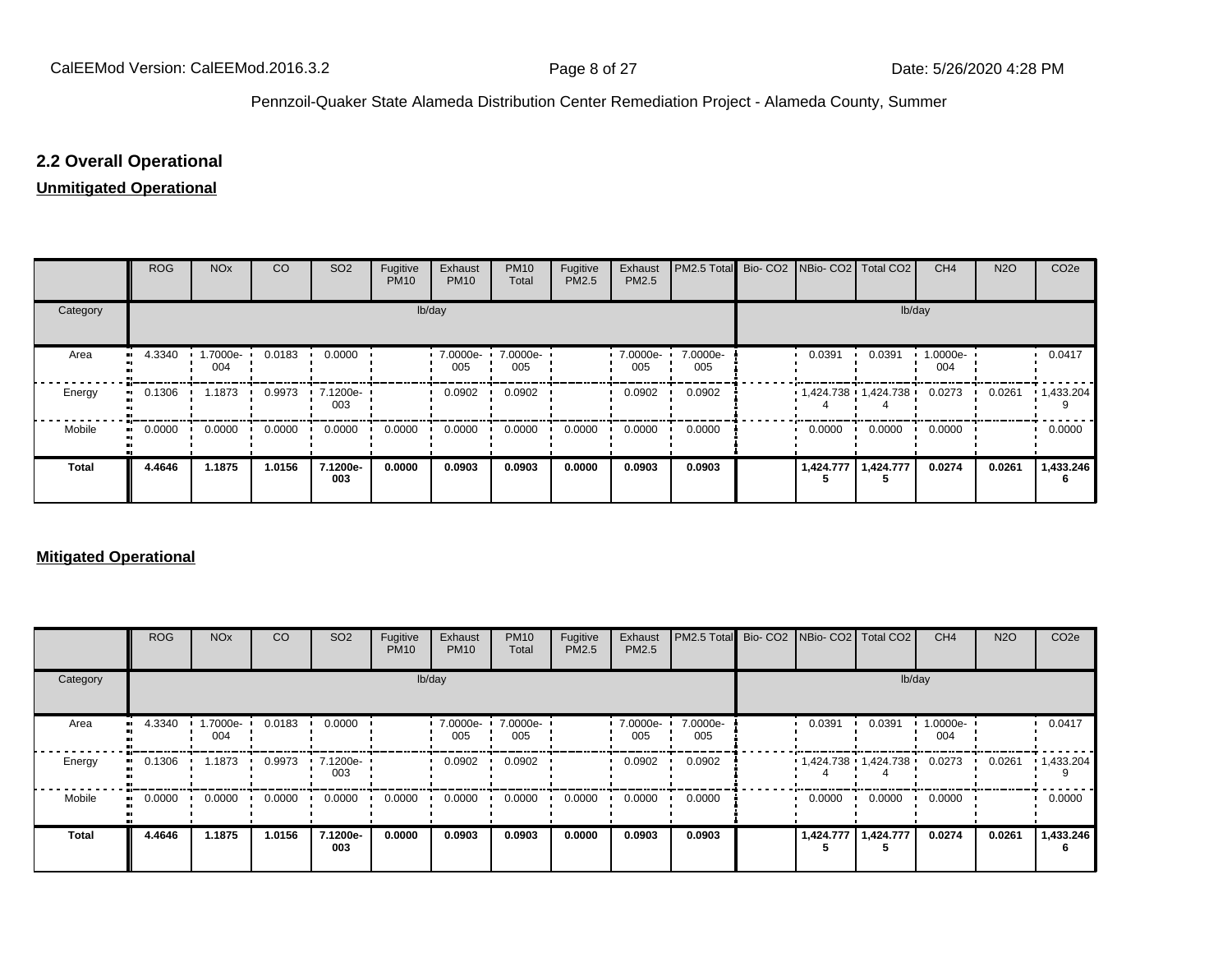|                             | <b>ROG</b> | <b>NO<sub>x</sub></b> | CO   | <b>SO2</b> | <b>Fugitive</b><br><b>PM10</b> | <b>Exhaust</b><br><b>PM10</b> | <b>PM10</b><br><b>Total</b> | <b>Fugitive</b><br><b>PM2.5</b> | <b>Exhaust</b><br><b>PM2.5</b> | <b>PM2.5</b><br><b>Total</b> | Bio-CO2 NBio-CO2 Total CO2 |      |      | CH <sub>4</sub> | <b>N20</b> | CO <sub>2e</sub> |
|-----------------------------|------------|-----------------------|------|------------|--------------------------------|-------------------------------|-----------------------------|---------------------------------|--------------------------------|------------------------------|----------------------------|------|------|-----------------|------------|------------------|
| Percent<br><b>Reduction</b> | 0.00       | 0.00                  | 0.00 | 0.00       | 0.00                           | 0.00                          | 0.00                        | 0.00                            | 0.00                           | 0.00                         | 0.00                       | 0.00 | 0.00 | 0.00            | 0.00       | 0.00             |

# **3.0 Construction Detail**

#### **Construction Phase**

| Phase<br><b>Number</b> | <b>Phase Name</b>                                          | Phase Type         | <b>Start Date</b> | <b>End Date</b> | Num Days Num Days<br>Week |      | <b>Phase Description</b> |
|------------------------|------------------------------------------------------------|--------------------|-------------------|-----------------|---------------------------|------|--------------------------|
|                        | ·Mobilizatoin                                              | • Site Preparation | 18/3/2020         | !8/7/2020       |                           |      |                          |
|                        | <b>.</b> Limited Demolition and AST<br>-Removal            | •Demolition        | !8/10/2020        | 10/2/2020       |                           | 40 i |                          |
|                        | <b>Excavation, Dewatering,</b><br>Backfilling, and Grading | •Grading           | !10/5/2020        | i 12/11/2020    |                           | 50i  |                          |
|                        | •Demobilization                                            | •Site Preparation  | 12/14/2020        | !12/18/2020     |                           |      |                          |
|                        | •Demolition of Remaining<br>Structures                     | •Demolition        | 1/1/2021          | '1/29/2021      |                           | 21   |                          |

**Acres of Grading (Site Preparation Phase): 0**

**Acres of Grading (Grading Phase): 0**

**Acres of Paving: 0**

**Residential Indoor: 0; Residential Outdoor: 0; Non-Residential Indoor: 0; Non-Residential Outdoor: 0; Striped Parking Area: 0 (Architectural Coating ±sqft)**

#### **OffRoad Equipment**

| Phase Name                                                   | Offroad Equipment Type | Amount | Usage Hours  | Horse Power | Load Factor |
|--------------------------------------------------------------|------------------------|--------|--------------|-------------|-------------|
| Limited Demolition and AST Removal . Air Compressors         |                        |        | $6.00 \cdot$ | 78'         | 0.48        |
| Limited Demolition and AST Removal • Cranes                  |                        |        | $6.00 \cdot$ | 231!        | 0.29        |
| Limited Demolition and AST Removal •Crushing/Proc. Equipment |                        |        | $6.00 \cdot$ | 85          | 0.78        |
| Limited Demolition and AST Removal •Dumpers/Tenders          |                        |        | $6.00 \cdot$ | 16'         | 0.38        |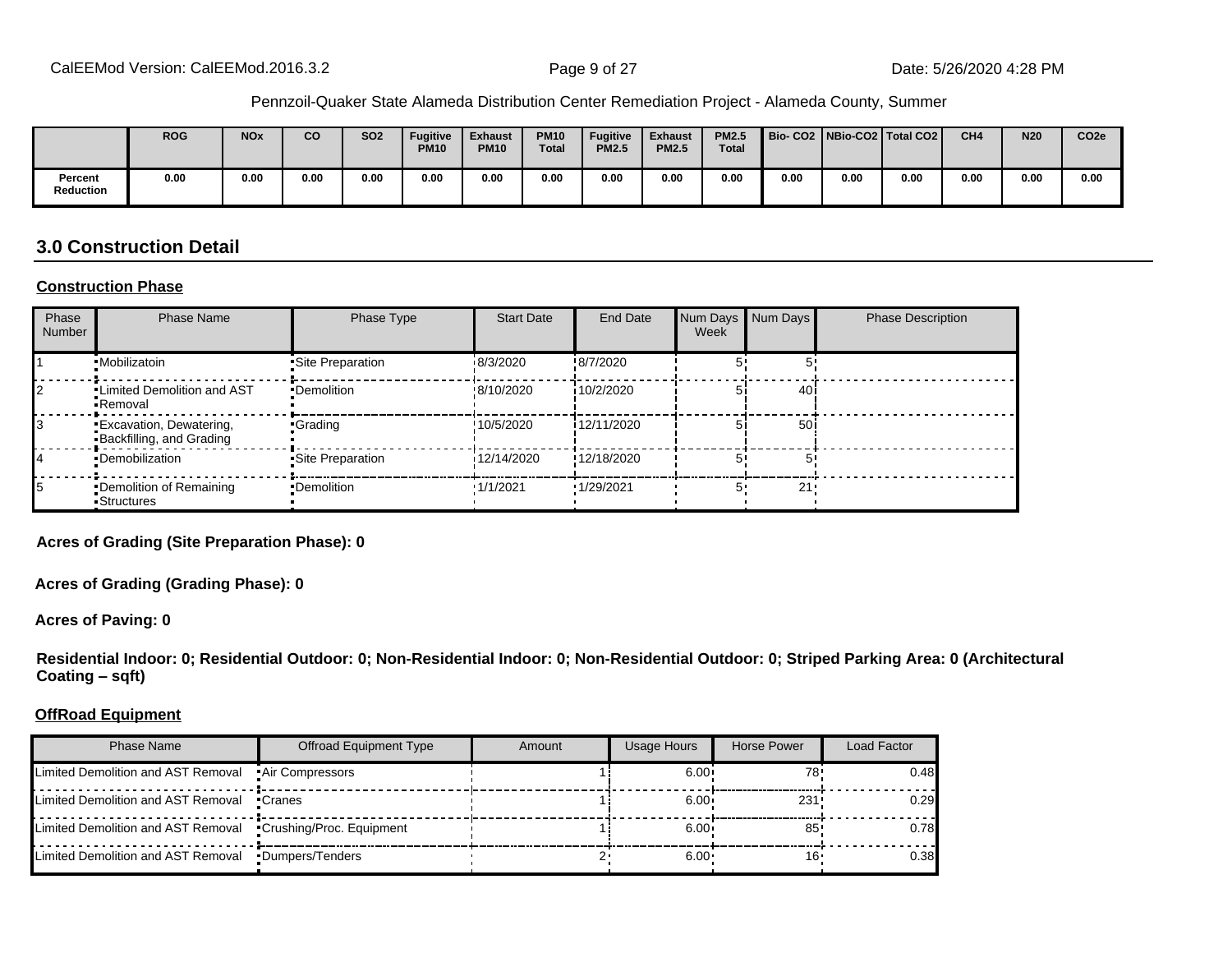| Limited Demolition and AST Removal                  | • Excavators               | 3.             | $6.00 -$          | $158 -$         | 0.38 |
|-----------------------------------------------------|----------------------------|----------------|-------------------|-----------------|------|
| Limited Demolition and AST Removal                  | •Graders                   |                | 6.00 <sup>1</sup> | 187             | 0.41 |
| Limited Demolition and AST Removal                  | • Plate Compactors         | 1 i            | $6.00^{\circ}$    | 8               | 0.43 |
| Limited Demolition and AST Removal                  | <b>•Pressure Washers</b>   |                | $6.00^{\circ}$    | 13!             | 0.30 |
| Limited Demolition and AST Removal                  | .Rough Terrain Forklifts   |                | 6.00 <sup>1</sup> | 100'            | 0.40 |
| <b>Limited Demolition and AST Removal</b>           | .Rubber Tired Dozers       |                | 6.00 <sup>1</sup> | 247             | 0.40 |
| Limited Demolition and AST Removal                  | Skid Steer Loaders         | 1 i            | 6.00 <sub>1</sub> | 65              | 0.37 |
| Limited Demolition and AST Removal                  | •Tractors/Loaders/Backhoes | 1 i            | 6.00              | 97              | 0.37 |
| Excavation, Dewatering, Backfilling,<br>and Grading | Air Compressors            | 1.             | 6.00!             | 78              | 0.48 |
| Excavation, Dewatering, Backfilling,<br>and Grading | 'Cranes                    |                | 6.00              | 231             | 0.29 |
| Excavation, Dewatering, Backfilling,<br>and Grading | Crushing/Proc. Equipment   |                | 6.00              | 85              | 0.78 |
| Excavation, Dewatering, Backfilling,<br>and Grading | Dumpers/Tenders            | 2٠             | 6.00              | 16              | 0.38 |
| Excavation, Dewatering, Backfilling,<br>and Grading | 'Excavators                | 3.             | 6.00              | 158             | 0.38 |
| Excavation, Dewatering, Backfilling,<br>and Grading | Graders                    |                | 6.00              | 187             | 0.41 |
| Excavation, Dewatering, Backfilling,<br>and Grading | Plate Compactors           | 1.             | 6.00              | 8               | 0.43 |
| Excavation, Dewatering, Backfilling,<br>and Grading | •Pressure Washers          | $2^,$          | 6.00              | 13              | 0.30 |
| Excavation, Dewatering, Backfilling,<br>and Grading | Rough Terrain Forklifts    |                | 6.00              | 100             | 0.40 |
| Excavation, Dewatering, Backfilling,<br>and Grading | Rubber Tired Dozers        |                | 6.00              | 247             | 0.40 |
| Excavation, Dewatering, Backfilling,<br>and Grading | <b>Skid Steer Loaders</b>  | 1 <sub>1</sub> | 6.00              | 65              | 0.37 |
| Excavation, Dewatering, Backfilling,<br>and Grading | Tractors/Loaders/Backhoes  |                | 6.00              | 97              | 0.37 |
| Demolition of Remaining Structures                  | Air Compressors            |                | $6.00^{\circ}$    | 78              | 0.48 |
| Demolition of Remaining Structures                  | •Cranes                    |                | 6.00 <sup>1</sup> | 231             | 0.29 |
| Demolition of Remaining Structures                  | Crushing/Proc. Equipment   | 1 i            | 6.00 <sup>1</sup> | 85 <sub>1</sub> | 0.78 |
| Demolition of Remaining Structures                  | Dumpers/Tenders            | 2:             | 6.00 <sub>1</sub> | 16!             | 0.38 |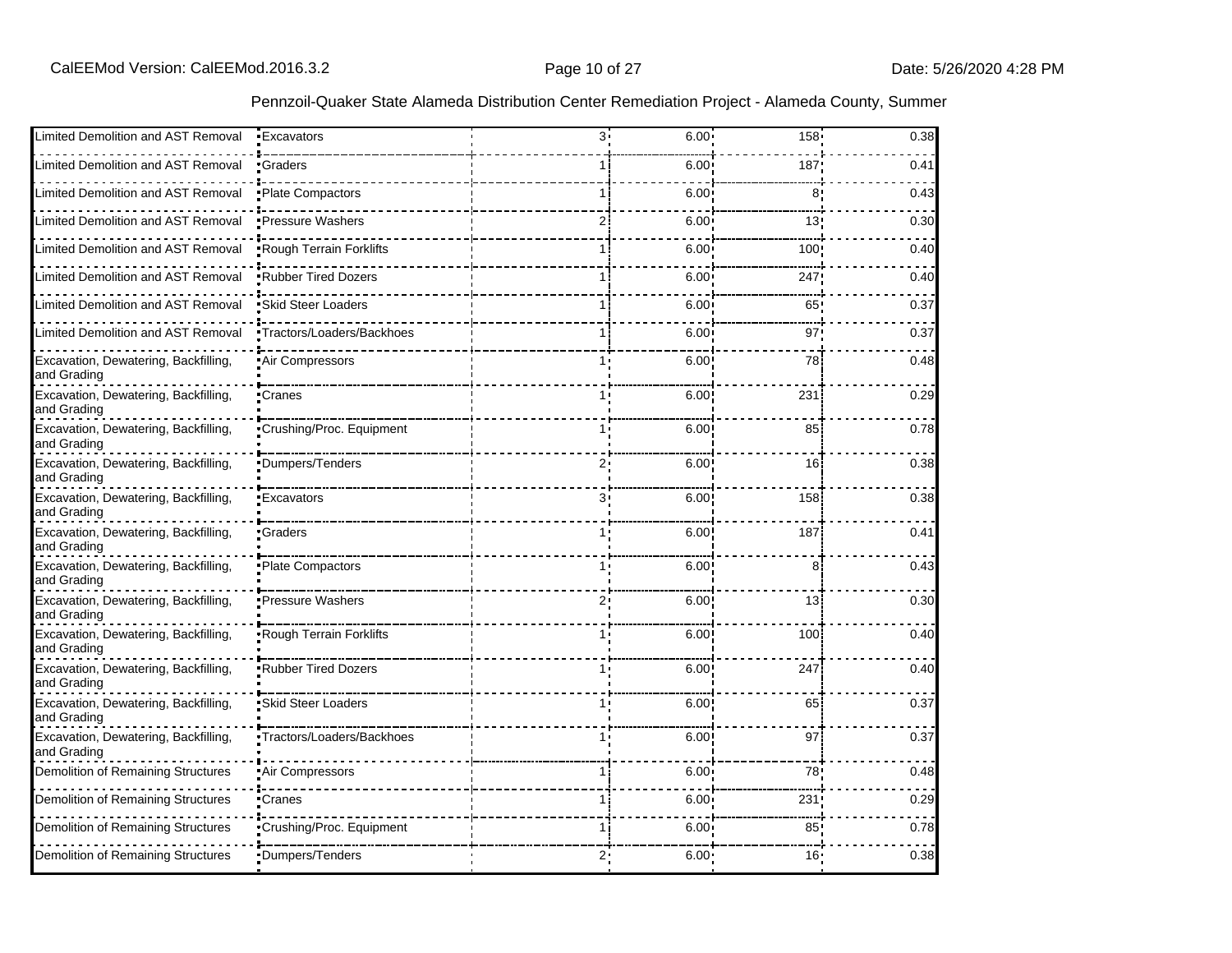| Demolition of Remaining Structures | •Excavators                    | $6.00 -$          | $158 -$ | 0.38 |
|------------------------------------|--------------------------------|-------------------|---------|------|
| Demolition of Remaining Structures | Graders                        | $6.00 \cdot$      | 187'    | 0.41 |
| Demolition of Remaining Structures | Plate Compactors               | 6.00 <sup>1</sup> |         | 0.43 |
| Demolition of Remaining Structures | • Pressure Washers             | 6.00 <sup>1</sup> | 13'     | 0.30 |
| Demolition of Remaining Structures | <b>Rough Terrain Forklifts</b> | $6.00 \cdot$      | 100     | 0.40 |
| Demolition of Remaining Structures | <b>.</b> Rubber Tired Dozers   | $6.00 \cdot$      | 247     | 0.40 |
| Demolition of Remaining Structures | Skid Steer Loaders             | $6.00 \cdot$      | 65'     | 0.37 |
| Demolition of Remaining Structures | •Tractors/Loaders/Backhoes     | $6.00 \cdot$      | $97 -$  | 0.37 |

#### **Trips and VMT**

| <b>Phase Name</b>                            | <b>Offroad Equipment</b><br>Count | <b>Worker Trip</b><br><b>Number</b> | Vendor Trip<br>Number | <b>Hauling Trip</b><br><b>Number</b> | <b>Worker Trip</b><br>Length | <b>Vendor Trip</b><br>Length | <b>Hauling Trip</b><br>Length | <b>Worker Vehicle</b><br>Class | Vendor         | Hauling<br>Vehicle Class Vehicle Class |
|----------------------------------------------|-----------------------------------|-------------------------------------|-----------------------|--------------------------------------|------------------------------|------------------------------|-------------------------------|--------------------------------|----------------|----------------------------------------|
| Limited Demolition<br>and ACT Damoval        | 16i                               | 10.00                               | 0.00!                 | $37.00 \cdot$                        | 10.80i                       | 7.30!                        |                               | 40.00 LD Mix                   | <b>HDT Mix</b> | !HHDT                                  |
| Excavation,<br><b>Nawataring Rackfillin</b>  | 16i                               | 12.00                               | 0.00                  | $1,902.00 \cdot$                     | 10.80i                       | 7.30!                        |                               | 40.00 LD Mix                   | <b>HDT Mix</b> | ! ННDТ                                 |
| Demolition of<br><b>Pamaining Structures</b> | 16i                               | $15.00 -$                           | 0.00                  | 784.00                               | 10.80i                       | 7.30!                        |                               | 40.00 LD Mix                   | <b>HDT Mix</b> | !ННDТ                                  |
| Mobilizatoin                                 |                                   | 6.00                                | 0.00!                 | $12.00 \cdot$                        | 10.80i                       | 7.30!                        |                               | 40.00 LD Mix                   | <b>HDT Mix</b> | !ННDТ                                  |
| Demobilization                               |                                   | 6.00                                | $0.00 -$              | $12.00 \cdot$                        | 10.80                        | $7.30 \cdot$                 |                               | 40.00 LD Mix                   | <b>HDT Mix</b> | <b>HHDT</b>                            |

# **3.1 Mitigation Measures Construction**

Water Exposed Area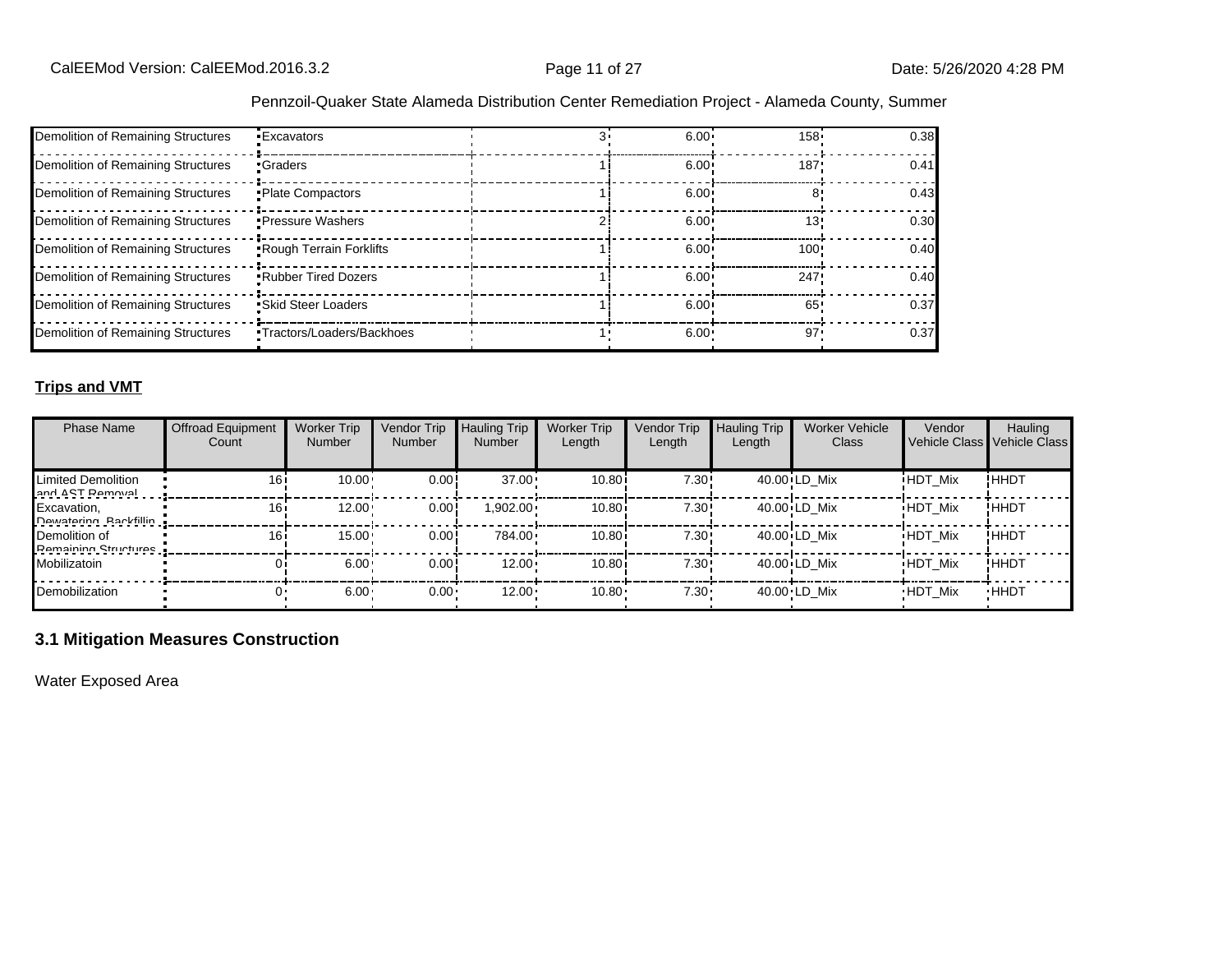# **3.2 Mobilizatoin - 2020**

#### **Unmitigated Construction On-Site**

|                 | <b>ROG</b> | <b>NO<sub>x</sub></b> | CO | SO <sub>2</sub> | Fugitive<br><b>PM10</b> | Exhaust<br><b>PM10</b> | <b>PM10</b><br>Total | Fugitive<br><b>PM2.5</b> | Exhaust<br><b>PM2.5</b> | PM2.5 Total Bio- CO2 NBio- CO2 Total CO2 |  |        | CH <sub>4</sub> | <b>N2O</b> | CO <sub>2e</sub> |
|-----------------|------------|-----------------------|----|-----------------|-------------------------|------------------------|----------------------|--------------------------|-------------------------|------------------------------------------|--|--------|-----------------|------------|------------------|
| Category        |            |                       |    |                 |                         | lb/day                 |                      |                          |                         |                                          |  | lb/day |                 |            |                  |
| Fugitive Dust • |            |                       |    |                 | 0.0000                  | 0.0000                 | 0.0000               | 0.0000                   | 0.0000                  | 0.0000                                   |  | 0.0000 |                 |            | 0.0000           |
| <b>Total</b>    |            |                       |    |                 | 0.0000                  | 0.0000                 | 0.0000               | 0.0000                   | 0.0000                  | 0.0000                                   |  | 0.0000 |                 |            | 0.0000           |

#### **Unmitigated Construction Off-Site**

|                          | <b>ROG</b> | <b>NO<sub>x</sub></b> | CO     | SO <sub>2</sub> | Fugitive<br><b>PM10</b> | Exhaust<br><b>PM10</b> | <b>PM10</b><br>Total | Fugitive<br><b>PM2.5</b> | Exhaust<br>PM2.5 | PM2.5 Total | Bio-CO2 NBio-CO2 Total CO2 |                        | CH <sub>4</sub> | <b>N2O</b> | CO <sub>2e</sub> |
|--------------------------|------------|-----------------------|--------|-----------------|-------------------------|------------------------|----------------------|--------------------------|------------------|-------------|----------------------------|------------------------|-----------------|------------|------------------|
| Category                 |            |                       |        |                 |                         | lb/day                 |                      |                          |                  |             |                            | lb/day                 |                 |            |                  |
| Hauling<br>$\bullet$     | 0.0361     | 1.1355                | 0.2150 | 3.5700e-<br>003 | 0.0840                  | 4.3300e-<br>003        | 0.0883               | 0.0230                   | 4.1500e-<br>003  | 0.0272      |                            | $-378.8741 - 378.8741$ | 0.0145          |            | 379.2370         |
| Vendor<br>$\bullet$      | 0.0000     | 0.0000                | 0.0000 | 0.0000          | 0.0000                  | 0.0000                 | 0.0000               | 0.0000                   | 0.0000           | 0.0000      | 0.0000                     | 0.0000                 | 0.0000          |            | 0.0000           |
| Worker<br>$\blacksquare$ | 0.0220     | 0.0135                | 0.1712 | 5.0000e-<br>004 | 0.0493                  | $3.3000e -$<br>004     | 0.0496               | 0.0131                   | 3.0000e-<br>004  | 0.0134      | 50.1217                    | 50.1217                | 1.2800e-<br>003 |            | 50.1538          |
| <b>Total</b>             | 0.0580     | 1.1490                | 0.3861 | 4.0700e-<br>003 | 0.1333                  | 4.6600e-<br>003        | 0.1379               | 0.0361                   | 4.4500e-<br>003  | 0.0406      | 428.9958                   | 428.9958               | 0.0158          |            | 429.3908         |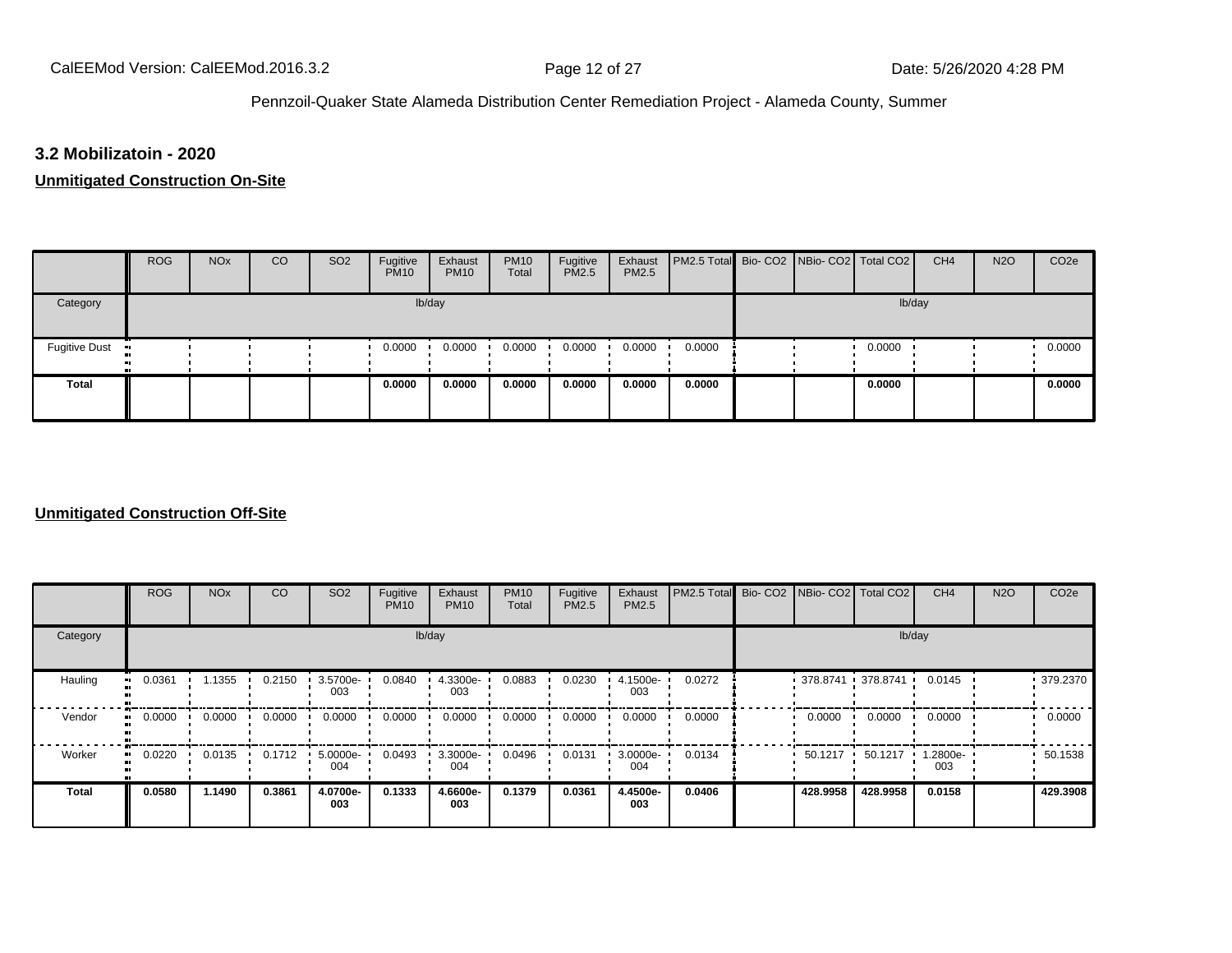#### **3.2 Mobilizatoin - 2020**

#### **Mitigated Construction On-Site**

|                                             | <b>ROG</b> | <b>NO<sub>x</sub></b> | CO | SO <sub>2</sub> | Fugitive<br><b>PM10</b> | Exhaust<br><b>PM10</b> | <b>PM10</b><br>Total | Fugitive<br><b>PM2.5</b> | Exhaust<br>PM2.5 | PM2.5 Total Bio- CO2 NBio- CO2 Total CO2 |  |        | CH <sub>4</sub> | <b>N2O</b> | CO <sub>2e</sub> |
|---------------------------------------------|------------|-----------------------|----|-----------------|-------------------------|------------------------|----------------------|--------------------------|------------------|------------------------------------------|--|--------|-----------------|------------|------------------|
| Category                                    |            |                       |    |                 |                         | lb/day                 |                      |                          |                  |                                          |  | lb/day |                 |            |                  |
| <b>Fugitive Dust</b><br>$\blacksquare$<br>п |            |                       |    |                 | 0.0000                  | 0.0000                 | 0.0000               | 0.0000                   | 0.0000           | 0.0000                                   |  | 0.0000 |                 |            | 0.0000           |
| <b>Total</b>                                |            |                       |    |                 | 0.0000                  | 0.0000                 | 0.0000               | 0.0000                   | 0.0000           | 0.0000                                   |  | 0.0000 |                 |            | 0.0000           |

#### **Mitigated Construction Off-Site**

|                          | <b>ROG</b> | <b>NO<sub>x</sub></b> | CO     | SO <sub>2</sub> | Fugitive<br><b>PM10</b> | Exhaust<br><b>PM10</b> | <b>PM10</b><br>Total | Fugitive<br><b>PM2.5</b> | Exhaust<br>PM2.5 | PM2.5 Total | Bio-CO2 NBio-CO2 Total CO2 |                        | CH <sub>4</sub> | <b>N2O</b> | CO <sub>2e</sub> |
|--------------------------|------------|-----------------------|--------|-----------------|-------------------------|------------------------|----------------------|--------------------------|------------------|-------------|----------------------------|------------------------|-----------------|------------|------------------|
| Category                 |            |                       |        |                 |                         | lb/day                 |                      |                          |                  |             |                            | lb/day                 |                 |            |                  |
| Hauling<br>$\bullet$     | 0.0361     | 1.1355                | 0.2150 | 3.5700e-<br>003 | 0.0840                  | 4.3300e-<br>003        | 0.0883               | 0.0230                   | 4.1500e-<br>003  | 0.0272      |                            | $-378.8741 - 378.8741$ | 0.0145          |            | 379.2370         |
| Vendor<br>$\bullet$      | 0.0000     | 0.0000                | 0.0000 | 0.0000          | 0.0000                  | 0.0000                 | 0.0000               | 0.0000                   | 0.0000           | 0.0000      | 0.0000                     | 0.0000                 | 0.0000          |            | 0.0000           |
| Worker<br>$\blacksquare$ | 0.0220     | 0.0135                | 0.1712 | 5.0000e-<br>004 | 0.0493                  | $3.3000e -$<br>004     | 0.0496               | 0.0131                   | 3.0000e-<br>004  | 0.0134      | 50.1217                    | 50.1217                | 1.2800e-<br>003 |            | 50.1538          |
| <b>Total</b>             | 0.0580     | 1.1490                | 0.3861 | 4.0700e-<br>003 | 0.1333                  | 4.6600e-<br>003        | 0.1379               | 0.0361                   | 4.4500e-<br>003  | 0.0406      | 428.9958                   | 428.9958               | 0.0158          |            | 429.3908         |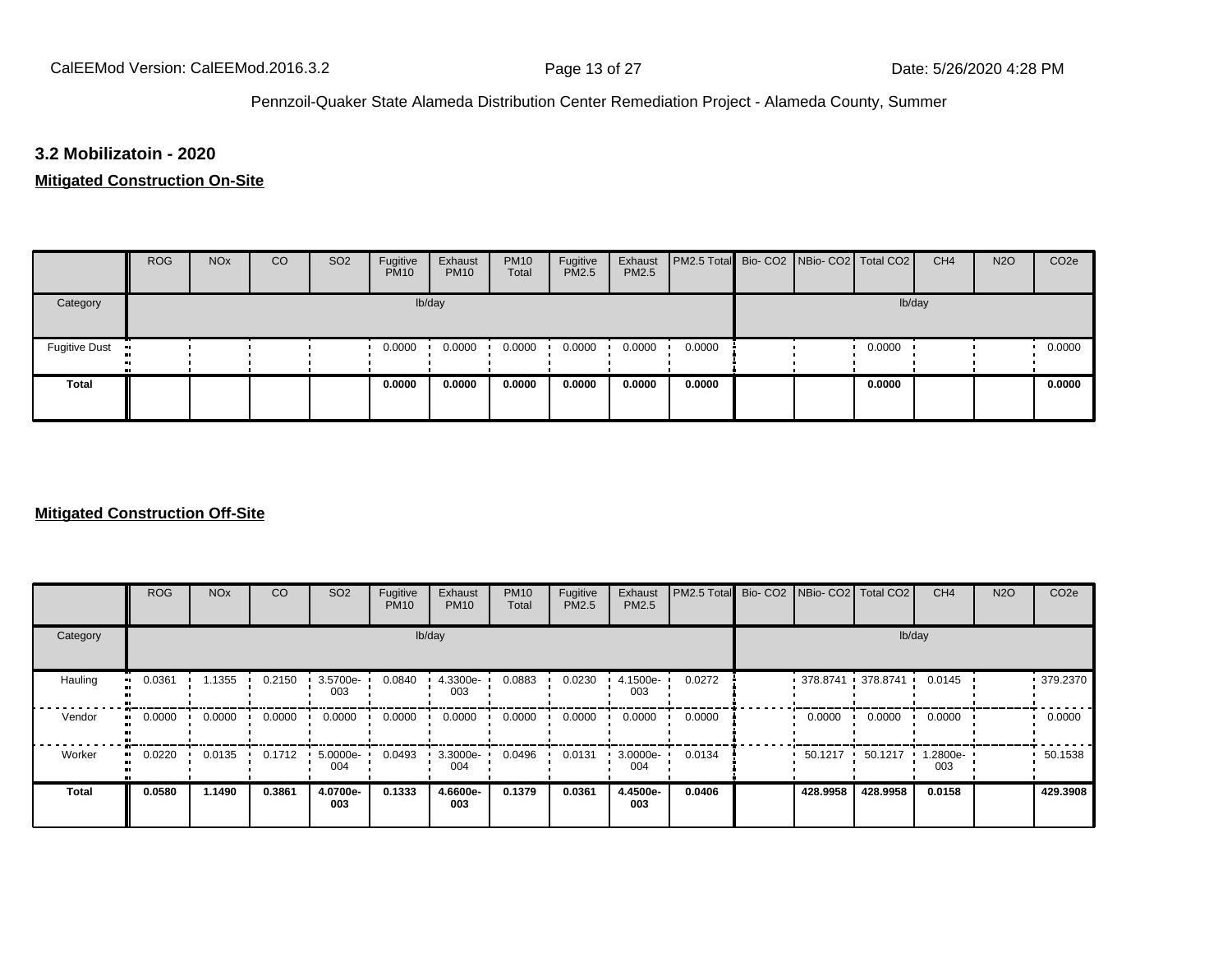#### **3.3 Limited Demolition and AST Removal - 2020**

#### **Unmitigated Construction On-Site**

|                              | <b>ROG</b>   | <b>NO<sub>x</sub></b> | <sub>CO</sub> | SO <sub>2</sub> | Fugitive<br><b>PM10</b> | Exhaust<br><b>PM10</b> | <b>PM10</b><br>Total | Fugitive<br><b>PM2.5</b> | Exhaust<br>PM2.5 | <b>PM2.5 Total</b> Bio- CO2 NBio- CO2 Total CO2 |  |                         | CH <sub>4</sub> | <b>N2O</b> | CO <sub>2e</sub> |
|------------------------------|--------------|-----------------------|---------------|-----------------|-------------------------|------------------------|----------------------|--------------------------|------------------|-------------------------------------------------|--|-------------------------|-----------------|------------|------------------|
| Category                     |              |                       |               |                 |                         | lb/day                 |                      |                          |                  |                                                 |  | lb/day                  |                 |            |                  |
| <b>Fugitive Dust</b><br>- 98 |              |                       |               |                 | 0.0995                  | 0.0000                 | 0.0995               | 0.0151                   | 0.0000           | 0.0151                                          |  | 0.0000                  |                 |            | 0.0000           |
| Off-Road                     | 3.2388<br>ш. | 32.2736               | 23.8692       | 0.0443          |                         | 1.5335                 | 1.5335               |                          | 1.4386           | .4386                                           |  | $4,228.618$ $4,228.618$ | 1.1356          |            | 4,257.009        |
| <b>Total</b>                 | 3.2388       | 32.2736               | 23.8692       | 0.0443          | 0.0995                  | 1.5335                 | 1.6330               | 0.0151                   | 1.4386           | 1.4537                                          |  | 4,228.618 4,228.618     | 1.1356          |            | 4,257.009<br>0   |

#### **Unmitigated Construction Off-Site**

|                        | <b>ROG</b>               | <b>NO<sub>x</sub></b> | CO     | SO <sub>2</sub> | Fugitive<br><b>PM10</b> | Exhaust<br><b>PM10</b> | <b>PM10</b><br>Total | Fugitive<br><b>PM2.5</b> | Exhaust<br>PM2.5 | PM2.5 Total Bio- CO2 NBio- CO2 Total CO2 |          |                     | CH <sub>4</sub>    | <b>N2O</b> | CO <sub>2e</sub> |
|------------------------|--------------------------|-----------------------|--------|-----------------|-------------------------|------------------------|----------------------|--------------------------|------------------|------------------------------------------|----------|---------------------|--------------------|------------|------------------|
| Category               |                          |                       |        |                 |                         | lb/day                 |                      |                          |                  |                                          |          |                     | lb/day             |            |                  |
| Hauling                | 0.0139<br>$\blacksquare$ | 0.4376                | 0.0829 | 1.3700e-<br>003 | 0.0324                  | 1.6700e-<br>003        | 0.0340               | 8.8700e-<br>003          | --6000e.<br>003  | 0.0105                                   |          | 146.0244 146.0244 ' | 5.5900e-<br>003    |            | 146.1643         |
| Vendor<br>$\mathbf{u}$ | 0.0000                   | 0.0000                | 0.0000 | 0.0000          | 0.0000                  | 0.0000                 | 0.0000               | 0.0000                   | 0.0000           | 0.0000                                   | 0.0000   | 0.0000              | 0.0000             |            | 0.0000           |
| Worker<br>$\bullet$    | 0.0366                   | 0.0225                | 0.2853 | 8.4000e-<br>004 | 0.0822                  | 5.5000e-<br>004        | 0.0827               | 0.0218                   | 5.1000e-<br>004  | 0.0223                                   | 83.5362  | 83.5362             | $.21400e-7$<br>003 |            | 83.5897          |
| <b>Total</b>           | 0.0505                   | 0.4601                | 0.3681 | 2.2100e-<br>003 | 0.1145                  | 2.2200e-<br>003        | 0.1167               | 0.0307                   | 2.1100e-<br>003  | 0.0328                                   | 229.5606 | 229,5606            | 7.7300e-<br>003    |            | 229.7540         |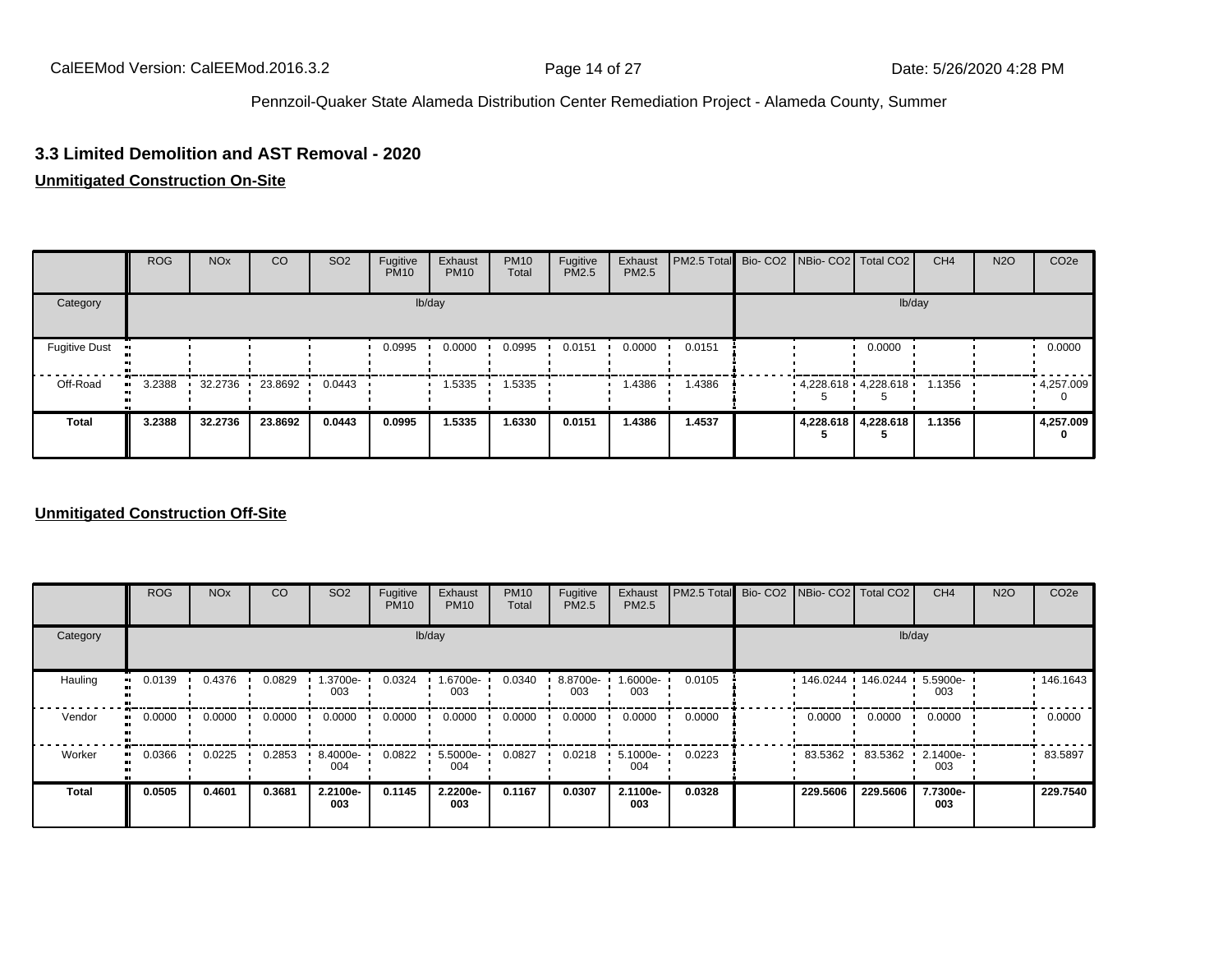#### **3.3 Limited Demolition and AST Removal - 2020**

# **Mitigated Construction On-Site**

|                      | <b>ROG</b> | <b>NO<sub>x</sub></b> | CO              | SO <sub>2</sub> | Fugitive<br><b>PM10</b> | Exhaust<br><b>PM10</b> | <b>PM10</b><br>Total | Fugitive<br>PM2.5 | Exhaust<br>PM2.5 | PM2.5<br>Total  |        | Bio- CO2   NBio- CO2   Total CO2 |                     | CH <sub>4</sub> | <b>N2O</b> | CO <sub>2</sub> e |
|----------------------|------------|-----------------------|-----------------|-----------------|-------------------------|------------------------|----------------------|-------------------|------------------|-----------------|--------|----------------------------------|---------------------|-----------------|------------|-------------------|
| Category             |            |                       |                 |                 |                         | lb/day                 |                      |                   |                  |                 |        |                                  | lb/day              |                 |            |                   |
| <b>Fugitive Dust</b> |            |                       |                 |                 | 0.0448                  | 0.0000                 | 0.0448               | 6.7800e-<br>003   | 0.0000           | 6.7800e-<br>003 |        |                                  | 0.0000              |                 |            | 0.0000            |
| Off-Road             | 3.2388     |                       | 32.2736 23.8692 | 0.0443          |                         | 1.5335                 | 1.5335               |                   | 1.4386           | 1.4386          | 0.0000 | $4.228.618 \cdot 4.228.618$      |                     | 1.1356          |            | 4,257.009         |
| <b>Total</b>         | 3.2388     | 32.2736               | 23.8692         | 0.0443          | 0.0448                  | 1.5335                 | 1.5783               | 6.7800e-<br>003   | 1.4386           | 1.4454          | 0.0000 |                                  | 4,228.618 4,228.618 | 1.1356          |            | 4,257.009<br>0    |

#### **Mitigated Construction Off-Site**

|                      | <b>ROG</b> | <b>NO<sub>x</sub></b> | CO     | SO <sub>2</sub> | Fugitive<br><b>PM10</b> | Exhaust<br><b>PM10</b> | <b>PM10</b><br>Total | Fugitive<br><b>PM2.5</b> | Exhaust<br>PM2.5 | PM2.5 Total | Bio-CO <sub>2</sub> | NBio- CO2   Total CO2 |            | CH <sub>4</sub> | <b>N2O</b> | CO <sub>2e</sub> |
|----------------------|------------|-----------------------|--------|-----------------|-------------------------|------------------------|----------------------|--------------------------|------------------|-------------|---------------------|-----------------------|------------|-----------------|------------|------------------|
| Category             |            |                       |        |                 |                         | lb/day                 |                      |                          |                  |             |                     |                       | lb/day     |                 |            |                  |
| Hauling<br>$\bullet$ | 0.0139     | 0.4376                | 0.0829 | 1.3700e-<br>003 | 0.0324                  | 1.6700e-<br>003        | 0.0340               | 8.8700e-<br>003          | .6000e-<br>003   | 0.0105      |                     | 146.0244              | 146.0244 · | 5.5900e-<br>003 |            | 146.1643         |
| Vendor<br>$\bullet$  | 0.0000     | 0.0000                | 0.0000 | 0.0000          | 0.0000                  | 0.0000                 | 0.0000               | 0.0000                   | 0.0000           | 0.0000      |                     | 0.0000                | 0.0000     | 0.0000          |            | 0.0000           |
| Worker<br>$\bullet$  | 0.0366     | 0.0225                | 0.2853 | 8.4000e-<br>004 | 0.0822                  | 5.5000e-<br>004        | 0.0827               | 0.0218                   | 5.1000e-<br>004  | 0.0223      |                     | 83.5362               | 83.5362    | 2.1400e-<br>003 |            | 83.5897          |
| <b>Total</b>         | 0.0505     | 0.4601                | 0.3681 | 2.2100e-<br>003 | 0.1145                  | 2.2200e-<br>003        | 0.1167               | 0.0307                   | 2.1100e-<br>003  | 0.0328      |                     | 229.5606              | 229.5606   | 7.7300e-<br>003 |            | 229.7540         |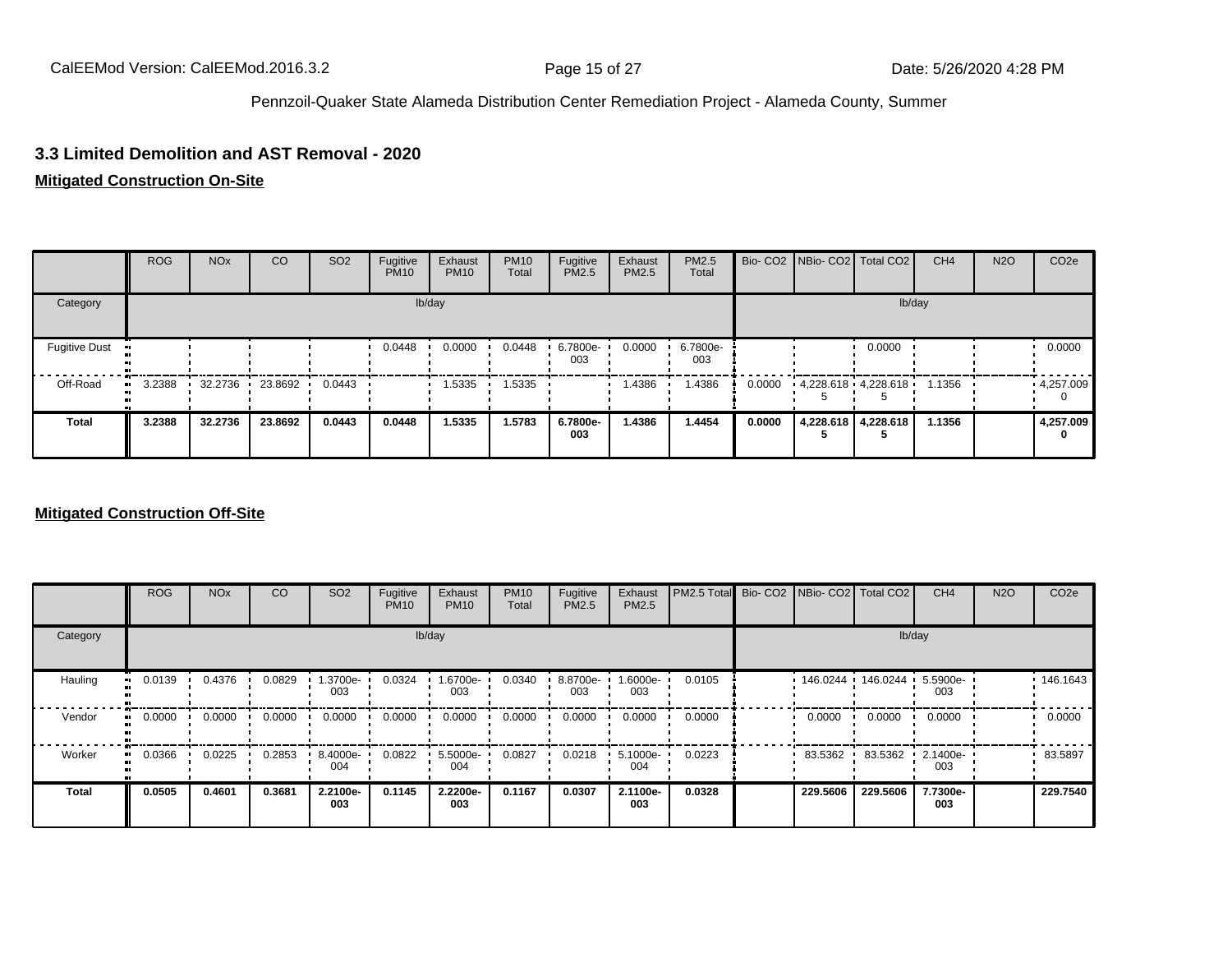# **3.4 Excavation, Dewatering, Backfilling, and Grading - 2020**

#### **Unmitigated Construction On-Site**

|                      | <b>ROG</b> | <b>NO<sub>x</sub></b> | <sub>CO</sub>     | SO <sub>2</sub> | Fugitive<br><b>PM10</b> | Exhaust<br><b>PM10</b> | <b>PM10</b><br>Total | Fugitive<br>PM2.5 | Exhaust<br>PM2.5 | PM2.5 Total Bio- CO2 NBio- CO2 Total CO2 |  |                             | CH <sub>4</sub> | <b>N2O</b> | CO <sub>2</sub> e |
|----------------------|------------|-----------------------|-------------------|-----------------|-------------------------|------------------------|----------------------|-------------------|------------------|------------------------------------------|--|-----------------------------|-----------------|------------|-------------------|
| Category             |            |                       |                   |                 |                         | lb/day                 |                      |                   |                  |                                          |  | lb/day                      |                 |            |                   |
| <b>Fugitive Dust</b> |            |                       |                   |                 | 4.6106                  | 0.0000                 | 4.6106               | 2.4951            | 0.0000           | 2.4951                                   |  | 0.0000                      |                 |            | 0.0000            |
| Off-Road             | 3.2388     |                       | 32.2736 23.8692 ' | 0.0443          |                         | 1.5335                 | 1.5335               |                   | 1.4386           | 1.4386                                   |  | $4.228.618 \cdot 4.228.618$ | 1.1356          |            | 4,257.009         |
| <b>Total</b>         | 3.2388     | 32.2736               | 23.8692           | 0.0443          | 4.6106                  | 1.5335                 | 6.1440               | 2.4951            | 1.4386           | 3.9337                                   |  | 4,228.618 4,228.618         | 1.1356          |            | 4,257.009<br>0    |

#### **Unmitigated Construction Off-Site**

|                     | <b>ROG</b> | <b>NO<sub>x</sub></b> | CO     | SO <sub>2</sub> | Fugitive<br><b>PM10</b> | Exhaust<br><b>PM10</b> | <b>PM10</b><br>Total | Fugitive<br><b>PM2.5</b> | Exhaust<br>PM2.5 | PM2.5 Total Bio- CO2 NBio- CO2 Total CO2 |                       |                     | CH <sub>4</sub> | <b>N2O</b> | CO <sub>2e</sub> |
|---------------------|------------|-----------------------|--------|-----------------|-------------------------|------------------------|----------------------|--------------------------|------------------|------------------------------------------|-----------------------|---------------------|-----------------|------------|------------------|
| Category            |            |                       |        |                 |                         | lb/day                 |                      |                          |                  |                                          |                       | lb/day              |                 |            |                  |
| Hauling<br>ш.       | 0.5717     | 17.9973               | 3.4073 | 0.0565          | 1.3311                  | 0.0687                 | 1.3998               | 0.3649                   | 0.0657           | 0.4306                                   | $6,005.154$ 6,005.154 |                     | 0.2301          |            | .6010.906        |
| Vendor<br>$\bullet$ | 0.0000     | 0.0000                | 0.0000 | 0.0000          | 0.0000                  | 0.0000                 | 0.0000               | 0.0000                   | 0.0000           | 0.0000                                   | 0.0000                | 0.0000              | 0.0000          |            | 0.0000           |
| Worker<br>$\bullet$ | 0.0439     | 0.0270                | 0.3423 | 1.0100e-<br>003 | 0.0986                  | 6.6000e-<br>004        | 0.0992               | 0.0262                   | 6.1000e-<br>004  | 0.0268                                   |                       | 100.2434 100.2434 1 | 2.5700e-<br>003 |            | 100.3076         |
| <b>Total</b>        | 0.6156     | 18.0243               | 3.7496 | 0.0575          | 1.4297                  | 0.0694                 | 1.4990               | 0.3911                   | 0.0663           | 0.4574                                   | 6,105.397             | 6,105.397<br>9      | 0.2327          |            | 6.111.214        |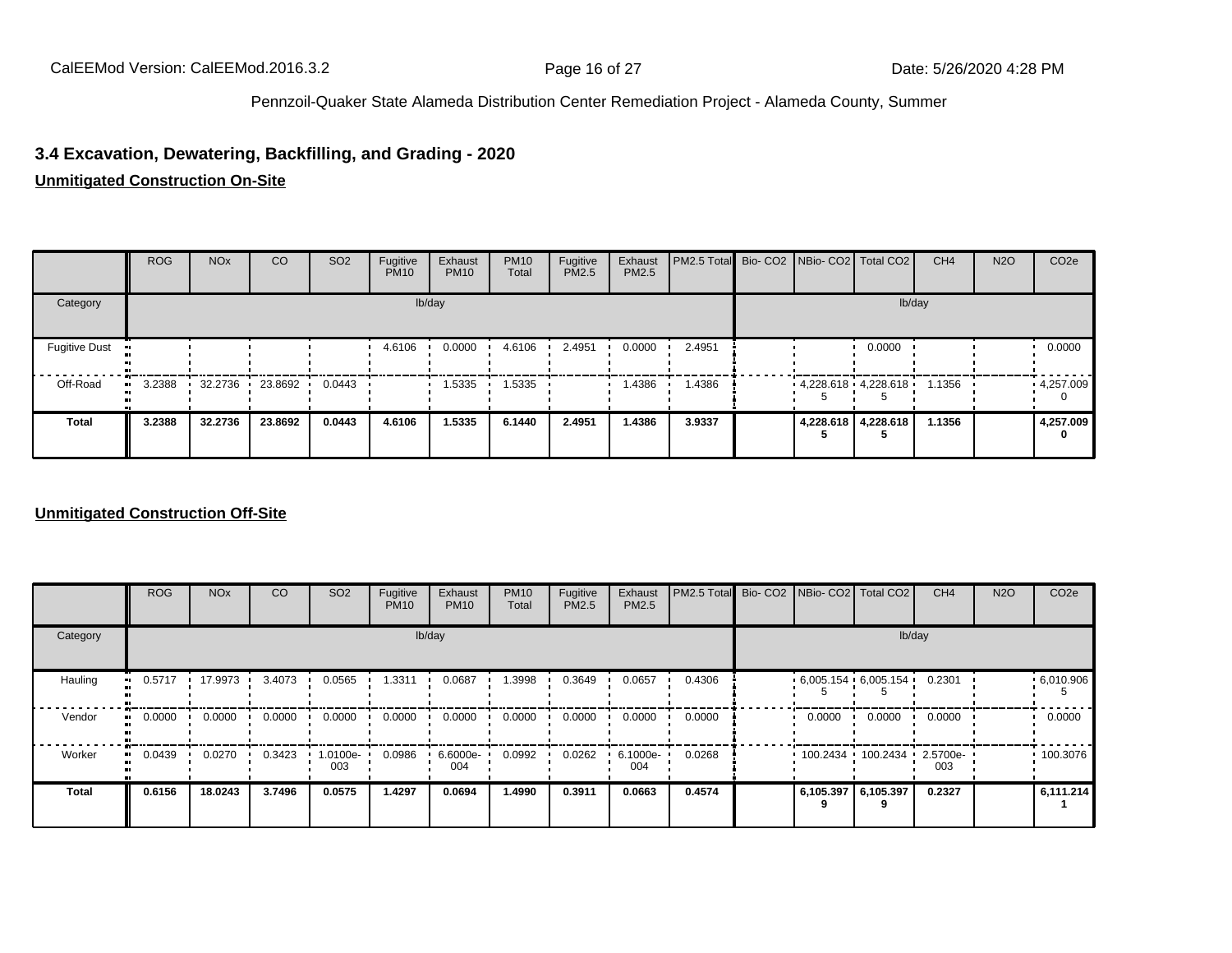# **3.4 Excavation, Dewatering, Backfilling, and Grading - 2020**

#### **Mitigated Construction On-Site**

|                      | <b>ROG</b> | <b>NO<sub>x</sub></b> | <sub>CO</sub>   | <b>SO2</b> | Fugitive<br><b>PM10</b> | Exhaust<br><b>PM10</b> | <b>PM10</b><br>Total | Fugitive<br><b>PM2.5</b> | Exhaust<br>PM2.5 | PM2.5 Total Bio- CO2 NBio- CO2 Total CO2 |        |                         |                     | CH <sub>4</sub> | <b>N2O</b> | CO <sub>2e</sub> |
|----------------------|------------|-----------------------|-----------------|------------|-------------------------|------------------------|----------------------|--------------------------|------------------|------------------------------------------|--------|-------------------------|---------------------|-----------------|------------|------------------|
| Category             |            |                       |                 |            |                         | lb/day                 |                      |                          |                  |                                          |        |                         |                     | lb/day          |            |                  |
| <b>Fugitive Dust</b> |            |                       |                 |            | 2.0748                  | 0.0000                 | 2.0748               | 1.1228                   | 0.0000           | .1228                                    |        |                         | 0.0000              |                 |            | 0.0000           |
| Off-Road             | 3.2388     |                       | 32.2736 23.8692 | 0.0443     |                         | 1.5335                 | .5335                |                          | 1.4386           | .4386                                    | 0.0000 | $4,228.618$ $4,228.618$ |                     | 1.1356          |            | 4,257.009        |
| <b>Total</b>         | 3.2388     | 32.2736               | 23.8692         | 0.0443     | 2.0748                  | 1.5335                 | 3.6082               | 1.1228                   | 1.4386           | 2.5614                                   | 0.0000 |                         | 4,228.618 4,228.618 | 1.1356          |            | 4,257.009<br>0   |

#### **Mitigated Construction Off-Site**

|              | <b>ROG</b> | <b>NO<sub>x</sub></b> | CO     | SO <sub>2</sub> | Fugitive<br><b>PM10</b> | Exhaust<br><b>PM10</b> | <b>PM10</b><br>Total | Fugitive<br><b>PM2.5</b> | Exhaust<br>PM2.5 | PM2.5 Total Bio- CO2 | NBio- CO2   Total CO2 |                            | CH <sub>4</sub> | <b>N2O</b> | CO <sub>2e</sub> |
|--------------|------------|-----------------------|--------|-----------------|-------------------------|------------------------|----------------------|--------------------------|------------------|----------------------|-----------------------|----------------------------|-----------------|------------|------------------|
| Category     |            |                       |        |                 | lb/day                  |                        |                      |                          |                  |                      |                       | lb/day                     |                 |            |                  |
| Hauling      | 0.5717     | 17.9973 .             | 3.4073 | 0.0565          | 1.3311                  | 0.0687                 | 1.3998               | 0.3649                   | 0.0657           | 0.4306               | $6,005.154$ 6,005.154 |                            | 0.2301          |            | .6010.906        |
| Vendor       | 0.0000     | 0.0000                | 0.0000 | 0.0000          | 0.0000                  | 0.0000                 | 0.0000               | 0.0000                   | 0.0000           | 0.0000               | 0.0000                | 0.0000                     | 0.0000          |            | 0.0000           |
| Worker       | 0.0439     | 0.0270                | 0.3423 | 1.0100e-<br>003 | 0.0986                  | 6.6000e-<br>004        | 0.0992               | 0.0262                   | 6.1000e-<br>004  | 0.0268               |                       | 100.2434 100.2434 2.5700e- | 003             |            | 100.3076         |
| <b>Total</b> | 0.6156     | 18.0243               | 3.7496 | 0.0575          | 1.4297                  | 0.0694                 | 1.4990               | 0.3911                   | 0.0663           | 0.4574               | 6,105.397             | 6,105.397                  | 0.2327          |            | 6,111.214        |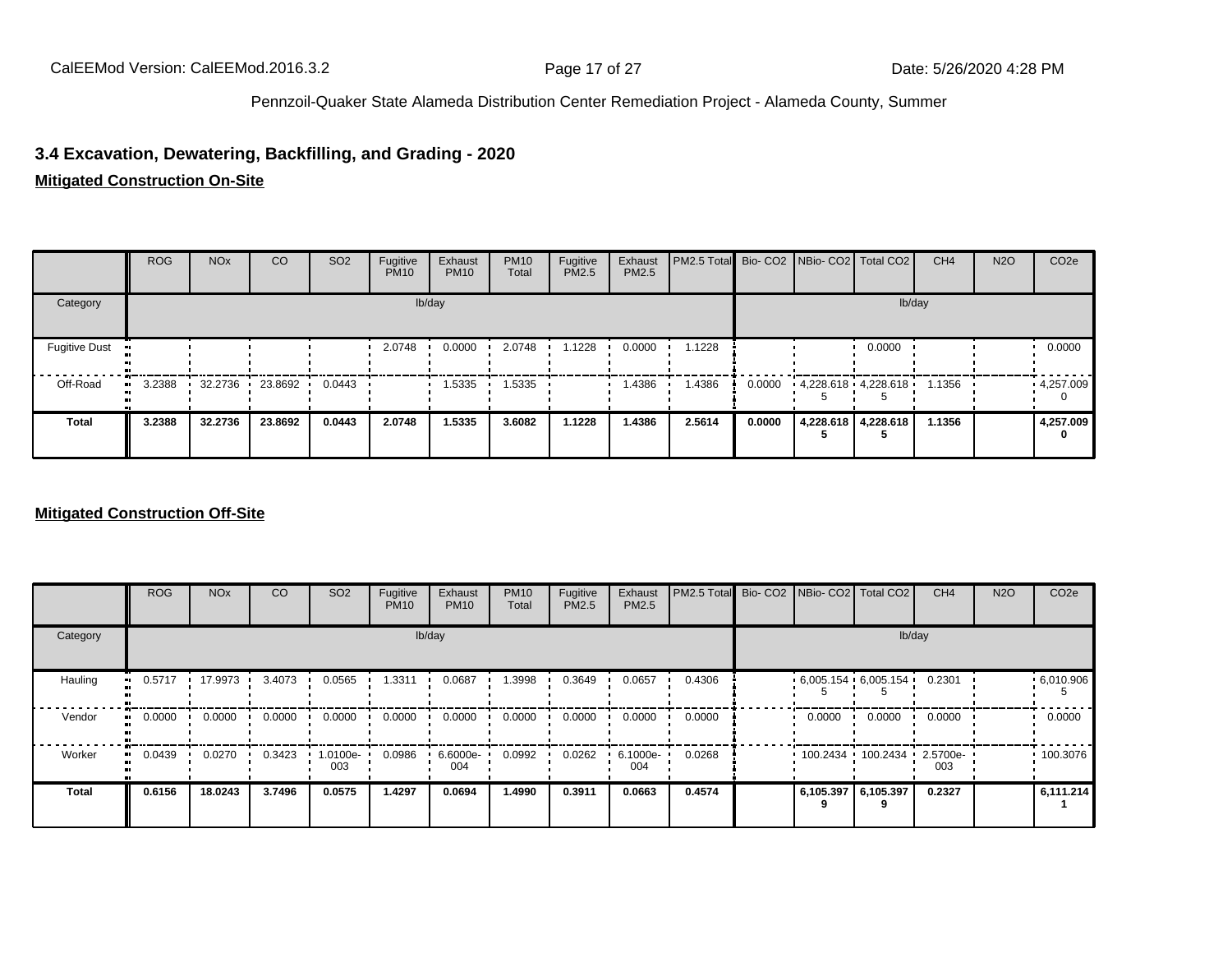# **3.5 Demobilization - 2020**

#### **Unmitigated Construction On-Site**

|                 | <b>ROG</b> | <b>NO<sub>x</sub></b> | CO | SO <sub>2</sub> | Fugitive<br><b>PM10</b> | Exhaust<br><b>PM10</b> | <b>PM10</b><br>Total | Fugitive<br><b>PM2.5</b> | Exhaust<br><b>PM2.5</b> | PM2.5 Total Bio- CO2 NBio- CO2 Total CO2 |  |        | CH <sub>4</sub> | <b>N2O</b> | CO <sub>2e</sub> |
|-----------------|------------|-----------------------|----|-----------------|-------------------------|------------------------|----------------------|--------------------------|-------------------------|------------------------------------------|--|--------|-----------------|------------|------------------|
| Category        |            |                       |    |                 |                         | lb/day                 |                      |                          |                         |                                          |  | lb/day |                 |            |                  |
| Fugitive Dust • |            |                       |    |                 | 0.0000                  | 0.0000                 | 0.0000               | 0.0000                   | 0.0000                  | 0.0000                                   |  | 0.0000 |                 |            | 0.0000           |
| <b>Total</b>    |            |                       |    |                 | 0.0000                  | 0.0000                 | 0.0000               | 0.0000                   | 0.0000                  | 0.0000                                   |  | 0.0000 |                 |            | 0.0000           |

#### **Unmitigated Construction Off-Site**

|                      | <b>ROG</b>   | <b>NO<sub>x</sub></b> | CO     | SO <sub>2</sub> | Fugitive<br><b>PM10</b> | Exhaust<br><b>PM10</b> | <b>PM10</b><br>Total | Fugitive<br>PM2.5 | Exhaust<br>PM2.5 | PM2.5 Total Bio- CO2 NBio- CO2 Total CO2 |                     |          | CH <sub>4</sub> | <b>N2O</b> | CO <sub>2e</sub> |
|----------------------|--------------|-----------------------|--------|-----------------|-------------------------|------------------------|----------------------|-------------------|------------------|------------------------------------------|---------------------|----------|-----------------|------------|------------------|
| Category             |              |                       |        |                 |                         | lb/day                 |                      |                   |                  |                                          |                     | lb/day   |                 |            |                  |
| Hauling<br>$\bullet$ | 0.0361       | 1.1355                | 0.2150 | 3.5700e-<br>003 | 0.0840                  | 4.3300e-<br>003        | 0.0883               | 0.0230            | 4.1500e-<br>003  | 0.0272                                   | $378.8741$ 378.8741 |          | 0.0145          |            | 379.2370         |
| Vendor               | 0.0000<br>ш. | 0.0000                | 0.0000 | 0.0000          | 0.0000                  | 0.0000                 | 0.0000               | 0.0000            | 0.0000           | 0.0000                                   | 0.0000              | 0.0000   | 0.0000          |            | 0.0000           |
| Worker<br>$\bullet$  | 0.0220       | 0.0135                | 0.1712 | 5.0000e-<br>004 | 0.0493                  | 3.3000e-<br>004        | 0.0496               | 0.0131            | 3.0000e-<br>004  | 0.0134                                   | $50.1217$ $\cdot$   | 50.1217  | 1.2800e-<br>003 |            | 50.1538          |
| <b>Total</b>         | 0.0580       | 1.1490                | 0.3861 | 4.0700e-<br>003 | 0.1333                  | 4.6600e-<br>003        | 0.1379               | 0.0361            | 4.4500e-<br>003  | 0.0406                                   | 428.9958            | 428.9958 | 0.0158          |            | 429.3908         |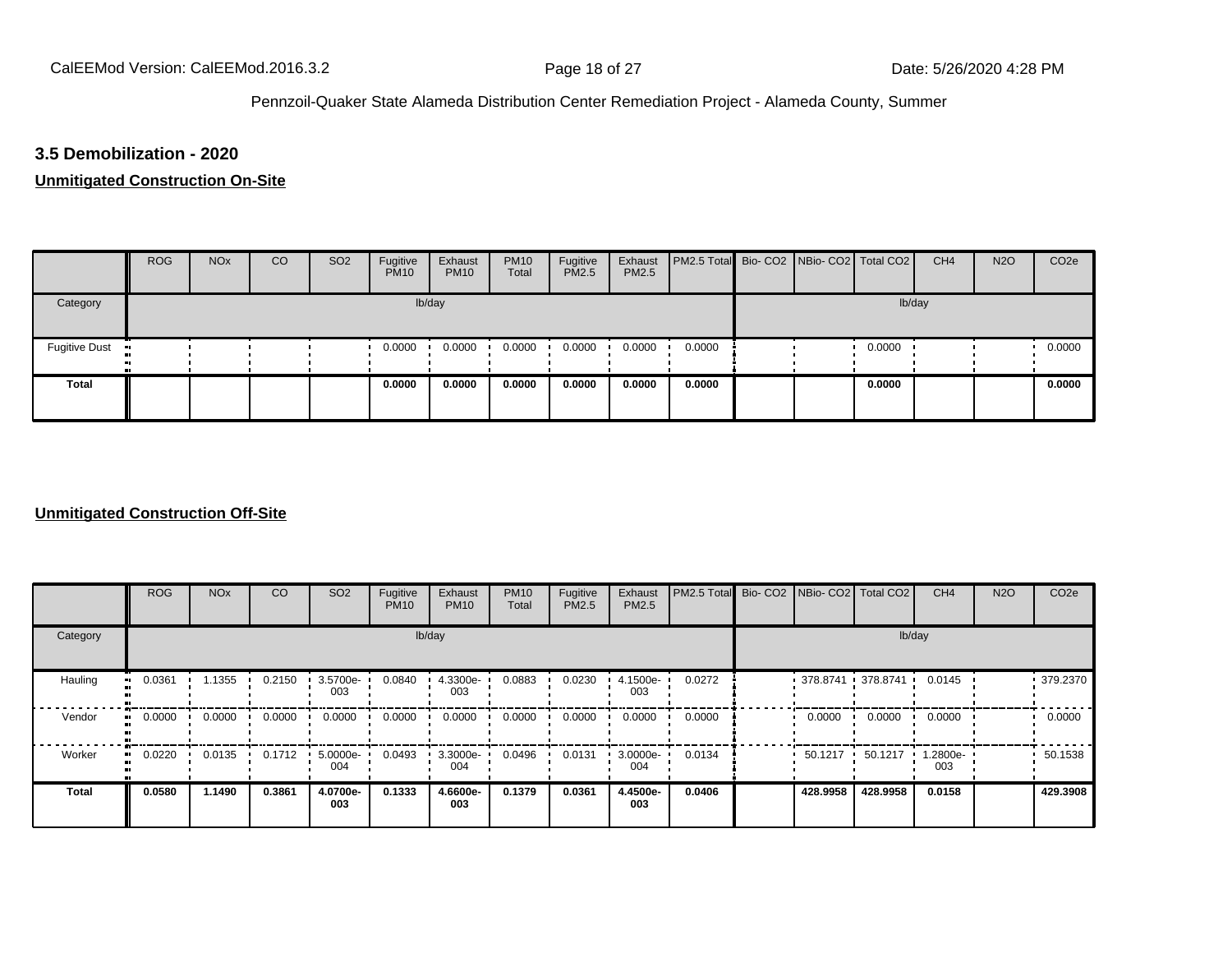# **3.5 Demobilization - 2020**

# **Mitigated Construction On-Site**

|                      | <b>ROG</b> | <b>NO<sub>x</sub></b> | CO | SO <sub>2</sub> | Fugitive<br><b>PM10</b> | Exhaust<br><b>PM10</b> | <b>PM10</b><br>Total | Fugitive<br><b>PM2.5</b> | Exhaust<br><b>PM2.5</b> | PM2.5 Total Bio- CO2 NBio- CO2 Total CO2 |  |        | CH <sub>4</sub> | <b>N2O</b> | CO <sub>2e</sub> |
|----------------------|------------|-----------------------|----|-----------------|-------------------------|------------------------|----------------------|--------------------------|-------------------------|------------------------------------------|--|--------|-----------------|------------|------------------|
| Category             |            | lb/day                |    |                 |                         |                        |                      |                          |                         |                                          |  | lb/day |                 |            |                  |
| <b>Fugitive Dust</b> |            |                       |    |                 | 0.0000                  | 0.0000                 | 0.0000               | 0.0000                   | 0.0000                  | 0.0000                                   |  | 0.0000 |                 |            | 0.0000           |
| <b>Total</b>         |            |                       |    |                 | 0.0000                  | 0.0000                 | 0.0000               | 0.0000                   | 0.0000                  | 0.0000                                   |  | 0.0000 |                 |            | 0.0000           |

#### **Mitigated Construction Off-Site**

|              | <b>ROG</b> | <b>NO<sub>x</sub></b> | CO     | SO <sub>2</sub>    | Fugitive<br><b>PM10</b> | Exhaust<br><b>PM10</b> | <b>PM10</b><br>Total | Fugitive<br>PM2.5 | Exhaust<br>PM2.5 | PM2.5 Total |          | Bio-CO2 NBio-CO2 Total CO2 | CH <sub>4</sub> | <b>N2O</b> | CO <sub>2e</sub> |
|--------------|------------|-----------------------|--------|--------------------|-------------------------|------------------------|----------------------|-------------------|------------------|-------------|----------|----------------------------|-----------------|------------|------------------|
| Category     |            |                       |        |                    |                         | lb/day                 |                      |                   |                  |             |          | lb/day                     |                 |            |                  |
| Hauling      | 0.0361     | .1355                 | 0.2150 | 3.5700e-<br>003    | 0.0840                  | 4.3300e-<br>003        | 0.0883               | 0.0230            | 4.1500e-<br>003  | 0.0272      |          | $378.8741$ 378.8741 ·      | 0.0145          |            | 379.2370         |
| Vendor       | 0.0000     | 0.0000                | 0.0000 | 0.0000             | 0.0000                  | 0.0000                 | 0.0000               | 0.0000            | 0.0000           | 0.0000      | 0.0000   | 0.0000                     | 0.0000          |            | 0.0000           |
| Worker       | 0.0220     | 0.0135                | 0.1712 | $5.0000e -$<br>004 | 0.0493                  | $3.3000e -$<br>004     | 0.0496               | 0.0131            | 3.0000e-<br>004  | 0.0134      | 50.1217  | 50.1217                    | 1.2800e-<br>003 |            | 50.1538          |
| <b>Total</b> | 0.0580     | 1.1490                | 0.3861 | 4.0700e-<br>003    | 0.1333                  | 4.6600e-<br>003        | 0.1379               | 0.0361            | 4.4500e-<br>003  | 0.0406      | 428.9958 | 428.9958                   | 0.0158          |            | 429.3908         |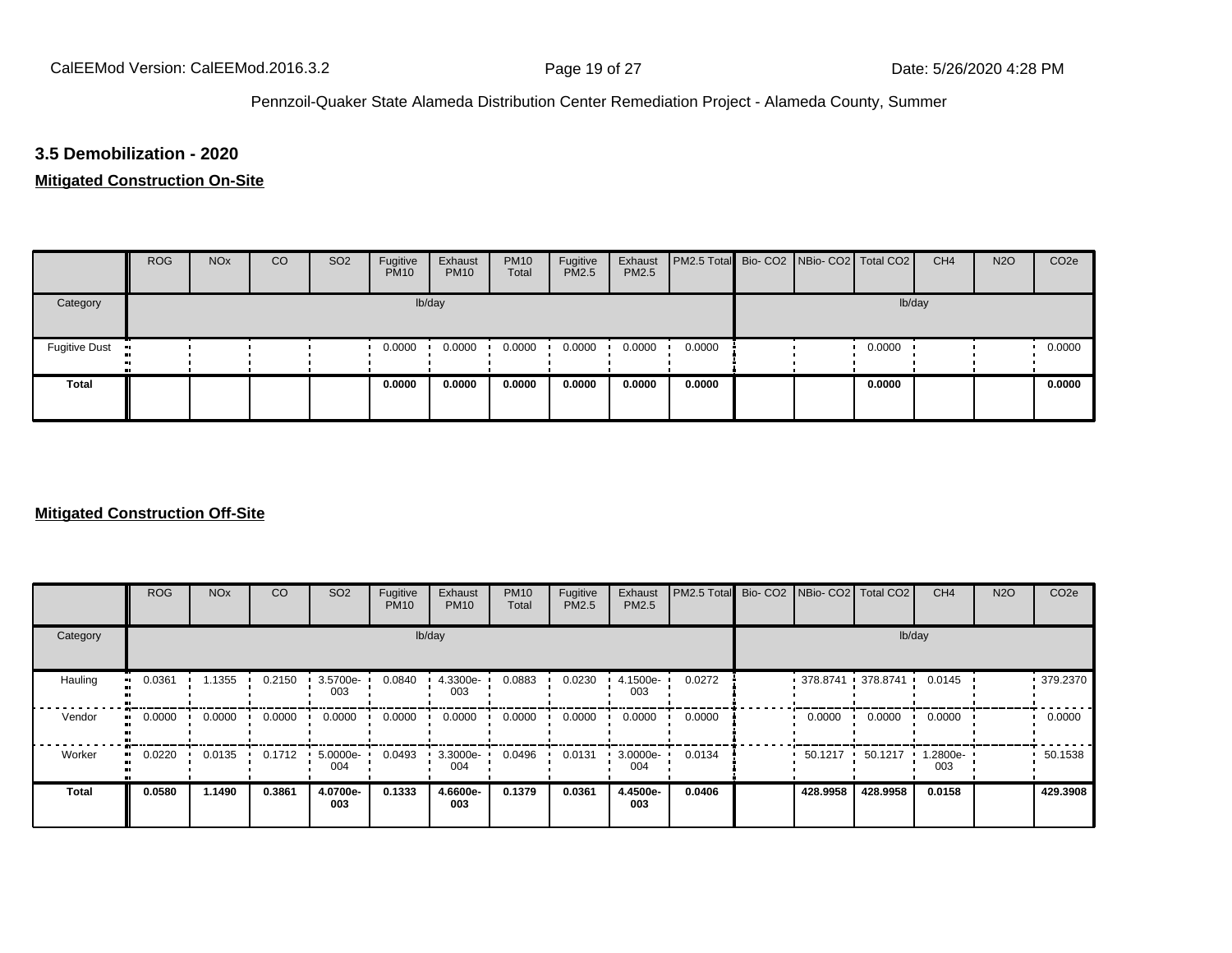# **3.6 Demolition of Remaining Structures - 2021**

#### **Unmitigated Construction On-Site**

|                      | <b>ROG</b> | <b>NO<sub>x</sub></b> | <sub>CO</sub>   | SO <sub>2</sub> | Fugitive<br><b>PM10</b> | Exhaust<br><b>PM10</b> | <b>PM10</b><br>Total | Fugitive<br>PM2.5 | Exhaust<br>PM2.5 | PM2.5 Total Bio- CO2 NBio- CO2 Total CO2 |  |                         | CH <sub>4</sub> | <b>N2O</b> | CO <sub>2</sub> e |
|----------------------|------------|-----------------------|-----------------|-----------------|-------------------------|------------------------|----------------------|-------------------|------------------|------------------------------------------|--|-------------------------|-----------------|------------|-------------------|
| Category             |            |                       |                 |                 |                         | lb/day                 |                      |                   |                  |                                          |  | lb/day                  |                 |            |                   |
| <b>Fugitive Dust</b> |            |                       |                 |                 | 5.6045                  | 0.0000                 | 5.6045               | 0.8486            | 0.0000           | 0.8486                                   |  | 0.0000                  |                 |            | 0.0000            |
| Off-Road             | 3.0480     |                       | 30.0296 23.6312 | 0.0443          |                         | .3886                  | .3886                |                   | 1.3018           | 1.3018                                   |  | $4,228.164$ $4,228.164$ | 1.1303          |            | 4,256.421         |
| <b>Total</b>         | 3.0480     | 30.0296               | 23.6312         | 0.0443          | 5.6045                  | 1.3886                 | 6.9931               | 0.8486            | 1.3018           | 2.1504                                   |  | 4,228.164 4,228.164     | 1.1303          |            | 4,256.421         |

#### **Unmitigated Construction Off-Site**

|                        | <b>ROG</b>               | <b>NO<sub>x</sub></b> | CO     | SO <sub>2</sub> | Fugitive<br><b>PM10</b> | Exhaust<br><b>PM10</b> | <b>PM10</b><br>Total | Fugitive<br><b>PM2.5</b> | Exhaust<br>PM2.5 | PM2.5 Total Bio- CO2 NBio- CO2 Total CO2 |        |                         | CH <sub>4</sub> | <b>N2O</b> | CO <sub>2e</sub> |
|------------------------|--------------------------|-----------------------|--------|-----------------|-------------------------|------------------------|----------------------|--------------------------|------------------|------------------------------------------|--------|-------------------------|-----------------|------------|------------------|
| Category               |                          |                       |        |                 |                         | lb/day                 |                      |                          |                  |                                          |        |                         | lb/day          |            |                  |
| Hauling                | 0.5308<br>$\blacksquare$ | 16.1894               | 3.2760 | 0.0547          | 1.3064                  | 0.0597                 | .3661                | 0.3582                   | 0.0571           | 0.4153                                   |        | $5,819.827$ $5,819.827$ | 0.2212          |            | $-5,825.358$     |
| Vendor<br>$\mathbf{u}$ | 0.0000                   | 0.0000                | 0.0000 | 0.0000          | 0.0000                  | 0.0000                 | 0.0000               | 0.0000                   | 0.0000           | 0.0000                                   | 0.0000 | 0.0000                  | 0.0000          |            | 0.0000           |
| Worker<br>$\bullet$    | 0.0507                   | 0.0301                | 0.3907 | 1.2100e-<br>003 | 0.1232                  | 8.0000e-<br>004        | 0.1240               | 0.0327                   | 7.3000e-<br>004  | 0.0334                                   |        | 120.9566 120.9566       | 2.8700e-<br>003 |            | .121.0285        |
| <b>Total</b>           | 0.5815                   | 16.2195               | 3.6667 | 0.0559          | 1.4297                  | 0.0605                 | 1.4901               | 0.3909                   | 0.0578           | 0.4487                                   |        | 5,940.784 5,940.784     | 0.2241          |            | 5.946.386        |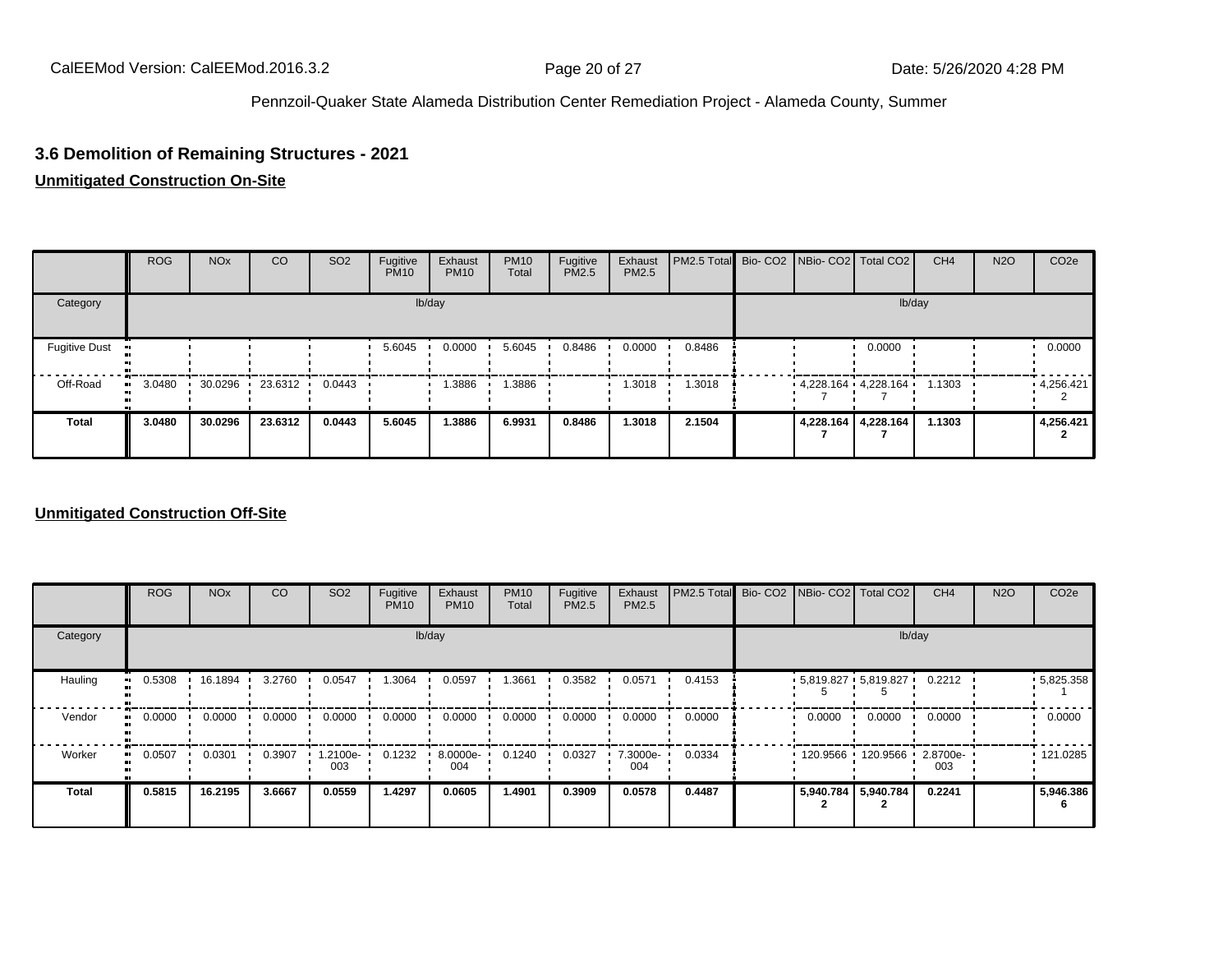# **3.6 Demolition of Remaining Structures - 2021**

#### **Mitigated Construction On-Site**

|                      | <b>ROG</b> | <b>NO<sub>x</sub></b> | CO        | SO <sub>2</sub> | Fugitive<br><b>PM10</b> | Exhaust<br><b>PM10</b> | <b>PM10</b><br>Total | Fugitive<br>PM2.5 | Exhaust<br>PM2.5 | PM2.5 Total Bio- CO2 NBio- CO2 Total CO2 |        |                         |                     | CH <sub>4</sub> | <b>N2O</b> | CO <sub>2e</sub> |
|----------------------|------------|-----------------------|-----------|-----------------|-------------------------|------------------------|----------------------|-------------------|------------------|------------------------------------------|--------|-------------------------|---------------------|-----------------|------------|------------------|
| Category             |            |                       |           |                 |                         | lb/day                 |                      |                   |                  |                                          |        |                         | lb/day              |                 |            |                  |
| <b>Fugitive Dust</b> |            |                       |           |                 | 2.5220                  | 0.0000                 | 2.5220               | 0.3819            | 0.0000           | 0.3819                                   |        |                         | 0.0000              |                 |            | 0.0000           |
| Off-Road             | 3.0480<br> | 30.0296               | 23.6312 · | 0.0443          |                         | .3886                  | .3886                |                   | 1.3018           | 1.3018                                   | 0.0000 | $4,228.164$ $4,228.164$ |                     | 1.1303          |            | 4,256.421        |
| <b>Total</b>         | 3.0480     | 30.0296               | 23.6312   | 0.0443          | 2.5220                  | 1.3886                 | 3.9106               | 0.3819            | 1.3018           | 1.6837                                   | 0.0000 |                         | 4,228.164 4,228.164 | 1.1303          |            | 4,256.421        |

#### **Mitigated Construction Off-Site**

|                            | <b>ROG</b> | <b>NO<sub>x</sub></b> | CO     | SO <sub>2</sub> | Fugitive<br><b>PM10</b> | Exhaust<br><b>PM10</b> | <b>PM10</b><br>Total | Fugitive<br><b>PM2.5</b> | Exhaust<br>PM2.5 | PM2.5 Total |           | Bio- CO2   NBio- CO2   Total CO2 | CH <sub>4</sub> | <b>N2O</b> | CO <sub>2e</sub>  |
|----------------------------|------------|-----------------------|--------|-----------------|-------------------------|------------------------|----------------------|--------------------------|------------------|-------------|-----------|----------------------------------|-----------------|------------|-------------------|
| Category                   |            |                       |        |                 |                         | lb/day                 |                      |                          |                  |             |           | lb/day                           |                 |            |                   |
| Hauling<br>$\bullet$       | 0.5308     | 16.1894               | 3.2760 | 0.0547          | 1.3064                  | 0.0597                 | 3661،                | 0.3582                   | 0.0571           | 0.4153      |           | $5,819.827$ $5,819.827$          | 0.2212          |            | $\cdot$ 5,825.358 |
| Vendor<br>$\bullet\bullet$ | 0.0000     | 0.0000                | 0.0000 | 0.0000          | 0.0000                  | 0.0000                 | 0.0000               | 0.0000                   | 0.0000           | 0.0000      | 0.0000    | 0.0000                           | 0.0000          |            | 0.0000            |
| Worker<br>$\bullet$        | 0.0507     | 0.0301                | 0.3907 | -2100e.<br>003  | 0.1232                  | 8.0000e-<br>004        | 0.1240               | 0.0327                   | 7.3000e-<br>004  | 0.0334      | 120.9566  | 120.9566 ·                       | 2.8700e-<br>003 |            | .121.0285         |
| <b>Total</b>               | 0.5815     | 16.2195               | 3.6667 | 0.0559          | 1.4297                  | 0.0605                 | 1.4901               | 0.3909                   | 0.0578           | 0.4487      | 5,940.784 | 5,940.784                        | 0.2241          |            | 5,946.386         |

# **4.0 Operational Detail - Mobile**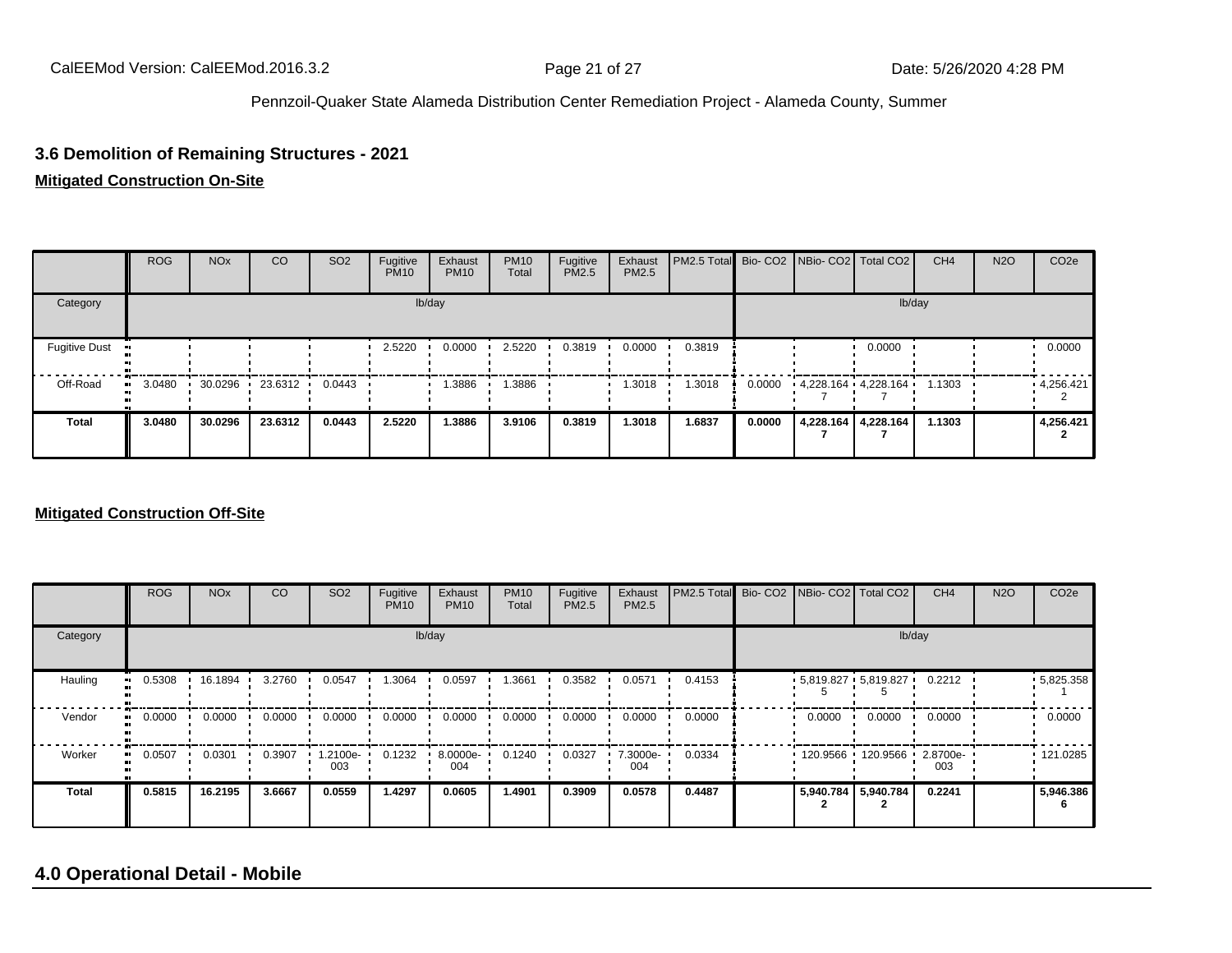# **4.1 Mitigation Measures Mobile**

|             | <b>ROG</b> | <b>NO<sub>x</sub></b> | CO     | SO <sub>2</sub> | Fugitive<br><b>PM10</b> | Exhaust<br><b>PM10</b> | <b>PM10</b><br>Total | Fugitive<br><b>PM2.5</b> | Exhaust<br><b>PM2.5</b> | <b>PM2.5 Total</b> Bio- CO2 NBio- CO2   Total CO2 |        |        | CH <sub>4</sub> | <b>N2O</b> | CO <sub>2e</sub> |
|-------------|------------|-----------------------|--------|-----------------|-------------------------|------------------------|----------------------|--------------------------|-------------------------|---------------------------------------------------|--------|--------|-----------------|------------|------------------|
| Category    |            |                       |        |                 |                         | lb/day                 |                      |                          |                         | lb/day                                            |        |        |                 |            |                  |
| Mitigated   | 0.0000     | 0.0000                | 0.0000 | 0.0000          | 0.0000                  | 0.0000                 | 0.0000               | 0.0000                   | 0.0000                  | 0.0000                                            | 0.0000 | 0.0000 | 0.0000          |            | 0.0000           |
| Unmitigated | 0.0000     | 0.0000                | 0.0000 | 0.0000          | 0.0000                  | 0.0000                 | 0.0000               | 0.0000                   | 0.0000                  | 0.0000                                            | 0.0000 | 0.0000 | 0.0000          |            | 0.0000           |

# **4.2 Trip Summary Information**

|                        |         | Average Daily Trip Rate |        | Unmitigated       | Mitigated         |
|------------------------|---------|-------------------------|--------|-------------------|-------------------|
| Land Use               | Weekday | Saturday                | Sunday | <b>Annual VMT</b> | <b>Annual VMT</b> |
| General Heavy Industry | 0.00    | 0.00                    | 0.00   |                   |                   |
| Total                  | 0.00    | 0.00                    | 0.00   |                   |                   |

# **4.3 Trip Type Information**

|                        |            | <b>Miles</b> |                                                            |       | Trip % |       |         | Trip Purpose %  |         |
|------------------------|------------|--------------|------------------------------------------------------------|-------|--------|-------|---------|-----------------|---------|
| Land Use               | H-W or C-W |              | H-S or C-C H + O or C-NW H-W or C-W H-S or C-C H-O or C-NW |       |        |       | Primary | <b>Diverted</b> | Pass-by |
| General Heavy Industry | 9.50       | 7.30         | 7.30                                                       | 59.00 | 28.00  | 13.00 | 92      |                 |         |

# **4.4 Fleet Mix**

| Land Use               | LDA      | LDT <sup>.</sup> | _DT <sub>2</sub> | <b>MDV</b> | LHD <sup>1</sup> | LHD <sub>2</sub> | <b>MHD</b> | <b>HHD</b> | OBUS     | <b>UBUS</b> | <b>MCY</b> | <b>SBUS</b> | MH       |
|------------------------|----------|------------------|------------------|------------|------------------|------------------|------------|------------|----------|-------------|------------|-------------|----------|
| General Heavy Industry | 0.559358 | 0.040058         | 0.190549         | 0.109335   | 0.016678         | 0.005213         | 0.023344   | 0.044042   | 0.002152 | 0.002669    | 0.005545   | 0.000316    | 0.000739 |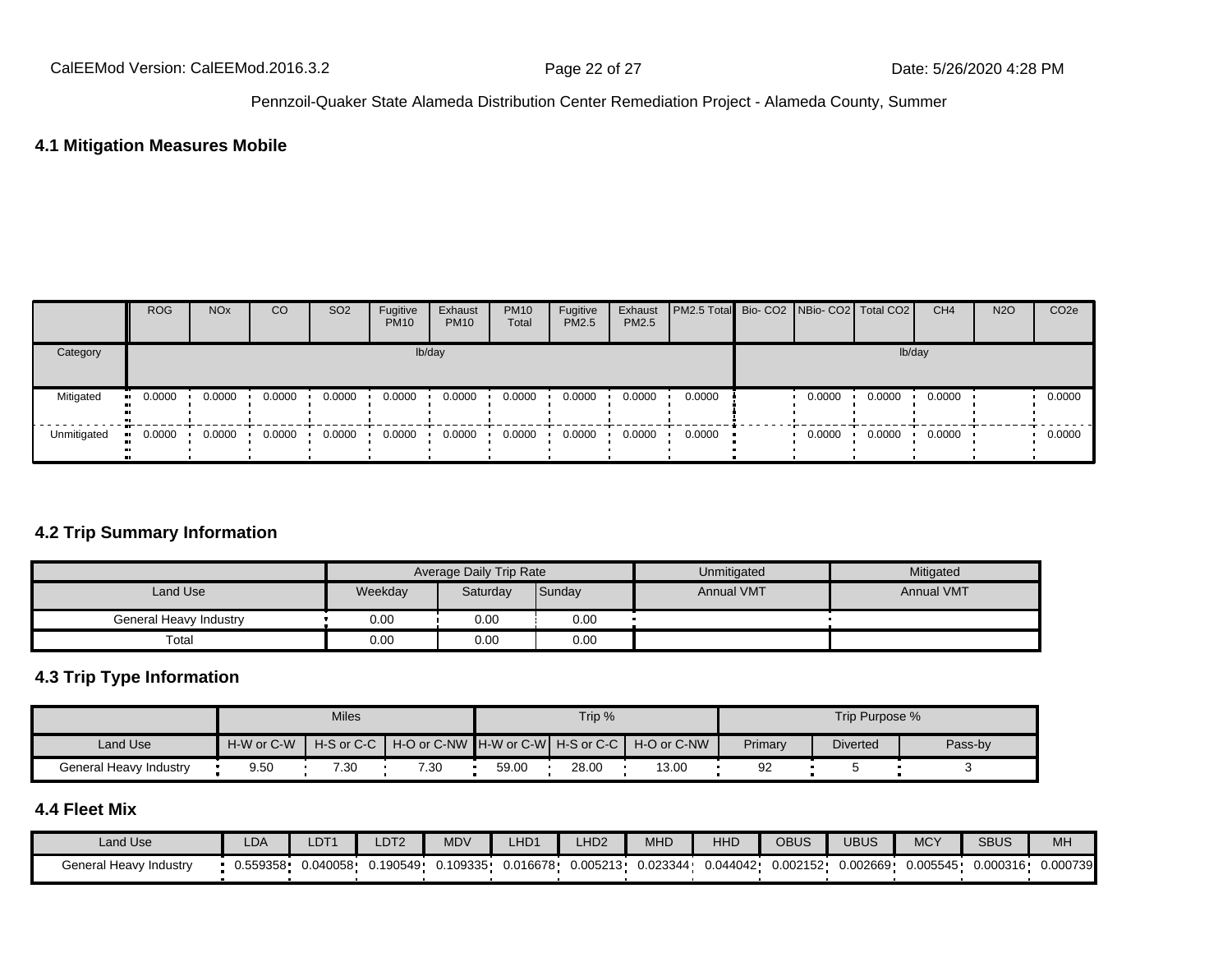### **5.0 Energy Detail**

Historical Energy Use: N

### **5.1 Mitigation Measures Energy**

|                           | <b>ROG</b>           | <b>NO<sub>x</sub></b> | CO     | SO <sub>2</sub>                 | Fugitive<br><b>PM10</b> | Exhaust<br><b>PM10</b> | <b>PM10</b><br>Total | Fugitive<br><b>PM2.5</b> | Exhaust<br>PM2.5 | PM2.5<br>Total | Bio- CO2   NBio- CO2   Total CO2 |        | CH <sub>4</sub> | <b>N2O</b> | CO <sub>2e</sub> |
|---------------------------|----------------------|-----------------------|--------|---------------------------------|-------------------------|------------------------|----------------------|--------------------------|------------------|----------------|----------------------------------|--------|-----------------|------------|------------------|
| Category                  |                      |                       |        |                                 |                         | lb/day                 |                      |                          |                  |                |                                  | lb/day |                 |            |                  |
| NaturalGas<br>Mitigated   | 0.1306               | .1873                 | 0.9973 | $\cdot$ 7.1200e- $\cdot$<br>003 |                         | 0.0902                 | 0.0902               |                          | 0.0902           | 0.0902         | $1,424.738$ $1,424.738$          |        | 0.0273          | 0.0261     | 1,433.204        |
| NaturalGas<br>Unmitigated | 0.1306<br><b>ALC</b> | .1873                 | 0.9973 | $.7.1200e -$<br>003             |                         | 0.0902                 | 0.0902               |                          | 0.0902           | 0.0902         | $1,424.738$ $1,424.738$          |        | 0.0273          | 0.0261     | 1,433.204        |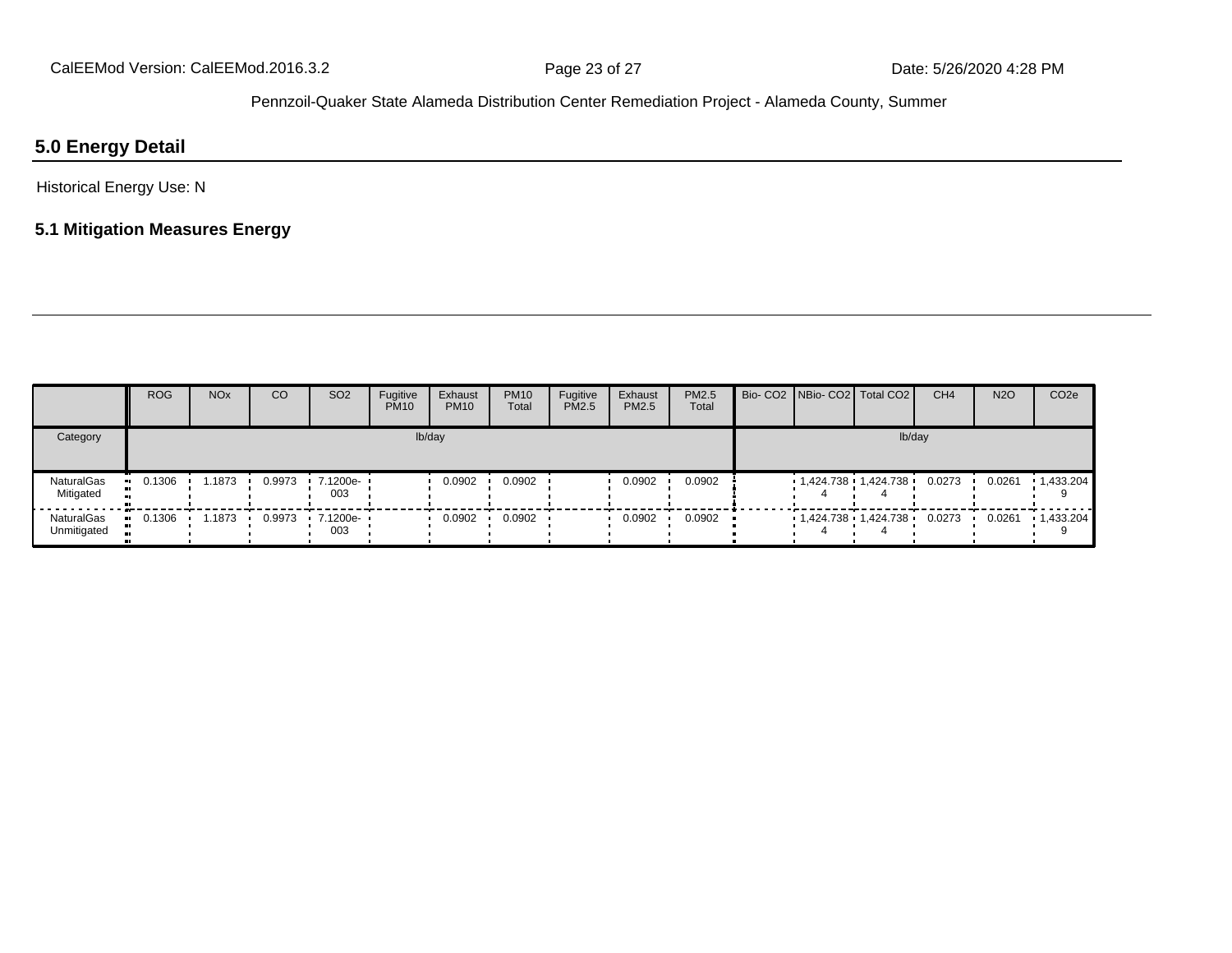# **5.2 Energy by Land Use - NaturalGas**

### **Unmitigated**

|                           | NaturalGa<br>s Use | <b>ROG</b> | <b>NO<sub>x</sub></b> | CO     | SO <sub>2</sub> | Fugitive<br><b>PM10</b> | Exhaust<br><b>PM10</b> | <b>PM10</b><br>Total | Fugitive<br>PM2.5 | Exhaust<br>PM2.5 | <b>PM2.5 Total</b> Bio- CO2 NBio- CO2 Total CO2 |  |                             | CH <sub>4</sub> | <b>N2O</b> | CO <sub>2e</sub>  |
|---------------------------|--------------------|------------|-----------------------|--------|-----------------|-------------------------|------------------------|----------------------|-------------------|------------------|-------------------------------------------------|--|-----------------------------|-----------------|------------|-------------------|
| Land Use                  | kBTU/yr            |            |                       |        |                 |                         | lb/day                 |                      |                   |                  |                                                 |  | lb/day                      |                 |            |                   |
| General Heavy<br>Industry | 12110.3            | 0.1306     | .1873                 | 0.9973 | 7.1200e-<br>003 |                         | 0.0902                 | 0.0902               |                   | 0.0902           | 0.0902                                          |  | $1,424.738$ $1,424.738$ $1$ | 0.0273          | 0.0261     | $\cdot$ 1,433.204 |
| <b>Total</b>              |                    | 0.1306     | .1873                 | 0.9973 | 7.1200e-<br>003 |                         | 0.0902                 | 0.0902               |                   | 0.0902           | 0.0902                                          |  | 1,424.738   1,424.738       | 0.0273          | 0.0261     | 1,433.204         |

#### **Mitigated**

|                           | NaturalGa<br>s Use | <b>ROG</b> | <b>NO<sub>x</sub></b> | CO     | SO <sub>2</sub> | Fugitive<br><b>PM10</b> | Exhaust<br><b>PM10</b> | <b>PM10</b><br>Total | Fugitive<br><b>PM2.5</b> | Exhaust<br>PM2.5 | PM2.5<br>Total |  | Bio- CO2 NBio- CO2   Total CO2 | CH <sub>4</sub> | <b>N2O</b> | CO <sub>2e</sub>  |
|---------------------------|--------------------|------------|-----------------------|--------|-----------------|-------------------------|------------------------|----------------------|--------------------------|------------------|----------------|--|--------------------------------|-----------------|------------|-------------------|
| Land Use                  | kBTU/yr            |            |                       |        |                 |                         | lb/day                 |                      |                          |                  |                |  | lb/day                         |                 |            |                   |
| General Heavy<br>Industry | 12.1103            | 0.1306     | 1.1873                | 0.9973 | 7.1200e-<br>003 |                         | 0.0902                 | 0.0902               |                          | 0.0902           | 0.0902         |  | 1,424.738 1,424.738            | 0.0273          | 0.0261     | $\cdot$ 1,433.204 |
| Total                     |                    | 0.1306     | 1.1873                | 0.9973 | 7.1200e-<br>003 |                         | 0.0902                 | 0.0902               |                          | 0.0902           | 0.0902         |  | 1,424.738   1,424.738          | 0.0273          | 0.0261     | 1,433.204         |

# **6.0 Area Detail**

**6.1 Mitigation Measures Area**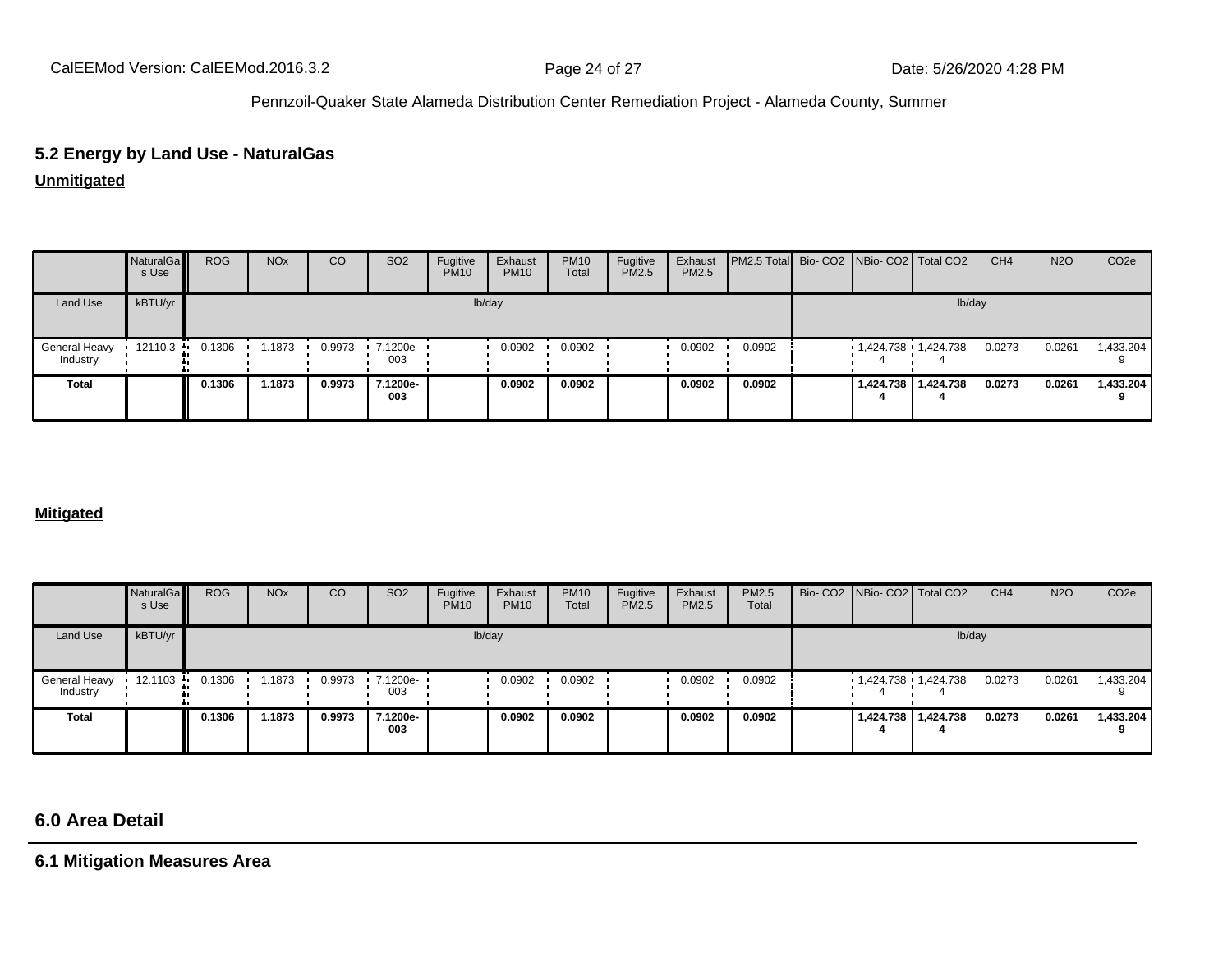|                  | <b>ROG</b> | <b>NO<sub>x</sub></b>   | CO     | SO <sub>2</sub> | Fugitive<br><b>PM10</b> | Exhaust<br><b>PM10</b> | <b>PM10</b><br>Total | Fugitive<br>PM2.5 | Exhaust<br>PM2.5 | PM2.5 Total Bio- CO2 NBio- CO2 Total CO2 |        |        | CH <sub>4</sub> | <b>N2O</b> | CO <sub>2e</sub> |
|------------------|------------|-------------------------|--------|-----------------|-------------------------|------------------------|----------------------|-------------------|------------------|------------------------------------------|--------|--------|-----------------|------------|------------------|
| Category         |            |                         |        |                 |                         | lb/day                 |                      |                   |                  |                                          |        | lb/day |                 |            |                  |
| Mitigated        | $-4.3340$  | $.7000e-$<br>004        | 0.0183 | 0.0000          |                         | 7.0000e-<br>005        | 7.0000e-<br>005      |                   | 7.0000e-<br>005  | 7.0000e-<br>005                          | 0.0391 | 0.0391 | 1.0000e-<br>004 |            | 0.0417           |
| Unmitigated<br>ш | 4.3340     | $\cdot$ 1.7000e-<br>004 | 0.0183 | 0.0000          |                         | .70000e.<br>005        | 7.0000e-<br>005      |                   | 7.0000e-<br>005  | 7.0000e-<br>005                          | 0.0391 | 0.0391 | 1.0000e-<br>004 |            | 0.0417           |

### **6.2 Area by SubCategory**

**Unmitigated**

|                          | <b>ROG</b>      | <b>NO<sub>x</sub></b> | CO     | SO <sub>2</sub> | Fugitive<br><b>PM10</b> | Exhaust<br><b>PM10</b>  | <b>PM10</b><br>Total | Fugitive<br>PM2.5 | Exhaust<br>PM2.5 | PM2.5 Total Bio- CO2 NBio- CO2 Total CO2 |        |        | CH <sub>4</sub> | <b>N2O</b> | CO <sub>2e</sub> |
|--------------------------|-----------------|-----------------------|--------|-----------------|-------------------------|-------------------------|----------------------|-------------------|------------------|------------------------------------------|--------|--------|-----------------|------------|------------------|
| SubCategory              |                 |                       |        |                 | lb/day                  |                         |                      |                   |                  |                                          |        | lb/day |                 |            |                  |
| Architectural<br>Coating | 0.5103          |                       |        |                 |                         | 0.0000                  | 0.0000               |                   | 0.0000           | 0.0000                                   |        | 0.0000 |                 |            | 0.0000           |
| Consumer<br>Products     | 3.8220          |                       |        |                 |                         | 0.0000                  | 0.0000               |                   | 0.0000           | 0.0000                                   |        | 0.0000 |                 |            | 0.0000           |
| Landscaping              | 1.7100e-<br>003 | 1.7000e-<br>004       | 0.0183 | 0.0000          |                         | $\cdot$ 7.0000e-<br>005 | 7.0000e-<br>005      |                   | 7.0000e-<br>005  | 7.0000e-<br>005                          | 0.0391 | 0.0391 | 1.0000e-<br>004 |            | 0.0417           |
| <b>Total</b>             | 4.3339          | 1.7000e-<br>004       | 0.0183 | 0.0000          |                         | 7.0000e-<br>005         | 7.0000e-<br>005      |                   | 7.0000e-<br>005  | 7.0000e-<br>005                          | 0.0391 | 0.0391 | 1.0000e-<br>004 |            | 0.0417           |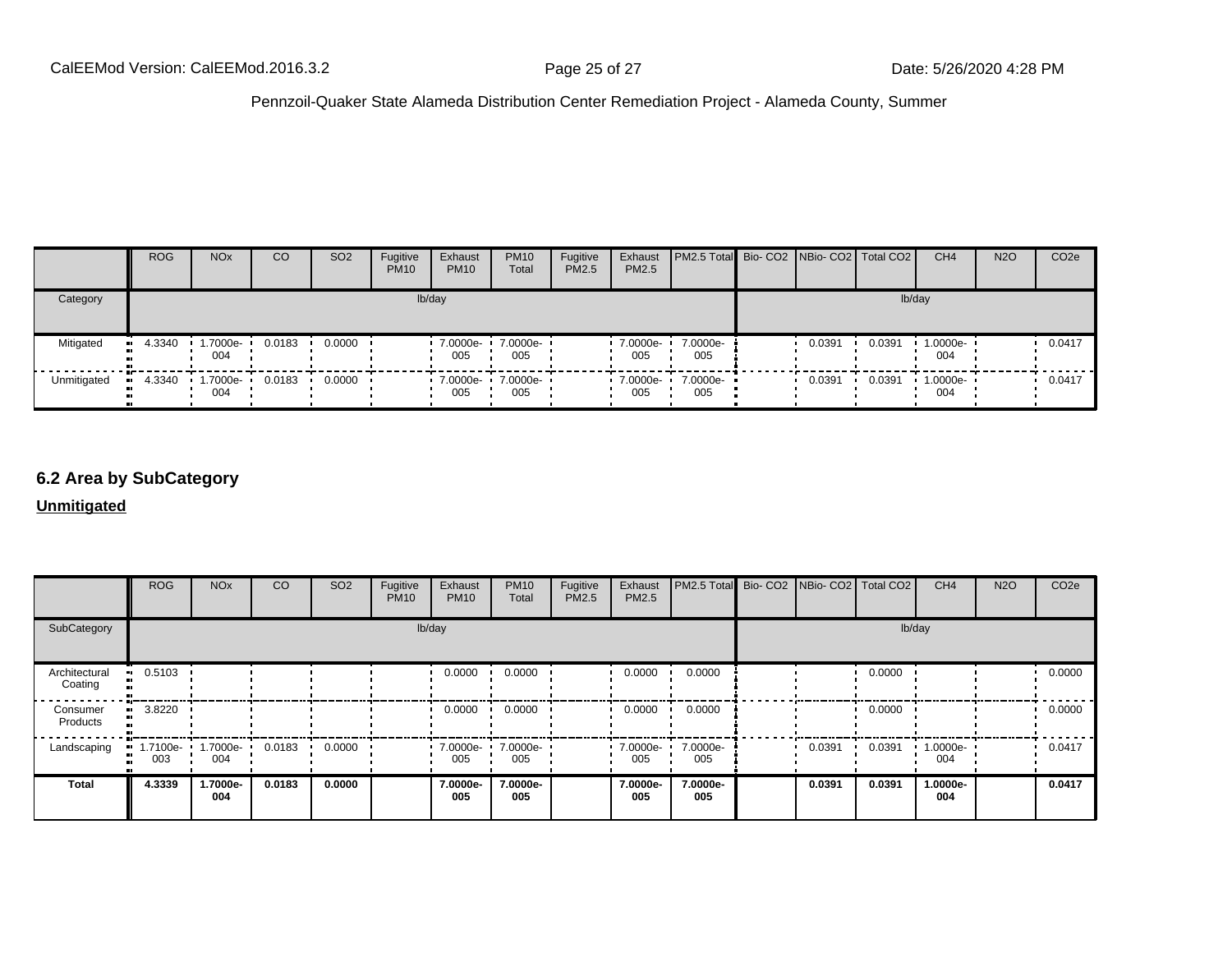### **6.2 Area by SubCategory**

**Mitigated**

|                          | <b>ROG</b>            | <b>NO<sub>x</sub></b> | CO     | SO <sub>2</sub> | Fugitive<br><b>PM10</b> | Exhaust<br><b>PM10</b> | <b>PM10</b><br>Total | Fugitive<br>PM2.5 | Exhaust<br><b>PM2.5</b> | PM2.5 Total Bio- CO2 NBio- CO2   Total CO2 |        |        | CH <sub>4</sub> | <b>N2O</b> | CO <sub>2e</sub> |
|--------------------------|-----------------------|-----------------------|--------|-----------------|-------------------------|------------------------|----------------------|-------------------|-------------------------|--------------------------------------------|--------|--------|-----------------|------------|------------------|
| SubCategory              |                       |                       |        |                 |                         | lb/day                 |                      |                   |                         |                                            |        |        | lb/day          |            |                  |
| Architectural<br>Coating | $\blacksquare$ 0.5103 |                       |        |                 |                         | 0.0000                 | 0.0000               |                   | 0.0000                  | 0.0000                                     |        | 0.0000 |                 |            | 0.0000           |
| Consumer<br>Products     | 3.8220                |                       |        |                 |                         | 0.0000                 | 0.0000               |                   | 0.0000                  | 0.0000                                     |        | 0.0000 |                 |            | 0.0000           |
| Landscaping              | 1.7100e-<br>003       | 1.7000e-<br>004       | 0.0183 | 0.0000          |                         | 7.0000e-<br>005        | 7.0000e-<br>005      |                   | 7.0000e-<br>005         | 7.0000e-<br>005                            | 0.0391 | 0.0391 | 1.0000e-<br>004 |            | 0.0417           |
| <b>Total</b>             | 4.3339                | 1.7000e-<br>004       | 0.0183 | 0.0000          |                         | 7.0000e-<br>005        | 7.0000e-<br>005      |                   | 7.0000e-<br>005         | 7.0000e-<br>005                            | 0.0391 | 0.0391 | 1.0000e-<br>004 |            | 0.0417           |

### **7.0 Water Detail**

**7.1 Mitigation Measures Water**

### **8.0 Waste Detail**

#### **8.1 Mitigation Measures Waste**

### **9.0 Operational Offroad**

| Eauipment Tvpe | Number | Hours/Day | Davs/Year | Power<br>Horse F | $\cdot$ $-$<br>Load Factor | -<br>Fuel<br>Type |
|----------------|--------|-----------|-----------|------------------|----------------------------|-------------------|

# **10.0 Stationary Equipment**

**Fire Pumps and Emergency Generators**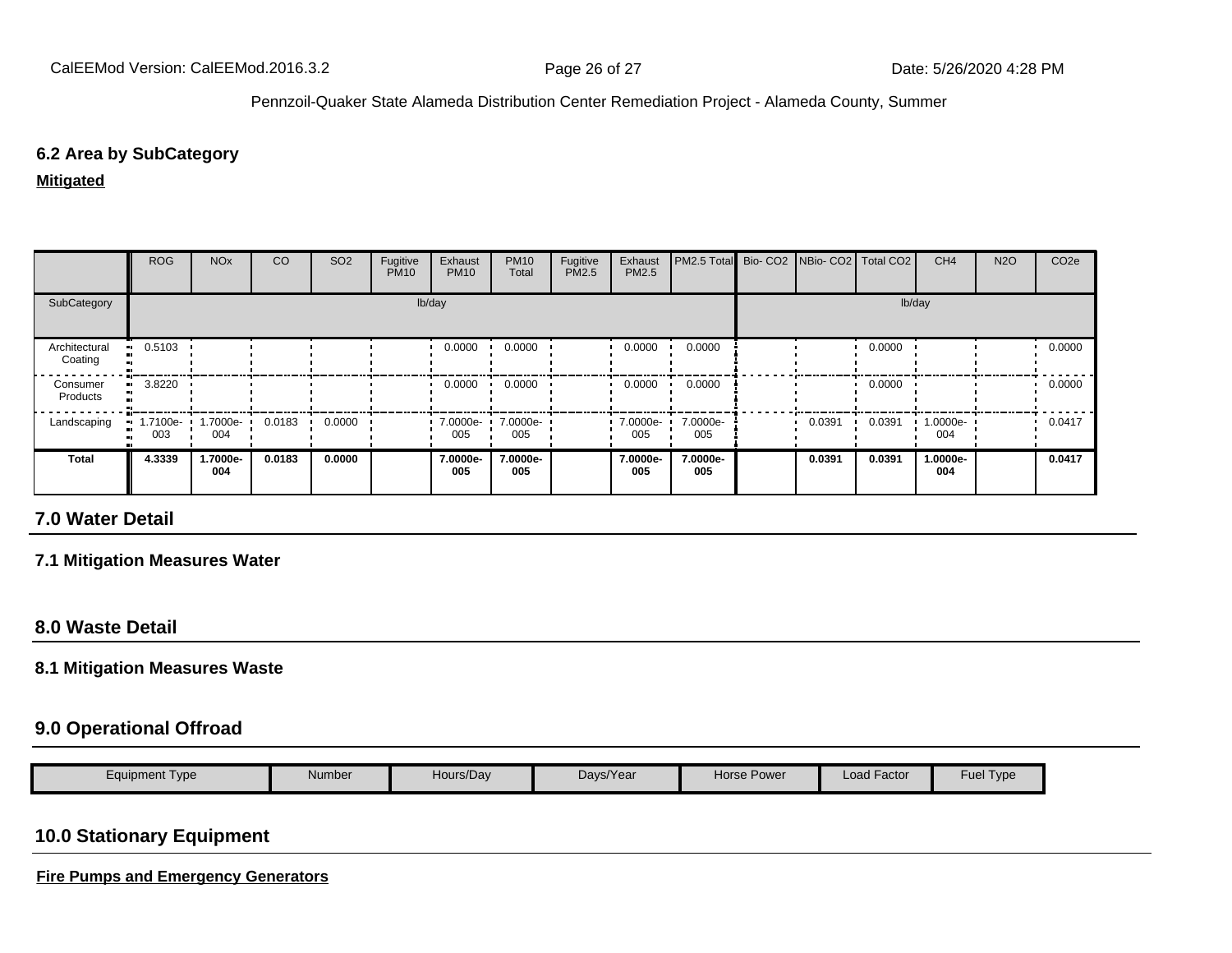| <b>Equipment Type</b>         | Number | Hours/Day      | Hours/Year      | <b>Horse Power</b>   | Load Factor | Fuel Type |
|-------------------------------|--------|----------------|-----------------|----------------------|-------------|-----------|
| <b>Boilers</b>                |        |                |                 |                      |             |           |
| <b>Equipment Type</b>         | Number | Heat Input/Day | Heat Input/Year | <b>Boiler Rating</b> | Fuel Type   |           |
| <b>User Defined Equipment</b> |        |                |                 |                      |             |           |
| <b>Equipment Type</b>         | Number |                |                 |                      |             |           |
| 11.0 Vegetation               |        |                |                 |                      |             |           |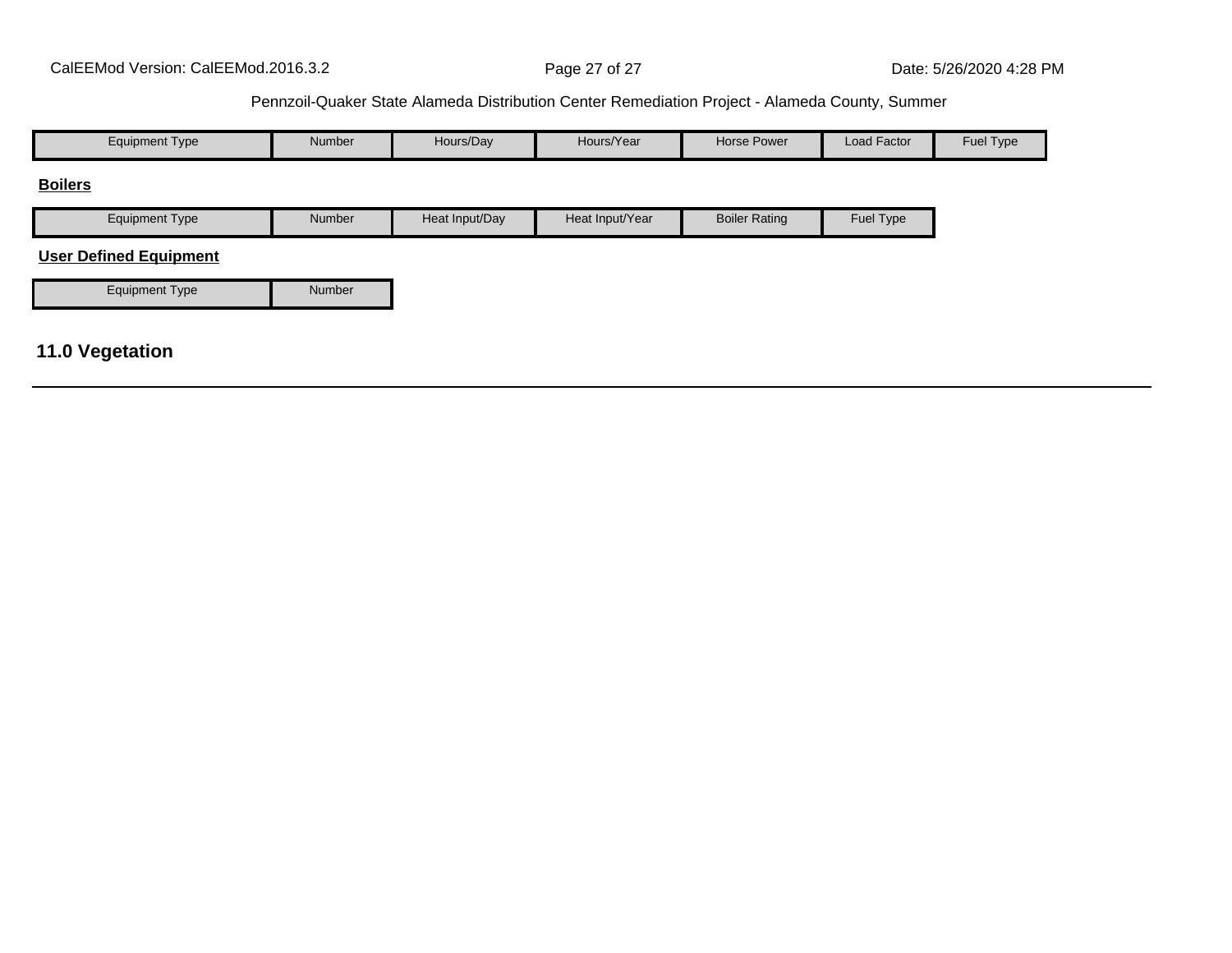### **Pennzoil-Quaker State Alameda Distribution Center Remediation Project**

**Alameda County, Winter**

### **1.0 Project Characteristics**

### **1.1 Land Usage**

| <b>Land Uses</b>       | Size   | Metric   | Lot Acreage                         | <b>Floor Surface Area</b> | Population |
|------------------------|--------|----------|-------------------------------------|---------------------------|------------|
| General Heavy Industry | 178.60 | 1000sqft | $\overline{A}$<br>$\mathbf{r}$ . IV | 178,596.00                |            |

### **1.2 Other Project Characteristics**

| <b>Urbanization</b>               | Urban                          | Wind Speed (m/s)                  | 2.2   | <b>Precipitation Freq (Days)</b>        | 63    |
|-----------------------------------|--------------------------------|-----------------------------------|-------|-----------------------------------------|-------|
| <b>Climate Zone</b>               | 5                              |                                   |       | <b>Operational Year</b>                 | 2021  |
| <b>Utility Company</b>            | Pacific Gas & Electric Company |                                   |       |                                         |       |
| <b>CO2 Intensity</b><br>(lb/MWhr) | 641.35                         | <b>CH4 Intensity</b><br>(lb/MWhr) | 0.029 | N <sub>2</sub> O Intensity<br>(lb/MWhr) | 0.006 |

#### **1.3 User Entered Comments & Non-Default Data**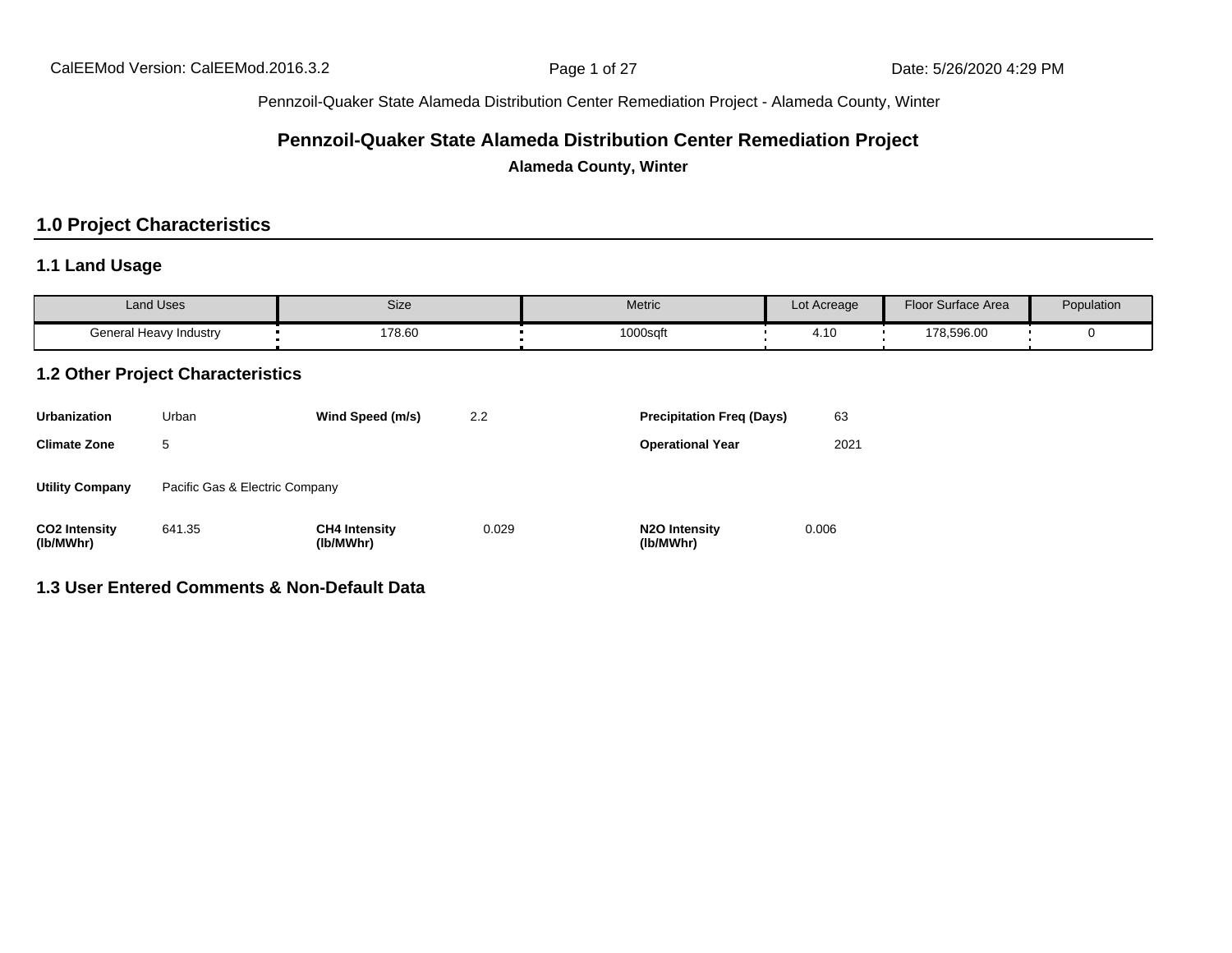Project Characteristics -

Land Use -

Construction Phase - Project-specific construction schedule. Demolition of remaining structures to be completed by a new property owner/developer, separate from the proposed Project. Analysis conservatively includes emissions from these demolition activities.

Off-road Equipment - demobilization involves transport of construction equipment off Project site. No operation of equipment would occur during Demobilization phase.

Off-road Equipment - Project specific construction equipment

Off-road Equipment - Project specific construction equipment

Off-road Equipment - Project specific construction equipment list

Off-road Equipment - Mobilization involves transport of construction equipment to Project site. No operation of equipment would occur during Mobilization phase.

Trips and VMT - Project specific trips and VMT

Demolition -

Grading - Project excavation and backfill

Vehicle Trips - No operation

Area Coating -

Energy Use - No operation

Water And Wastewater - No operation

Solid Waste - No operation

Construction Off-road Equipment Mitigation - Project BMP for fugutive dust control

| <b>Table Name</b>    | <b>Column Name</b> | Default Value | New Value |
|----------------------|--------------------|---------------|-----------|
| tblConstructionPhase | <b>NumDays</b>     | 20.00         | 40.00     |
| tblConstructionPhase | <b>NumDays</b>     | 8.00          | 50.00     |
| tblConstructionPhase | <b>NumDays</b>     | 20.00         | 21.00     |
| tblEnergyUse         | <b>T24E</b>        | 1.21          | 0.00      |
| tblGrading           | AcresOfGrading     | 18.75         | 2.00      |
| tblGrading           | MaterialExported   | 0.00          | 11,400.00 |
| tblGrading           | MaterialImported   | 0.00          | 11,400.00 |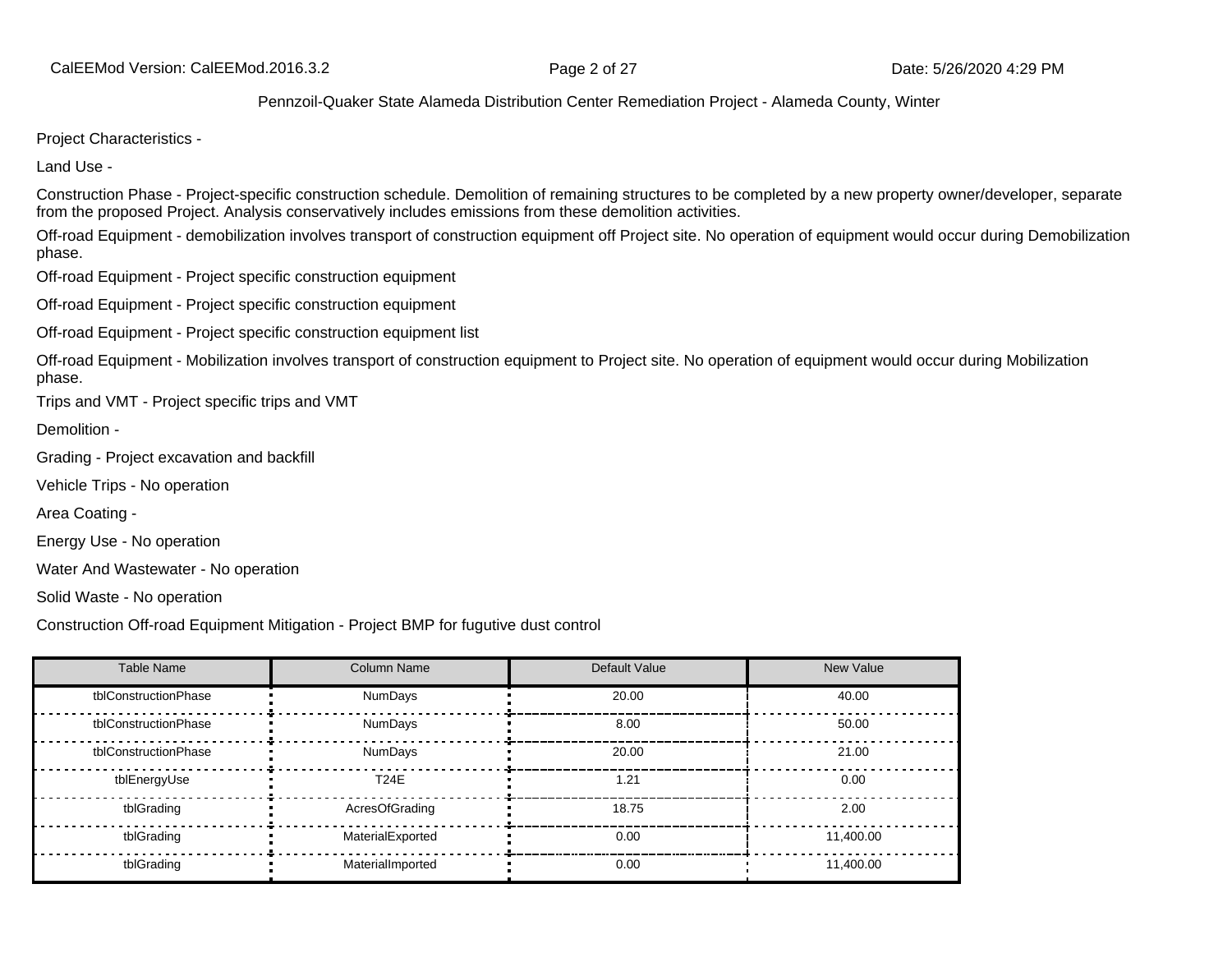| tblLandUse          | LandUseSquareFeet          | 178,600.00 | 178,596.00 |
|---------------------|----------------------------|------------|------------|
| tblOffRoadEquipment | OffRoadEquipmentUnitAmount | 1.00       | 3.00       |
| tblOffRoadEquipment | OffRoadEquipmentUnitAmount | 2.00       | 1.00       |
| tblOffRoadEquipment | OffRoadEquipmentUnitAmount | 2.00       | 1.00       |
| tblOffRoadEquipment | OffRoadEquipmentUnitAmount | 3.00       | 1.00       |
| tblOffRoadEquipment | OffRoadEquipmentUnitAmount | 0.00       | 1.00       |
| tblOffRoadEquipment | OffRoadEquipmentUnitAmount | 0.00       | 1.00       |
| tblOffRoadEquipment | OffRoadEquipmentUnitAmount | 0.00       | 1.00       |
| tblOffRoadEquipment | OffRoadEquipmentUnitAmount | 0.00       | 1.00       |
| tblOffRoadEquipment | OffRoadEquipmentUnitAmount | 0.00       | 1.00       |
| tblOffRoadEquipment | OffRoadEquipmentUnitAmount | 0.00       | 1.00       |
| tblOffRoadEquipment | OffRoadEquipmentUnitAmount | 0.00       | 1.00       |
| tblOffRoadEquipment | OffRoadEquipmentUnitAmount | 0.00       | 1.00       |
| tblOffRoadEquipment | OffRoadEquipmentUnitAmount | 0.00       | 1.00       |
| tblOffRoadEquipment | OffRoadEquipmentUnitAmount | 0.00       | 2.00       |
| tblOffRoadEquipment | OffRoadEquipmentUnitAmount | 0.00       | 2.00       |
| tblOffRoadEquipment | OffRoadEquipmentUnitAmount | 0.00       | 2.00       |
| tblOffRoadEquipment | OffRoadEquipmentUnitAmount | 0.00       | 1.00       |
| tblOffRoadEquipment | OffRoadEquipmentUnitAmount | 0.00       | 1.00       |
| tblOffRoadEquipment | OffRoadEquipmentUnitAmount | 0.00       | 1.00       |
| tblOffRoadEquipment | OffRoadEquipmentUnitAmount | 0.00       | 1.00       |
| tblOffRoadEquipment | OffRoadEquipmentUnitAmount | 0.00       | 1.00       |
| tblOffRoadEquipment | OffRoadEquipmentUnitAmount | 0.00       | 2.00       |
| tblOffRoadEquipment | OffRoadEquipmentUnitAmount | 0.00       | 2.00       |
| tblOffRoadEquipment | OffRoadEquipmentUnitAmount | 0.00       | 2.00       |
| tblOffRoadEquipment | OffRoadEquipmentUnitAmount | 0.00       | 1.00       |
| tblOffRoadEquipment | OffRoadEquipmentUnitAmount | 0.00       | 1.00       |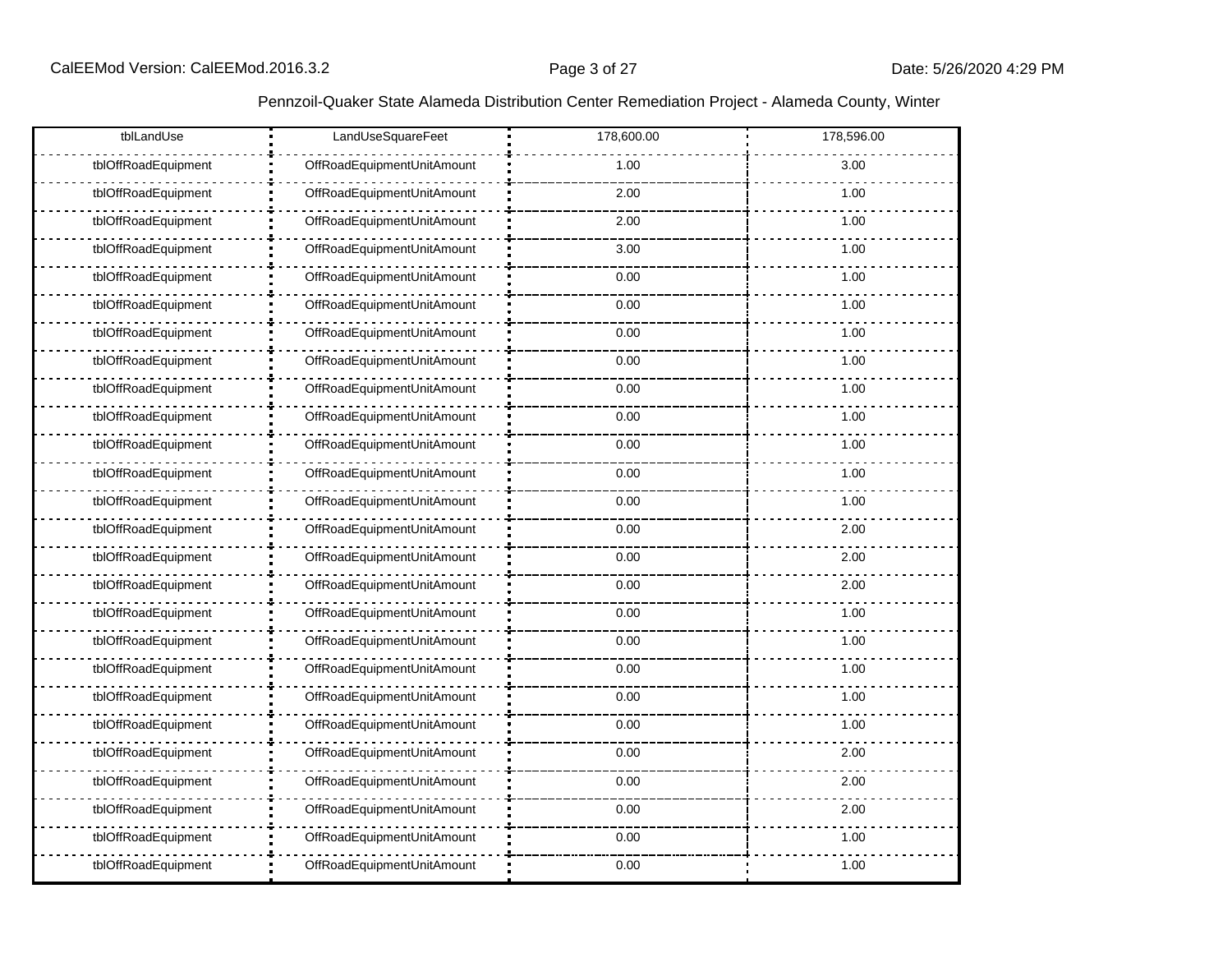| tblOffRoadEquipment<br>OffRoadEquipmentUnitAmount<br>0.00<br>1.00<br>tblOffRoadEquipment<br>OffRoadEquipmentUnitAmount<br>0.00<br>1.00<br>tblOffRoadEquipment<br>OffRoadEquipmentUnitAmount<br>0.00<br>1.00<br>tblOffRoadEquipment<br>OffRoadEquipmentUnitAmount<br>0.00<br>1.00<br>tblOffRoadEquipment<br>OffRoadEquipmentUnitAmount<br>1.00<br>0.00<br>OffRoadEquipmentUnitAmount<br>tblOffRoadEquipment<br>0.00<br>1.00<br>tblOffRoadEquipment<br>PhaseName<br><b>Limited Demolition and AST Removal</b><br>Excavation, Dewatering, Backfilling,<br>tblOffRoadEquipment<br>PhaseName<br>and Grading<br>Demolition of Remaining Structures<br>tblOffRoadEquipment<br>PhaseName<br>tblOffRoadEquipment<br>PhaseName<br><b>Limited Demolition and AST Removal</b><br>tblOffRoadEquipment<br>PhaseName<br>Excavation, Dewatering, Backfilling,<br>and Grading<br><b>Demolition of Remaining Structures</b><br>tblOffRoadEquipment<br>PhaseName<br>tblOffRoadEquipment<br>PhaseName<br>Limited Demolition and AST Removal<br>tblOffRoadEquipment<br>PhaseName<br>Excavation, Dewatering, Backfilling,<br>and Grading<br>tblOffRoadEquipment<br>PhaseName<br>Demolition of Remaining Structures<br>tblOffRoadEquipment<br>PhaseName<br>Limited Demolition and AST Removal<br>tblOffRoadEquipment<br>PhaseName<br>Excavation, Dewatering, Backfilling,<br>and Grading<br>tblOffRoadEquipment<br>PhaseName<br>Demolition of Remaining Structures<br>tblOffRoadEquipment<br>PhaseName<br>Limited Demolition and AST Removal<br>tblOffRoadEquipment<br>PhaseName<br>Demolition of Remaining Structures<br>PhaseName<br>tblOffRoadEquipment<br>Limited Demolition and AST Removal<br>tblOffRoadEquipment<br>PhaseName<br>Excavation, Dewatering, Backfilling,<br>and Grading<br>tblOffRoadEquipment<br>PhaseName<br>Demolition of Remaining Structures<br>PhaseName<br>tblOffRoadEquipment<br>Limited Demolition and AST Remova<br>tblOffRoadEquipment<br>PhaseName<br>Excavation, Dewatering, Backfilling,<br>and Grading<br>tblOffRoadEquipment<br>PhaseName<br>Demolition of Remaining Structures |  |  |
|----------------------------------------------------------------------------------------------------------------------------------------------------------------------------------------------------------------------------------------------------------------------------------------------------------------------------------------------------------------------------------------------------------------------------------------------------------------------------------------------------------------------------------------------------------------------------------------------------------------------------------------------------------------------------------------------------------------------------------------------------------------------------------------------------------------------------------------------------------------------------------------------------------------------------------------------------------------------------------------------------------------------------------------------------------------------------------------------------------------------------------------------------------------------------------------------------------------------------------------------------------------------------------------------------------------------------------------------------------------------------------------------------------------------------------------------------------------------------------------------------------------------------------------------------------------------------------------------------------------------------------------------------------------------------------------------------------------------------------------------------------------------------------------------------------------------------------------------------------------------------------------------------------------------------------------------------------------------------------------------------------------------------------------------------------------------------------------------|--|--|
|                                                                                                                                                                                                                                                                                                                                                                                                                                                                                                                                                                                                                                                                                                                                                                                                                                                                                                                                                                                                                                                                                                                                                                                                                                                                                                                                                                                                                                                                                                                                                                                                                                                                                                                                                                                                                                                                                                                                                                                                                                                                                              |  |  |
|                                                                                                                                                                                                                                                                                                                                                                                                                                                                                                                                                                                                                                                                                                                                                                                                                                                                                                                                                                                                                                                                                                                                                                                                                                                                                                                                                                                                                                                                                                                                                                                                                                                                                                                                                                                                                                                                                                                                                                                                                                                                                              |  |  |
|                                                                                                                                                                                                                                                                                                                                                                                                                                                                                                                                                                                                                                                                                                                                                                                                                                                                                                                                                                                                                                                                                                                                                                                                                                                                                                                                                                                                                                                                                                                                                                                                                                                                                                                                                                                                                                                                                                                                                                                                                                                                                              |  |  |
|                                                                                                                                                                                                                                                                                                                                                                                                                                                                                                                                                                                                                                                                                                                                                                                                                                                                                                                                                                                                                                                                                                                                                                                                                                                                                                                                                                                                                                                                                                                                                                                                                                                                                                                                                                                                                                                                                                                                                                                                                                                                                              |  |  |
|                                                                                                                                                                                                                                                                                                                                                                                                                                                                                                                                                                                                                                                                                                                                                                                                                                                                                                                                                                                                                                                                                                                                                                                                                                                                                                                                                                                                                                                                                                                                                                                                                                                                                                                                                                                                                                                                                                                                                                                                                                                                                              |  |  |
|                                                                                                                                                                                                                                                                                                                                                                                                                                                                                                                                                                                                                                                                                                                                                                                                                                                                                                                                                                                                                                                                                                                                                                                                                                                                                                                                                                                                                                                                                                                                                                                                                                                                                                                                                                                                                                                                                                                                                                                                                                                                                              |  |  |
|                                                                                                                                                                                                                                                                                                                                                                                                                                                                                                                                                                                                                                                                                                                                                                                                                                                                                                                                                                                                                                                                                                                                                                                                                                                                                                                                                                                                                                                                                                                                                                                                                                                                                                                                                                                                                                                                                                                                                                                                                                                                                              |  |  |
|                                                                                                                                                                                                                                                                                                                                                                                                                                                                                                                                                                                                                                                                                                                                                                                                                                                                                                                                                                                                                                                                                                                                                                                                                                                                                                                                                                                                                                                                                                                                                                                                                                                                                                                                                                                                                                                                                                                                                                                                                                                                                              |  |  |
|                                                                                                                                                                                                                                                                                                                                                                                                                                                                                                                                                                                                                                                                                                                                                                                                                                                                                                                                                                                                                                                                                                                                                                                                                                                                                                                                                                                                                                                                                                                                                                                                                                                                                                                                                                                                                                                                                                                                                                                                                                                                                              |  |  |
|                                                                                                                                                                                                                                                                                                                                                                                                                                                                                                                                                                                                                                                                                                                                                                                                                                                                                                                                                                                                                                                                                                                                                                                                                                                                                                                                                                                                                                                                                                                                                                                                                                                                                                                                                                                                                                                                                                                                                                                                                                                                                              |  |  |
|                                                                                                                                                                                                                                                                                                                                                                                                                                                                                                                                                                                                                                                                                                                                                                                                                                                                                                                                                                                                                                                                                                                                                                                                                                                                                                                                                                                                                                                                                                                                                                                                                                                                                                                                                                                                                                                                                                                                                                                                                                                                                              |  |  |
|                                                                                                                                                                                                                                                                                                                                                                                                                                                                                                                                                                                                                                                                                                                                                                                                                                                                                                                                                                                                                                                                                                                                                                                                                                                                                                                                                                                                                                                                                                                                                                                                                                                                                                                                                                                                                                                                                                                                                                                                                                                                                              |  |  |
|                                                                                                                                                                                                                                                                                                                                                                                                                                                                                                                                                                                                                                                                                                                                                                                                                                                                                                                                                                                                                                                                                                                                                                                                                                                                                                                                                                                                                                                                                                                                                                                                                                                                                                                                                                                                                                                                                                                                                                                                                                                                                              |  |  |
|                                                                                                                                                                                                                                                                                                                                                                                                                                                                                                                                                                                                                                                                                                                                                                                                                                                                                                                                                                                                                                                                                                                                                                                                                                                                                                                                                                                                                                                                                                                                                                                                                                                                                                                                                                                                                                                                                                                                                                                                                                                                                              |  |  |
|                                                                                                                                                                                                                                                                                                                                                                                                                                                                                                                                                                                                                                                                                                                                                                                                                                                                                                                                                                                                                                                                                                                                                                                                                                                                                                                                                                                                                                                                                                                                                                                                                                                                                                                                                                                                                                                                                                                                                                                                                                                                                              |  |  |
|                                                                                                                                                                                                                                                                                                                                                                                                                                                                                                                                                                                                                                                                                                                                                                                                                                                                                                                                                                                                                                                                                                                                                                                                                                                                                                                                                                                                                                                                                                                                                                                                                                                                                                                                                                                                                                                                                                                                                                                                                                                                                              |  |  |
|                                                                                                                                                                                                                                                                                                                                                                                                                                                                                                                                                                                                                                                                                                                                                                                                                                                                                                                                                                                                                                                                                                                                                                                                                                                                                                                                                                                                                                                                                                                                                                                                                                                                                                                                                                                                                                                                                                                                                                                                                                                                                              |  |  |
|                                                                                                                                                                                                                                                                                                                                                                                                                                                                                                                                                                                                                                                                                                                                                                                                                                                                                                                                                                                                                                                                                                                                                                                                                                                                                                                                                                                                                                                                                                                                                                                                                                                                                                                                                                                                                                                                                                                                                                                                                                                                                              |  |  |
|                                                                                                                                                                                                                                                                                                                                                                                                                                                                                                                                                                                                                                                                                                                                                                                                                                                                                                                                                                                                                                                                                                                                                                                                                                                                                                                                                                                                                                                                                                                                                                                                                                                                                                                                                                                                                                                                                                                                                                                                                                                                                              |  |  |
|                                                                                                                                                                                                                                                                                                                                                                                                                                                                                                                                                                                                                                                                                                                                                                                                                                                                                                                                                                                                                                                                                                                                                                                                                                                                                                                                                                                                                                                                                                                                                                                                                                                                                                                                                                                                                                                                                                                                                                                                                                                                                              |  |  |
|                                                                                                                                                                                                                                                                                                                                                                                                                                                                                                                                                                                                                                                                                                                                                                                                                                                                                                                                                                                                                                                                                                                                                                                                                                                                                                                                                                                                                                                                                                                                                                                                                                                                                                                                                                                                                                                                                                                                                                                                                                                                                              |  |  |
|                                                                                                                                                                                                                                                                                                                                                                                                                                                                                                                                                                                                                                                                                                                                                                                                                                                                                                                                                                                                                                                                                                                                                                                                                                                                                                                                                                                                                                                                                                                                                                                                                                                                                                                                                                                                                                                                                                                                                                                                                                                                                              |  |  |
|                                                                                                                                                                                                                                                                                                                                                                                                                                                                                                                                                                                                                                                                                                                                                                                                                                                                                                                                                                                                                                                                                                                                                                                                                                                                                                                                                                                                                                                                                                                                                                                                                                                                                                                                                                                                                                                                                                                                                                                                                                                                                              |  |  |
|                                                                                                                                                                                                                                                                                                                                                                                                                                                                                                                                                                                                                                                                                                                                                                                                                                                                                                                                                                                                                                                                                                                                                                                                                                                                                                                                                                                                                                                                                                                                                                                                                                                                                                                                                                                                                                                                                                                                                                                                                                                                                              |  |  |
|                                                                                                                                                                                                                                                                                                                                                                                                                                                                                                                                                                                                                                                                                                                                                                                                                                                                                                                                                                                                                                                                                                                                                                                                                                                                                                                                                                                                                                                                                                                                                                                                                                                                                                                                                                                                                                                                                                                                                                                                                                                                                              |  |  |
|                                                                                                                                                                                                                                                                                                                                                                                                                                                                                                                                                                                                                                                                                                                                                                                                                                                                                                                                                                                                                                                                                                                                                                                                                                                                                                                                                                                                                                                                                                                                                                                                                                                                                                                                                                                                                                                                                                                                                                                                                                                                                              |  |  |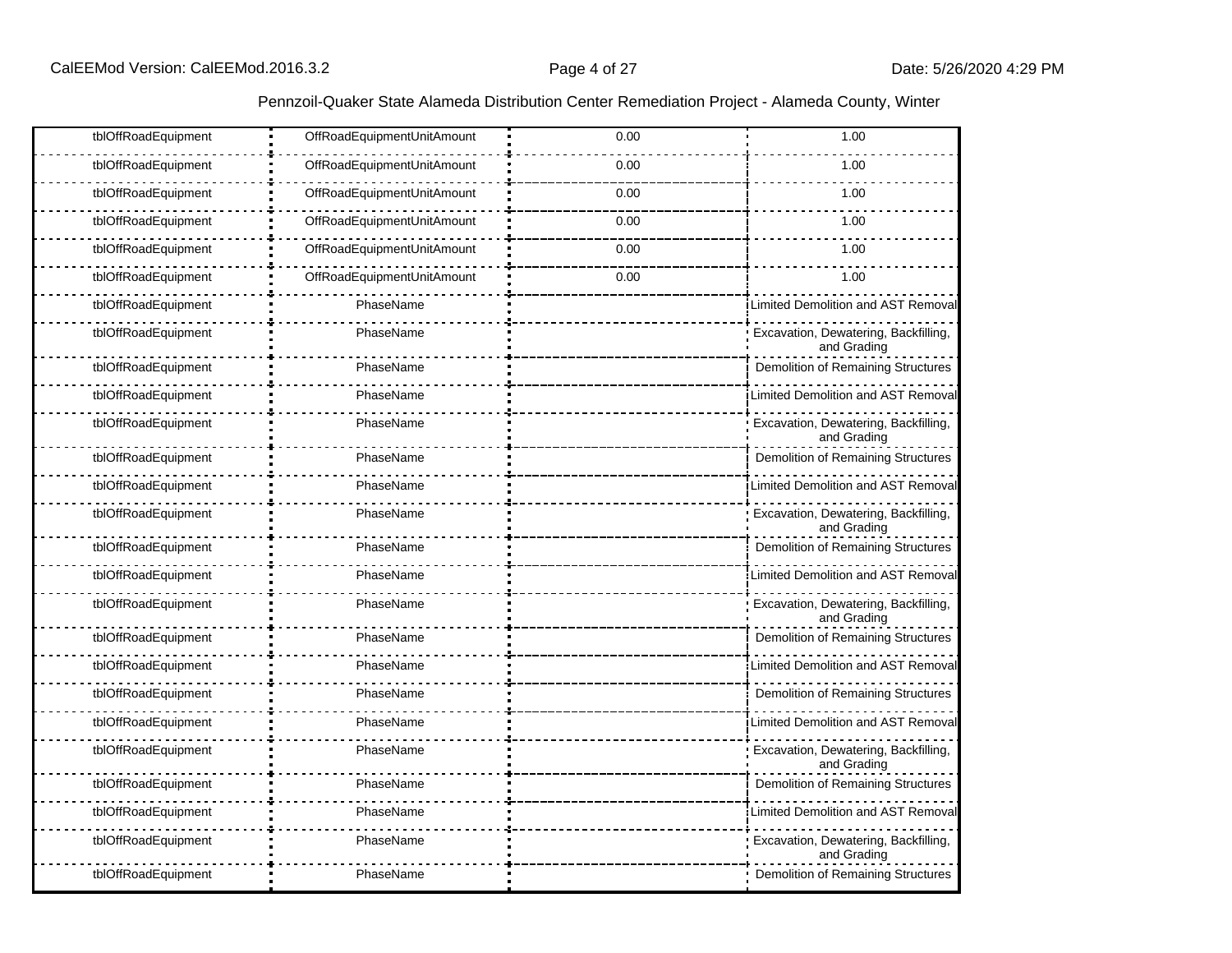| tblOffRoadEquipment | PhaseName                |          | Limited Demolition and AST Removal                  |
|---------------------|--------------------------|----------|-----------------------------------------------------|
| tblOffRoadEquipment | PhaseName                |          | Excavation, Dewatering, Backfilling,<br>and Grading |
| tblOffRoadEquipment | PhaseName                |          | Demolition of Remaining Structures                  |
| tblOffRoadEquipment | PhaseName                |          | Limited Demolition and AST Removal                  |
| tblOffRoadEquipment | PhaseName                |          | Excavation, Dewatering, Backfilling,<br>and Grading |
| tblOffRoadEquipment | PhaseName                |          | Demolition of Remaining Structures                  |
| tblOffRoadEquipment | PhaseName                |          | Limited Demolition and AST Removal                  |
| tblOffRoadEquipment | PhaseName                |          | Demolition of Remaining Structures                  |
| tblOffRoadEquipment | UsageHours               | 8.00     | 6.00                                                |
| tblOffRoadEquipment | UsageHours               | 8.00     | 6.00                                                |
| tblOffRoadEquipment | UsageHours               | 8.00     | 6.00                                                |
| tblOffRoadEquipment | UsageHours               | 8.00     | 6.00                                                |
| tblOffRoadEquipment | UsageHours               | 8.00     | 6.00                                                |
| tblOffRoadEquipment | UsageHours               | 8.00     | 6.00                                                |
| tblOffRoadEquipment | UsageHours               | 8.00     | 6.00                                                |
| tblOffRoadEquipment | UsageHours               | 8.00     | 6.00                                                |
| tblSolidWaste       | SolidWasteGenerationRate | 221.46   | 0.00                                                |
| tblTripsAndVMT      | HaulingTripLength        | 20.00    | 40.00                                               |
| tblTripsAndVMT      | HaulingTripLength        | 20.00    | 40.00                                               |
| tblTripsAndVMT      | HaulingTripLength        | 20.00    | 40.00                                               |
| tblTripsAndVMT      | HaulingTripNumber        | 0.00     | 37.00                                               |
| tblTripsAndVMT      | HaulingTripNumber        | 2,850.00 | 1,902.00                                            |
| tblTripsAndVMT      | HaulingTripNumber        | 544.00   | 784.00                                              |
| tblTripsAndVMT      | HaulingTripNumber        | 0.00     | 12.00                                               |
| tblTripsAndVMT      | HaulingTripNumber        | 0.00     | 12.00                                               |
| tblTripsAndVMT      | HaulingVehicleClass      |          | <b>HHDT</b>                                         |
| tblTripsAndVMT      | HaulingVehicleClass      |          | <b>HHDT</b>                                         |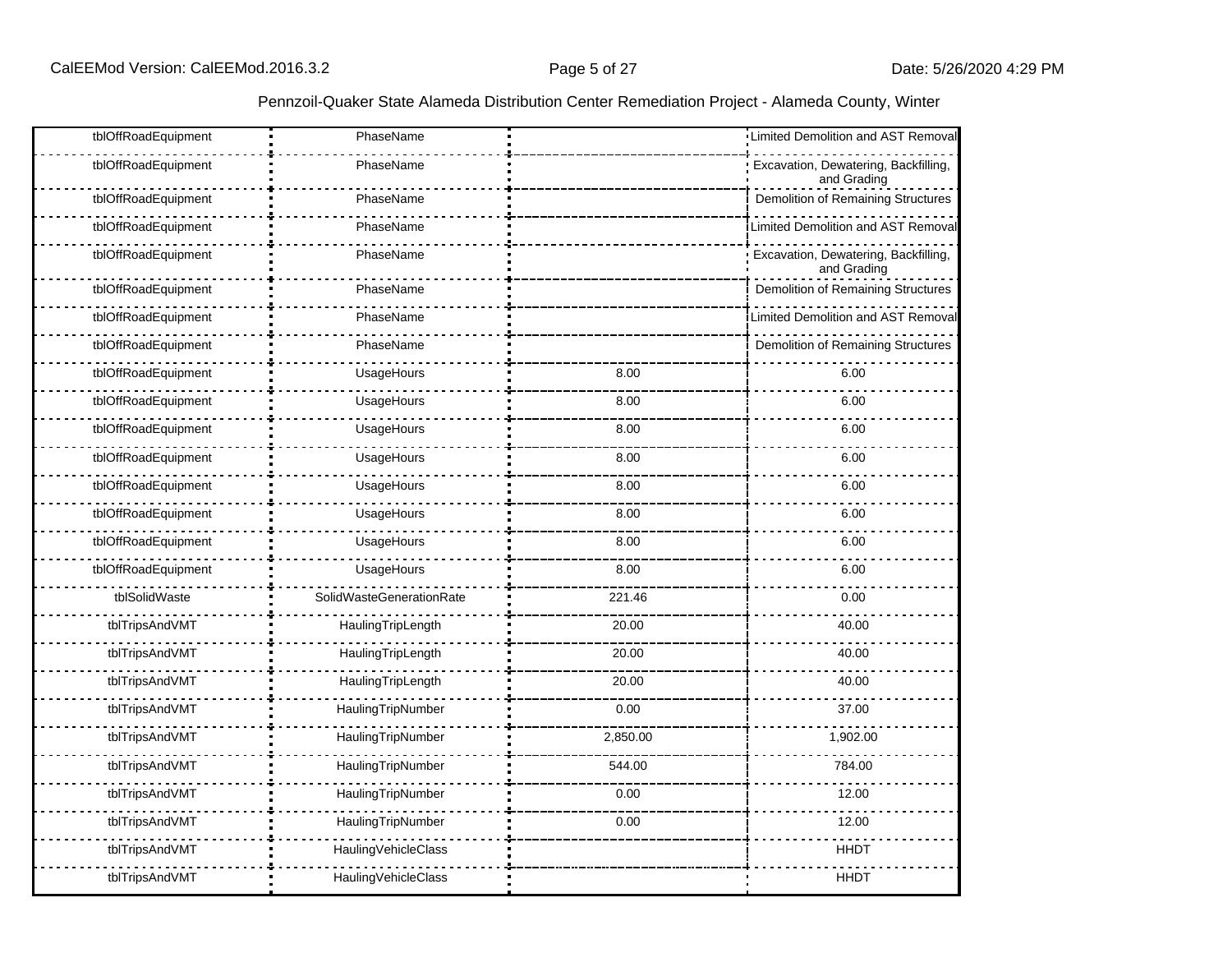| Pennzoil-Quaker State Alameda Distribution Center Remediation Project - Alameda County, Winter |  |  |  |  |  |  |  |  |  |
|------------------------------------------------------------------------------------------------|--|--|--|--|--|--|--|--|--|
|------------------------------------------------------------------------------------------------|--|--|--|--|--|--|--|--|--|

| tblTripsAndVMT  | VendorVehicleClass        |               | HDT_Mix |
|-----------------|---------------------------|---------------|---------|
| tblTripsAndVMT  | VendorVehicleClass        |               | HDT Mix |
| tblTripsAndVMT  | WorkerTripNumber          | 40.00         | 10.00   |
| tblTripsAndVMT  | WorkerTripNumber          | 40.00         | 12.00   |
| tblTripsAndVMT  | WorkerTripNumber          | 40.00         | 15.00   |
| tblTripsAndVMT  | WorkerVehicleClass        |               | LD Mix  |
| tblTripsAndVMT  | WorkerVehicleClass        |               | LD Mix  |
| tblVehicleTrips | ST TR                     | 1.50          | 0.00    |
| tblVehicleTrips | SU_TR                     | 1.50          | 0.00    |
| tblVehicleTrips | WD_TR                     | 1.50          | 0.00    |
| tblWater        | <b>IndoorWaterUseRate</b> | 41,301,250.00 | 0.00    |

# **2.0 Emissions Summary**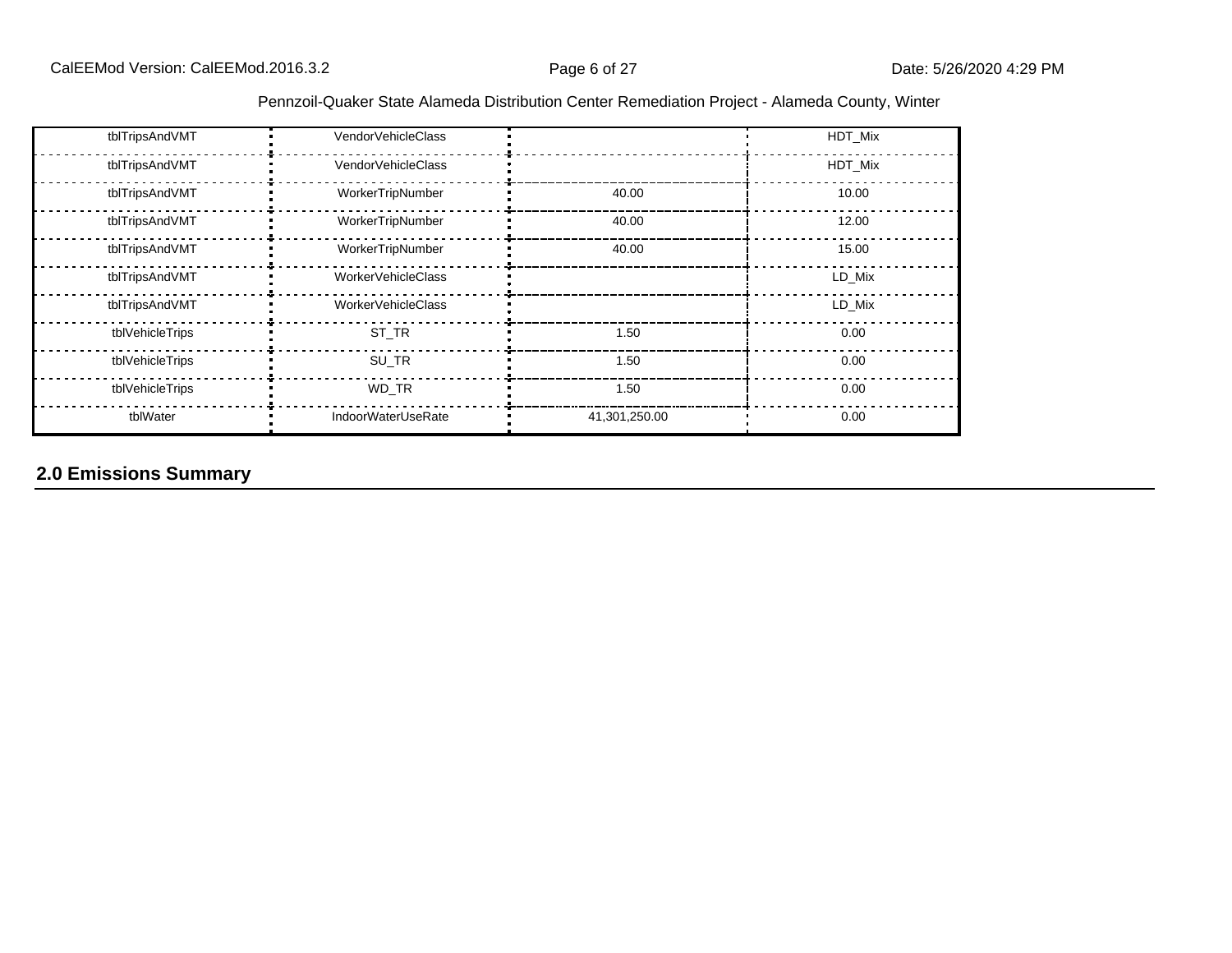### **2.1 Overall Construction (Maximum Daily Emission)**

**Unmitigated Construction**

|                | <b>ROG</b> | <b>NO<sub>x</sub></b> | <sub>CO</sub>   | SO <sub>2</sub> | Fugitive<br><b>PM10</b> | Exhaust<br><b>PM10</b> | <b>PM10</b><br>Total | Fugitive<br>PM2.5 | Exhaust<br>PM2.5 | PM2.5 Total Bio- CO2 NBio- CO2   Total CO2 |        |                               |                 | CH <sub>4</sub> | <b>N2O</b> | CO <sub>2</sub> e       |
|----------------|------------|-----------------------|-----------------|-----------------|-------------------------|------------------------|----------------------|-------------------|------------------|--------------------------------------------|--------|-------------------------------|-----------------|-----------------|------------|-------------------------|
| Year           |            |                       |                 |                 |                         | lb/day                 |                      |                   |                  |                                            |        |                               |                 | lb/day          |            |                         |
| 2020           | 3.8649<br> | 50.9602               | 127.7491        | 0.1012          | 6.0402                  | 1.6034                 | 7.6436               | 2.8861            | 1.5054           | 4.3916                                     | 0.0000 | $10,266.34$ $10,266.34$<br>53 | 53              | 1.3797          | 0.0000     | $\cdot$ 10,300.83<br>64 |
| 2021           | 3.6396<br> |                       | 46.8326 27.4125 | 0.0996          | 7.0342                  | . 4495                 | 8.4837               | 1.2394            | 1.3601           | 2.5996                                     | 0.0000 | $10,101.22$ $10,101.22$       |                 | 1.3650          | 0.0000     | •10,135.34<br>80        |
| <b>Maximum</b> | 3.8649     | 50.9602               | 27.7491         | 0.1012          | 7.0342                  | 1.6034                 | 8.4837               | 2.8861            | 1.5054           | 4.3916                                     | 0.0000 | 10,266.34<br>53               | 10,266.34<br>53 | 1.3797          | 0.0000     | 10,300.83<br>64         |

#### **Mitigated Construction**

|                             | <b>ROG</b> | <b>NO<sub>x</sub></b> | CO      | SO <sub>2</sub> | Fugitive<br><b>PM10</b>        | Exhaust<br><b>PM10</b>        | <b>PM10</b><br>Total | Fugitive<br>PM2.5        | Exhaust<br><b>PM2.5</b>        | PM2.5 Total                  |        | Bio- CO2   NBio- CO2   Total CO2 |                                                   | CH <sub>4</sub> | <b>N2O</b> | CO <sub>2e</sub> |
|-----------------------------|------------|-----------------------|---------|-----------------|--------------------------------|-------------------------------|----------------------|--------------------------|--------------------------------|------------------------------|--------|----------------------------------|---------------------------------------------------|-----------------|------------|------------------|
| Year                        |            |                       |         |                 |                                | lb/day                        |                      |                          |                                |                              |        |                                  |                                                   | lb/day          |            |                  |
| 2020                        | 3.8649     | 50.9602               | 27.7491 | 0.1012          | 3.5044                         | 1.6034                        | 5.1078               | 1.5139                   | 1.5054                         | 3.0193                       | 0.0000 | 10,266.34<br>53                  | 10,266.34<br>53                                   | 1.3797          | 0.0000     | 10,300.83<br>64  |
| 2021                        | 3.6396     | 46.8326               | 27.4125 | 0.0996          | 3.9517                         | 1.4495                        | 5.4012               | 0.7727                   | 1.3601                         | 2.1328                       | 0.0000 | 27                               | $\cdot$ 10,101.22 $\cdot$ 10,101.22 $\cdot$<br>27 | 1.3650          | 0.0000     | 10,135.34<br>80  |
| <b>Maximum</b>              | 3.8649     | 50.9602               | 27.7491 | 0.1012          | 3.9517                         | 1.6034                        | 5.4012               | 1.5139                   | 1.5054                         | 3.0193                       | 0.0000 | 10,266.34<br>53                  | 10,266.34<br>53                                   | 1.3797          | 0.0000     | 10,300.83<br>64  |
|                             | <b>ROG</b> | <b>NO<sub>x</sub></b> | co      | <b>SO2</b>      | <b>Fugitive</b><br><b>PM10</b> | <b>Exhaust</b><br><b>PM10</b> | <b>PM10</b><br>Total | Fugitive<br><b>PM2.5</b> | <b>Exhaust</b><br><b>PM2.5</b> | <b>PM2.5</b><br><b>Total</b> |        | Bio- CO2   NBio-CO2   Total CO2  |                                                   | CH4             | <b>N20</b> | CO <sub>2e</sub> |
| Percent<br><b>Reduction</b> | 0.00       | 0.00                  | 0.00    | 0.00            | 42.97                          | 0.00                          | 34.84                | 44.58                    | 0.00                           | 26.30                        | 0.00   | 0.00                             | 0.00                                              | 0.00            | 0.00       | 0.00             |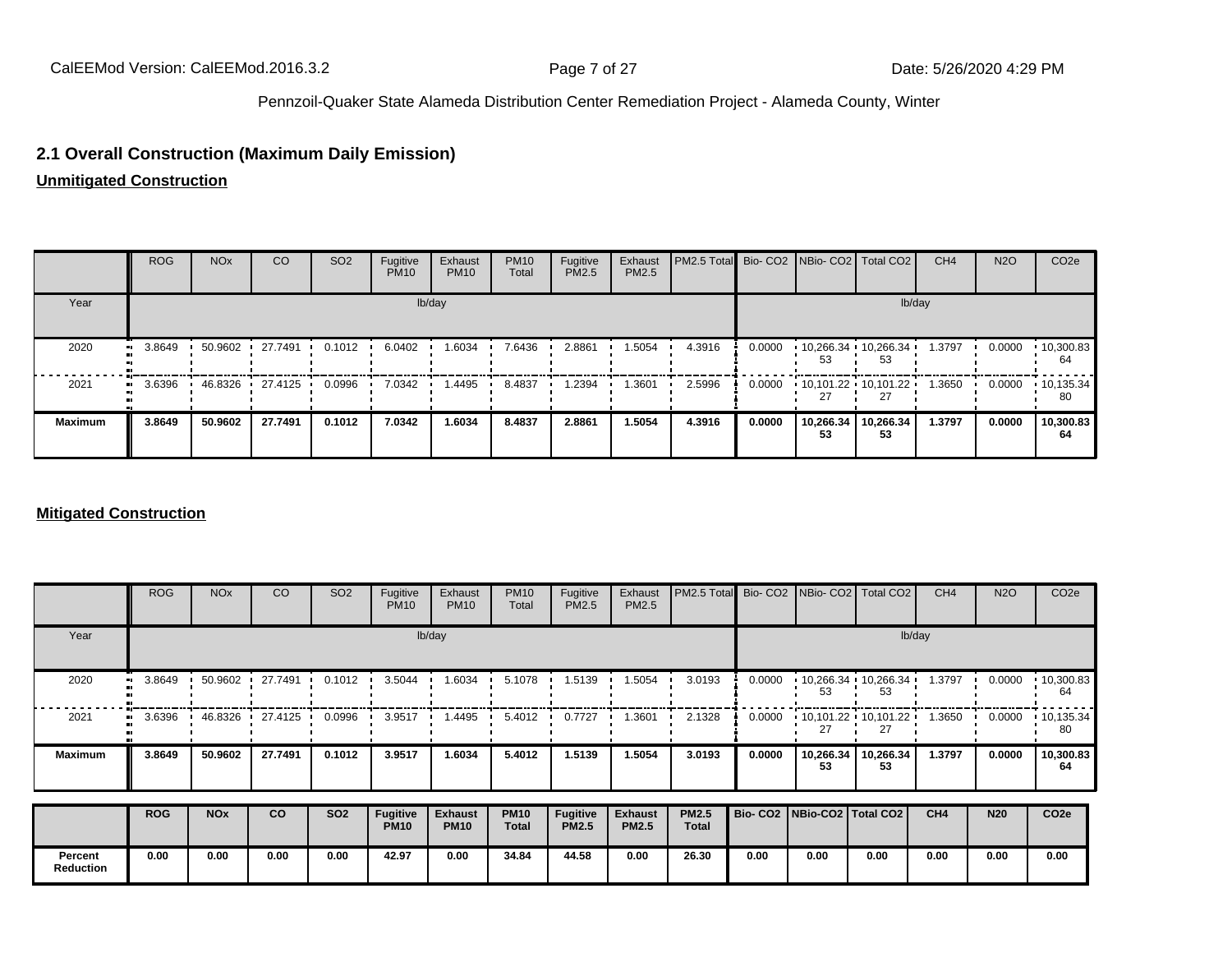### **2.2 Overall Operational**

#### **Unmitigated Operational**

|              | <b>ROG</b> | <b>NO<sub>x</sub></b> | CO     | SO <sub>2</sub> | Fugitive<br><b>PM10</b> | Exhaust<br><b>PM10</b> | <b>PM10</b><br>Total | Fugitive<br>PM2.5 | Exhaust<br>PM2.5 | PM2.5<br>Total  | Bio- CO2   NBio- CO2   Total CO2 |                       | CH <sub>4</sub> | <b>N2O</b> | CO <sub>2</sub> e |
|--------------|------------|-----------------------|--------|-----------------|-------------------------|------------------------|----------------------|-------------------|------------------|-----------------|----------------------------------|-----------------------|-----------------|------------|-------------------|
| Category     |            |                       |        |                 |                         | lb/day                 |                      |                   |                  |                 |                                  | lb/day                |                 |            |                   |
| Area         | 4.3340     | 1.7000e-<br>004       | 0.0183 | 0.0000          |                         | $-7.0000e-$<br>005     | 7.0000e-<br>005      |                   | 7.0000e-<br>005  | 7.0000e-<br>005 | 0.0391                           | 0.0391                | 1.0000e-<br>004 |            | 0.0417            |
| Energy       | 0.1306     | 1.1873                | 0.9973 | 7.1200e-<br>003 |                         | 0.0902                 | 0.0902               |                   | 0.0902           | 0.0902          | $1,424.738$ $1,424.738$          |                       | 0.0273          | 0.0261     | $\cdot$ 1,433.204 |
| Mobile       | 0.0000<br> | 0.0000                | 0.0000 | 0.0000          | 0.0000                  | 0.0000                 | 0.0000               | 0.0000            | 0.0000           | 0.0000          | 0.0000                           | 0.0000                | 0.0000          |            | 0.0000            |
| <b>Total</b> | 4.4646     | 1.1875                | 1.0156 | 7.1200e-<br>003 | 0.0000                  | 0.0903                 | 0.0903               | 0.0000            | 0.0903           | 0.0903          |                                  | 1,424.777   1,424.777 | 0.0274          | 0.0261     | 1,433.246         |

#### **Mitigated Operational**

|              | <b>ROG</b> | <b>NO<sub>x</sub></b>   | <b>CO</b> | SO <sub>2</sub> | Fugitive<br><b>PM10</b> | Exhaust<br><b>PM10</b> | <b>PM10</b><br>Total | Fugitive<br>PM2.5 | Exhaust<br>PM2.5 | PM2.5 Total Bio- CO2 NBio- CO2   Total CO2 |           |                           | CH <sub>4</sub> | <b>N2O</b> | CO <sub>2e</sub> |
|--------------|------------|-------------------------|-----------|-----------------|-------------------------|------------------------|----------------------|-------------------|------------------|--------------------------------------------|-----------|---------------------------|-----------------|------------|------------------|
| Category     |            |                         |           |                 |                         | lb/day                 |                      |                   |                  |                                            |           | lb/day                    |                 |            |                  |
| Area         | 4.3340     | $\cdot$ 1.7000e-<br>004 | 0.0183    | 0.0000          |                         | 7.0000e- ·<br>005      | 7.0000e-<br>005      |                   | 7.0000e-<br>005  | 7.0000e-<br>005                            | 0.0391    | 0.0391                    | 1.0000e-<br>004 |            | 0.0417           |
| Energy       | 0.1306     | 1.1873                  | 0.9973    | 7.1200e-<br>003 |                         | 0.0902                 | 0.0902               |                   | 0.0902           | 0.0902                                     |           | • 1,424.738 • 1,424.738 • | 0.0273          | 0.0261     | 1,433.204        |
| Mobile       | 0.0000     | 0.0000                  | 0.0000    | 0.0000          | 0.0000                  | 0.0000                 | 0.0000               | 0.0000            | 0.0000           | 0.0000                                     | 0.0000    | 0.0000                    | 0.0000          |            | 0.0000           |
| <b>Total</b> | 4.4646     | 1.1875                  | 1.0156    | 7.1200e-<br>003 | 0.0000                  | 0.0903                 | 0.0903               | 0.0000            | 0.0903           | 0.0903                                     | 1,424.777 | 1,424.777                 | 0.0274          | 0.0261     | 1,433.246        |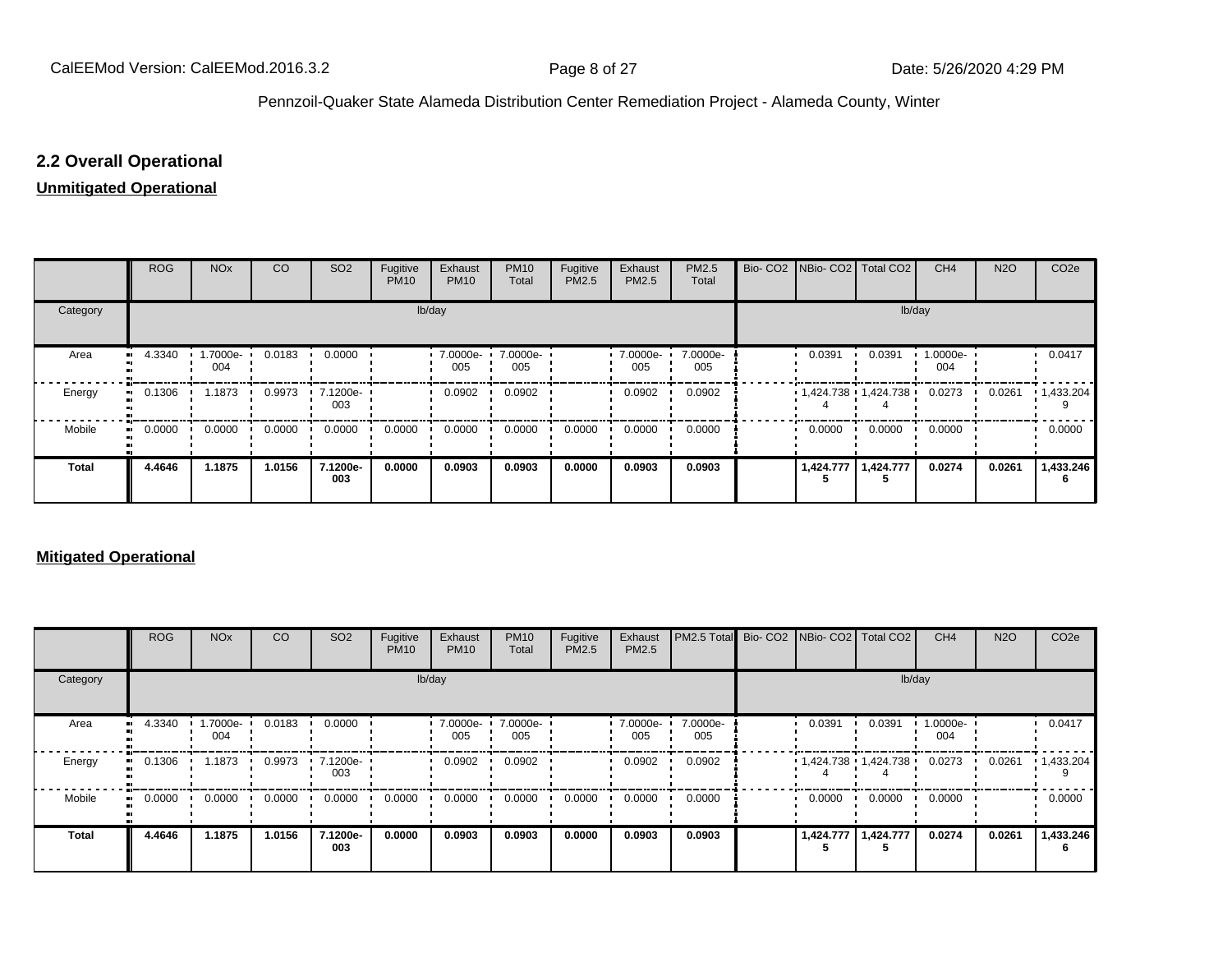|                             | <b>ROG</b> | <b>NO<sub>x</sub></b> | CO   | <b>SO2</b> | <b>Fugitive</b><br><b>PM10</b> | <b>Exhaust</b><br><b>PM10</b> | <b>PM10</b><br><b>Total</b> | <b>Fugitive</b><br><b>PM2.5</b> | <b>Exhaust</b><br><b>PM2.5</b> | <b>PM2.5</b><br><b>Total</b> | Bio-CO2 NBio-CO2 Total CO2 |      |      | CH <sub>4</sub> | <b>N20</b> | CO <sub>2e</sub> |
|-----------------------------|------------|-----------------------|------|------------|--------------------------------|-------------------------------|-----------------------------|---------------------------------|--------------------------------|------------------------------|----------------------------|------|------|-----------------|------------|------------------|
| Percent<br><b>Reduction</b> | 0.00       | 0.00                  | 0.00 | 0.00       | 0.00                           | 0.00                          | 0.00                        | 0.00                            | 0.00                           | 0.00                         | 0.00                       | 0.00 | 0.00 | 0.00            | 0.00       | 0.00             |

### **3.0 Construction Detail**

#### **Construction Phase**

| Phase<br><b>Number</b> | <b>Phase Name</b>                                          | Phase Type        | <b>Start Date</b> | <b>End Date</b>  | Num Days<br>Week | Num Days        | <b>Phase Description</b> |
|------------------------|------------------------------------------------------------|-------------------|-------------------|------------------|------------------|-----------------|--------------------------|
|                        | •Mobilizatoin                                              | •Site Preparation | 18/3/2020         | !8/7/2020        |                  |                 |                          |
|                        | . Limited Demolition and AST<br>•Removal                   | •Demolition       | !8/10/2020        | 110/2/2020       |                  | 40 i            |                          |
|                        | <b>Excavation, Dewatering,</b><br>Backfilling, and Grading | •Grading          | !10/5/2020        | i 12/11/2020     |                  | 50 <sub>1</sub> |                          |
| 14                     | •Demobilization                                            | •Site Preparation | 12/14/2020        | !12/18/2020      |                  |                 |                          |
| 15                     | •Demolition of Remaining<br>■Structures                    | •Demolition       | 1/1/2021          | <b>1/29/2021</b> |                  | 21              |                          |

**Acres of Grading (Site Preparation Phase): 0**

**Acres of Grading (Grading Phase): 0**

**Acres of Paving: 0**

**Residential Indoor: 0; Residential Outdoor: 0; Non-Residential Indoor: 0; Non-Residential Outdoor: 0; Striped Parking Area: 0 (Architectural Coating ±sqft)**

#### **OffRoad Equipment**

| Phase Name                                                   | Offroad Equipment Type | Amount | Usage Hours  | Horse Power | Load Factor |
|--------------------------------------------------------------|------------------------|--------|--------------|-------------|-------------|
| Limited Demolition and AST Removal                           | •Air Compressors       |        | $6.00 \cdot$ | 78          | 0.48        |
| Limited Demolition and AST Removal                           | •Cranes                |        | $6.00 \cdot$ | 231!        | 0.29        |
| Limited Demolition and AST Removal •Crushing/Proc. Equipment |                        |        | $6.00 \cdot$ | 85          | 0.78        |
| Limited Demolition and AST Removal                           | •Dumpers/Tenders       |        | $6.00 \cdot$ |             | 0.38        |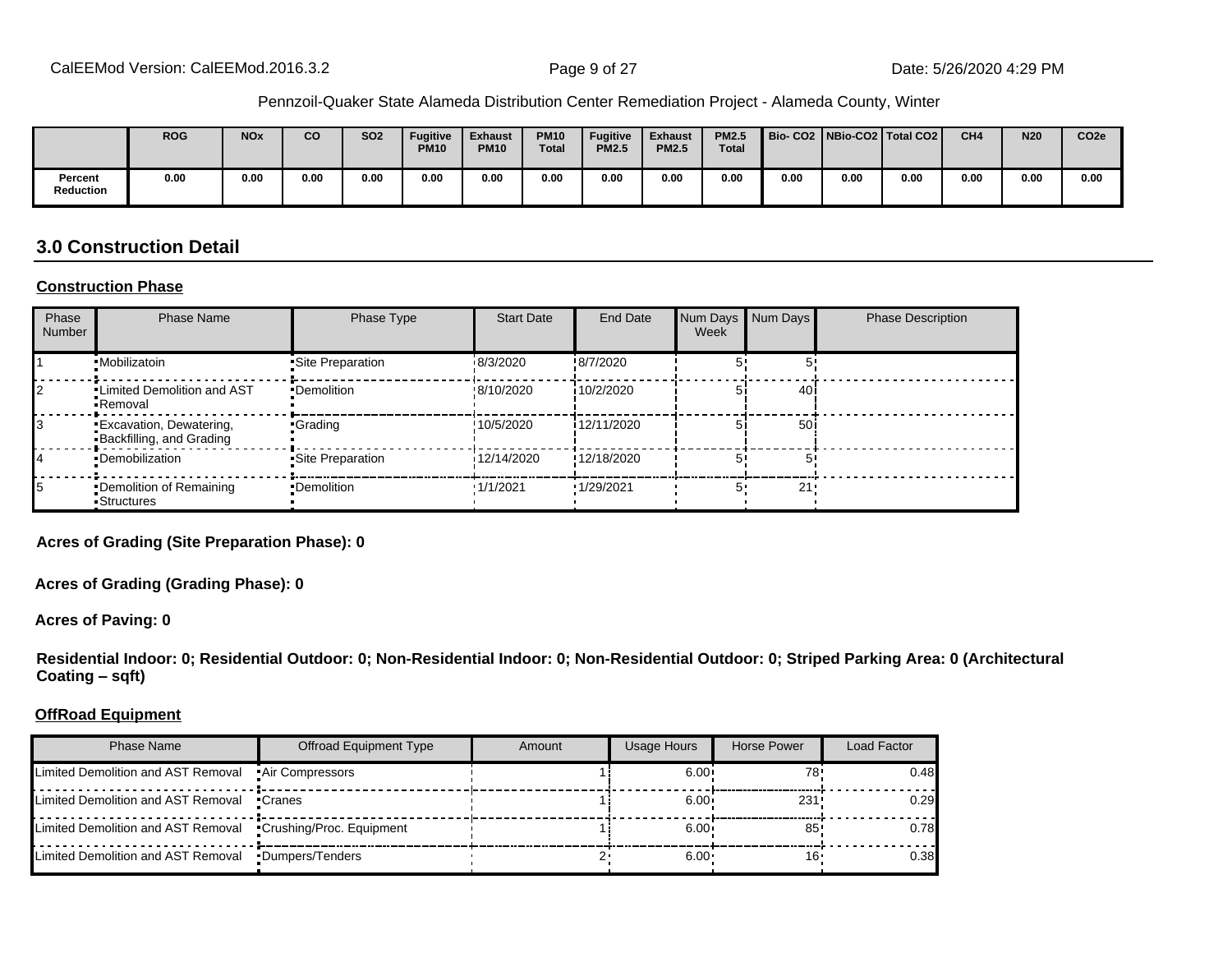| Limited Demolition and AST Removal                  | • Excavators               | 3.           | $6.00 \cdot$      | $158 -$          | 0.38 |
|-----------------------------------------------------|----------------------------|--------------|-------------------|------------------|------|
|                                                     |                            |              |                   |                  |      |
| Limited Demolition and AST Removal                  | •Graders                   |              | $6.00^{\circ}$    | 187 <sub>1</sub> | 0.41 |
| Limited Demolition and AST Removal                  | Plate Compactors           | 1 i          | 6.00              | 8                | 0.43 |
| Limited Demolition and AST Removal                  | <b>•Pressure Washers</b>   | 2i           | 6.00              | 13!              | 0.30 |
| Limited Demolition and AST Removal                  | Rough Terrain Forklifts    |              | 6.00 <sup>1</sup> | 100              | 0.40 |
| Limited Demolition and AST Removal                  | .Rubber Tired Dozers       |              | 6.00              | 247              | 0.40 |
| Limited Demolition and AST Removal                  | <b>Skid Steer Loaders</b>  |              | 6.00 <sub>1</sub> | 65               | 0.37 |
| Limited Demolition and AST Removal                  | •Tractors/Loaders/Backhoes | 1 i          | $6.00^{\circ}$    | 97'              | 0.37 |
| Excavation, Dewatering, Backfilling,<br>and Grading | Air Compressors            | 1.           | 6.00              | 78               | 0.48 |
| Excavation, Dewatering, Backfilling,<br>and Grading | •Cranes                    |              | 6.00              | 231              | 0.29 |
| Excavation, Dewatering, Backfilling,<br>and Grading | Crushing/Proc. Equipment   | 1.           | 6.00              | 85               | 0.78 |
| Excavation, Dewatering, Backfilling,<br>and Grading | Dumpers/Tenders            | ر 2          | 6.00              | 16               | 0.38 |
| Excavation, Dewatering, Backfilling,<br>and Grading | •Excavators                | 3,           | 6.00              | 158              | 0.38 |
| Excavation, Dewatering, Backfilling,<br>and Grading | Graders                    |              | 6.00              | 187              | 0.41 |
| Excavation, Dewatering, Backfilling,<br>and Grading | •Plate Compactors          | 1,           | 6.00              | 8                | 0.43 |
| Excavation, Dewatering, Backfilling,<br>and Grading | •Pressure Washers          | $2^{\prime}$ | 6.00              | 13               | 0.30 |
| Excavation, Dewatering, Backfilling,<br>and Grading | Rough Terrain Forklifts    |              | 6.00              | 100              | 0.40 |
| Excavation, Dewatering, Backfilling,<br>and Grading | Rubber Tired Dozers        |              | 6.00              | 247              | 0.40 |
| Excavation, Dewatering, Backfilling,<br>and Grading | Skid Steer Loaders         | 1.           | 6.00              | 65               | 0.37 |
| Excavation, Dewatering, Backfilling,<br>and Grading | Tractors/Loaders/Backhoes  |              | 6.00              | 97               | 0.37 |
| Demolition of Remaining Structures                  | Air Compressors            |              | $6.00 \cdot$      | 78               | 0.48 |
| Demolition of Remaining Structures                  | •Cranes                    |              | 6.00 <sup>1</sup> | 231              | 0.29 |
| Demolition of Remaining Structures                  | Crushing/Proc. Equipment   | 1            | 6.00              | 85:              | 0.78 |
| Demolition of Remaining Structures                  | Dumpers/Tenders            | 2:           | 6.00 <sub>1</sub> | 16!              | 0.38 |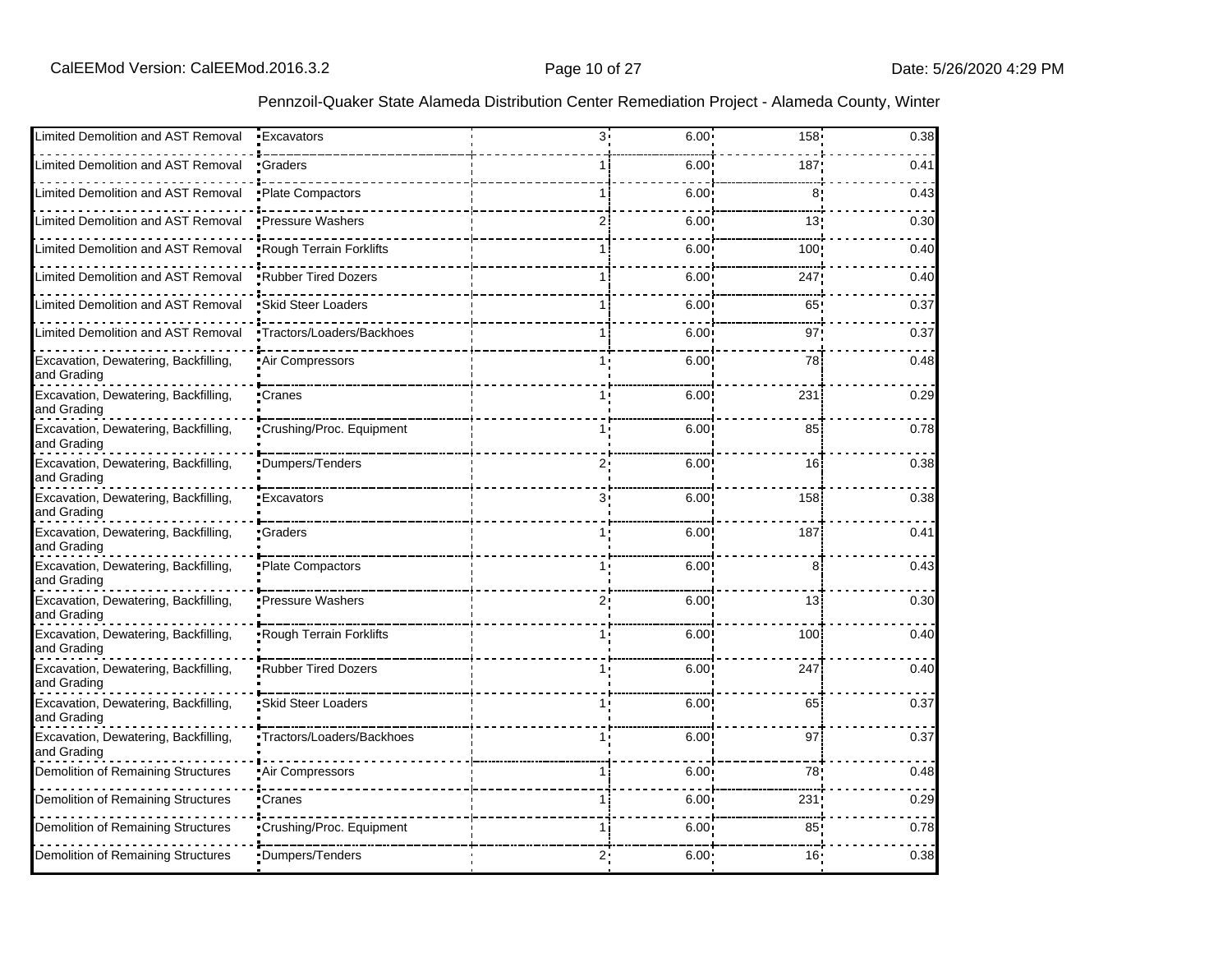| Demolition of Remaining Structures | <b>Excavators</b>            | $6.00 -$          | $158 -$ | 0.38 |
|------------------------------------|------------------------------|-------------------|---------|------|
| Demolition of Remaining Structures | •Graders                     | 6.00 <sup>1</sup> | 187'    | 0.41 |
| Demolition of Remaining Structures | • Plate Compactors           | $6.00 \cdot$      |         | 0.43 |
| Demolition of Remaining Structures | • Pressure Washers           | $6.00 \cdot$      | 13'     | 0.30 |
| Demolition of Remaining Structures | Rough Terrain Forklifts      | 6.00 <sup>1</sup> | 100     | 0.40 |
| Demolition of Remaining Structures | <b>.</b> Rubber Tired Dozers | $6.00 \cdot$      | 247     | 0.40 |
| Demolition of Remaining Structures | • Skid Steer Loaders         | 6.00              | 65'     | 0.37 |
| Demolition of Remaining Structures | •Tractors/Loaders/Backhoes   | $6.00 \cdot$      | $97 -$  | 0.37 |

#### **Trips and VMT**

| <b>Phase Name</b>                            | <b>Offroad Equipment</b><br>Count | <b>Worker Trip</b><br><b>Number</b> | Vendor Trip<br>Number | <b>Hauling Trip</b><br><b>Number</b> | <b>Worker Trip</b><br>Length | <b>Vendor Trip</b><br>Length | <b>Hauling Trip</b><br>Length | <b>Worker Vehicle</b><br>Class | Vendor         | Hauling<br>Vehicle Class Vehicle Class |
|----------------------------------------------|-----------------------------------|-------------------------------------|-----------------------|--------------------------------------|------------------------------|------------------------------|-------------------------------|--------------------------------|----------------|----------------------------------------|
| Limited Demolition<br>and ACT Damoval        | 16i                               | 10.00                               | 0.00!                 | $37.00 \cdot$                        | 10.80i                       | 7.30!                        |                               | 40.00 LD Mix                   | <b>HDT Mix</b> | !HHDT                                  |
| Excavation,<br><b>Nawataring Rackfillin</b>  | 16i                               | 12.00                               | 0.00                  | $1,902.00 \cdot$                     | 10.80i                       | 7.30!                        |                               | 40.00 LD Mix                   | <b>HDT Mix</b> | ! ННDТ                                 |
| Demolition of<br><b>Pamaining Structures</b> | 16i                               | $15.00 -$                           | 0.00                  | 784.00                               | 10.80i                       | 7.30!                        |                               | 40.00 LD Mix                   | <b>HDT Mix</b> | !ННDТ                                  |
| Mobilizatoin                                 |                                   | 6.00                                | 0.00!                 | $12.00 \cdot$                        | 10.80i                       | 7.30!                        |                               | 40.00 LD Mix                   | <b>HDT Mix</b> | !ННDТ                                  |
| Demobilization                               |                                   | 6.00                                | $0.00 -$              | $12.00 \cdot$                        | 10.80                        | $7.30 \cdot$                 |                               | 40.00 LD Mix                   | <b>HDT Mix</b> | <b>HHDT</b>                            |

### **3.1 Mitigation Measures Construction**

Water Exposed Area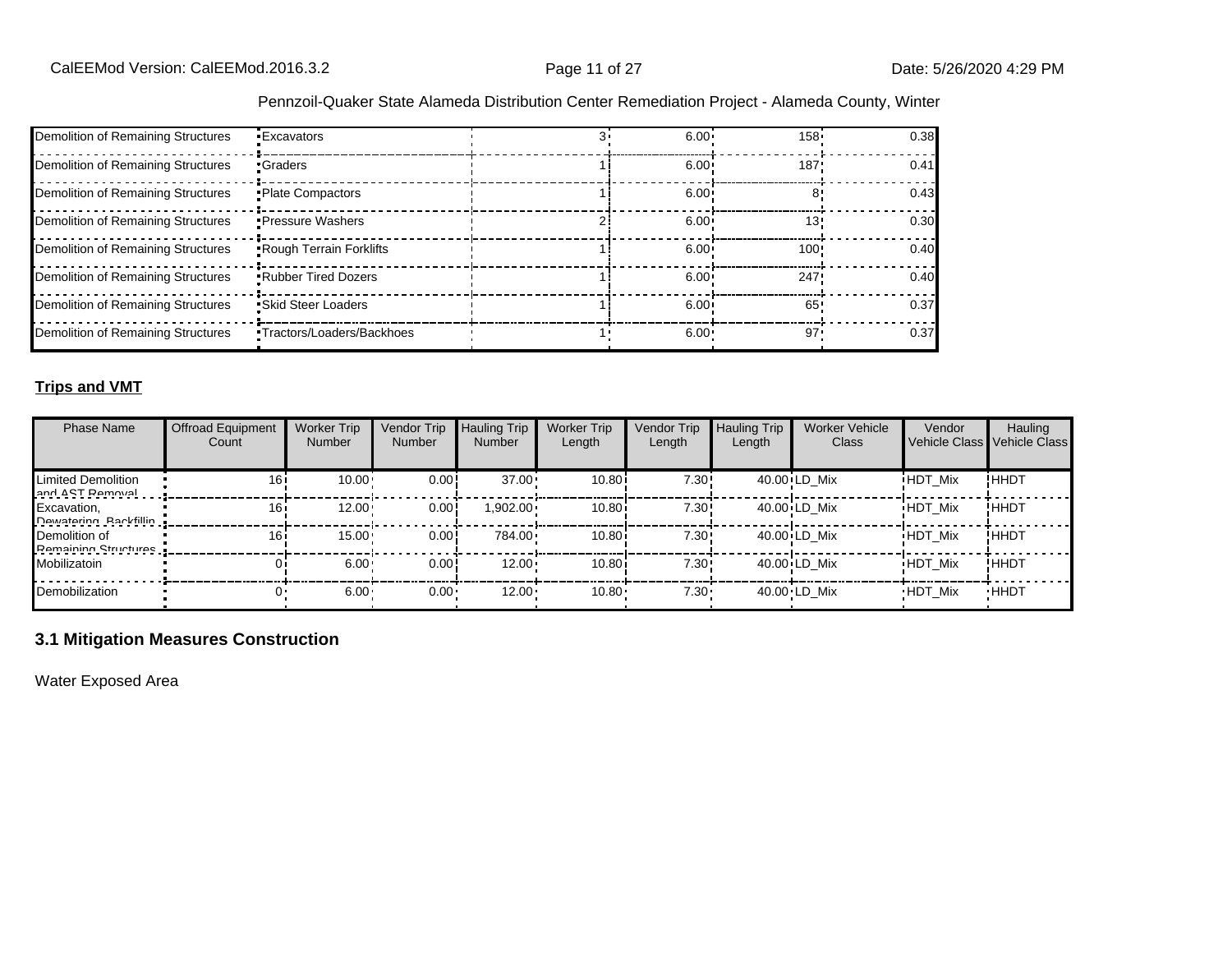#### **3.2 Mobilizatoin - 2020**

#### **Unmitigated Construction On-Site**

|                      | <b>ROG</b> | <b>NO<sub>x</sub></b> | CO | SO <sub>2</sub> | Fugitive<br><b>PM10</b> | Exhaust<br><b>PM10</b> | <b>PM10</b><br>Total | Fugitive<br><b>PM2.5</b> | Exhaust<br><b>PM2.5</b> | PM2.5 Total Bio- CO2 NBio- CO2 Total CO2 |  |        | CH <sub>4</sub> | <b>N2O</b> | CO <sub>2e</sub> |
|----------------------|------------|-----------------------|----|-----------------|-------------------------|------------------------|----------------------|--------------------------|-------------------------|------------------------------------------|--|--------|-----------------|------------|------------------|
| Category             |            |                       |    |                 |                         | lb/day                 |                      |                          |                         |                                          |  | lb/day |                 |            |                  |
| <b>Fugitive Dust</b> |            |                       |    |                 | 0.0000                  | 0.0000                 | 0.0000               | 0.0000                   | 0.0000                  | 0.0000                                   |  | 0.0000 |                 |            | 0.0000           |
| <b>Total</b>         |            |                       |    |                 | 0.0000                  | 0.0000                 | 0.0000               | 0.0000                   | 0.0000                  | 0.0000                                   |  | 0.0000 |                 |            | 0.0000           |

#### **Unmitigated Construction Off-Site**

|                      | <b>ROG</b> | <b>NO<sub>x</sub></b> | CO     | SO <sub>2</sub> | Fugitive<br><b>PM10</b> | Exhaust<br><b>PM10</b> | <b>PM10</b><br>Total | Fugitive<br><b>PM2.5</b> | Exhaust<br>PM2.5 | PM2.5 Total Bio-CO2 | NBio- CO2   Total CO2 |          | CH <sub>4</sub> | <b>N2O</b> | CO <sub>2e</sub> |
|----------------------|------------|-----------------------|--------|-----------------|-------------------------|------------------------|----------------------|--------------------------|------------------|---------------------|-----------------------|----------|-----------------|------------|------------------|
| Category             |            |                       |        |                 |                         | lb/day                 |                      |                          |                  |                     |                       | lb/day   |                 |            |                  |
| Hauling<br>$\bullet$ | 0.0366     | 1.1768                | 0.2244 | 3.5300e-<br>003 | 0.0840                  | 4.3700e-<br>003        | 0.0884               | 0.0230                   | 4.1800e-<br>003  | 0.0272              | $375.1093$ 375.1093   |          | 0.0152          |            | .375.4904        |
| Vendor<br>$\bullet$  | 0.0000     | 0.0000                | 0.0000 | 0.0000          | 0.0000                  | 0.0000                 | 0.0000               | 0.0000                   | 0.0000           | 0.0000              | 0.0000                | 0.0000   | 0.0000          |            | 0.0000           |
| Worker<br>$\bullet$  | 0.0229     | 0.0168                | 0.1616 | 4.6000e-<br>004 | 0.0493                  | 3.3000e-<br>004        | 0.0496               | 0.0131                   | 3.0000e-<br>004  | 0.0134              | 46.1225               | 46.1225  | 1.2000e-<br>003 |            | 46.1526          |
| <b>Total</b>         | 0.0595     | 1.1936                | 0.3860 | 3.9900e-<br>003 | 0.1333                  | 4.7000e-<br>003        | 0.1380               | 0.0361                   | 4.4800e-<br>003  | 0.0406              | 421.2318              | 421.2318 | 0.0164          |            | 421.6430         |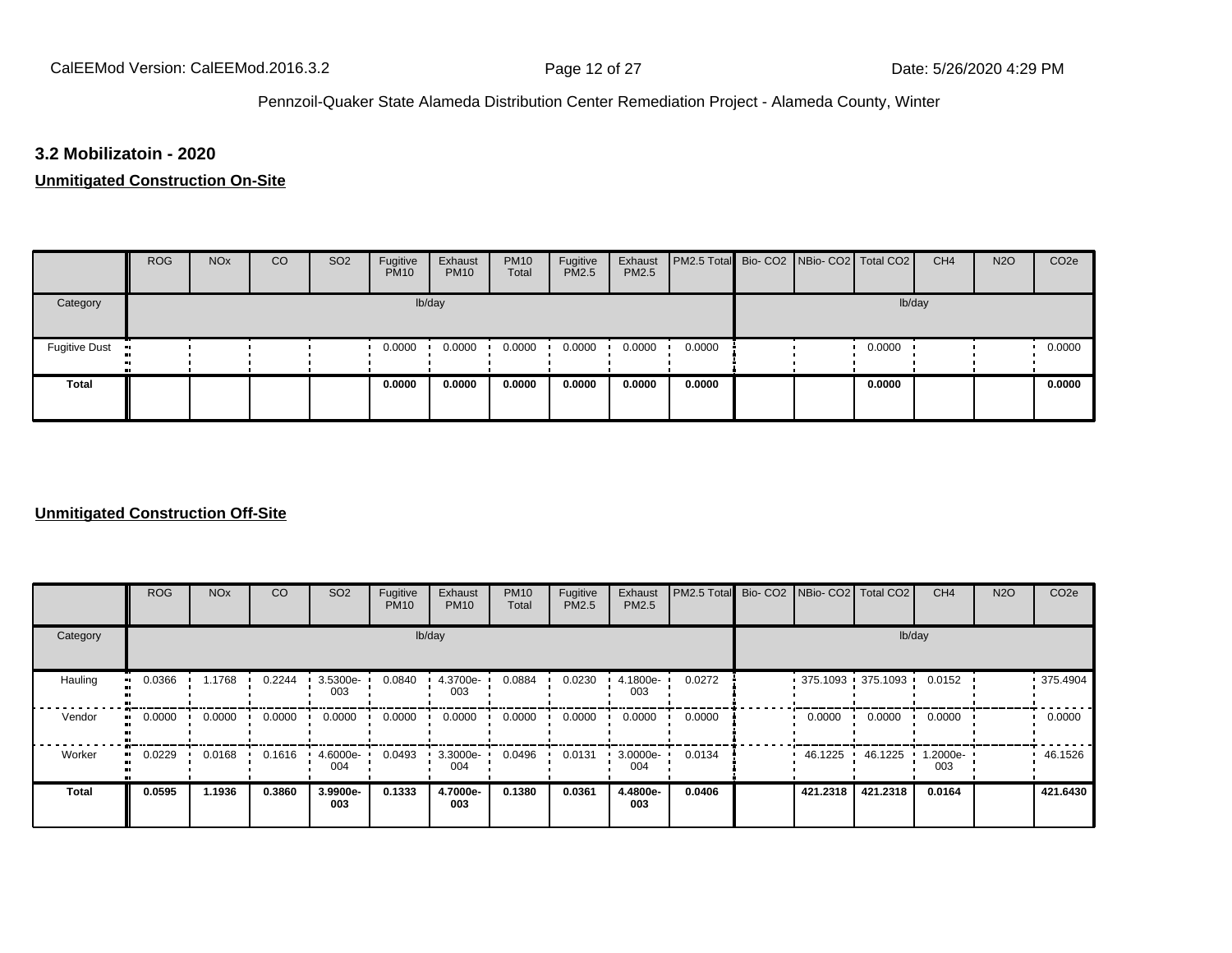#### **3.2 Mobilizatoin - 2020**

#### **Mitigated Construction On-Site**

|                      | <b>ROG</b> | <b>NO<sub>x</sub></b> | CO | SO <sub>2</sub> | Fugitive<br><b>PM10</b> | Exhaust<br><b>PM10</b> | <b>PM10</b><br>Total | Fugitive<br><b>PM2.5</b> | Exhaust<br><b>PM2.5</b> | PM2.5 Total Bio- CO2 NBio- CO2 Total CO2 |  |        | CH <sub>4</sub> | <b>N2O</b> | CO <sub>2e</sub> |
|----------------------|------------|-----------------------|----|-----------------|-------------------------|------------------------|----------------------|--------------------------|-------------------------|------------------------------------------|--|--------|-----------------|------------|------------------|
| Category             |            |                       |    |                 |                         | lb/day                 |                      |                          |                         |                                          |  | lb/day |                 |            |                  |
| <b>Fugitive Dust</b> |            |                       |    |                 | 0.0000                  | 0.0000                 | 0.0000               | 0.0000                   | 0.0000                  | 0.0000                                   |  | 0.0000 |                 |            | 0.0000           |
| <b>Total</b>         |            |                       |    |                 | 0.0000                  | 0.0000                 | 0.0000               | 0.0000                   | 0.0000                  | 0.0000                                   |  | 0.0000 |                 |            | 0.0000           |

#### **Mitigated Construction Off-Site**

|                      | <b>ROG</b> | <b>NO<sub>x</sub></b> | CO     | SO <sub>2</sub> | Fugitive<br><b>PM10</b> | Exhaust<br><b>PM10</b> | <b>PM10</b><br>Total | Fugitive<br>PM2.5 | Exhaust<br>PM2.5 | PM2.5 Total Bio- CO2 NBio- CO2 Total CO2 |          |                     | CH <sub>4</sub> | <b>N2O</b> | CO <sub>2e</sub> |
|----------------------|------------|-----------------------|--------|-----------------|-------------------------|------------------------|----------------------|-------------------|------------------|------------------------------------------|----------|---------------------|-----------------|------------|------------------|
| Category             |            |                       |        |                 |                         | lb/day                 |                      |                   |                  |                                          |          | lb/day              |                 |            |                  |
| Hauling<br>$\bullet$ | 0.0366     | 1.1768                | 0.2244 | 3.5300e-<br>003 | 0.0840                  | 4.3700e-<br>003        | 0.0884               | 0.0230            | 4.1800e-<br>003  | 0.0272                                   |          | $375.1093$ 375.1093 | 0.0152          |            | 375.4904         |
| Vendor<br>ш.         | 0.0000     | 0.0000                | 0.0000 | 0.0000          | 0.0000                  | 0.0000                 | 0.0000               | 0.0000            | 0.0000           | 0.0000                                   | 0.0000   | 0.0000              | 0.0000          |            | 0.0000           |
| Worker<br>$\bullet$  | 0.0229     | 0.0168                | 0.1616 | 4.6000e-<br>004 | 0.0493                  | 3.3000e-<br>004        | 0.0496               | 0.0131            | 3.0000e-<br>004  | 0.0134                                   | 46.1225  | 46.1225             | 1.2000e-<br>003 |            | 46.1526          |
| <b>Total</b>         | 0.0595     | 1.1936                | 0.3860 | 3.9900e-<br>003 | 0.1333                  | 4.7000e-<br>003        | 0.1380               | 0.0361            | 4.4800e-<br>003  | 0.0406                                   | 421.2318 | 421.2318            | 0.0164          |            | 421.6430         |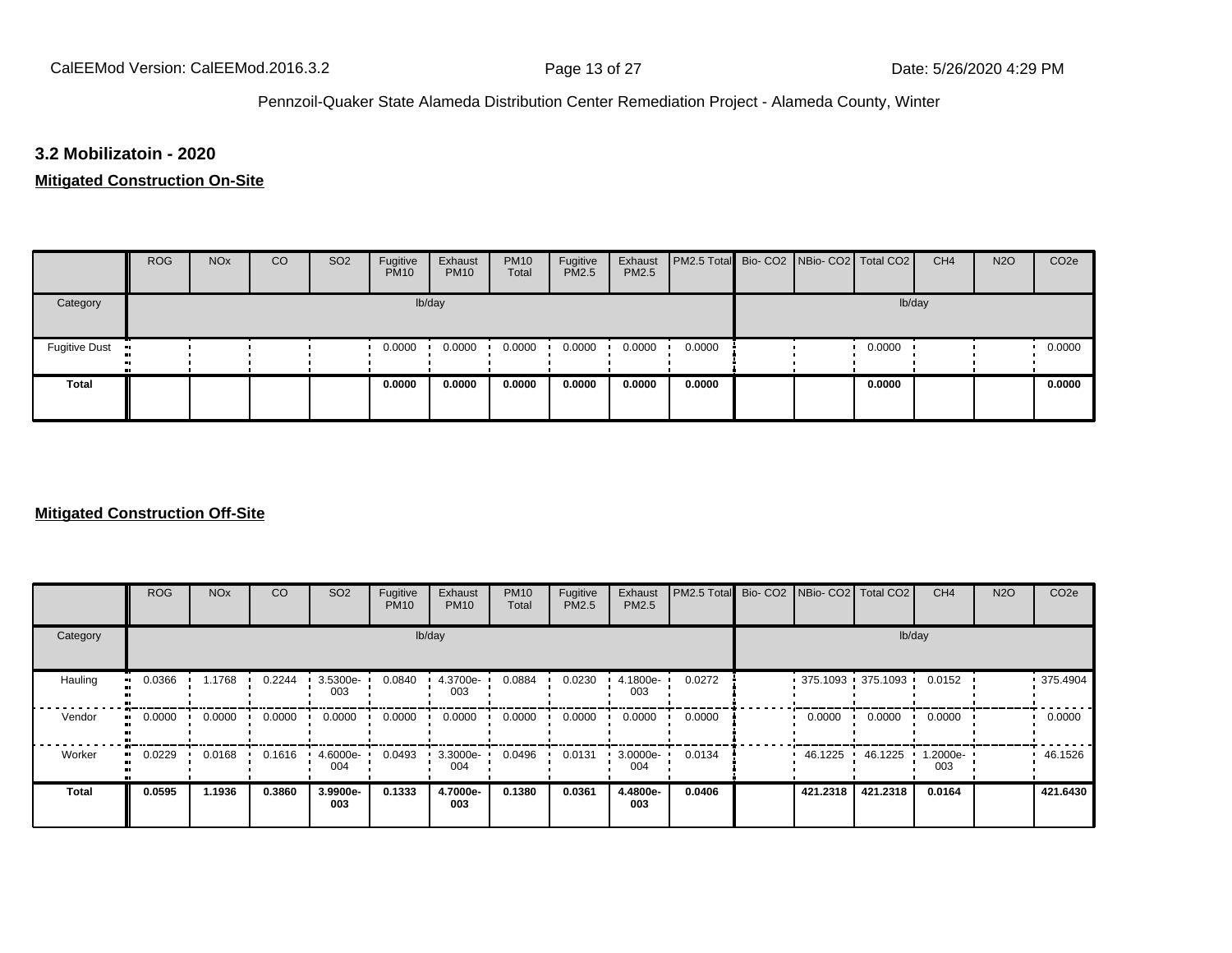#### **3.3 Limited Demolition and AST Removal - 2020**

#### **Unmitigated Construction On-Site**

|                      | <b>ROG</b> | <b>NO<sub>x</sub></b> | <sub>CO</sub>     | <b>SO2</b> | Fugitive<br><b>PM10</b> | Exhaust<br><b>PM10</b> | <b>PM10</b><br>Total | Fugitive<br>PM2.5 | Exhaust<br>PM2.5 | PM2.5 Total Bio- CO2 NBio- CO2 Total CO2 |  |                             | CH <sub>4</sub> | <b>N2O</b> | CO <sub>2</sub> e |
|----------------------|------------|-----------------------|-------------------|------------|-------------------------|------------------------|----------------------|-------------------|------------------|------------------------------------------|--|-----------------------------|-----------------|------------|-------------------|
| Category             |            |                       |                   |            |                         | lb/day                 |                      |                   |                  |                                          |  | lb/day                      |                 |            |                   |
| <b>Fugitive Dust</b> |            |                       |                   |            | 0.0995                  | 0.0000                 | 0.0995               | 0.0151            | 0.0000           | 0.0151                                   |  | 0.0000                      |                 |            | 0.0000            |
| Off-Road             | 3.2388     |                       | 32.2736 23.8692 ' | 0.0443     |                         | 1.5335                 | 1.5335               |                   | 1.4386           | 1.4386                                   |  | $4.228.618 \cdot 4.228.618$ | 1.1356          |            | 4,257.009         |
| <b>Total</b>         | 3.2388     | 32.2736               | 23.8692           | 0.0443     | 0.0995                  | 1.5335                 | .6330                | 0.0151            | 1.4386           | 1.4537                                   |  | 4,228.618 4,228.618         | 1.1356          |            | 4,257.009<br>0    |

#### **Unmitigated Construction Off-Site**

|                      | <b>ROG</b> | <b>NO<sub>x</sub></b> | CO     | SO <sub>2</sub> | Fugitive<br><b>PM10</b> | Exhaust<br><b>PM10</b> | <b>PM10</b><br>Total | Fugitive<br><b>PM2.5</b> | Exhaust<br>PM2.5 | PM2.5 Total Bio-CO2 | NBio- CO2   Total CO2 |          | CH <sub>4</sub> | <b>N2O</b> | CO <sub>2e</sub> |
|----------------------|------------|-----------------------|--------|-----------------|-------------------------|------------------------|----------------------|--------------------------|------------------|---------------------|-----------------------|----------|-----------------|------------|------------------|
| Category             |            |                       |        |                 |                         | lb/day                 |                      |                          |                  |                     |                       | lb/day   |                 |            |                  |
| Hauling<br>$\bullet$ | 0.0141     | 0.4536                | 0.0865 | -3600e-<br>003  | 0.0324                  | 1.6800e-<br>003        | 0.0341               | 8.8700e-<br>003          | -6100e-<br>003   | 0.0105              | $144.5734$ 144.5734   |          | 5.8800e-<br>003 |            | 144.7202         |
| Vendor<br>$\bullet$  | 0.0000     | 0.0000                | 0.0000 | 0.0000          | 0.0000                  | 0.0000                 | 0.0000               | 0.0000                   | 0.0000           | 0.0000              | 0.0000                | 0.0000   | 0.0000          |            | 0.0000           |
| Worker<br>$\bullet$  | 0.0382     | 0.0280                | 0.2694 | 7.7000e-<br>004 | 0.0822                  | 5.5000e-<br>004        | 0.0827               | 0.0218                   | 5.1000e-<br>004  | 0.0223              | 76.8709               | 76.8709  | 2.0100e-<br>003 |            | 76.9210          |
| <b>Total</b>         | 0.0523     | 0.4816                | 0.3559 | 2.1300e-<br>003 | 0.1145                  | 2.2300e-<br>003        | 0.1168               | 0.0307                   | 2.1200e-<br>003  | 0.0328              | 221.4442              | 221.4442 | 7.8900e-<br>003 |            | 221.6413         |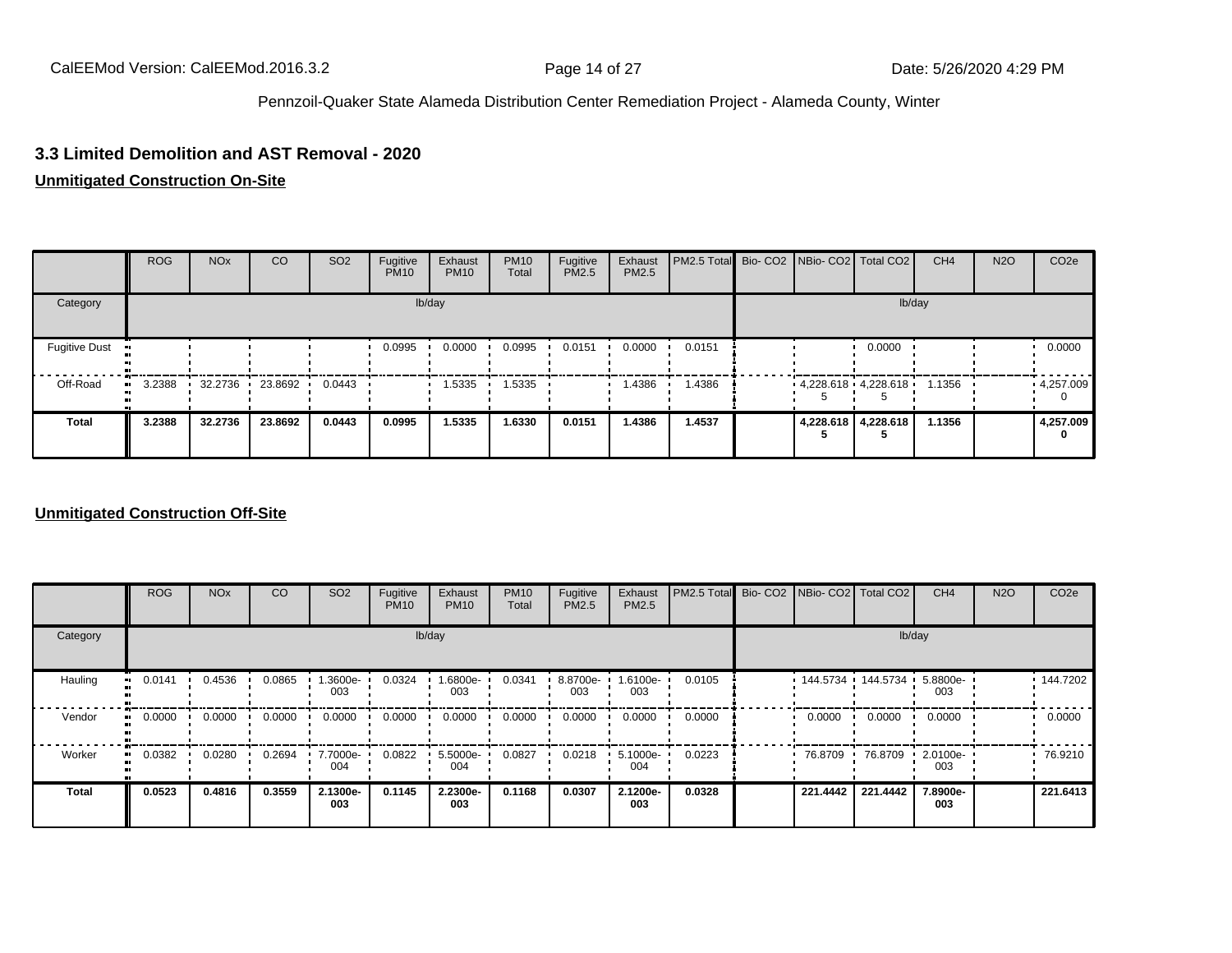#### **3.3 Limited Demolition and AST Removal - 2020**

### **Mitigated Construction On-Site**

|                      | <b>ROG</b> | <b>NO<sub>x</sub></b> | CO              | SO <sub>2</sub> | Fugitive<br><b>PM10</b> | Exhaust<br><b>PM10</b> | <b>PM10</b><br>Total | Fugitive<br><b>PM2.5</b> | Exhaust<br>PM2.5 | PM2.5 Total Bio- CO2 NBio- CO2 Total CO2 |        |                         | CH <sub>4</sub> | <b>N2O</b> | CO <sub>2e</sub> |
|----------------------|------------|-----------------------|-----------------|-----------------|-------------------------|------------------------|----------------------|--------------------------|------------------|------------------------------------------|--------|-------------------------|-----------------|------------|------------------|
| Category             |            |                       |                 |                 |                         | lb/day                 |                      |                          |                  |                                          |        | lb/day                  |                 |            |                  |
| <b>Fugitive Dust</b> |            |                       |                 |                 | 0.0448                  | 0.0000                 | 0.0448               | 6.7800e-<br>003          | 0.0000           | 6.7800e-<br>003                          |        | 0.0000                  |                 |            | 0.0000           |
| Off-Road             | 3.2388     |                       | 32.2736 23.8692 | 0.0443          |                         | 1.5335                 | .5335                |                          | 1.4386           | .4386                                    | 0.0000 | $4,228.618$ $4,228.618$ | 1.1356          |            | 4,257.009        |
| <b>Total</b>         | 3.2388     | 32.2736               | 23.8692         | 0.0443          | 0.0448                  | 1.5335                 | 1.5783               | 6.7800e-<br>003          | 1.4386           | 1.4454                                   | 0.0000 | 4,228.618 4,228.618     | 1.1356          |            | 4,257.009<br>0   |

#### **Mitigated Construction Off-Site**

|                        | <b>ROG</b>               | <b>NO<sub>x</sub></b> | CO     | SO <sub>2</sub> | Fugitive<br><b>PM10</b> | Exhaust<br><b>PM10</b> | <b>PM10</b><br>Total | Fugitive<br><b>PM2.5</b> | Exhaust<br>PM2.5 | PM2.5 Total Bio- CO2 NBio- CO2 Total CO2 |          |                     | CH <sub>4</sub> | <b>N2O</b> | CO <sub>2e</sub> |
|------------------------|--------------------------|-----------------------|--------|-----------------|-------------------------|------------------------|----------------------|--------------------------|------------------|------------------------------------------|----------|---------------------|-----------------|------------|------------------|
| Category               |                          |                       |        |                 |                         | lb/day                 |                      |                          |                  |                                          |          |                     | lb/day          |            |                  |
| Hauling                | 0.0141<br>$\blacksquare$ | 0.4536                | 0.0865 | -3600e.<br>003  | 0.0324                  | -6800e-<br>003         | 0.0341               | 8.8700e-<br>003          | -6100e-<br>003   | 0.0105                                   |          | 144.5734 144.5734 ' | 5.8800e-<br>003 |            | $\cdot$ 144.7202 |
| Vendor<br>$\mathbf{u}$ | 0.0000                   | 0.0000                | 0.0000 | 0.0000          | 0.0000                  | 0.0000                 | 0.0000               | 0.0000                   | 0.0000           | 0.0000                                   | 0.0000   | 0.0000              | 0.0000          |            | 0.0000           |
| Worker<br>$\bullet$    | 0.0382                   | 0.0280                | 0.2694 | 7.7000e-<br>004 | 0.0822                  | 5.5000e-<br>004        | 0.0827               | 0.0218                   | 5.1000e-<br>004  | 0.0223                                   | 76.8709  | 76.8709             | 2.0100e-<br>003 |            | 76.9210          |
| <b>Total</b>           | 0.0523                   | 0.4816                | 0.3559 | 2.1300e-<br>003 | 0.1145                  | 2.2300e-<br>003        | 0.1168               | 0.0307                   | 2.1200e-<br>003  | 0.0328                                   | 221.4442 | 221.4442            | 7.8900e-<br>003 |            | 221.6413         |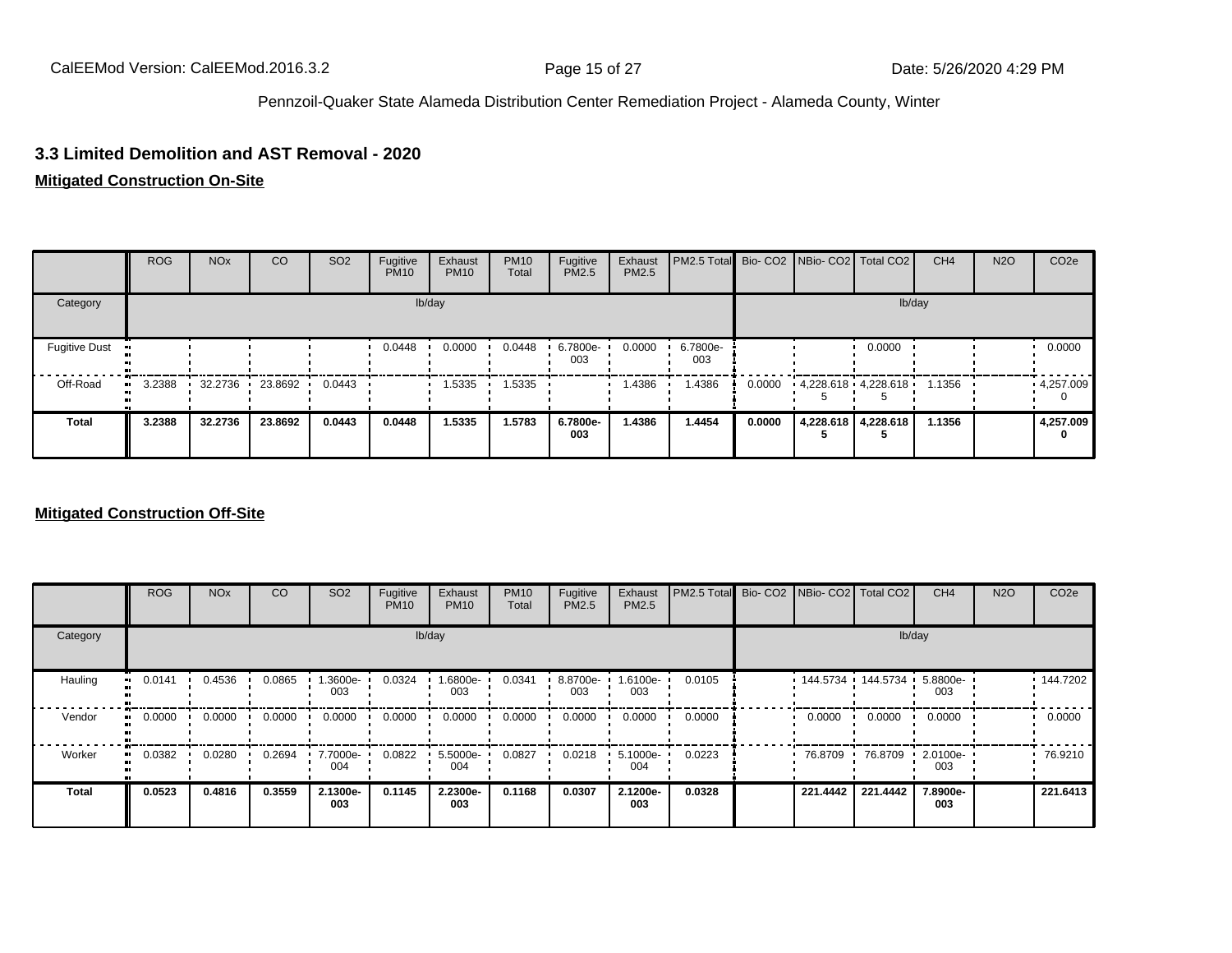### **3.4 Excavation, Dewatering, Backfilling, and Grading - 2020**

#### **Unmitigated Construction On-Site**

|                      | <b>ROG</b> | <b>NO<sub>x</sub></b> | <sub>CO</sub>   | <b>SO2</b> | Fugitive<br><b>PM10</b> | Exhaust<br><b>PM10</b> | <b>PM10</b><br>Total | Fugitive<br><b>PM2.5</b> | Exhaust<br>PM2.5 | PM2.5 Total Bio- CO2 NBio- CO2 Total CO2 |                         |                     | CH <sub>4</sub> | <b>N2O</b> | CO <sub>2e</sub> |
|----------------------|------------|-----------------------|-----------------|------------|-------------------------|------------------------|----------------------|--------------------------|------------------|------------------------------------------|-------------------------|---------------------|-----------------|------------|------------------|
| Category             |            |                       |                 |            |                         | lb/day                 |                      |                          |                  |                                          |                         | lb/day              |                 |            |                  |
| <b>Fugitive Dust</b> |            |                       |                 |            | 4.6106                  | 0.0000                 | 4.6106               | 2.4951                   | 0.0000           | 2.4951                                   |                         | 0.0000              |                 |            | 0.0000           |
| Off-Road             | 3.2388     |                       | 32.2736 23.8692 | 0.0443     |                         | 1.5335                 | .5335                |                          | 1.4386           | 1.4386                                   | $4,228.618$ $4,228.618$ |                     | 1.1356          |            | 4,257.009        |
| <b>Total</b>         | 3.2388     | 32.2736               | 23.8692         | 0.0443     | 4.6106                  | 1.5335                 | 6.1440               | 2.4951                   | 1.4386           | 3.9337                                   |                         | 4,228.618 4,228.618 | 1.1356          |            | 4,257.009<br>0   |

#### **Unmitigated Construction Off-Site**

|                           | <b>ROG</b> | <b>NO<sub>x</sub></b> | CO     | SO <sub>2</sub> | Fugitive<br><b>PM10</b> | Exhaust<br><b>PM10</b> | <b>PM10</b><br>Total | Fugitive<br><b>PM2.5</b> | Exhaust<br>PM2.5 | PM2.5 Total Bio- CO2 NBio- CO2 Total CO2 |         |                         | CH <sub>4</sub> | <b>N2O</b> | CO <sub>2e</sub> |
|---------------------------|------------|-----------------------|--------|-----------------|-------------------------|------------------------|----------------------|--------------------------|------------------|------------------------------------------|---------|-------------------------|-----------------|------------|------------------|
| Category                  |            |                       |        |                 | lb/day                  |                        |                      |                          |                  |                                          |         | lb/day                  |                 |            |                  |
| Hauling<br>$\blacksquare$ | 0.5803     | 18.6530               | 3.5567 | 0.0559          | .3311                   | 0.0692                 | .4003                | 0.3649                   | 0.0662           | 0.4312                                   |         | $5,945.481$ $5,945.481$ | 0.2416          |            | $-5,951.522$     |
| Vendor<br>ш.              | 0.0000     | 0.0000                | 0.0000 | 0.0000          | 0.0000                  | 0.0000                 | 0.0000               | 0.0000                   | 0.0000           | 0.0000                                   | 0.0000  | 0.0000                  | 0.0000          |            | 0.0000           |
| Worker<br>ш.              | 0.0458     | 0.0336                | 0.3232 | 9.3000e-<br>004 | 0.0986                  | 6.6000e-<br>004        | 0.0992               | 0.0262                   | 6.1000e-<br>004  | 0.0268                                   | 92.2450 | 92.2450<br>$\cdot$      | 2.4100e-<br>003 |            | 92.3052          |
| <b>Total</b>              | 0.6261     | 18.6866               | 3.8799 | 0.0569          | 1.4297                  | 0.0699                 | 1.4996               | 0.3911                   | 0.0669           | 0.4579                                   |         | 6,037.726 6,037.726     | 0.2440          |            | 6,043.827        |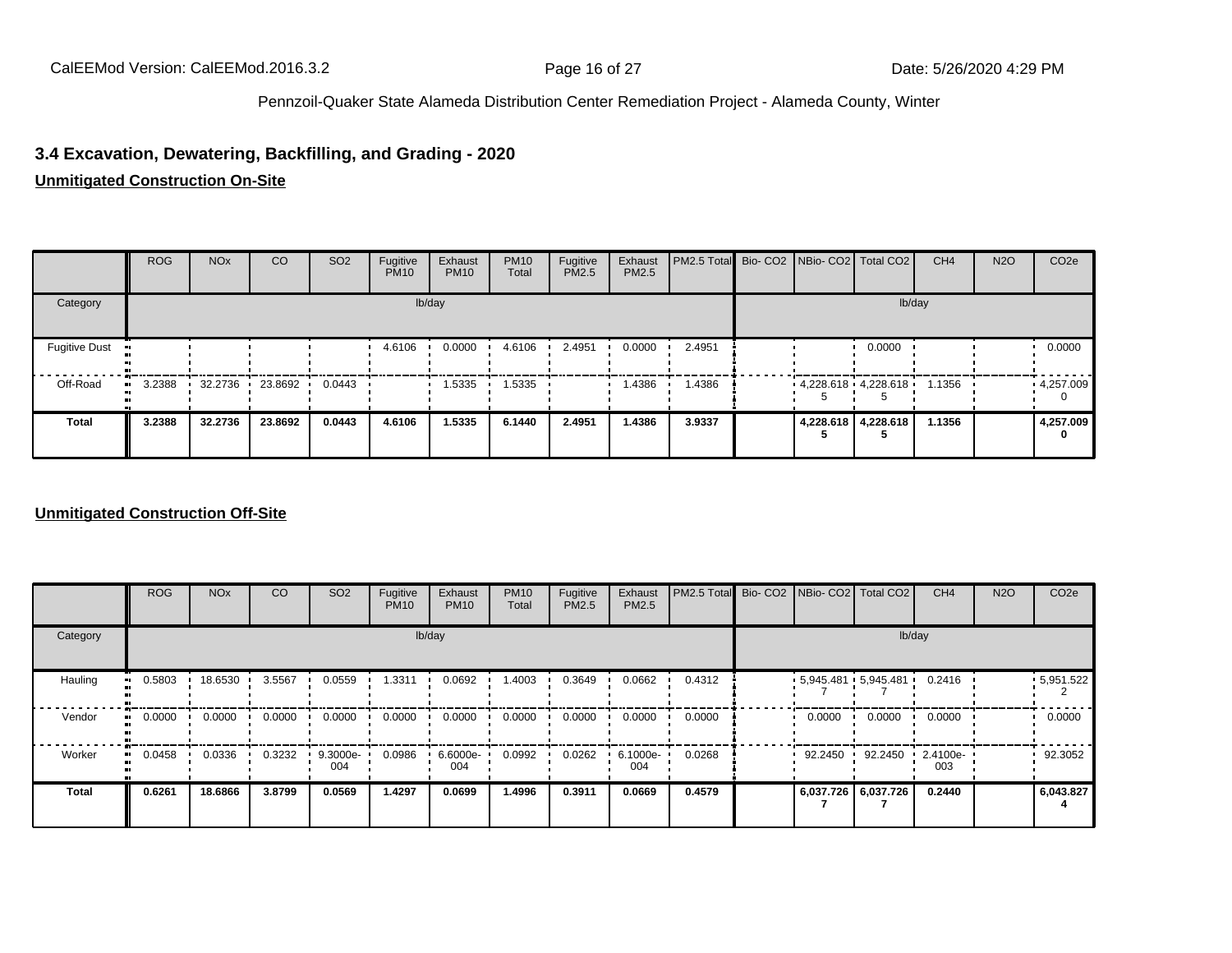### **3.4 Excavation, Dewatering, Backfilling, and Grading - 2020**

#### **Mitigated Construction On-Site**

|                      | <b>ROG</b> | <b>NO<sub>x</sub></b> | CO        | SO <sub>2</sub> | Fugitive<br><b>PM10</b> | Exhaust<br><b>PM10</b> | <b>PM10</b><br>Total | Fugitive<br>PM2.5 | Exhaust<br>PM2.5 | PM2.5 Total Bio- CO2 NBio- CO2 Total CO2 |        |                         | CH <sub>4</sub> | <b>N2O</b> | CO <sub>2e</sub> |
|----------------------|------------|-----------------------|-----------|-----------------|-------------------------|------------------------|----------------------|-------------------|------------------|------------------------------------------|--------|-------------------------|-----------------|------------|------------------|
| Category             |            |                       |           |                 |                         | lb/day                 |                      |                   |                  |                                          |        | lb/day                  |                 |            |                  |
| <b>Fugitive Dust</b> |            |                       |           |                 | 2.0748                  | 0.0000                 | 2.0748               | 1.1228            | 0.0000           | 1.1228                                   |        | 0.0000                  |                 |            | 0.0000           |
| Off-Road             | 3.2388     | 32.2736               | 23.8692 · | 0.0443          |                         | 1.5335                 | 1.5335               |                   | 1.4386           | 1.4386                                   | 0.0000 | $4,228.618$ $4,228.618$ | 1.1356          |            | 4,257.009        |
| <b>Total</b>         | 3.2388     | 32.2736               | 23.8692   | 0.0443          | 2.0748                  | 1.5335                 | 3.6082               | 1.1228            | 1.4386           | 2.5614                                   | 0.0000 | 4,228.618 4,228.618     | 1.1356          |            | 4,257.009<br>0   |

#### **Mitigated Construction Off-Site**

|                             | <b>ROG</b> | <b>NO<sub>x</sub></b> | CO     | SO <sub>2</sub> | Fugitive<br><b>PM10</b> | Exhaust<br><b>PM10</b> | <b>PM10</b><br>Total | Fugitive<br><b>PM2.5</b> | Exhaust<br>PM2.5 | PM2.5 Total Bio- CO2 NBio- CO2 Total CO2 |         |                          | CH <sub>4</sub> | <b>N2O</b> | CO <sub>2e</sub> |
|-----------------------------|------------|-----------------------|--------|-----------------|-------------------------|------------------------|----------------------|--------------------------|------------------|------------------------------------------|---------|--------------------------|-----------------|------------|------------------|
| Category                    |            |                       |        |                 |                         | lb/day                 |                      |                          |                  |                                          |         | lb/day                   |                 |            |                  |
| Hauling<br>$\bullet\bullet$ | 0.5803     | 18.6530 ·             | 3.5567 | 0.0559          | .3311                   | 0.0692                 | .4003                | 0.3649                   | 0.0662           | 0.4312                                   |         | $-5.945.481 - 5.945.481$ | 0.2416          |            | .5,951.522       |
| Vendor<br>$\bullet$         | 0.0000     | 0.0000                | 0.0000 | 0.0000          | 0.0000                  | 0.0000                 | 0.0000               | 0.0000                   | 0.0000           | 0.0000                                   | 0.0000  | 0.0000                   | 0.0000          |            | 0.0000           |
| Worker<br>$\bullet$         | 0.0458     | 0.0336                | 0.3232 | 9.3000e-<br>004 | 0.0986                  | 6.6000e-<br>004        | 0.0992               | 0.0262                   | 6.1000e-<br>004  | 0.0268                                   | 92.2450 | 92.2450                  | 2.4100e-<br>003 |            | 92.3052          |
| <b>Total</b>                | 0.6261     | 18.6866               | 3.8799 | 0.0569          | 1.4297                  | 0.0699                 | 1.4996               | 0.3911                   | 0.0669           | 0.4579                                   |         | 6,037.726 6,037.726      | 0.2440          |            | 6,043.827        |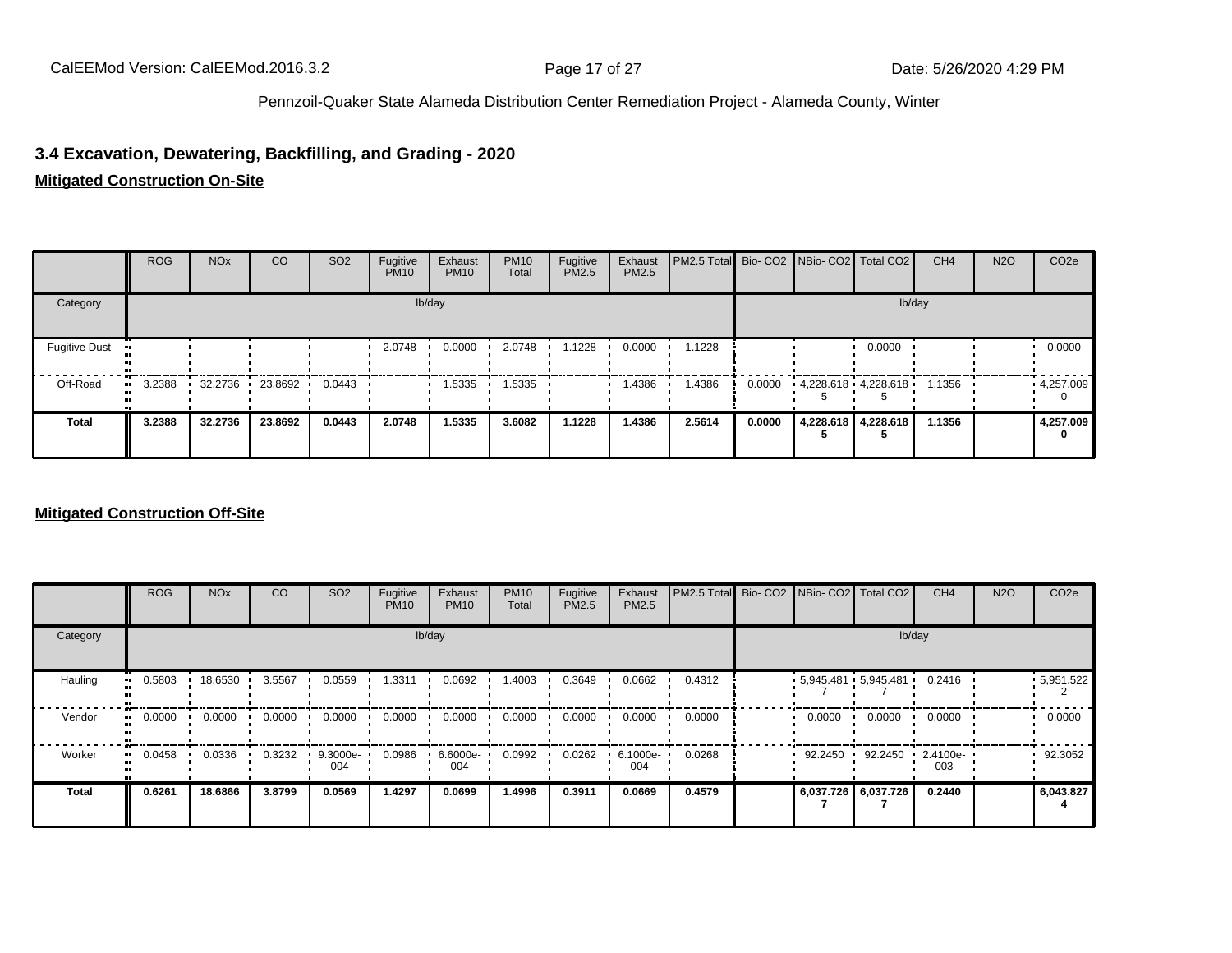#### **3.5 Demobilization - 2020**

#### **Unmitigated Construction On-Site**

|                 | <b>ROG</b> | <b>NO<sub>x</sub></b> | CO | SO <sub>2</sub> | Fugitive<br><b>PM10</b> | Exhaust<br><b>PM10</b> | <b>PM10</b><br>Total | Fugitive<br><b>PM2.5</b> | Exhaust<br><b>PM2.5</b> | PM2.5 Total Bio- CO2 NBio- CO2 Total CO2 |  |        | CH <sub>4</sub> | <b>N2O</b> | CO <sub>2e</sub> |
|-----------------|------------|-----------------------|----|-----------------|-------------------------|------------------------|----------------------|--------------------------|-------------------------|------------------------------------------|--|--------|-----------------|------------|------------------|
| Category        |            |                       |    |                 |                         | lb/day                 |                      |                          |                         |                                          |  | lb/day |                 |            |                  |
| Fugitive Dust • |            |                       |    |                 | 0.0000                  | 0.0000                 | 0.0000               | 0.0000                   | 0.0000                  | 0.0000                                   |  | 0.0000 |                 |            | 0.0000           |
| <b>Total</b>    |            |                       |    |                 | 0.0000                  | 0.0000                 | 0.0000               | 0.0000                   | 0.0000                  | 0.0000                                   |  | 0.0000 |                 |            | 0.0000           |

#### **Unmitigated Construction Off-Site**

|                      | <b>ROG</b> | <b>NO<sub>x</sub></b> | CO     | SO <sub>2</sub> | Fugitive<br><b>PM10</b> | Exhaust<br><b>PM10</b> | <b>PM10</b><br>Total | Fugitive<br>PM2.5 | Exhaust<br>PM2.5 | PM2.5 Total Bio- CO2 NBio- CO2 Total CO2 |          |                     | CH <sub>4</sub> | <b>N2O</b> | CO <sub>2e</sub> |
|----------------------|------------|-----------------------|--------|-----------------|-------------------------|------------------------|----------------------|-------------------|------------------|------------------------------------------|----------|---------------------|-----------------|------------|------------------|
| Category             |            |                       |        |                 |                         | lb/day                 |                      |                   |                  |                                          |          | lb/day              |                 |            |                  |
| Hauling<br>$\bullet$ | 0.0366     | 1.1768                | 0.2244 | 3.5300e-<br>003 | 0.0840                  | 4.3700e-<br>003        | 0.0884               | 0.0230            | 4.1800e-<br>003  | 0.0272                                   |          | $375.1093$ 375.1093 | 0.0152          |            | 375.4904         |
| Vendor<br>ш.         | 0.0000     | 0.0000                | 0.0000 | 0.0000          | 0.0000                  | 0.0000                 | 0.0000               | 0.0000            | 0.0000           | 0.0000                                   | 0.0000   | 0.0000              | 0.0000          |            | 0.0000           |
| Worker<br>$\bullet$  | 0.0229     | 0.0168                | 0.1616 | 4.6000e-<br>004 | 0.0493                  | 3.3000e-<br>004        | 0.0496               | 0.0131            | 3.0000e-<br>004  | 0.0134                                   | 46.1225  | 46.1225             | 1.2000e-<br>003 |            | 46.1526          |
| <b>Total</b>         | 0.0595     | 1.1936                | 0.3860 | 3.9900e-<br>003 | 0.1333                  | 4.7000e-<br>003        | 0.1380               | 0.0361            | 4.4800e-<br>003  | 0.0406                                   | 421.2318 | 421.2318            | 0.0164          |            | 421.6430         |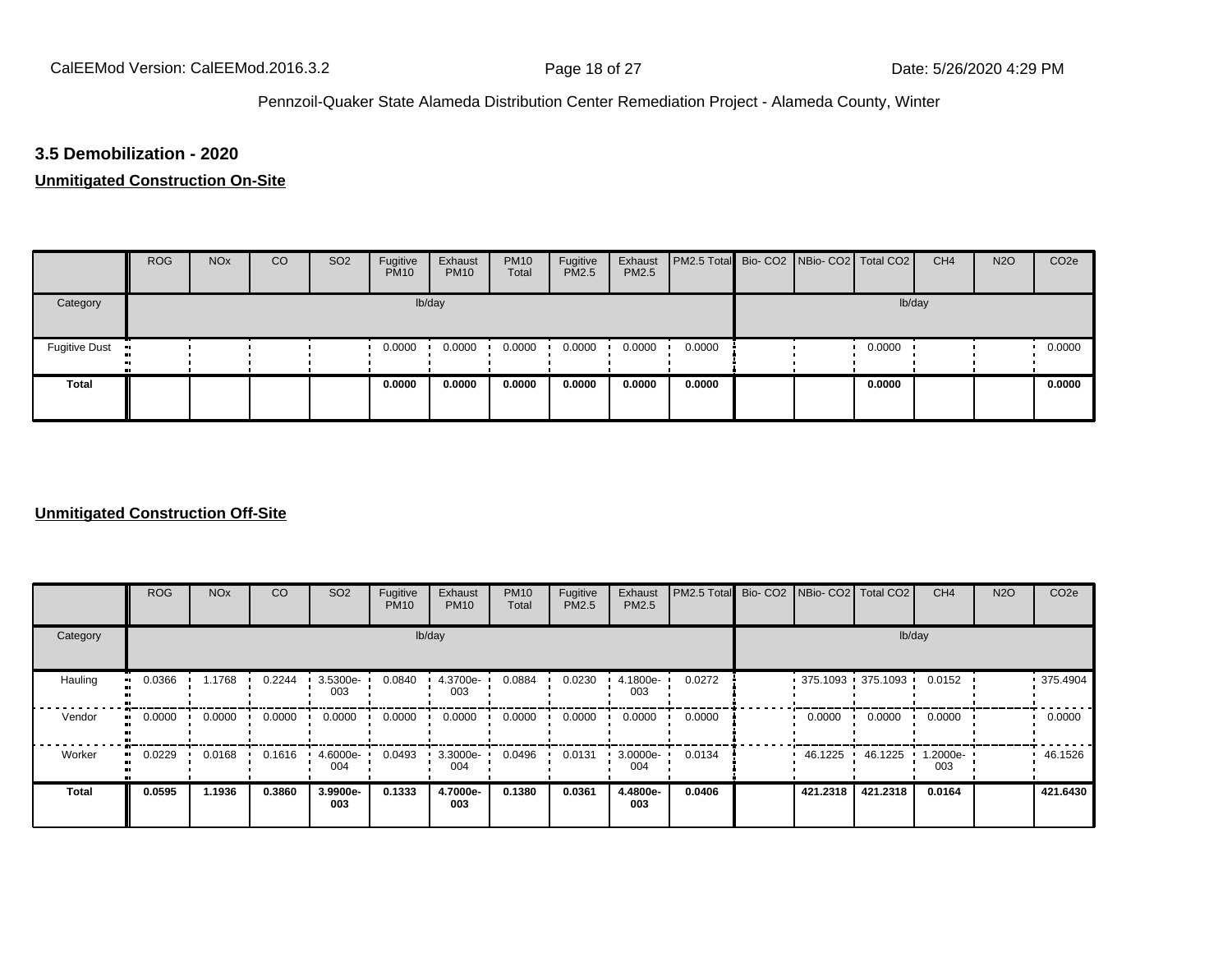#### **3.5 Demobilization - 2020**

#### **Mitigated Construction On-Site**

|                      | <b>ROG</b> | <b>NO<sub>x</sub></b> | CO | SO <sub>2</sub> | Fugitive<br><b>PM10</b> | Exhaust<br><b>PM10</b> | <b>PM10</b><br>Total | Fugitive<br><b>PM2.5</b> | Exhaust<br><b>PM2.5</b> | PM2.5 Total Bio- CO2 NBio- CO2 Total CO2 |  |        | CH <sub>4</sub> | <b>N2O</b> | CO <sub>2e</sub> |
|----------------------|------------|-----------------------|----|-----------------|-------------------------|------------------------|----------------------|--------------------------|-------------------------|------------------------------------------|--|--------|-----------------|------------|------------------|
| Category             |            |                       |    |                 |                         | lb/day                 |                      |                          |                         |                                          |  | lb/day |                 |            |                  |
| <b>Fugitive Dust</b> |            |                       |    |                 | 0.0000                  | 0.0000                 | 0.0000               | 0.0000                   | 0.0000                  | 0.0000                                   |  | 0.0000 |                 |            | 0.0000           |
| <b>Total</b>         |            |                       |    |                 | 0.0000                  | 0.0000                 | 0.0000               | 0.0000                   | 0.0000                  | 0.0000                                   |  | 0.0000 |                 |            | 0.0000           |

#### **Mitigated Construction Off-Site**

|                         | <b>ROG</b> | <b>NO<sub>x</sub></b> | CO     | SO <sub>2</sub>    | Fugitive<br><b>PM10</b> | Exhaust<br><b>PM10</b> | <b>PM10</b><br>Total | Fugitive<br><b>PM2.5</b> | Exhaust<br>PM2.5 | PM2.5 Total | Bio-CO2 NBio-CO2 Total CO2 |                     | CH <sub>4</sub> | <b>N2O</b> | CO <sub>2e</sub> |
|-------------------------|------------|-----------------------|--------|--------------------|-------------------------|------------------------|----------------------|--------------------------|------------------|-------------|----------------------------|---------------------|-----------------|------------|------------------|
| Category                |            |                       |        |                    |                         | lb/day                 |                      |                          |                  |             |                            | lb/day              |                 |            |                  |
| Hauling<br>$\mathbf{u}$ | 0.0366     | 1.1768                | 0.2244 | $.35300e-$<br>003  | 0.0840                  | 4.3700e-<br>003        | 0.0884               | 0.0230                   | 4.1800e-<br>003  | 0.0272      |                            | $375.1093$ 375.1093 | 0.0152          |            | 375.4904         |
| Vendor<br>$\bullet$     | 0.0000     | 0.0000                | 0.0000 | 0.0000             | 0.0000                  | 0.0000                 | 0.0000               | 0.0000                   | 0.0000           | 0.0000      | 0.0000                     | 0.0000              | 0.0000          |            | 0.0000           |
| Worker<br>$\bullet$     | 0.0229     | 0.0168                | 0.1616 | $4.6000e -$<br>004 | 0.0493                  | 3.3000e-<br>004        | 0.0496               | 0.0131                   | 3.0000e-<br>004  | 0.0134      | 46.1225                    | 46.1225             | 1.2000e-<br>003 |            | 46.1526          |
| <b>Total</b>            | 0.0595     | 1.1936                | 0.3860 | 3.9900e-<br>003    | 0.1333                  | 4.7000e-<br>003        | 0.1380               | 0.0361                   | 4.4800e-<br>003  | 0.0406      | 421.2318                   | 421.2318            | 0.0164          |            | 421.6430         |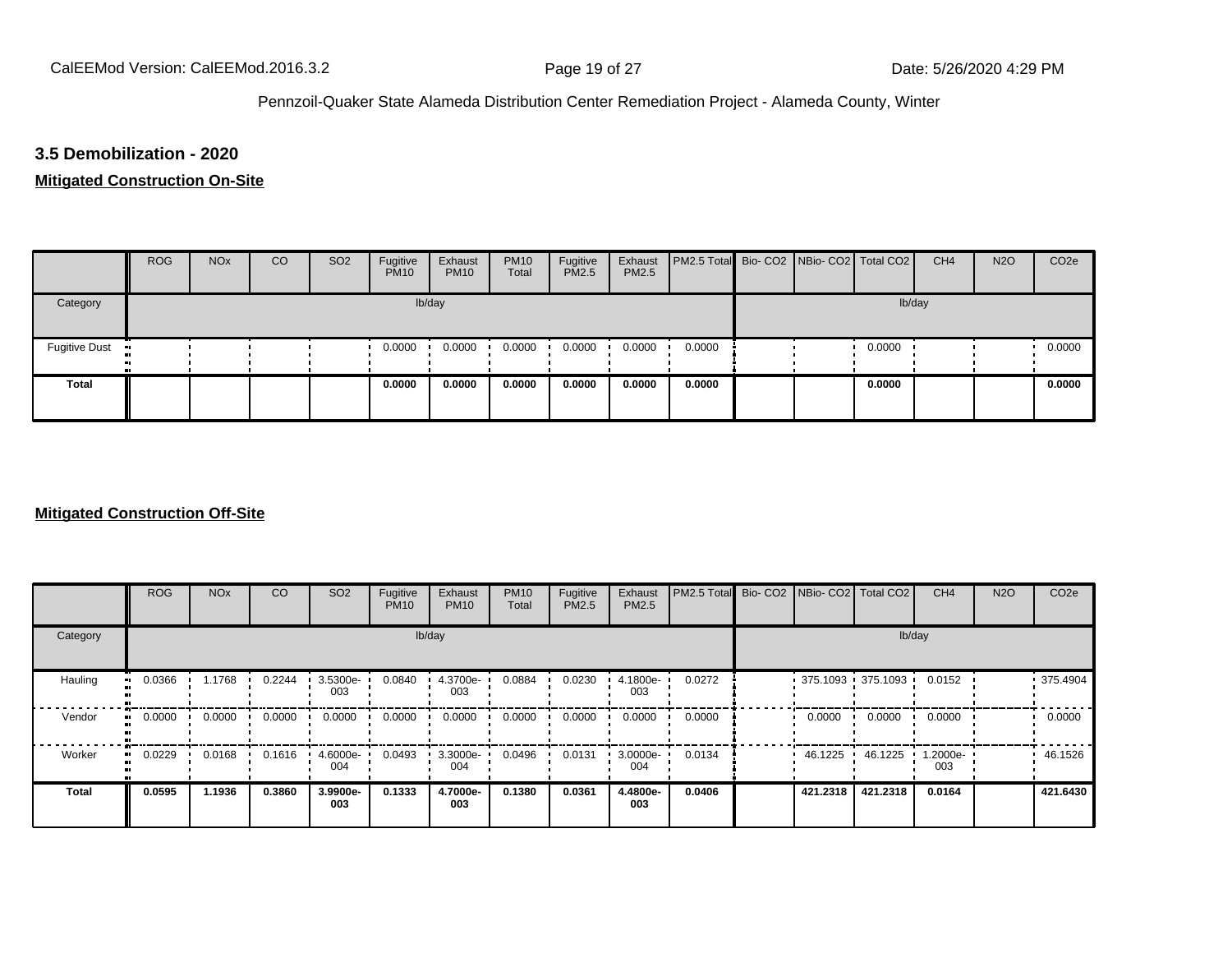### **3.6 Demolition of Remaining Structures - 2021**

#### **Unmitigated Construction On-Site**

|                      | <b>ROG</b> | <b>NO<sub>x</sub></b> | <sub>CO</sub>   | <b>SO2</b> | Fugitive<br><b>PM10</b> | Exhaust<br><b>PM10</b> | <b>PM10</b><br>Total | Fugitive<br>PM2.5 | Exhaust<br>PM2.5 | PM2.5 Total Bio- CO2 NBio- CO2 Total CO2 |  |                         | CH <sub>4</sub> | <b>N2O</b> | CO <sub>2</sub> e |
|----------------------|------------|-----------------------|-----------------|------------|-------------------------|------------------------|----------------------|-------------------|------------------|------------------------------------------|--|-------------------------|-----------------|------------|-------------------|
| Category             |            |                       |                 |            |                         | lb/day                 |                      |                   |                  |                                          |  | lb/day                  |                 |            |                   |
| <b>Fugitive Dust</b> |            |                       |                 |            | 5.6045                  | 0.0000                 | 5.6045               | 0.8486            | 0.0000           | 0.8486                                   |  | 0.0000                  |                 |            | 0.0000            |
| Off-Road             | 3.0480     |                       | 30.0296 23.6312 | 0.0443     |                         | .3886                  | .3886                |                   | 1.3018           | 1.3018                                   |  | $4,228.164$ $4,228.164$ | 1.1303          |            | 4,256.421         |
| <b>Total</b>         | 3.0480     | 30.0296               | 23.6312         | 0.0443     | 5.6045                  | 1.3886                 | 6.9931               | 0.8486            | 1.3018           | 2.1504                                   |  | 4,228.164 4,228.164     | 1.1303          |            | 4,256.421         |

#### **Unmitigated Construction Off-Site**

|              | <b>ROG</b> | <b>NO<sub>x</sub></b> | CO     | SO <sub>2</sub> | Fugitive<br><b>PM10</b> | Exhaust<br><b>PM10</b> | <b>PM10</b><br>Total | Fugitive<br>PM2.5 | Exhaust<br>PM2.5 | PM2.5 Total Bio-CO2 | NBio- CO2   Total CO2                  |                            | CH <sub>4</sub> | <b>N2O</b> | CO <sub>2e</sub> |
|--------------|------------|-----------------------|--------|-----------------|-------------------------|------------------------|----------------------|-------------------|------------------|---------------------|----------------------------------------|----------------------------|-----------------|------------|------------------|
| Category     |            |                       |        |                 | lb/day                  |                        |                      |                   |                  |                     |                                        | lb/day                     |                 |            |                  |
| Hauling      | 0.5387     | 16.7655               | 3.4137 | 0.0542          | 1.3064                  | 0.0602                 | .3666                | 0.3582            | 0.0576           | 0.4157              | $5,761.751$ $5,761.751$ $\blacksquare$ |                            | 0.2321          |            | $-5,767.553$     |
| Vendor<br>ш. | 0.0000     | 0.0000                | 0.0000 | 0.0000          | 0.0000                  | 0.0000                 | 0.0000               | 0.0000            | 0.0000           | 0.0000              | 0.0000                                 | 0.0000                     | 0.0000          |            | 0.0000           |
| Worker<br>ш. | 0.0529     | 0.0375                | 0.3676 | 1.1200e-<br>003 | 0.1232                  | 8.0000e-<br>004        | 0.1240               | 0.0327            | 7.3000e-<br>004  | 0.0334              |                                        | 111.3063 111.3063 2.6900e- | 003             |            | .111.3734        |
| <b>Total</b> | 0.5916     | 16.8030               | 3.7814 | 0.0553          | 1.4297                  | 0.0610                 | 1.4906               | 0.3909            | 0.0583           | 0.4492              | 0                                      | 5,873.058 5,873.058<br>0   | 0.2348          |            | 5,878.926        |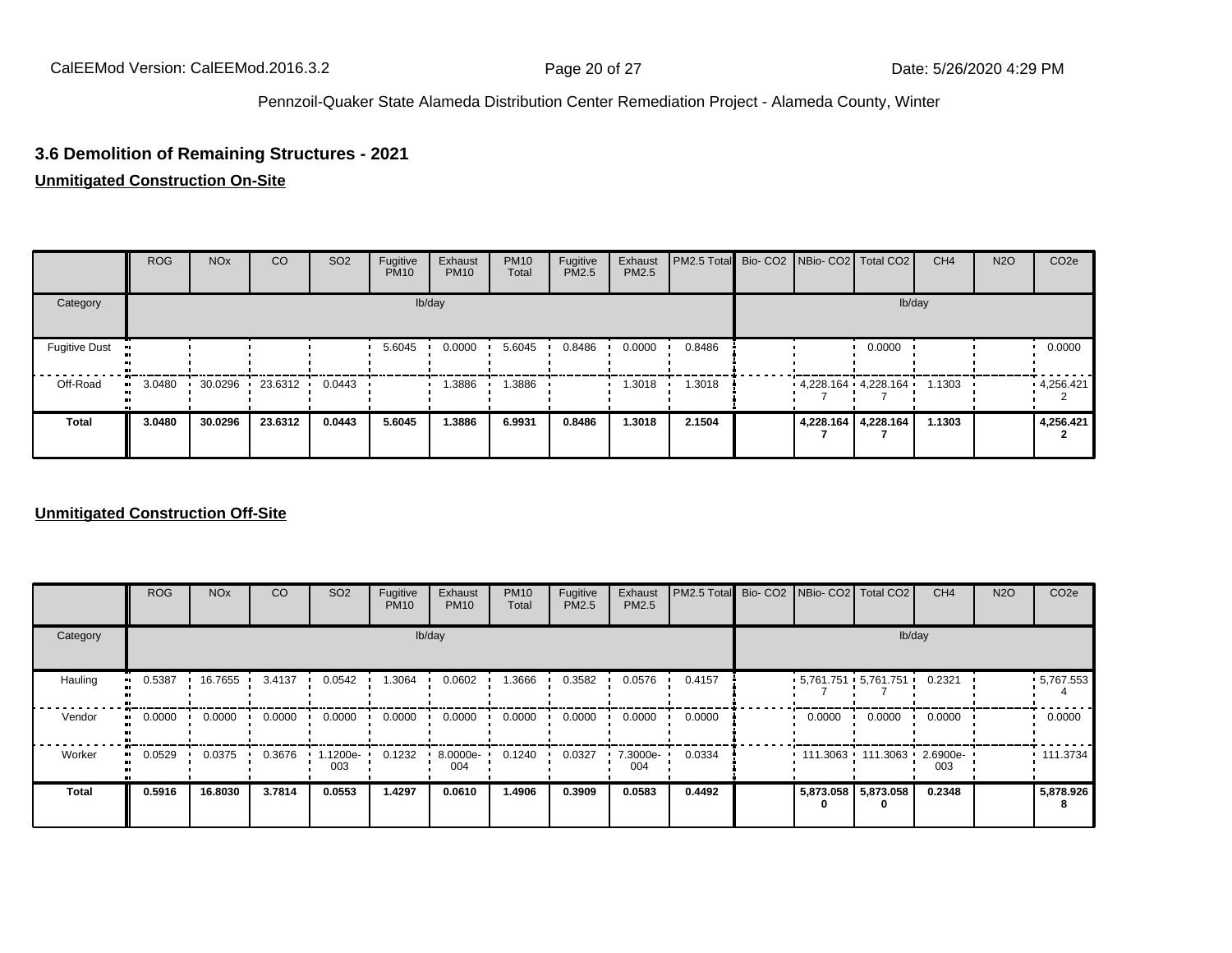# **3.6 Demolition of Remaining Structures - 2021**

#### **Mitigated Construction On-Site**

|                      | <b>ROG</b> | <b>NO<sub>x</sub></b> | CO                | <b>SO2</b> | Fugitive<br><b>PM10</b> | Exhaust<br><b>PM10</b> | <b>PM10</b><br>Total | Fugitive<br><b>PM2.5</b> | Exhaust<br>PM2.5 | PM2.5 Total Bio- CO2 NBio- CO2 Total CO2 |        |                         | CH <sub>4</sub> | <b>N2O</b> | CO <sub>2e</sub> |
|----------------------|------------|-----------------------|-------------------|------------|-------------------------|------------------------|----------------------|--------------------------|------------------|------------------------------------------|--------|-------------------------|-----------------|------------|------------------|
| Category             |            |                       |                   |            |                         | lb/day                 |                      |                          |                  |                                          |        | lb/day                  |                 |            |                  |
| <b>Fugitive Dust</b> |            |                       |                   |            | 2.5220                  | 0.0000                 | 2.5220               | 0.3819                   | 0.0000           | 0.3819                                   |        | 0.0000                  |                 |            | 0.0000           |
| Off-Road             | 3.0480     |                       | 30.0296 23.6312 ' | 0.0443     |                         | .3886                  | .3886                |                          | 1.3018           | 1.3018                                   | 0.0000 | $4,228.164$ $4,228.164$ | 1.1303          |            | 4,256.421        |
| <b>Total</b>         | 3.0480     | 30.0296               | 23.6312           | 0.0443     | 2.5220                  | 1.3886                 | 3.9106               | 0.3819                   | 1.3018           | 1.6837                                   | 0.0000 | 4,228.164 4,228.164     | 1.1303          |            | 4,256.421        |

#### **Mitigated Construction Off-Site**

|              | <b>ROG</b>          | <b>NO<sub>x</sub></b> | CO     | SO <sub>2</sub> | Fugitive<br><b>PM10</b> | Exhaust<br><b>PM10</b> | <b>PM10</b><br>Total | Fugitive<br>PM2.5 | Exhaust<br>PM2.5 | PM2.5 Total Bio- CO2 NBio- CO2 Total CO2 |        |                                 | CH <sub>4</sub> | <b>N2O</b> | CO <sub>2e</sub> |
|--------------|---------------------|-----------------------|--------|-----------------|-------------------------|------------------------|----------------------|-------------------|------------------|------------------------------------------|--------|---------------------------------|-----------------|------------|------------------|
| Category     |                     |                       |        |                 |                         | lb/day                 |                      |                   |                  |                                          |        | lb/day                          |                 |            |                  |
| Hauling      | 0.5387<br>$\bullet$ | 16.7655               | 3.4137 | 0.0542          | 1.3064                  | 0.0602                 | 1.3666               | 0.3582            | 0.0576           | 0.4157                                   |        | $5,761.751$ $5,761.751$ $\cdot$ | 0.2321          |            | $-5,767.553$     |
| Vendor       | 0.0000<br>$\bullet$ | 0.0000                | 0.0000 | 0.0000          | 0.0000                  | 0.0000                 | 0.0000               | 0.0000            | 0.0000           | 0.0000                                   | 0.0000 | 0.0000                          | 0.0000          |            | 0.0000           |
| Worker       | 0.0529<br>$\bullet$ | 0.0375                | 0.3676 | .1200e-<br>003  | 0.1232                  | 8.0000e-<br>004        | 0.1240               | 0.0327            | 7.3000e-<br>004  | 0.0334                                   |        | $111.3063$ 111.3063             | 2.6900e-<br>003 |            | 111.3734         |
| <b>Total</b> | 0.5916              | 16.8030               | 3.7814 | 0.0553          | 1.4297                  | 0.0610                 | 1.4906               | 0.3909            | 0.0583           | 0.4492                                   | 0      | 5,873.058 5,873.058<br>0        | 0.2348          |            | 5,878.926        |

### **4.0 Operational Detail - Mobile**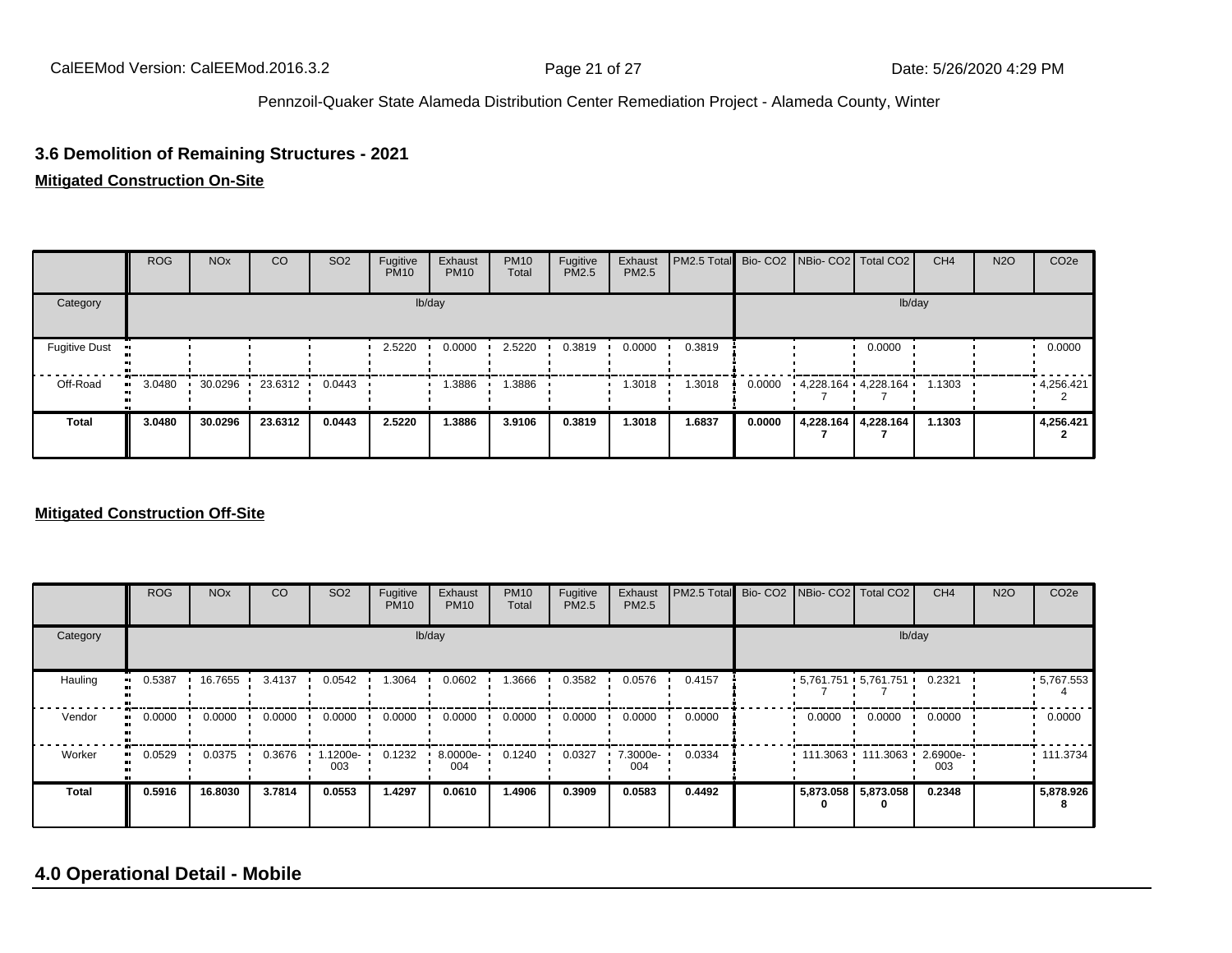### **4.1 Mitigation Measures Mobile**

|             | <b>ROG</b>            | <b>NO<sub>x</sub></b> | CO     | SO <sub>2</sub> | Fugitive<br><b>PM10</b> | Exhaust<br><b>PM10</b> | <b>PM10</b><br>Total | Fugitive<br><b>PM2.5</b> | Exhaust<br><b>PM2.5</b> | <b>PM2.5 Total</b> Bio- CO2 NBio- CO2   Total CO2 |        |        | CH <sub>4</sub> | <b>N2O</b> | CO <sub>2e</sub> |
|-------------|-----------------------|-----------------------|--------|-----------------|-------------------------|------------------------|----------------------|--------------------------|-------------------------|---------------------------------------------------|--------|--------|-----------------|------------|------------------|
| Category    |                       |                       |        |                 |                         | lb/day                 |                      |                          |                         |                                                   |        | lb/day |                 |            |                  |
| Mitigated   | $\blacksquare$ 0.0000 | 0.0000                | 0.0000 | 0.0000          | 0.0000                  | 0.0000                 | 0.0000               | 0.0000                   | 0.0000                  | 0.0000                                            | 0.0000 | 0.0000 | 0.0000          |            | 0.0000           |
| Unmitigated | $\blacksquare$ 0.0000 | 0.0000                | 0.0000 | 0.0000          | 0.0000                  | 0.0000                 | 0.0000               | 0.0000                   | 0.0000                  | 0.0000                                            | 0.0000 | 0.0000 | 0.0000          |            | 0.0000           |

### **4.2 Trip Summary Information**

|                        |         | Average Daily Trip Rate |        | Unmitigated       | Mitigated         |
|------------------------|---------|-------------------------|--------|-------------------|-------------------|
| Land Use               | Weekday | Saturday                | Sunday | <b>Annual VMT</b> | <b>Annual VMT</b> |
| General Heavy Industry | 0.00    | 0.00                    | 0.00   |                   |                   |
| Total                  | 0.00    | 0.00                    | 0.00   |                   |                   |

### **4.3 Trip Type Information**

|                        |                      | <b>Miles</b> |                                                           |       | Trip % |       | Trip Purpose % |                 |         |  |  |
|------------------------|----------------------|--------------|-----------------------------------------------------------|-------|--------|-------|----------------|-----------------|---------|--|--|
| Land Use               | H-W or C-W           |              | H-S or C-C H- O or C-NW H-W or C-W H-S or C-C H-O or C-NW |       |        |       | Primary        | <b>Diverted</b> | Pass-by |  |  |
| General Heavy Industry | 7.30<br>7.30<br>9.50 |              |                                                           | 59.00 | 28.00  | 13.00 | 92             |                 |         |  |  |

#### **4.4 Fleet Mix**

| Land Use               | LDA      | LDT <sup>.</sup> | LDT <sub>2</sub> | <b>MDV</b> | LHD <sub>1</sub> | LHD <sub>2</sub> | <b>MHD</b> | <b>HHD</b> | OBUS     | <b>UBUS</b> | <b>MCY</b> | <b>SBUS</b> | MH       |
|------------------------|----------|------------------|------------------|------------|------------------|------------------|------------|------------|----------|-------------|------------|-------------|----------|
| General Heavy Industry | 0.559358 | 0.040058         | 0.190549         | 0.109335   | 0.016678         | 0.005213         | 0.023344   | 0.044042   | 0.002152 | 0.002669    | 0.005545   | 0.000316    | 0.000739 |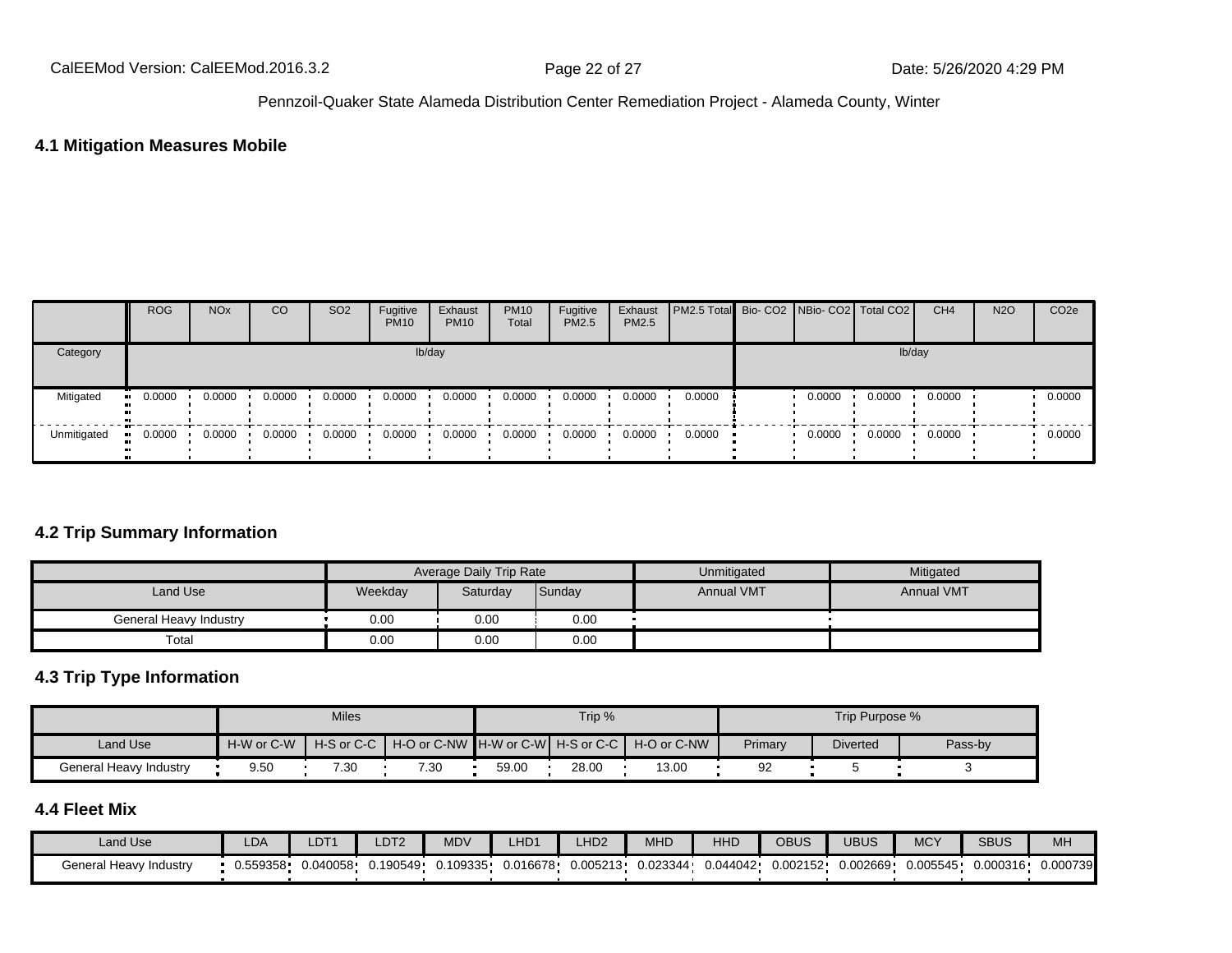### **5.0 Energy Detail**

Historical Energy Use: N

### **5.1 Mitigation Measures Energy**

|                           | <b>ROG</b>    | <b>NO<sub>x</sub></b> | CO     | SO <sub>2</sub>                 | Fugitive<br><b>PM10</b> | Exhaust<br><b>PM10</b> | <b>PM10</b><br>Total | Fugitive<br>PM2.5 | Exhaust<br>PM2.5 | <b>PM2.5 Total</b> Bio- CO2 NBio- CO2   Total CO2 |                         |        | CH <sub>4</sub> | <b>N2O</b> | CO <sub>2e</sub>  |
|---------------------------|---------------|-----------------------|--------|---------------------------------|-------------------------|------------------------|----------------------|-------------------|------------------|---------------------------------------------------|-------------------------|--------|-----------------|------------|-------------------|
| Category                  |               |                       |        |                                 |                         | lb/day                 |                      |                   |                  |                                                   |                         | lb/day |                 |            |                   |
| NaturalGas<br>Mitigated   | 0.1306<br>. . | 1.1873                | 0.9973 | $\cdot$ 7.1200e- $\cdot$<br>003 |                         | 0.0902                 | 0.0902               |                   | 0.0902           | 0.0902                                            | 1,424.738 1,424.738     |        | 0.0273          | 0.0261     | 1,433.204         |
| NaturalGas<br>Unmitigated | 0.1306<br>. . | 1.1873                |        | 0.9973 · 7.1200e- ·<br>003      |                         | 0.0902                 | 0.0902               |                   | 0.0902           | 0.0902                                            | $1,424.738$ $1,424.738$ |        | 0.0273          | 0.0261     | $\cdot$ 1,433.204 |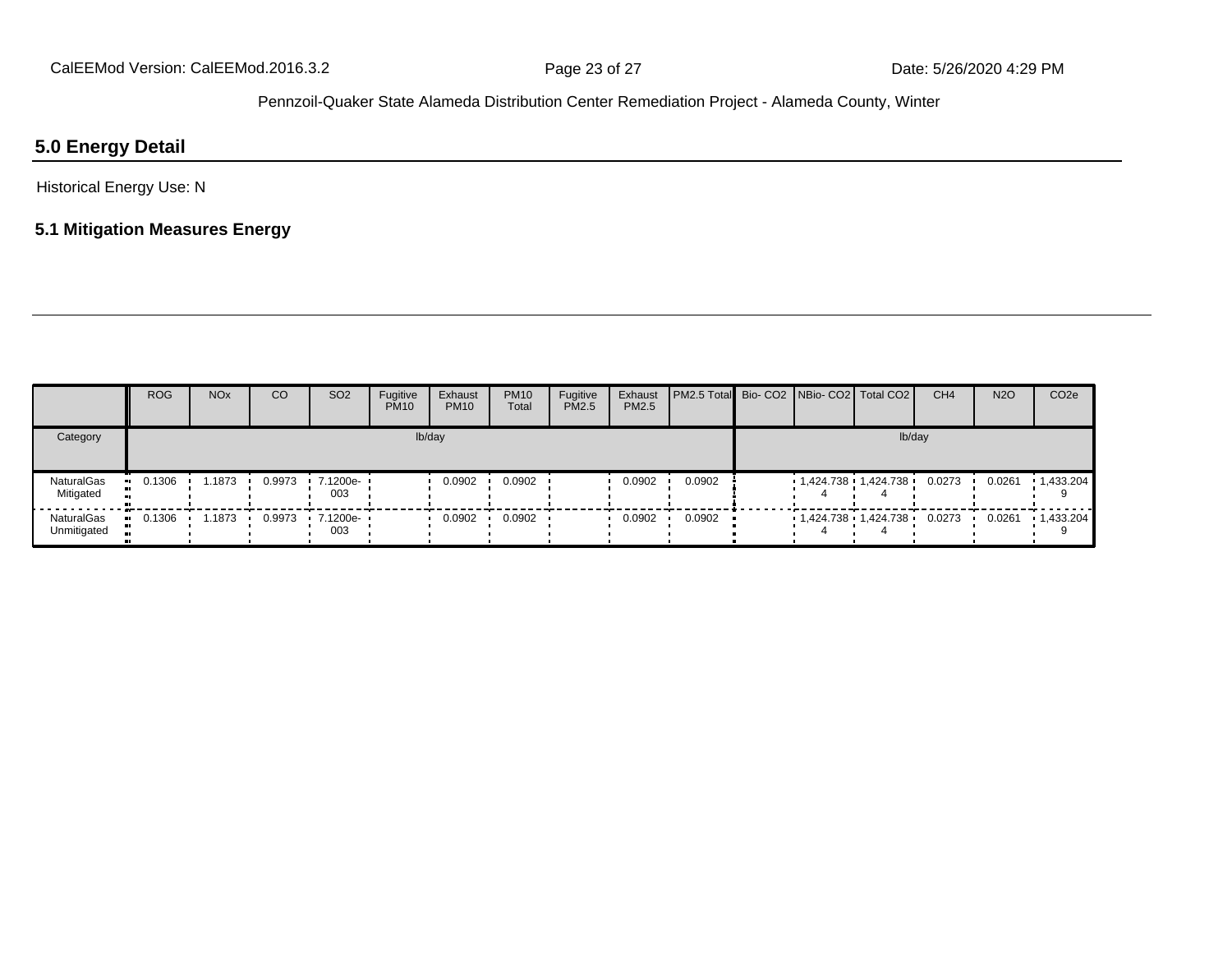# **5.2 Energy by Land Use - NaturalGas**

### **Unmitigated**

|                           | NaturalGa<br>s Use | <b>ROG</b> | <b>NO<sub>x</sub></b> | CO     | SO <sub>2</sub> | Fugitive<br><b>PM10</b> | Exhaust<br><b>PM10</b> | <b>PM10</b><br>Total | Fugitive<br>PM2.5 | Exhaust<br>PM2.5 | <b>PM2.5 Total</b> Bio- CO2 NBio- CO2 Total CO2 |  |                       | CH <sub>4</sub> | <b>N2O</b> | CO <sub>2</sub> e |
|---------------------------|--------------------|------------|-----------------------|--------|-----------------|-------------------------|------------------------|----------------------|-------------------|------------------|-------------------------------------------------|--|-----------------------|-----------------|------------|-------------------|
| Land Use                  | kBTU/yr            |            |                       |        |                 |                         | lb/day                 |                      |                   |                  |                                                 |  | lb/day                |                 |            |                   |
| General Heavy<br>Industry | 12110.3            | 0.1306     | 1.1873                | 0.9973 | 7.1200e-<br>003 |                         | 0.0902                 | 0.0902               |                   | 0.0902           | 0.0902                                          |  | 1,424.738 1,424.738   | 0.0273          | 0.0261     | $\cdot$ 1,433.204 |
| <b>Total</b>              |                    | 0.1306     | .1873                 | 0.9973 | 7.1200e-<br>003 |                         | 0.0902                 | 0.0902               |                   | 0.0902           | 0.0902                                          |  | 1,424.738   1,424.738 | 0.0273          | 0.0261     | 1,433.204         |

#### **Mitigated**

|                           | NaturalGa<br>s Use | <b>ROG</b> | <b>NO<sub>x</sub></b> | CO     | SO <sub>2</sub> | Fugitive<br><b>PM10</b> | Exhaust<br><b>PM10</b> | <b>PM10</b><br>Total | Fugitive<br><b>PM2.5</b> | Exhaust<br><b>PM2.5</b> | <b>PM2.5 Total</b> Bio- CO2 NBio- CO2 Total CO2 |  |                                | CH <sub>4</sub> | <b>N2O</b> | CO <sub>2</sub> e |
|---------------------------|--------------------|------------|-----------------------|--------|-----------------|-------------------------|------------------------|----------------------|--------------------------|-------------------------|-------------------------------------------------|--|--------------------------------|-----------------|------------|-------------------|
| Land Use                  | kBTU/yr            |            |                       |        |                 |                         | lb/day                 |                      |                          |                         |                                                 |  | lb/day                         |                 |            |                   |
| General Heavy<br>Industry | 12.1103 ·          | 0.1306     | 1.1873                | 0.9973 | 7.1200e-<br>003 |                         | 0.0902                 | 0.0902               |                          | 0.0902                  | 0.0902                                          |  | $1,424.738$ $1,424.738$ 0.0273 |                 | 0.0261     | $\cdot$ 1,433.204 |
| <b>Total</b>              |                    | 0.1306     | 1.1873                | 0.9973 | 7.1200e-<br>003 |                         | 0.0902                 | 0.0902               |                          | 0.0902                  | 0.0902                                          |  | 1,424.738   1,424.738          | 0.0273          | 0.0261     | 1,433.204         |

# **6.0 Area Detail**

**6.1 Mitigation Measures Area**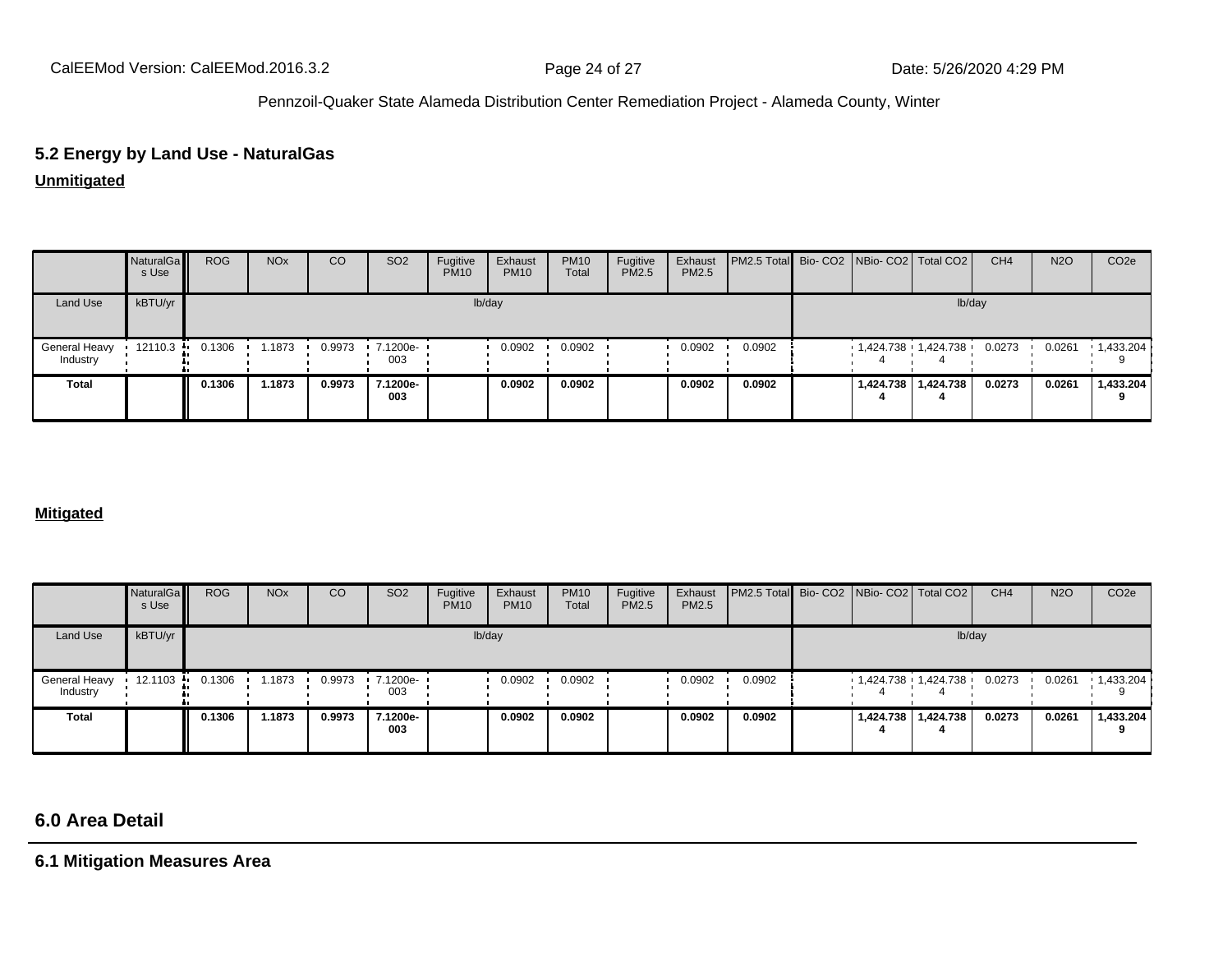|             | <b>ROG</b>             | <b>NO<sub>x</sub></b>   | CO     | SO <sub>2</sub> | Fugitive<br><b>PM10</b> | Exhaust<br><b>PM10</b> | <b>PM10</b><br>Total | Fugitive<br><b>PM2.5</b> | Exhaust<br>PM2.5 | PM2.5 Total Bio- CO2 NBio- CO2   Total CO2 |        |        | CH <sub>4</sub> | <b>N2O</b> | CO <sub>2e</sub> |
|-------------|------------------------|-------------------------|--------|-----------------|-------------------------|------------------------|----------------------|--------------------------|------------------|--------------------------------------------|--------|--------|-----------------|------------|------------------|
| Category    |                        |                         |        |                 |                         | lb/day                 |                      |                          |                  |                                            |        |        | lb/day          |            |                  |
| Mitigated   | 4.3340<br>$\mathbf{u}$ | 1.7000e-<br>004         | 0.0183 | 0.0000          |                         | 7.0000e-<br>005        | 7.0000e-<br>005      |                          | 7.0000e-<br>005  | 7.0000e-<br>005                            | 0.0391 | 0.0391 | 1.0000e-<br>004 |            | 0.0417           |
| Unmitigated | 4.3340                 | $\cdot$ 1.7000e-<br>004 | 0.0183 | 0.0000          |                         | 7.0000e-<br>005        | 7.0000e-<br>005      |                          | 7.0000e-<br>005  | 7.0000e-<br>005                            | 0.0391 | 0.0391 | 1.0000e-<br>004 |            | 0.0417           |

### **6.2 Area by SubCategory**

**Unmitigated**

|                          | <b>ROG</b>          | <b>NO<sub>x</sub></b> | CO     | SO <sub>2</sub> | Fugitive<br><b>PM10</b> | Exhaust<br><b>PM10</b> | <b>PM10</b><br>Total | Fugitive<br>PM2.5 | Exhaust<br>PM2.5 | <b>PM2.5 Total</b> Bio- CO2 NBio- CO2 Total CO2 |        |        | CH <sub>4</sub> | <b>N2O</b> | CO <sub>2</sub> e |
|--------------------------|---------------------|-----------------------|--------|-----------------|-------------------------|------------------------|----------------------|-------------------|------------------|-------------------------------------------------|--------|--------|-----------------|------------|-------------------|
| SubCategory              |                     |                       |        |                 | lb/day                  |                        |                      |                   |                  |                                                 |        | lb/day |                 |            |                   |
| Architectural<br>Coating | 0.5103              |                       |        |                 |                         | 0.0000                 | 0.0000               |                   | 0.0000           | 0.0000                                          |        | 0.0000 |                 |            | 0.0000            |
| Consumer<br>Products     | 3.8220<br>ш.        |                       |        |                 |                         | 0.0000                 | 0.0000               |                   | 0.0000           | 0.0000                                          |        | 0.0000 |                 |            | 0.0000            |
| Landscaping              | 1.7100e-<br><br>003 | 1.7000e-<br>004       | 0.0183 | 0.0000          |                         | 7.0000e- •<br>005      | 7.0000e-<br>005      |                   | 7.0000e-<br>005  | 7.0000e-<br>005                                 | 0.0391 | 0.0391 | 1.0000e-<br>004 |            | 0.0417            |
| <b>Total</b>             | 4.3339              | 1.7000e-<br>004       | 0.0183 | 0.0000          |                         | 7.0000e-<br>005        | 7.0000e-<br>005      |                   | 7.0000e-<br>005  | 7.0000e-<br>005                                 | 0.0391 | 0.0391 | 1.0000e-<br>004 |            | 0.0417            |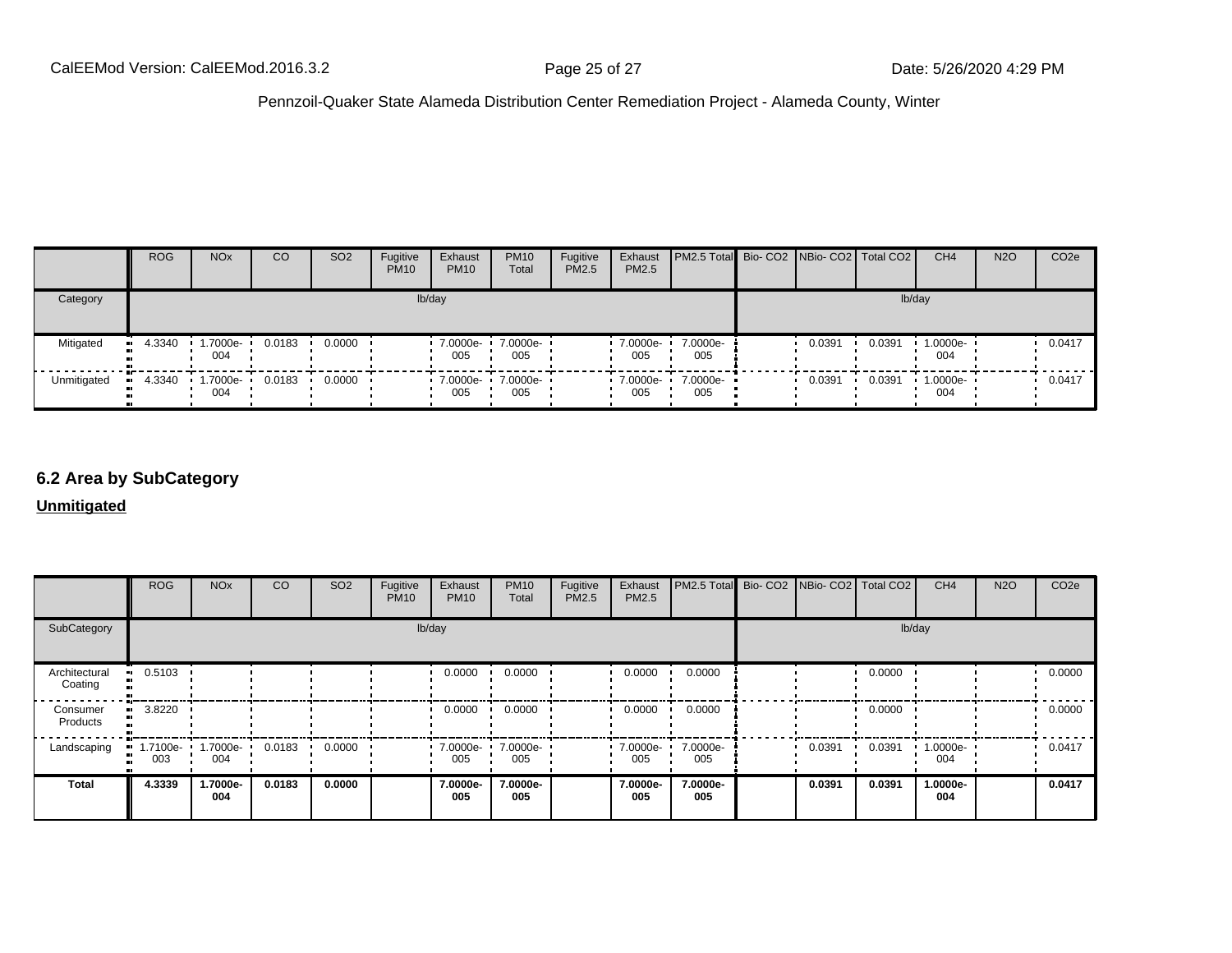### **6.2 Area by SubCategory**

#### **Mitigated**

|                          | <b>ROG</b>           | <b>NO<sub>x</sub></b> | CO     | SO <sub>2</sub> | Fugitive<br><b>PM10</b> | Exhaust<br><b>PM10</b> | <b>PM10</b><br>Total | Fugitive<br>PM2.5 | Exhaust<br><b>PM2.5</b> | PM2.5 Total Bio- CO2 NBio- CO2 Total CO2 |        |        | CH <sub>4</sub> | <b>N2O</b> | CO <sub>2e</sub> |
|--------------------------|----------------------|-----------------------|--------|-----------------|-------------------------|------------------------|----------------------|-------------------|-------------------------|------------------------------------------|--------|--------|-----------------|------------|------------------|
| SubCategory              |                      |                       |        |                 |                         | lb/day                 |                      |                   |                         |                                          |        | lb/day |                 |            |                  |
| Architectural<br>Coating | 0.5103               |                       |        |                 |                         | 0.0000                 | 0.0000               |                   | 0.0000                  | 0.0000                                   |        | 0.0000 |                 |            | 0.0000           |
| Consumer<br>Products     | 3.8220               |                       |        |                 |                         | 0.0000                 | 0.0000               |                   | 0.0000                  | 0.0000                                   |        | 0.0000 |                 |            | 0.0000           |
| Landscaping              | $1.7100e - 1$<br>003 | 1.7000e-<br>004       | 0.0183 | 0.0000          |                         | 7.0000e-<br>005        | 7.0000e-<br>005      |                   | 7.0000e-<br>005         | 7.0000e-<br>005                          | 0.0391 | 0.0391 | 1.0000e-<br>004 |            | 0.0417           |
| <b>Total</b>             | 4.3339               | 1.7000e-<br>004       | 0.0183 | 0.0000          |                         | 7.0000e-<br>005        | 7.0000e-<br>005      |                   | 7.0000e-<br>005         | 7.0000e-<br>005                          | 0.0391 | 0.0391 | 1.0000e-<br>004 |            | 0.0417           |

### **7.0 Water Detail**

### **7.1 Mitigation Measures Water**

### **8.0 Waste Detail**

#### **8.1 Mitigation Measures Waste**

### **9.0 Operational Offroad**

| Eauipment Tvpe | Number | Hours/Day | Davs/Year | Power<br>Horse F | $\cdot$ $-$<br>Load Factor | -<br>Fuel<br>Type |
|----------------|--------|-----------|-----------|------------------|----------------------------|-------------------|

### **10.0 Stationary Equipment**

**Fire Pumps and Emergency Generators**